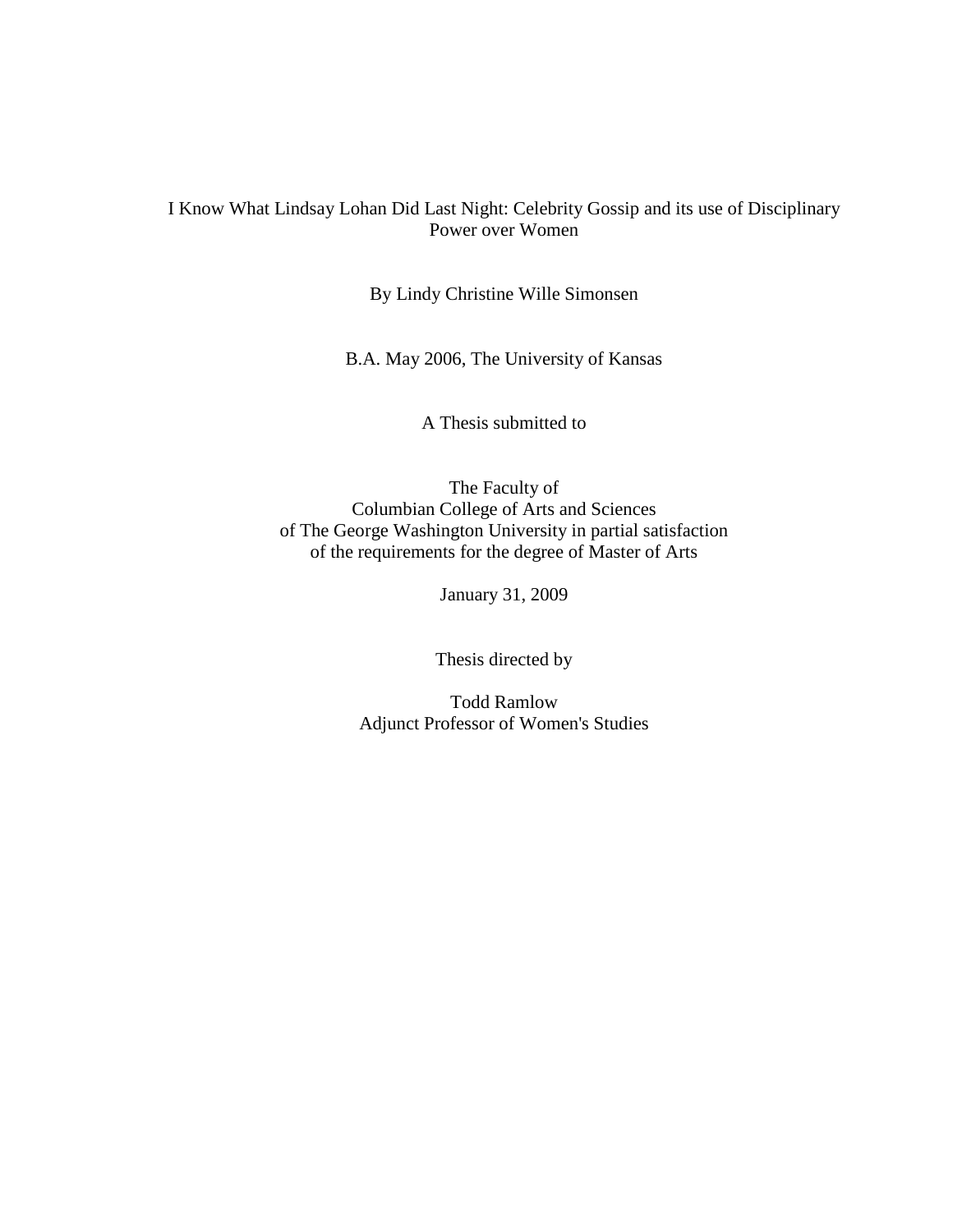This work is dedicated to and could not be completed without the following people:

Barbara Simonsen and Sharon Steckman. My mother and my aunt. You are two of the strongest women I have ever met and have shaped me into the feminist and academic I am today in ways too many ways to count.

Roger Simonsen. Dad, you make me smile and whenever I was down I knew I could count on you to pull me through it. Without you this work probably would never have been completed.

Todd Ramlow. You're the best part of my experience here at GWU. In a world full of people who feel that popular culture is somehow beneath discussing you always gave me an outlet to show just how valuable it is.

Brian Linder. You're my life line and always claimed I could do something great and always there to remind me when I sound a little bit too much like Kelly Kapoor from *The Office*. Thank you for your support, motivation and belief in me.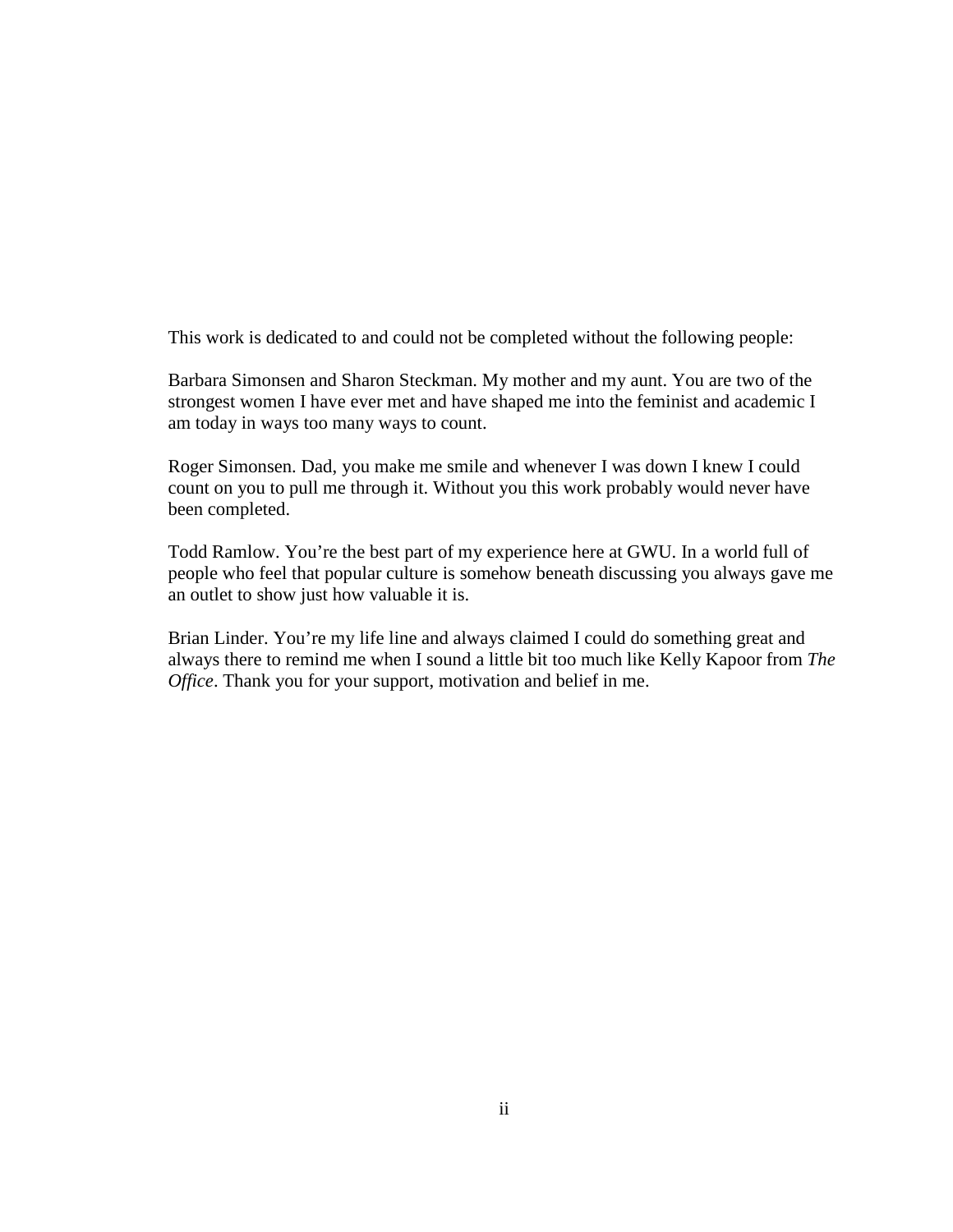# **Table of Contents**

| Dedication                                                           | $\mathbf{ii}$ |
|----------------------------------------------------------------------|---------------|
| <b>Table of Contents</b>                                             | 111           |
| Introduction: Celebrity Lives – Our Lives                            | 1             |
| Chapter 1: Media Theory and Star Power                               | 6             |
| The New Wave of Celebrity Media                                      | 14            |
| <b>Tabloids</b>                                                      | 23            |
| Mediated Women - Images of Celebrity Women                           | 30            |
| Chapter 2: The Virgin – Images of Chastity and Body Politics         | 33            |
| Body of Work                                                         | 36            |
| "Kiss my Fat Ass"                                                    | 38            |
| Chapter 3: The Whore – Amplified Sexuality and Dangerous Lifestyles  | 45            |
| <b>Skinny Minis</b>                                                  | 46            |
| Paparazzi Peeks                                                      | 50            |
| Chapter 4: The Mother- Gender Conformity and Idolization             | 58            |
| Babies on the Brain                                                  | 63            |
| <b>Baby Blues</b>                                                    | 77            |
| Conclusion: Harmless Fun? – Grappling with Celebrity Gossip's Values | 81            |
| <b>Bibliography</b>                                                  | 87            |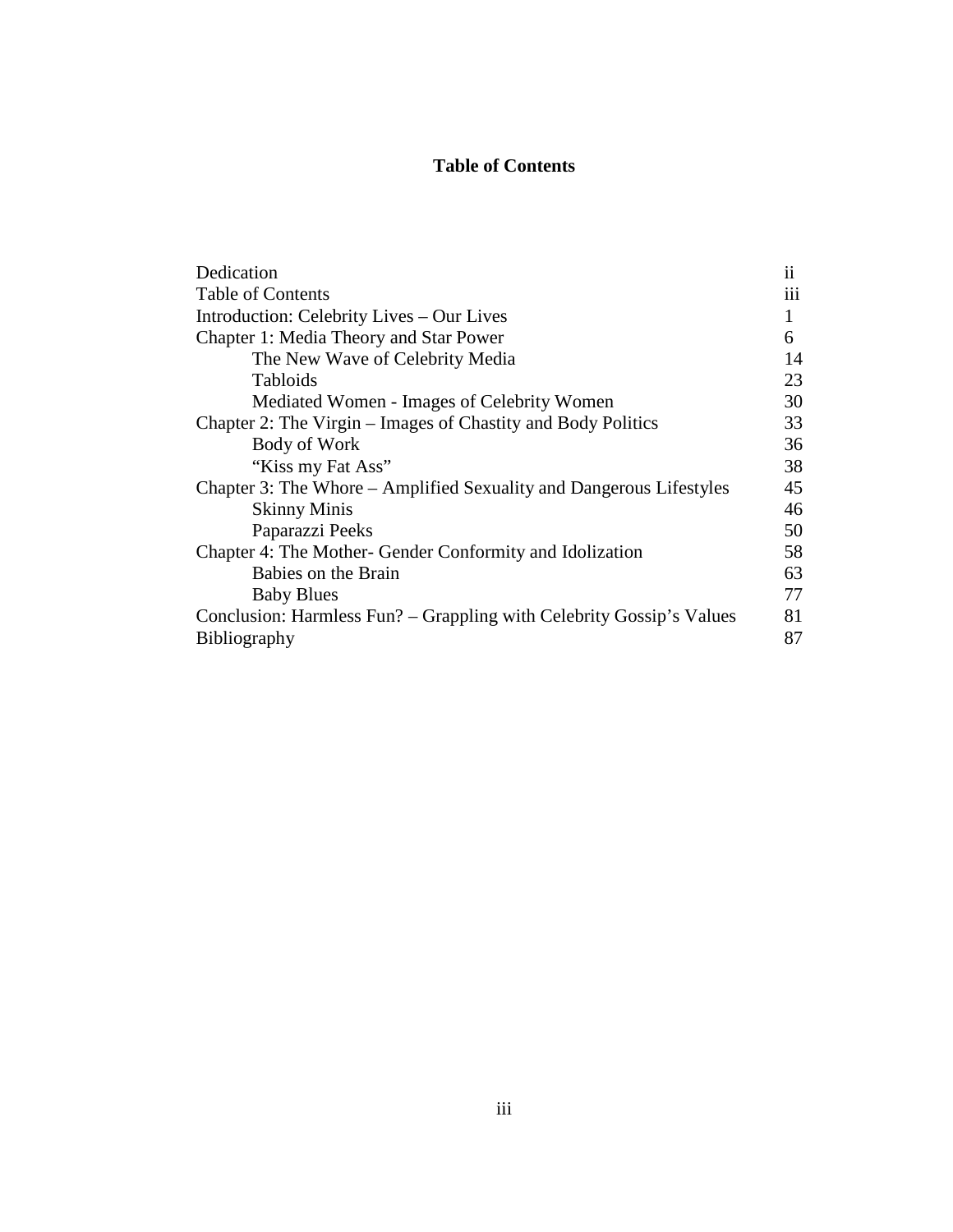## **Introduction: Celebrity Lives - Our Lives**

*Kelly: Jim! Oh my God I have so much to tell you! Jim: Really? Kelly: Yes! Tom Cruise and Katie Holmes, they had a baby, and they named it Suri, and then Brad Pitt and Angelina Jolie, they had a baby too, and they named it Shiloh. And both babies are amazing! Jim: Great. So what's new with you? Kelly: [blank stare] I just told you.* –"The Merger," from *The Office<sup>1</sup>*

While intended to garner laughs from the audience, the above dialogue between Mindy Kaling, playing Kelly Kapoor, and John Krasinski, playing Jim Halpert, on the hit American television show, *The Office*, is not far from everyday dialogue in American culture today. Between television, magazines, and the Internet, it is quite possible that a person could spend their entire day consumed by/with celebrity culture. Celebrity images endorse products in commercials and advertisements. They appear in movies, sing songs, star in television shows, and give interviews. They are photographed walking their dogs, at political rallies and eating at major celebrity hang outs in California and New York. The public has become engrossed with images of celebrities, and each celebrity image conveys a particular set of messages to the public about what is both normal and ideal. Celebrities have even begun to replace models as the "it" girls and boys to advertise and

<u>.</u>

<sup>&</sup>lt;sup>1</sup> "The Merger," *The Office*. Season no. 3 Episode no. 7, first broadcast 16 November 2006 by NBC. Directed by Ken Whittingham and written by Brent Forrester.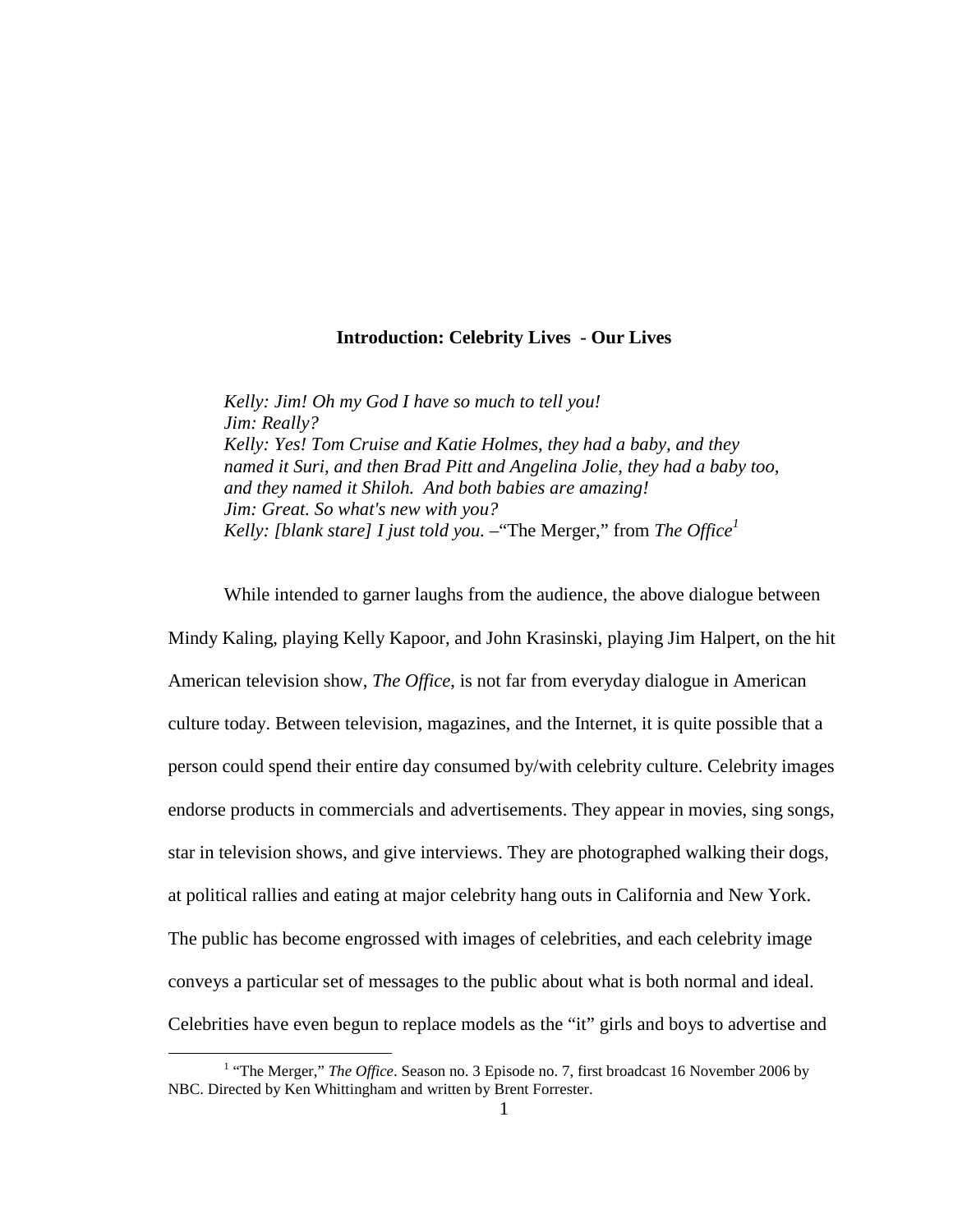sell designer clothing, as models are often viewed as lacking a persona, image, life-style and/or story that helps to sell products. Celebrity images fill that void and help the public relate to products more than models can/do.<sup>2</sup> The image of a celebrity is carefully calculated and intended to draw people into wanting to know more about the celebrity, but at the same time admire the unattainability of this seemingly superhuman figure. Celebrity images have long been used to sell products but a more recent development has come from celebrity imagery selling a life-style that is heralded as being the ultimate goal of every American; this life style is what makes us normal, and yet ultimately is one that is unattainable and thus keeps the public striving to reach it. Through the public's continuing attempts to obtain celebrity gossip's standard of normality the gossip industry is able to reinforce socially conservative ideology, capitalist values and control women's bodies.

 Celebrity gossip has aided in the reiteration of neoconservative norms by collapsing the distinction between private and public lives through submitting all parts of celebrities' lives to public scrutiny. The breakdown, inside celebrity gossip, of the public and private dichotomy is indicative of neoliberalism's most spectacular site of the public/private disintegration in modern society. The lack of privacy that celebrities experience thanks to paparazzi journalism and other gossip industry developments increases the parts of a celebrity's image that can be dissected and used to propagate norms. Each celebrity image is held up as an ideal either because it shows how "perfect" life can be when people adhere to the neoconservative and neoliberal capitalist norms

<sup>&</sup>lt;sup>2</sup> "The Cult of Celebrity: Its impact on how women shop is increasing," *Cotton Incorporated*, 13 April 2000, available from http://www.cottoninc.com/lsmarticles/?articleID=206, accessed 24 November 2008.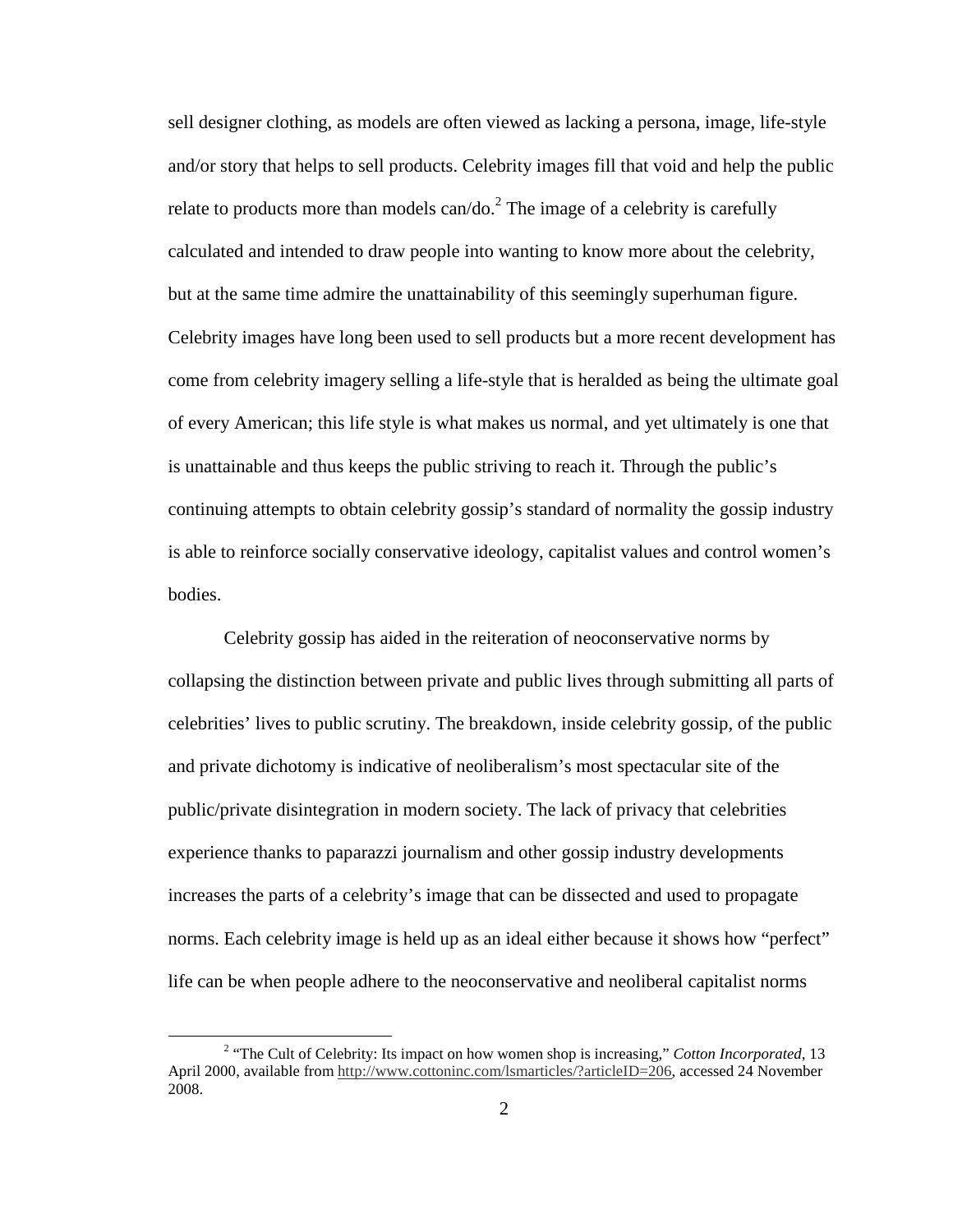they are sold or because they represent the epitome of how disastrous a life can become when those norms are not adhered to. Gossip creates a world where the reading public feels as if they are a part of celebrities' lives. The more invested the public has become in these celebrity images the easier it becomes to manipulate, control and exert power over the public. Gossip's seemingly benign role in society, as a simple form of low-brow popular culture, enables it to convey it conservative and capitalist ideologies more covertly than through other forms of disciplinary power.

 Consumerism has been a part of American culture since the inception of the "celebrity." Celebrity imagery has long been attached to the selling and buying of products. Celebrity endorsements are valuable to manufacturers, but what are even more valuable are celebrities claiming that they invented certain products attached to their name. Instead of attempting to simulate celebrity images the public can now buy that image alone not just through what the celebrity endorses by being in commercials for a product but also what paparazzi catch celebrities wearing, eating and buying in their everyday lives. The increase of celebrity imagery in the market place shows the reliance capitalism places on celebrity imagery. Through celebrity gossip the public gets supposedly exclusive looks into the lives of celebrities including what they are buying. While there has recently been an intensification in neoliberal capitalist ideology in celebrity gossip, it is certainly not a new phenomenon but its presence allowed for the insertion of another neoconservative ideology into gossip reinforcing norms and ideals intended to control not only how celebrities act and think but the public as well.

For the past several decades, neoconservative politics have taken center stage in America. Abstinence-only education, a focus on religion as central to governing, the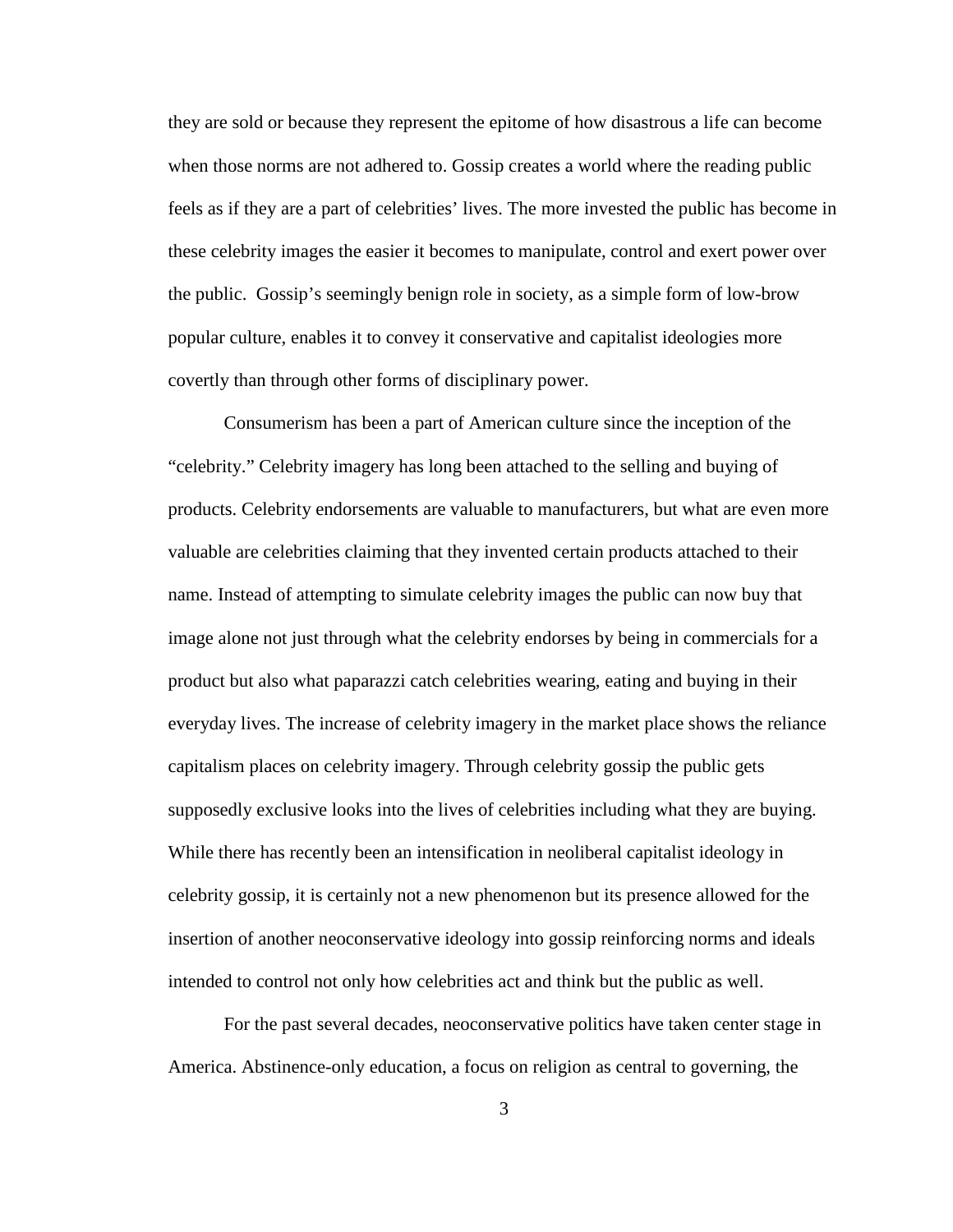control over women's reproductive rights are a few of the many neoconservative agenda items that have become commonplace in America. Neoconservative values' prevalence and/or power in American society may be one of the many reasons for how it found its way into popular culture and, ironically because of the perceived liberal leanings of celebrities, celebrity gossip has been one of neoconservatism's biggest advocates. While the mere existence of celebrity gossip coupled with neoconservative values does not automatically mean it has influence, the fact that both neoconservatism and the gossip industry have become such a large part of the public's everyday life indicates that they have the potential for substantial influence over the thoughts and actions of the masses. There are moments when that potential is enacted, such as when gossip readers engage the gossip by commenting in the same neoconservative thinking that is promoted by the gossip writing. Despite the large number of celebrities who are socially and politically liberal, the way their images are manipulated and controlled by the gossip media supports a neoconservative agenda as not just normal but ideal.

Many of the norms and ideals that celebrity gossip reinforces are norms that surround women's bodies. Those female celebrities who fail to meet the standards set by neoconservative morality are made into examples of how not adhering to conservative norms can cause women's lives to cave in around them. Ultimately, celebrity gossip's concentrated focus on women, their love lives, and their bodies has enabled neoconservative values to become the norm for all women, and because of all women's failure to perfectly adhere to norms that are unattainable neoconservative values are able to control women's bodies and lives.

4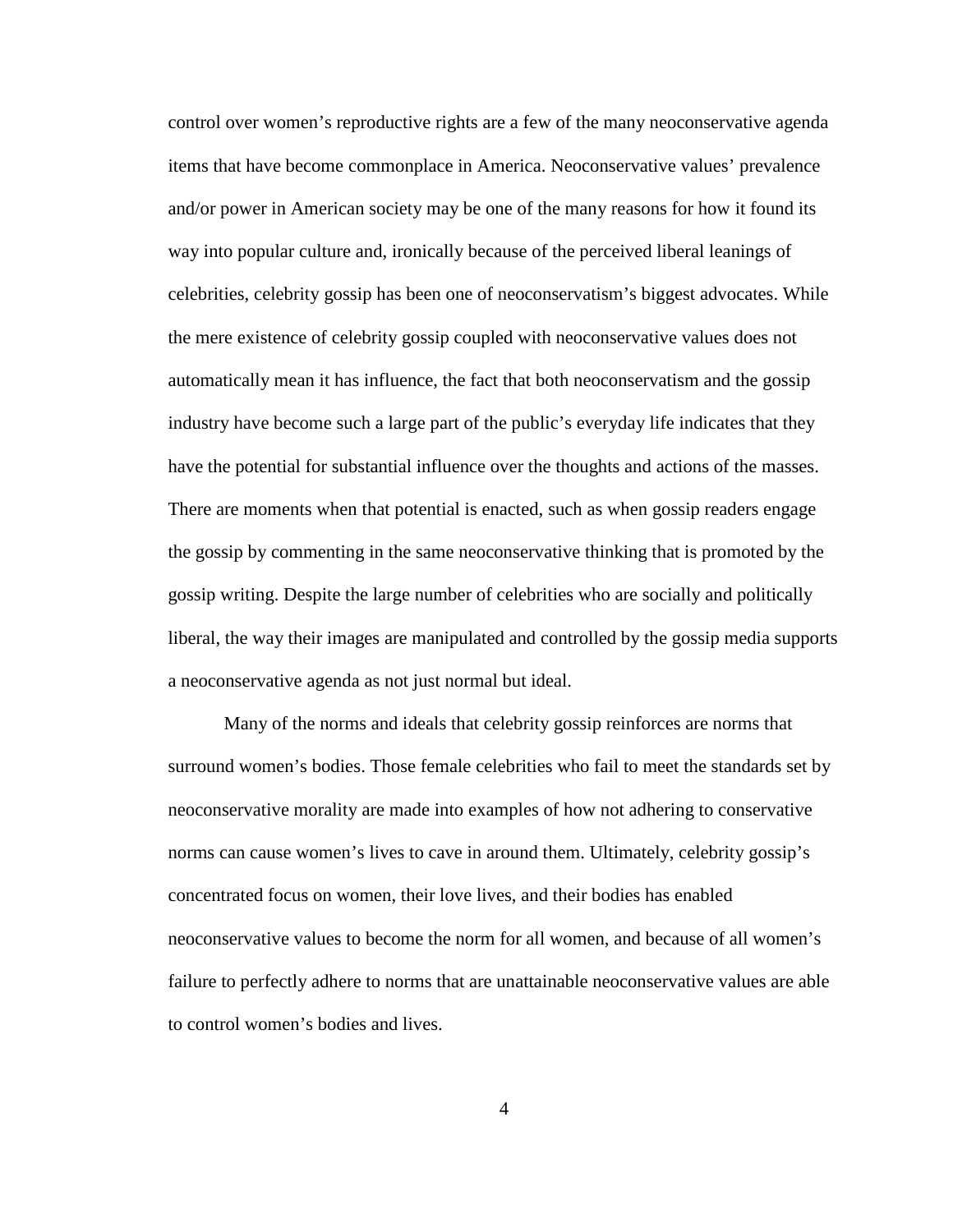Neoconservative rhetoric has long focused on family values, intending to narrow the rights of women. Their rhetoric regarding the sanctity of life and the value of motherhood has found a new home inside the world of celebrity gossip. A supposed celebrity baby boom, from 2006 onward, has allowed the promotion of new female celebrity imagery around the importance of being a good mother. This ideal of the 1950's housewife taking care of her children and lavishing gifts upon them has appeared time and time again in imagery of celebrity families and their newly born children. The rhetoric surrounding pregnancy combines the ideological basis of controlling female sexuality with the hyper consumerism of contemporary capitalism. The image of celebrities falling so clearly in-line with neoliberal capitalism and neoconservative ideology is a strong indicator to the public, which is supposed to adore these celebrities, that they should follow the celebrities' lead and join the rank and file of these dominant power structures. Those who do not follow the celebrities' lead or the few celebrities who do not adhere to these established norms are framed as societal outcasts, as dangerous sluts who will encounter a life-time of sadness. Idealized norms are strengthened by celebrity imagery both through positive and negative reinforcement to the public. Celebrity images become one of the central locations for unquestioned establishment of idealized norms. Celebrity gossip, through the disciplinary power exercised through the manipulation of celebrity imagery, helps neoconservative neoliberal capitalist ideology exert control over the female body.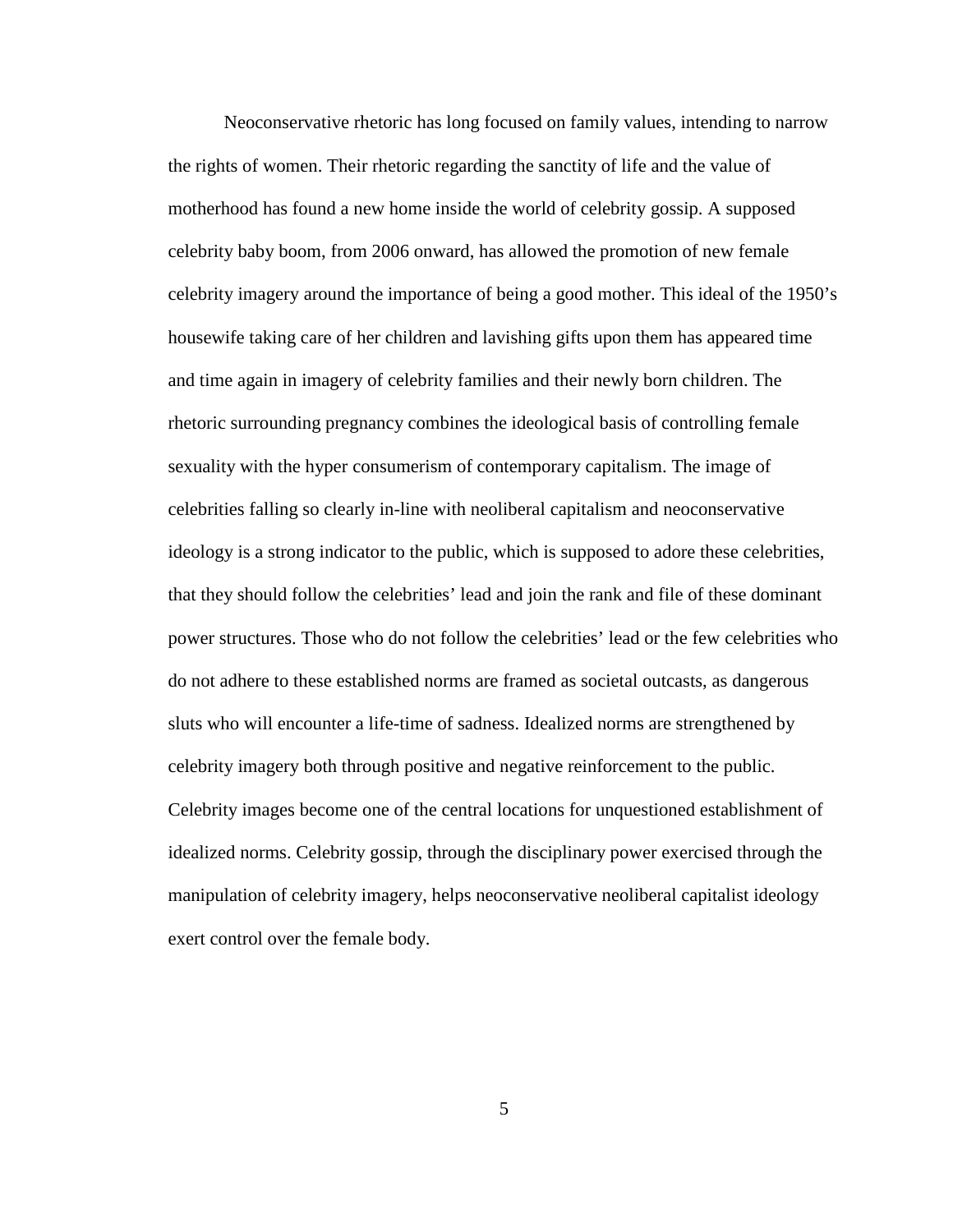#### **Chapter One: Media Theory and Star Power**

While many of the theories analyzing the importance of celebrity focus on celebrity imagery's ability to prop up the capitalist system there are some who see celebrity gossip as a way to break down the capitalist structure from inside. Some theorists believe that this attempt to assert power over celebrities would allow the general public to have more control in their own domination by hand picking the celebrities they liked and disliked. This would allow the public to poke fun at and possibly even dismantle the capitalist system by rejecting the idolization of celebrity, and the capitalist system that idolization supports. The public searches for a way to make "stars" less superhuman and more mortal. For instance, the desire to know: *What is Angelina Jolie*  really like? The desire to find this reality is culminated in gossip magazines.<sup>3</sup> Attempts to humanize the superhuman figures of celebrities are often viewed as attempts by the public to diminish the power of these mythical figures but the reality of celebrity life often can lead to the breaking down of capitalist imagery. The "upper class" celebrities are vilified and seen as objects of ridicule inside the glossy pages of celebrity gossip magazines. The lower and middle classes of the American public are mocking

<sup>&</sup>lt;sup>3</sup> Marshall, David P. Celebrity and Power: Fame in Contemporary Culture, (Minneapolis: University of Minnesota, 1997), 17.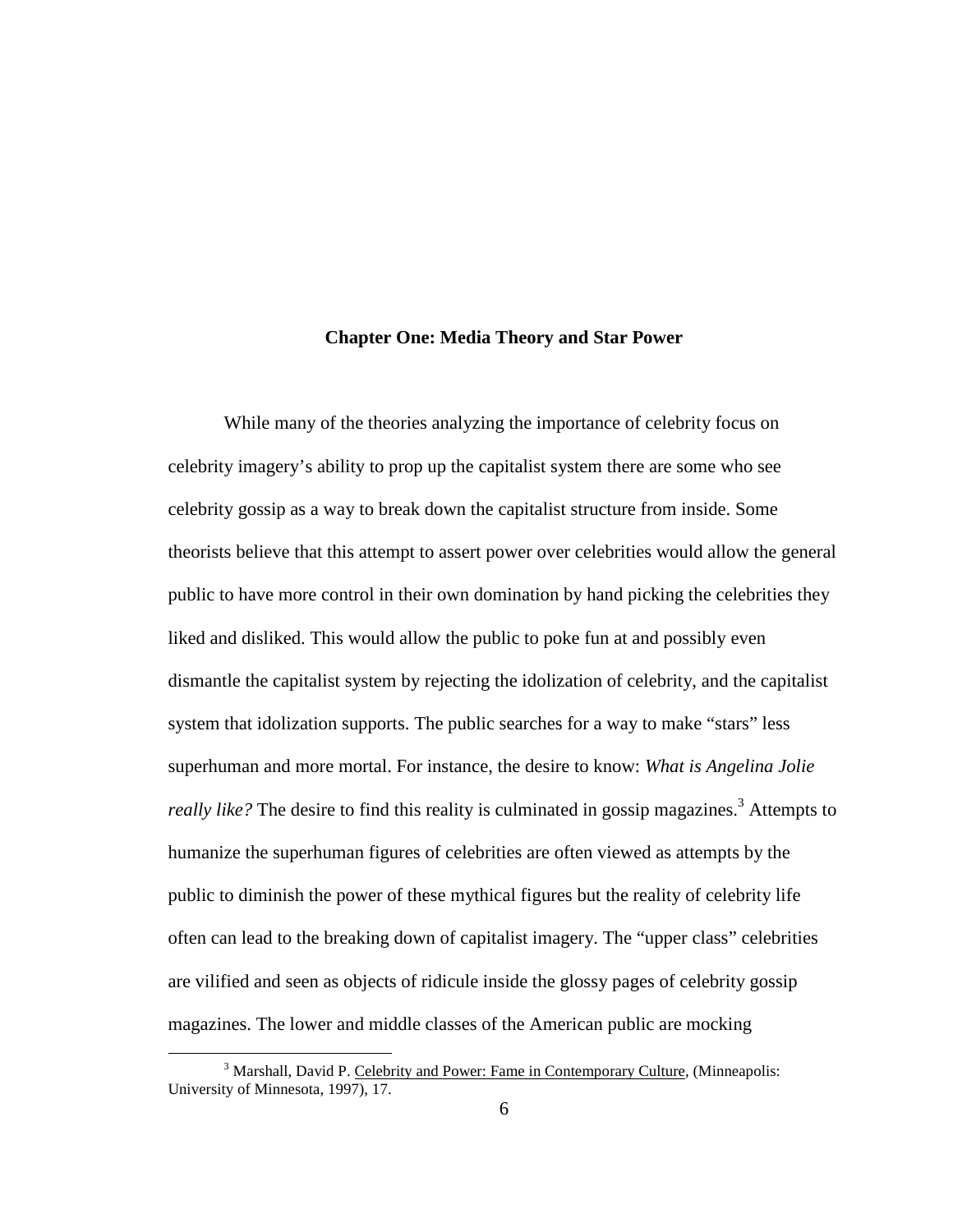capitalisms' ideal citizens when they view celebrities as "normal" or "just like us" or even, in the case of drug addicted and troubled stars, beneath us. Many people watched on in glee as Britney Spears' world crumbled around her in 2006 through early 2008. The privileged celebrities are unable to keep up a perfect image in front of the public anymore, raising questions about the success of the capitalist system. While compelling, celebrity gossip's potential to undermine the capitalist system is little more than conjecture. The amount of money made off of celebrity imagery alone is enough to reinforce the capitalist system that houses the gossip industry. This, coupled with the idolization that gossip places on the majority of celebrities, is indicative of gossip's love of celebrity and the capitalist system that brought them to fame. The celebrities who do fall from gossip's, and therefore the public's, graces can be tied back to their inability to follow the rules and norms established by the neoconservative and neoliberal capitalist system.

The fascination the gossip industry and their reading public have with celebrity is not a new phenomenon. This type of celebrity worship has been around since the beginning of Hollywood. Studies of celebrity and media culture previously focused on why there is such a fascination with celebrity iconography and what that fascination has meant since the inception of radio personalities. As more people began to own radios in the 1920s studies developed to find out what kind of influence radio and radio celebrities had on the masses. Some considered the radio and those transmitting messages across it as indoctrinating people into believing whatever the speaker was saying or conducting mass hypnosis.<sup>4</sup> The public was not only receiving ideas and opinions via the media but

<sup>&</sup>lt;sup>4</sup> Marshall, Celebrity and Power, 40.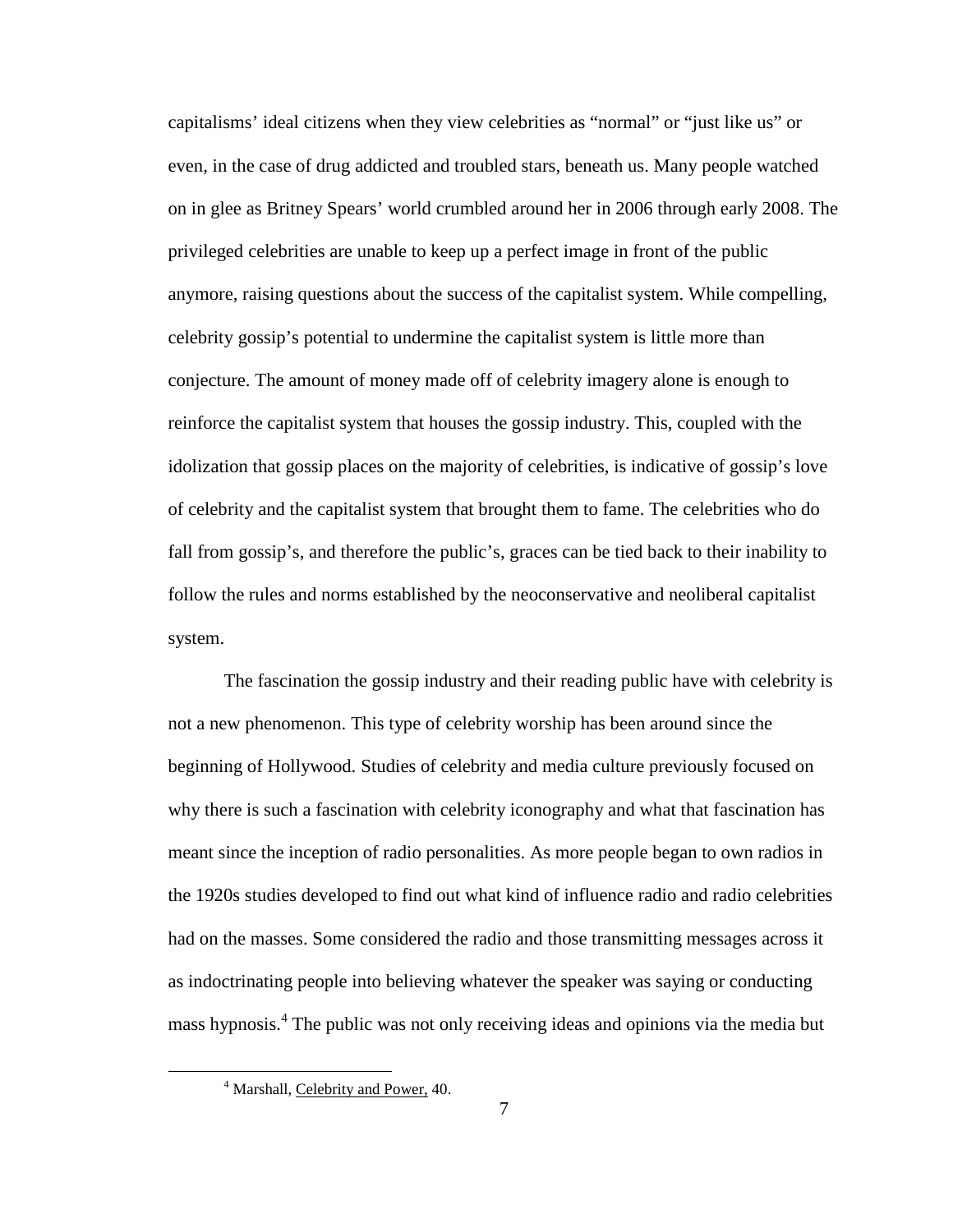they were also told how to behave as consumers. The media was presented as a form of entertainment but was also a new means by which to encourage people to buy products. Each new form of media allowed companies to selectively target their audience by the type of people who were listening to specific shows or reading certain magazines. David Marshall, in *Celebrity and Power*, writes that audiences were constructed by the types of programming and magazines offered, and these same audiences were then subjected to advertisements targeted specifically for their demographic. This created highly specialized advertising and was intended to increase the amount of people consuming products in the market place.<sup>5</sup>

The reasons why individuals were so fascinated by the radio and other forms of media still remains vague, with most researchers asserting that the consumption of media satisfies a basic need of belonging for the masses.<sup>6</sup> The notion of belonging is replicated in more recent studies about why people read tabloids. Not only does knowing about their lives give the public a connection to the celebrities but it gives the public something to talk about with others.<sup>7</sup> Fascination with celebrities has also been explained by the masses' desire to escape from their everyday lives. Escapism has been a leading explanation for the success of entertainment media. Movies and television are seen as a way for people to embrace fantasy and avoid the realities of their troubled every day lives. The same is said for celebrity gossip. $8$  Embracing the idealized lives of extraordinary people is used to distract the public from their own worries. This type of escapism is experienced by the men and women who read celebrity gossip. Much in the

<sup>&</sup>lt;sup>5</sup> Marshall, Celebrity and Power, 63.

<sup>&</sup>lt;sup>6</sup> Marshall, Celebrity and Power, 41.

<sup>&</sup>lt;sup>7</sup> Turner, Graeme. Understanding Celebrity, (London: Sage Publications, 2004), 23.

<sup>&</sup>lt;sup>8</sup> Turner, Understanding Celebrity, 24.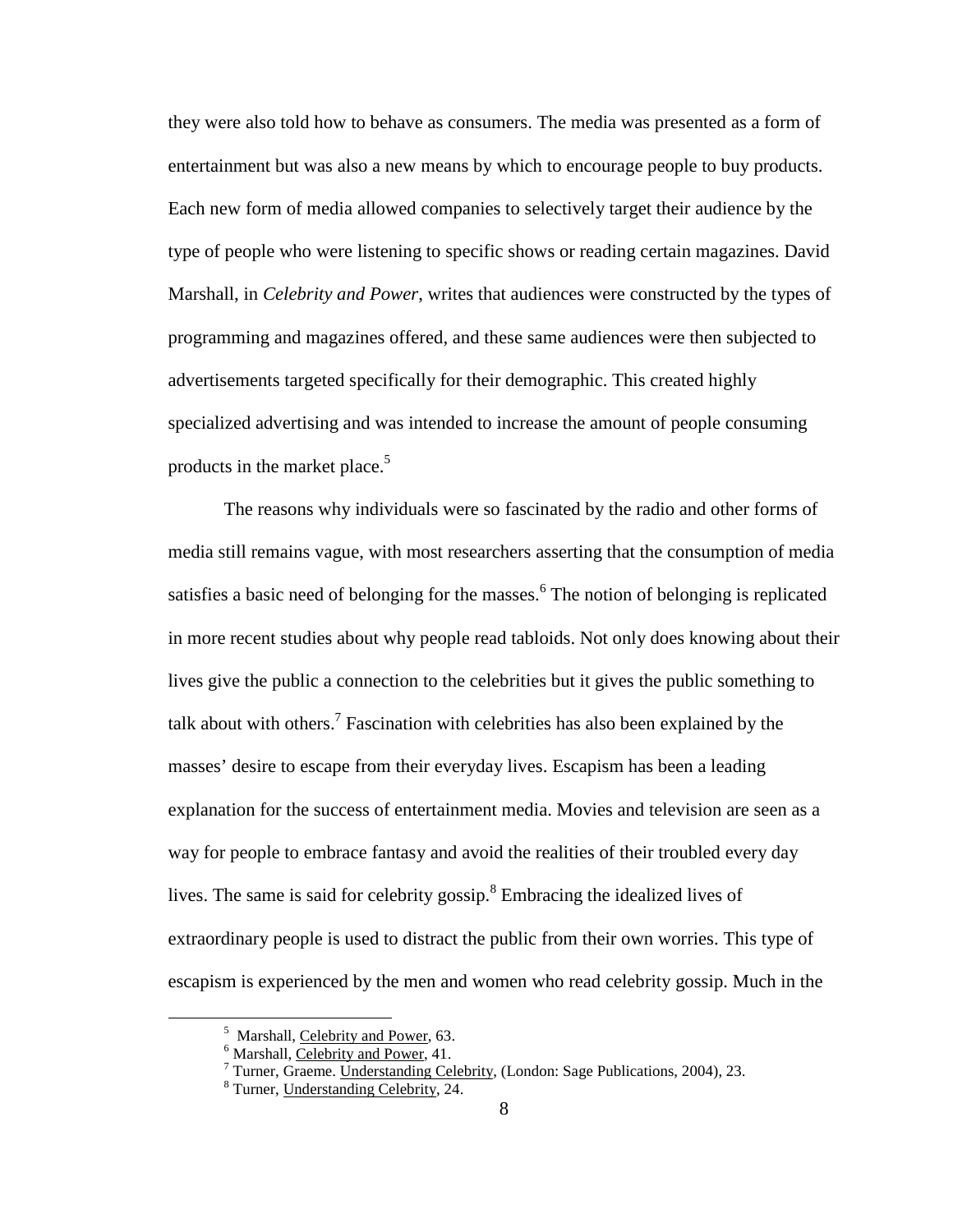way people escape into the world of fantasy films and romantic comedies, people use celebrities' lives as a way to live vicariously through the rich and famous.<sup>9</sup>

Capitalism has clearly then been a driving factor in the development of "Stars" and celebrities with the advancement of film and television. Early in Hollywood's development the big names were movie production companies. "Stars" soon developed as people became more interested in seeing one movie over another because of the actor's presence. As stars developed teams of people set out to control their image because of the selling power that image possessed. During Hollywood's "golden years" celebrity images were tightly controlled, to the point that some celebrities felt that their image and their sense of self were at odds; in Cary Grant's famous words "everyone wants to be Cary Grant. I want to be Cary Grant!"<sup>10</sup> Capitalism created Cary Grant the image; Cary Grant the man was entirely different but seemingly inseparable from his created image to the public. The development of a celebrity image can then be bought and sold as a commodity on the market, making those who possess it (usually not just the celebrities themselves) millions.

Celebrities today have become even more a part of the capitalist system than in the past through increased branding and synergy. Many celebrities have their own perfumes, clothing lines, or calendars, among the many other products. The public is expected not only to desire the image of the celebrity but also long to be the celebrity so much so that they will purchase any item a celebrity produces or endorses through their image. Judith Butler, in *Gender Trouble*, notes that the capitalist system designates norms

<sup>&</sup>lt;sup>9</sup> Turner, Understanding Celebrity, 24.

<sup>&</sup>lt;sup>10</sup> Evans, Jessica and David Hesmondhalgh. Understanding Media: Inside Celebrity, (New York: Open University Press, 2005), 18.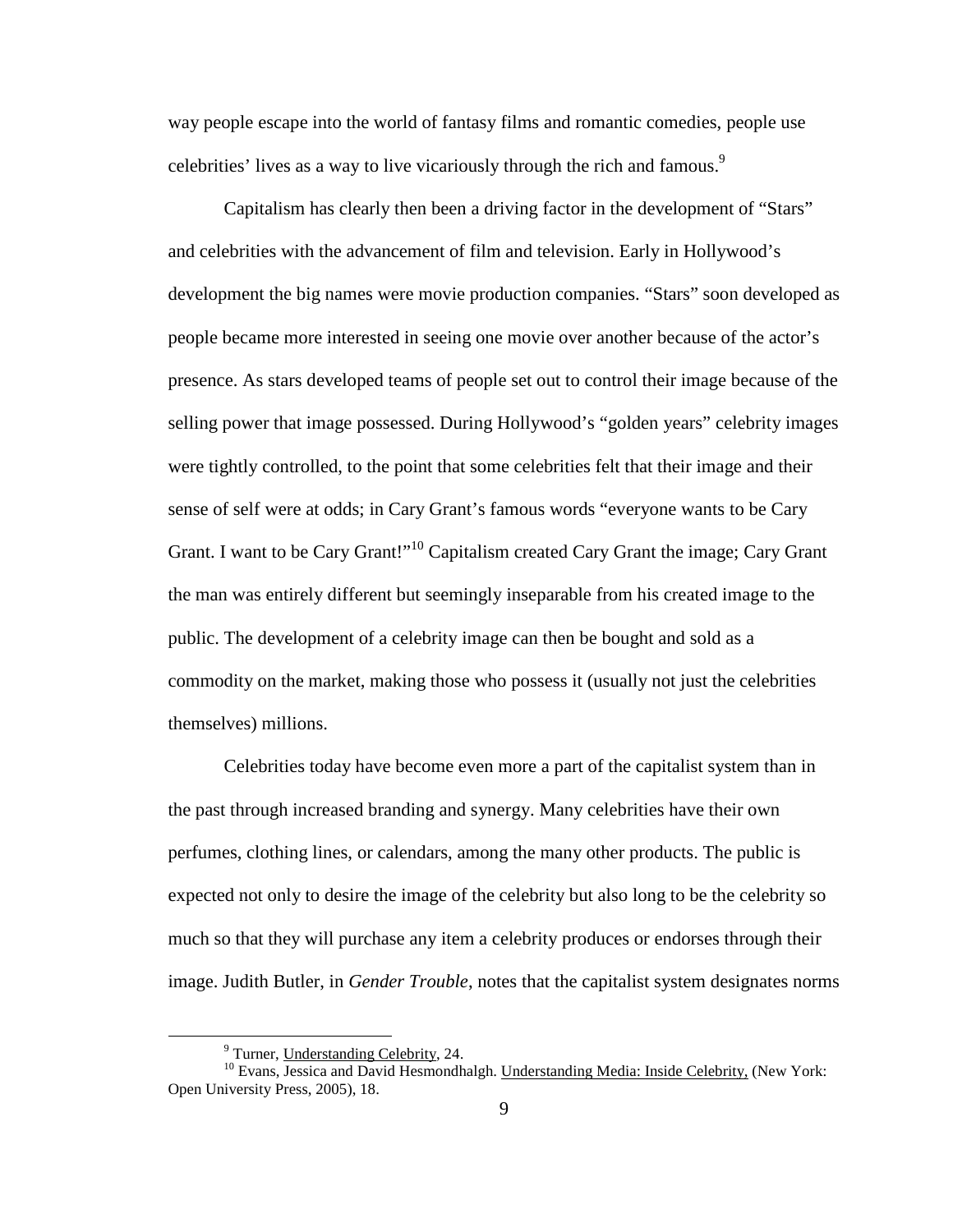through continuous consumption: the more invested in the capitalist system you are the more likely that you will be dubbed normal.<sup>11</sup> Through the celebrity production machine the masses are told that the way to be normal or even, ironically, exceptional is to embrace and mimic the celebrities, as indicative of capitalist success and as embodiments of the normative values of gender and citizenship.

Several theorists have begun to debate the phenomenon of the widening definition of celebrity to include anyone of public interest. Celebrities like Paris Hilton, Kim Kardashian and numerous reality television "stars" have become famous for what many see as nothing. These new types of celebrities have garnered much media/gossip attention as well as academic investigation into their rise in popularity and will seemingly continue into the near future as more and more reality shows and *YouTube* videos become instant sensations.

Jake Halpern's recent work, *Fame Junkies*, tackles the issue of celebrity obsession. Halpern's look into the life of celebrities of yester-year and ultimate fans embraces the notion that everyone wants to be a celebrity or at least come as close to one as they can in order to become part of the idolized lifestyle.<sup>12</sup> Those who have even achieved some fame seek to find more because the ideal lifestyle that fame supposedly brings is not real or permanent.<sup>13</sup> Celebrities and the public both desire fame and once they have had a taste of the limelight it is incredibly hard to give up. *Fame Junkies* equates the desire to become famous with the desire to take drugs. Many individuals have

<u>.</u>

<sup>&</sup>lt;sup>11</sup> Butler, Judith. Gender Trouble: Feminism and the Subversion of Identity, (London: Routledge, 1990), 21.

<sup>&</sup>lt;sup>12</sup> Halpern, Jake. Fame Junkies: The Hidden Truths Behind America's Favorite Addiction, (Boston: Houghton Mifflin Company, 2007), xxxii.

<sup>&</sup>lt;sup>13</sup> Halpern, Fame Junkies, 129.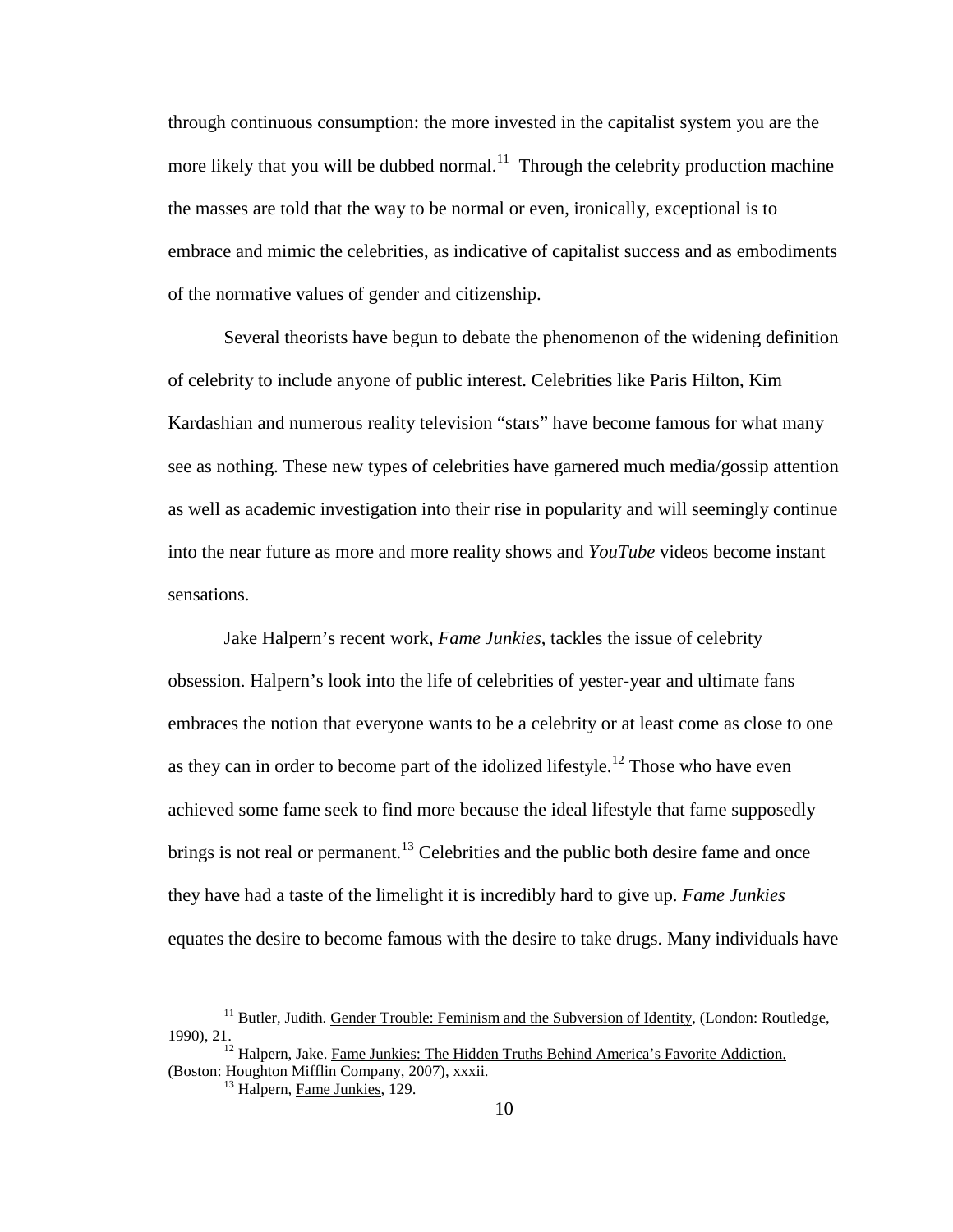become addicted to fame because there is a taste of the "perfect life" even though that perfect life will never be perfect. Nevertheless, adolescents increasingly say that when they grow up they want to be 'famous.<sup>14</sup>' The development of reality TV has been a contributing factor to the rise in the desire to become famous. The fascination with people being filmed reacting to "real world' situations draws in millions of viewers to hundreds of different shows across networks. Adolescents and adults alike watch these shows and invariably are left with the thought that if the person they are watching could be on TV then why not themselves?

Graeme Turner, in *Understanding Celebrity*, notes that democracy is not just part of political dialogue; it is also a central theme in the debates about celebrity. The world of reality television has created "Do It Yourself" celebrities, and tabloids have become referendums on which celebrities the public approves of and embraces.<sup>15</sup> Democracy and the will of the people are central components to what makes someone a celebrity today. Studio executives no longer tell the public who they will idolize. Instead the masses now decide which celebrities they idolize with the help of the celebrity gossip industry's seemingly neutral stance on celebrities. Referendums, through gossip blogs and magazines, are held to determine who is worthy of fame, and the idolization that comes with it, along with who is not worthy.

Two celebrity theorists that greatly influenced our understanding of the function of celebrity are Richard Dyer and David Marshall. Dyer's work catalyzed the discussion of our contemporary obsession not just with the media, but also specifically with "star power." The personas and characters that stars represented to the American public were

<sup>&</sup>lt;sup>14</sup> Halpern, Fame Junkies, 12.

<sup>&</sup>lt;sup>15</sup> Turner, Understanding Celebrity, 78.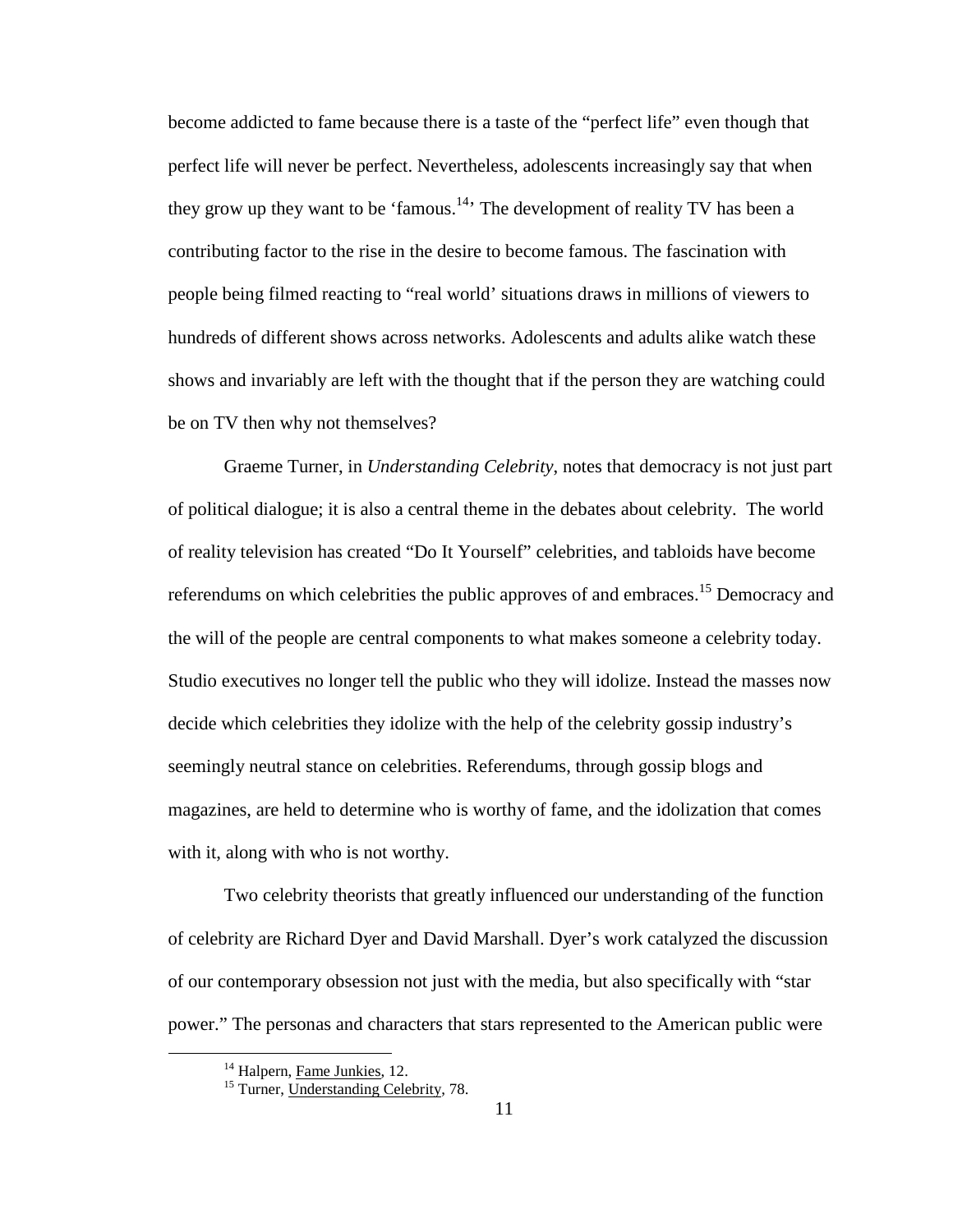important for not only the development of the American cinema but also how audiences related to movies. Dyer contends that the development of stars and star power is a highly controlled act that requires many people to produce and contain the personality and image of the star.<sup>16</sup> The media helped the development of stars by placing them outside of their silver screen roles into everyday lives and making them more relatable while still being seen as mysterious and untouchable, creating both a sense of normalcy inside celebrity imagery and an ideal lifestyle. This juxtaposition of ideal and normal enables celebrities to appear human and superhuman at the same time. This same act led to the seeming accessibility of these stars which led to stalkers, obsessive fans, and a destruction of the superhuman quality many of the stars were seen as possessing.<sup>17</sup> Dyer also analyzes the often ignored female celebrity and, with the help of Laura Mulvey's work, notes common occurrences of the media treating female stars as spectacles. Mulvey contends that the paradigmatic spectator of celebrity imagery, in her writing she refers to filmic images, is male, which creates the female in the film as the object to be looked at.<sup>18</sup> The pleasure gained from looking at this docile body, one which is manipulated and controlled for male enjoyment, is visual, visceral, dominant and violent.<sup>19</sup> The objectification of the female celebrity as nothing more than her body is commonplace in magazines and articles about her as well as in her movies.<sup>20</sup> An overriding theme in *Stars* is the notion that celebrities are not the people who embody them but instead represent idolized norms in our society. These norms are simultaneously

<sup>&</sup>lt;sup>16</sup> Dyer, Richard and Paul McDonald. Stars, (London: BFI Publishing, 1998),20.

<sup>&</sup>lt;sup>17</sup> Dyer and McDonald, **Stars**, 39.

<sup>&</sup>lt;sup>18</sup> Mulvey, Laura. "Visual Pleasure and Narrative Cinema," The Feminism and Visual Culture Reader eds. Amelia Jones, (London: Routledge, 2003), 48.

<sup>&</sup>lt;sup>19</sup> Mulvey, "Visual Pleasure and Narrative Cinema," The Feminism and Visual Culture Reader, 52.

<sup>&</sup>lt;sup>20</sup> Dyer and McDonald, Stars, 51.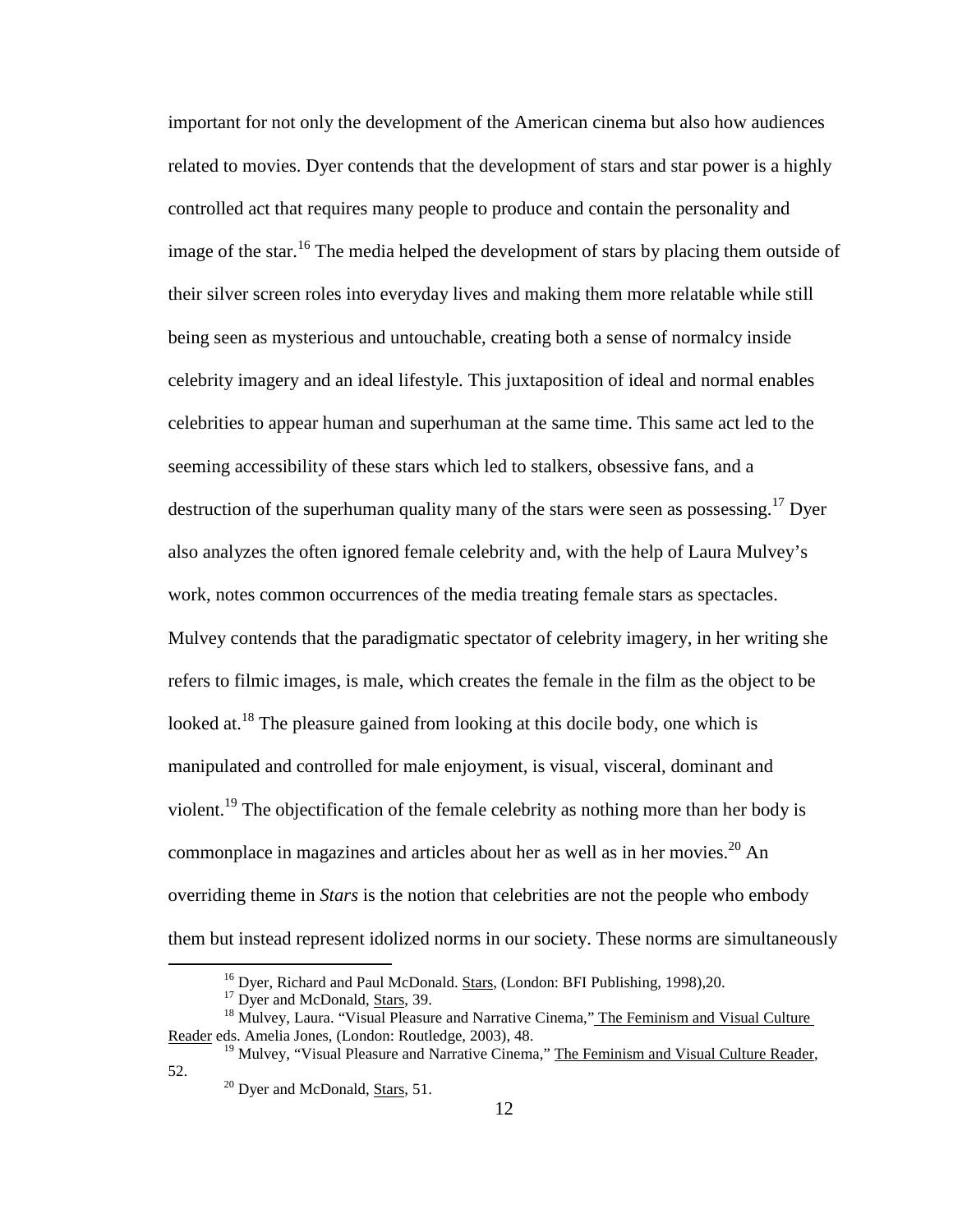glorified and unreachable; their inaccessibility and desirability explain their continuing circulation. The stars themselves cannot maintain and often times cannot even achieve these standards because the norms are based upon unrealistic and unyielding ideals along with an eternal consumption of products that cannot be sustained. The inability of celebrities to meet the standards that they are supposed to represent speaks to the futility and the never-ending power that these norms have on the masses and celebrities alike. The inability to reach celebrity status and continual reach for it are what make stars images so powerful over the masses.

David Marshall's recent work on the development of the celebrity commodity compliments Dyer's work in many ways. Here the notion of stars is abandoned for the more modern term of celebrity that encompasses several levels of "stardom" and several different genres of famous people (Dyer's use of stars was specific to American cinema). This is not to say that Dyer's arguments about "stars" are outdated. Marshall uses the notion of the charismatic celebrity, Foucault's ideas on biopolitical control, and Butler's work on creating unrealistic norms to support his argument that celebrities are made to control and subdue the masses into becoming consumptive citizens in a way that is most beneficial for those in control.<sup>21</sup> The charm of a celebrity and their general mass appeal is used to reiterate norms and subconsciously coerce people into falling in line with whatever norms are idealized by the gossip industry and its neoconservative ideological slant. This, Marshall says, subdues the masses so that they do not revolt against the current structure.<sup>22</sup> Marshall contends that celebrities have power over the masses but that it is manipulated by the celebrity gossip industry into not being used or used for ends that

<sup>&</sup>lt;sup>21</sup> Marshall, Celebrity and Power, xi.

<sup>&</sup>lt;sup>22</sup> Marshall, Celebrity and Power, 244.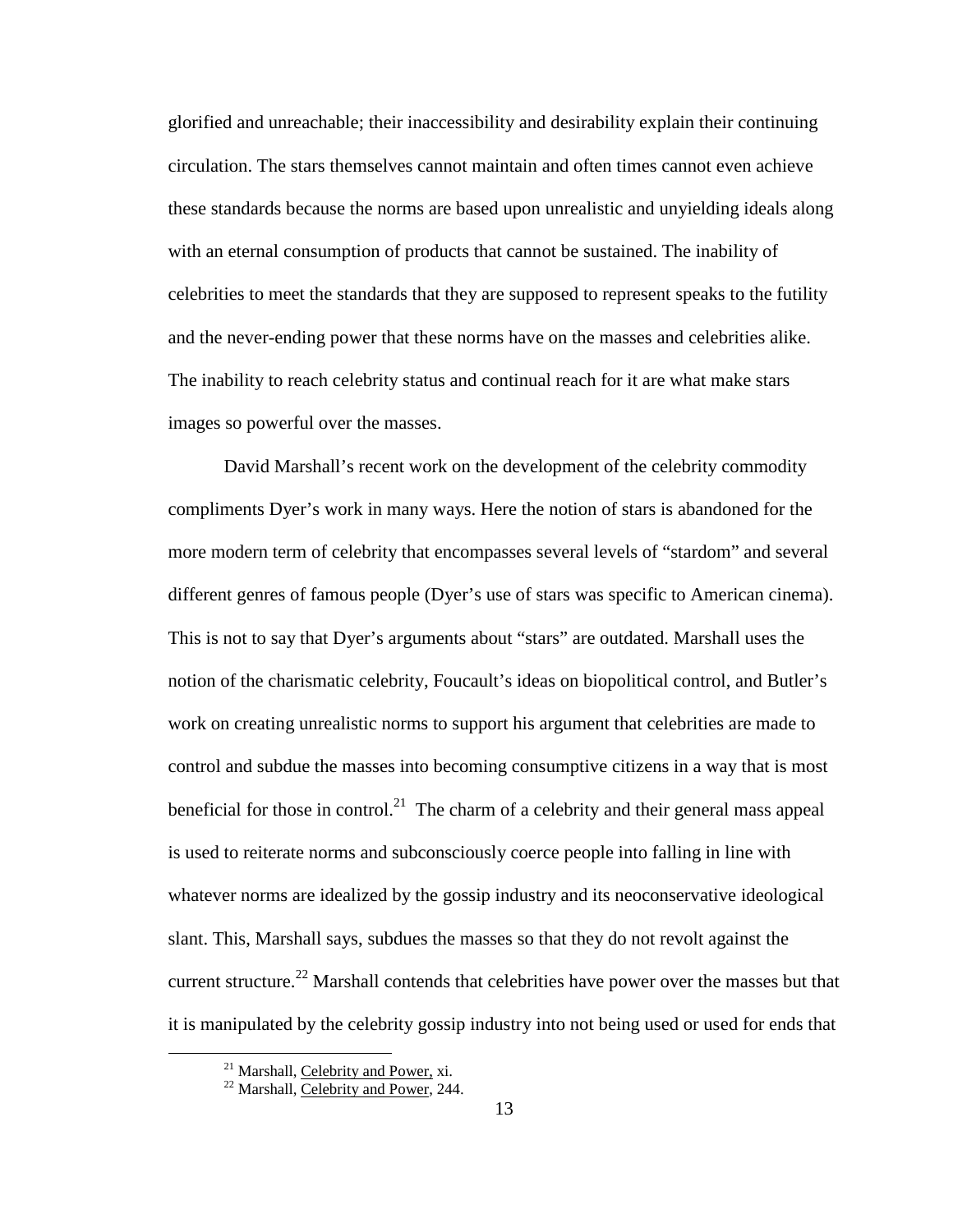are to the benefit of dominant power structures, such as neoliberal capitalism and neoconservatism. Celebrity power does not exist in a vacuum and is, instead, controlled and manipulated by outside forces.<sup>23</sup> Marshall's analysis falls short here. He neglects to mention what/who these outside forces are, what they have invested in celebrity power, and what invariably the masses are controlled into doing by the celebrities. Celebrity power is undeniable. One only has to look at Beatle-mania to see the effects that celebrities can have on the public. But to what end is this power currently being used and who is using it remains unanswered by Marshall. It appears that the dominant class and their normative order are using celebrity imagery to disperse their ideology to the masses and create docile bodies for the neoliberal capitalist order. $^{24}$ 

#### The New Wave of Celebrity Media

While celebrity theorists have looked at several aspects of celebrity and tabloid media, little work has been done on the specific messages these media outlets send and what kind of effect that has on the masses. Through examples like The New Kids on the Block and Oprah Winfrey, Marshall contends that celebrity imagery has the ability to make people buy specific items and believe in certain ideals indexes about the biopolitical control that celebrity imagery possess to control the public. The idealization of celebrity, wealth, and fame instructs Americans subliminally, and sometimes directly, how to behave as consumers. The more a celebrity is desired or makes a trend popular the

<u>.</u>

<sup>&</sup>lt;sup>23</sup> Marshall, Celebrity and Power, 245.

<sup>&</sup>lt;sup>24</sup> Foucault, Michel. Society Must Be Defended: Lectures at the College de France 1975-1976, (New York: Picador, 2003), 29.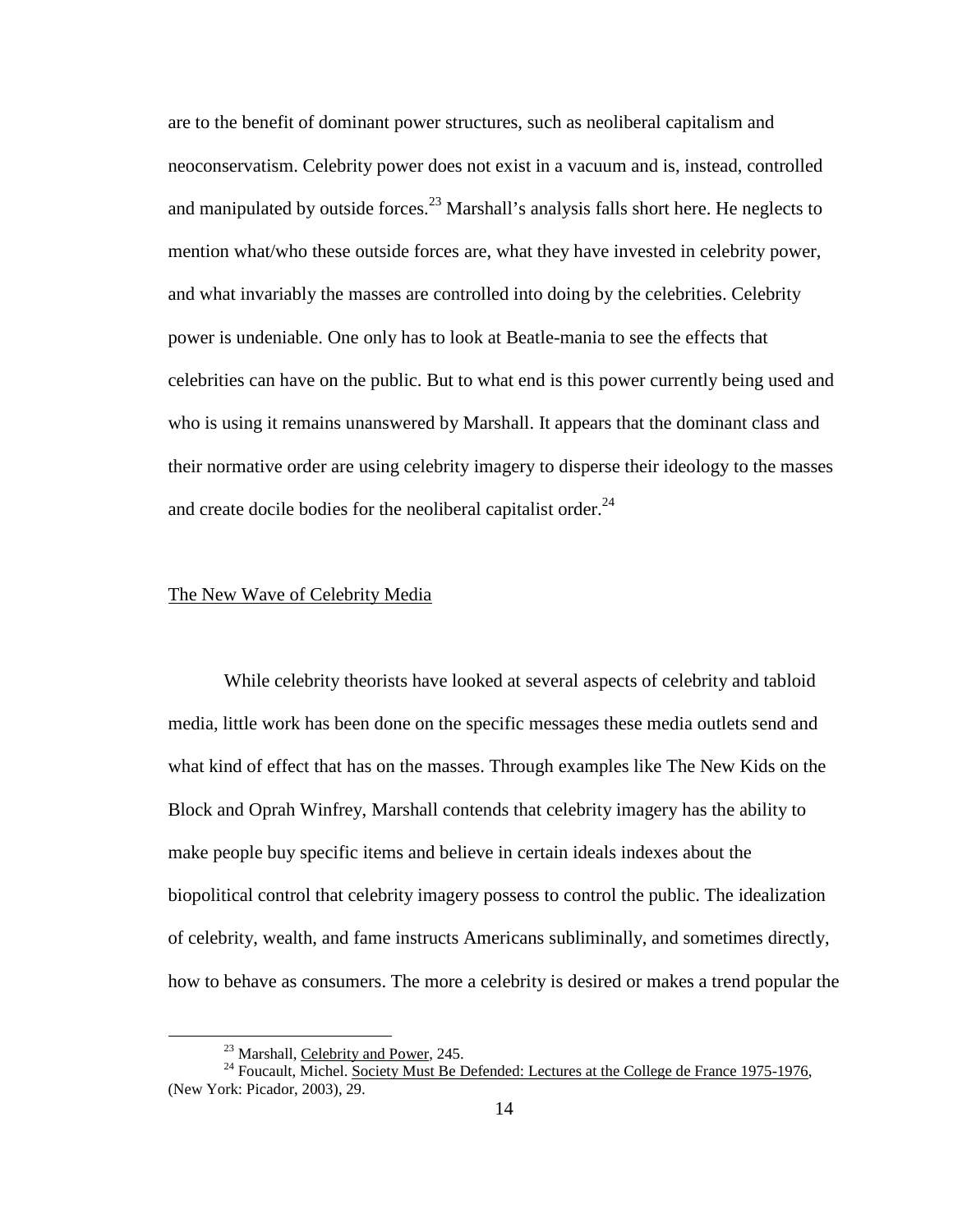more an item indorsed by that celebrity will sell, increasing consumerism and making sure capitalism is well supported. Lauren Conrad, star of the television show *The Hills*, is known for being fashionably dressed. She has used her supposed fashion sense to start a clothing line of simple but incredibly expensive clothes. Her clothing line, based in Bloomingdales, sells out in a matter of days.<sup>25</sup> These garments are marketed as "her style" and "her design," and without her attachment it is likely that these dresses would not be as expensive or sell out in record time. Her clothes deemed "uninspired" and "overrated" by some, have sold out because of their connection to gender and idolized norms.<sup>26</sup> Each dress is named after one of her friends and indicates what is feminine and beautiful to wear. Not only do the clothes reinforce gender norms but the price tag and her association, since she comes from a wealthy background, reinforce notions that the norm is wealthy and that in order to become ideal you must be able to afford items like hers.

Marshall emphasizes the power of celebrity over the masses but one thing he references only in passing is that celebrities are mediated to the public through various sources and that increasing the number of times a celebrity is seen, heard and commented on recreates the "truth: they represent. He claims: "these secondary sources are primary for deepening the meaning of the celebrity sign and thereby providing the connecting fibers to the culture."<sup>27</sup> Many view tabloids and celebrity journalism in a similar way; celebrity news filters celebrities by showing how their lives entangle with our culture's

<sup>25</sup> "Lauren Conrad Has Best-Selling Celebrity Line", *JustJared*. 23 September 2008, available from http://justjared.buzznet.com/2008/09/23/lauren-conrad-bloomindales-clothing-line/; accessed 24 September 2008.

<sup>&</sup>lt;sup>26,</sup> Lauren Conrad's Clothing Line, Appearance in Toronto", *Oh No They Didn't!*, 01 May 2008, available from http://community.livejournal.com/ohnotheydidnt/23042769.html; accessed 21 October 2008.

 $27$ Marshall, Celebrity and power, 58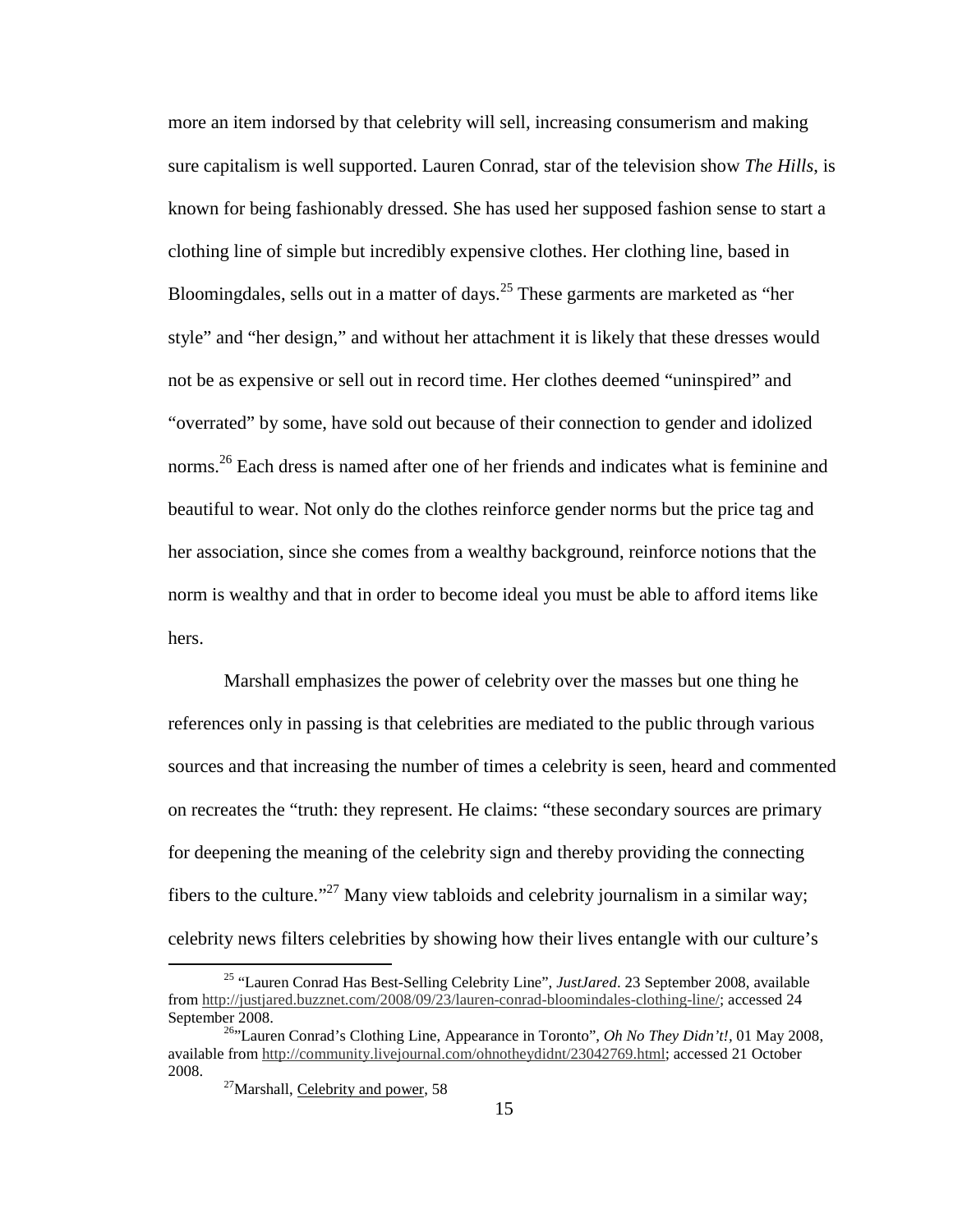values. This places the power of celebrity news squarely in the hand of the producers of celebrity discourse. Yet, as Dyer mentions in *Stars* celebrities have never had complete control over their own image. Studios' initially controlled celebrities, then their agents and spokes people, and now the media have bypassed all of those sources and sought to control celebrity imagery for the dominant class' own gain. Not only do gossip magazines reinforce notions of consumerism and capitalism but they reinforce neoconservative values, especially in how they portray the female body. This hypernormative role for gossip has created disciplinary and direct power instructing the public how and what to consume. Direct advertisements, segments on how to get celebrities' looks 'for less', where the celebrities shop for their unborn children, and how much celebrity life-styles cost are just some of the many ways in which readers of celebrity gossip are inundated with messages to spend their money. The American public becomes more active consumers because of a desire to catch up or be equal to celebrities who are praised as active and special members of our society because of their power as consumers. Judith Butler states that in order to be valued in our society one has to abide by the norms that are given.<sup>28</sup> In this case, society will only recognize you as long as you are living up to your role as a good consumer by following Celebrities' lead in both consumer performance and personal life experience. Lauren Berlant describes how caricature, like that seen in Celebrity gossip magazines, of American political values can help construct norms: "The politics of caricature can have profound effects: on the ways people perceive their own social values and the social values of 'Others'; on the ways they live daily life and see their futures and on mainstream political discourse, which

<u>.</u>

<sup>&</sup>lt;sup>28</sup> Butler, Judith. Undoing Gender, (New York: Routledge, 2004), 2.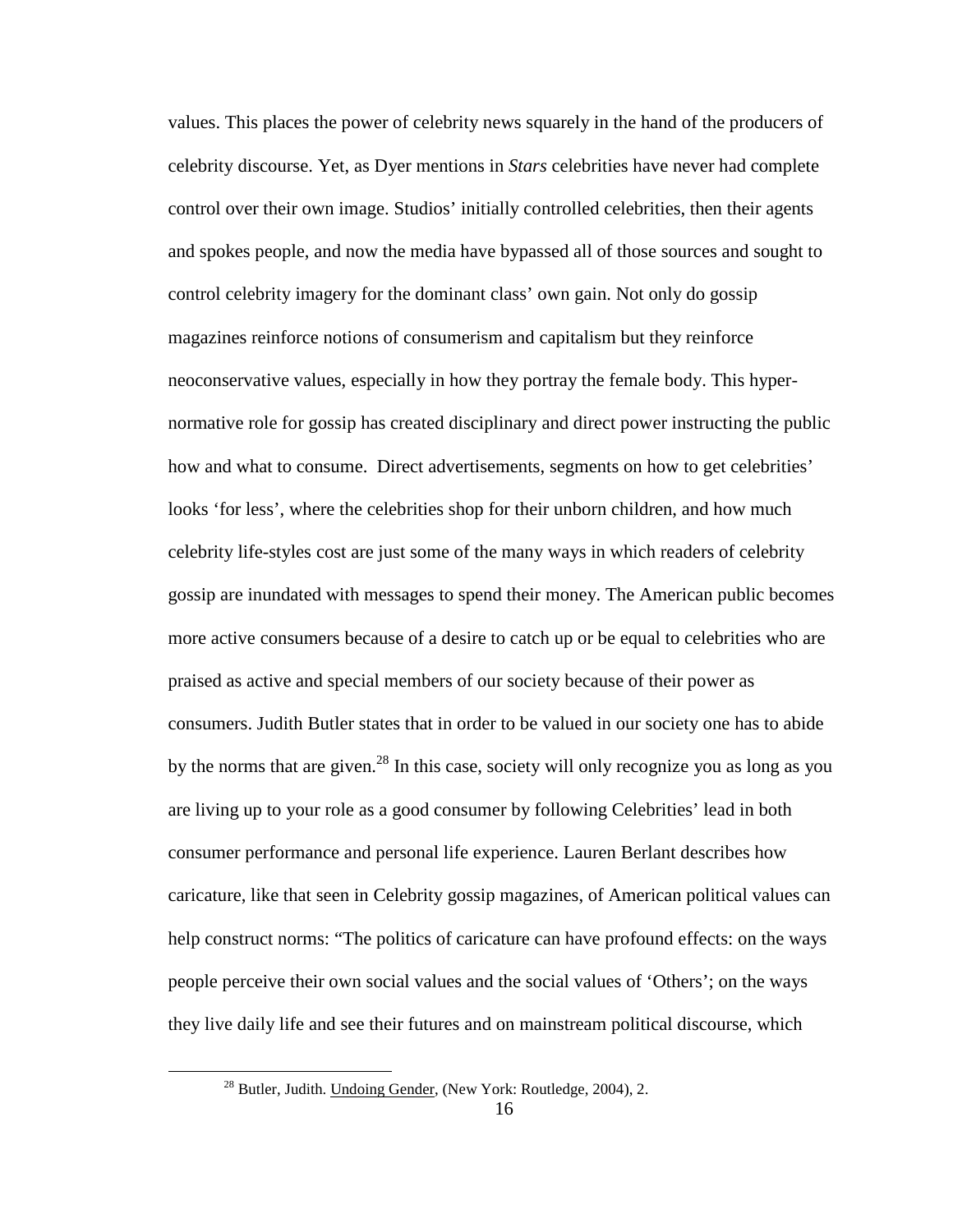exploits the national identity crises it foments to claim a popular mandate for radical shifts in norms of ideology and political practice."<sup>29</sup>

While imperatives to consume are rampant, more covert messages are being sent in the headlines or the pictures which portray celebrities; all are deliberately chosen in order to convey a certain message about that celebrity's looks and actions. Judgments are made not by the readers but instead the people seeking to make a profit on the celebrities' images (the magazine owners and editors) and every judgment is made in hopes of conveying moral and ethical opinions to the readers. Women are admonished for not adhering to strict roles of motherhood and criticized if they make even one comment about their job being as fulfilling as their roles as mothers. In 2007, Angelina Jolie made a comment about the way Shiloh, her youngest child at the time, looked compared to her other adopted children. She used the word "outcast" and for this the gossip industry called her a bad parent. Her inability to speak "like a mother" about her biological children lead the gossip industry to view her as unfit to parent and as if she did not love her biological child as much as her adopted children.<sup>30</sup> Another example of the judgment celebrity gossip insiders place on celebrities is gossip blogger Perez Hilton's hatred of teen star, Miley Cyrus. As strange as it sounds, this adult male makes fun of and ridicules a sixteen year old girl. He calls her "slutty" and declares everything she does sexual and

 $29$  Berlant, Queen of American Goes to Washington City: Essays on Sex and Citizenship, (Durham: Duke University Press, 1997), 2.

<sup>30</sup>"Angelina Call's Blue-eyed Shiloh an 'Outcast'" *Exposay: Entertainment & Fashion*, 11 December 2007, available from http://www.exposay.com/angelina-calls-blue-eyed-shiloh-anoutcast/v/15721/; accessed 10 November 2008.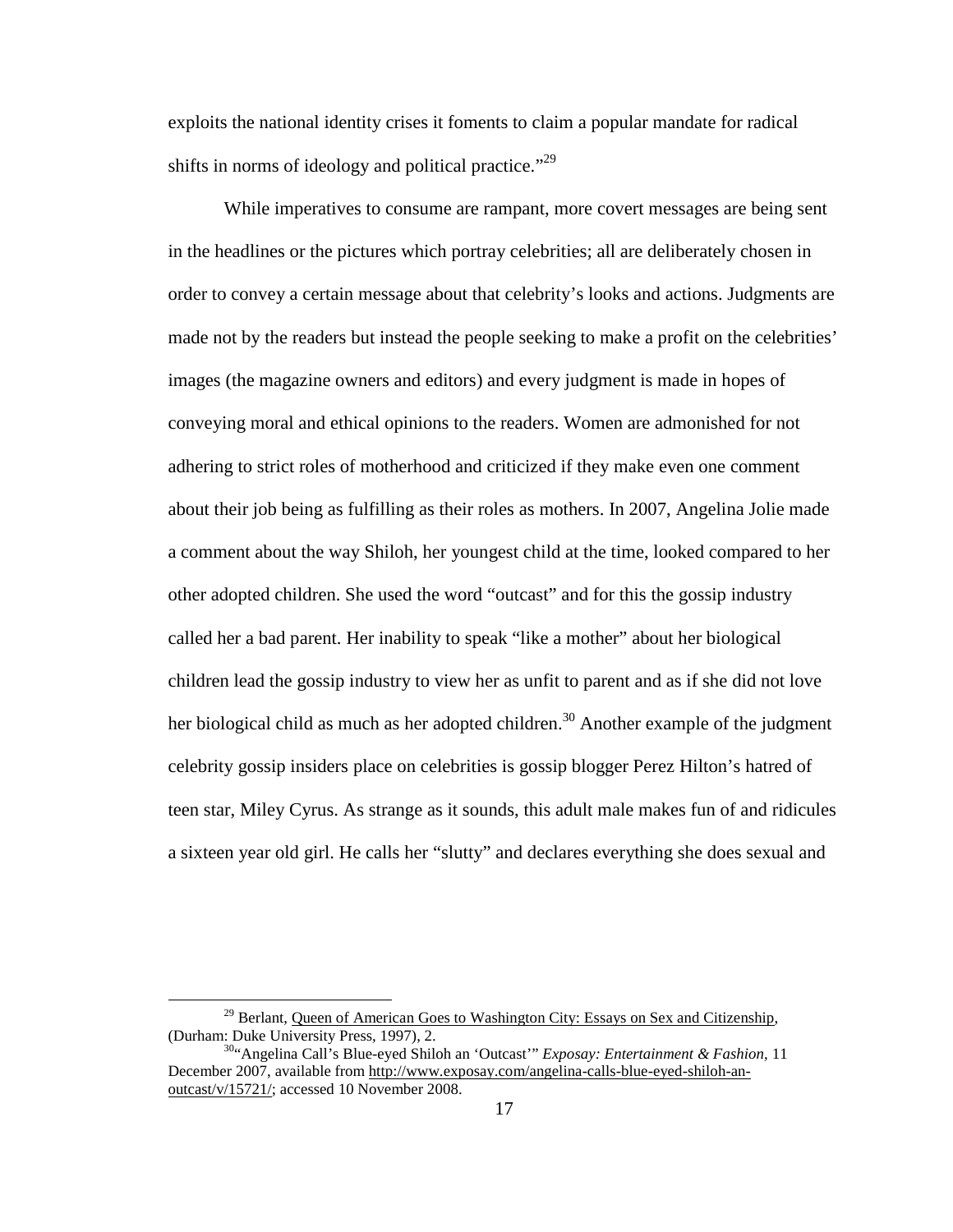attention seeking.<sup>31</sup> The judgments that the celebrity gossip industry places on celebrities is indicative of a larger trend in morals and values: neoconservatism.

Celebrity gossip's endorsement of neoconservative values relating to women and capitalism are not obvious bedfellows but the more one looks at the development of neoliberalism the connections become more apparent. Popular culture has become a transmitter for societal values and ideals in which the masses are instructed to embrace neoconservatism, strict gender roles and neoliberal capitalism without knowing it. The advertisements situated next the celebrity gossip and the direct references for how to buy a similar version of a celebrity's outfit constitute the direct connection between gossip, women's roles and capitalism. Displaying wealthy families with their newborn children, wedding pictures of two high-profile celebrities, and looking at what kind of celebrities endorse what products are some of the more discrete references of neoconservatism and capitalist power inside celebrity imagery. Today with over five weekly magazines, and hundreds of websites devoted to the procurement and dissemination of "truths" about celebrities it is no surprise that this has become a for profit game with messages and targets. $32$ 

The rise in neoliberalism and of neoconservative values is often over looked or obscured in the new developments in celebrity culture. Perhaps this is because popular culture is often seen as devoid from the world politics, of public policy and economics. Pop culture has investors, product placements and endorsements each contributing hundreds of thousands to the American economic system. Popular culture is not just a

<sup>31</sup> "How do We Say This Delicately??" *PerezHilton.com*, 18 November 2008, available from http://perezhilton.com/2008-11-18-how-do-we-say-this-delicately-109; accessed 18 November 2008.

<sup>32</sup> Although this will be talked about later in the paper it should be noted that truth is in quotes because celebrity gossip is sometimes true and other times complete fabrication.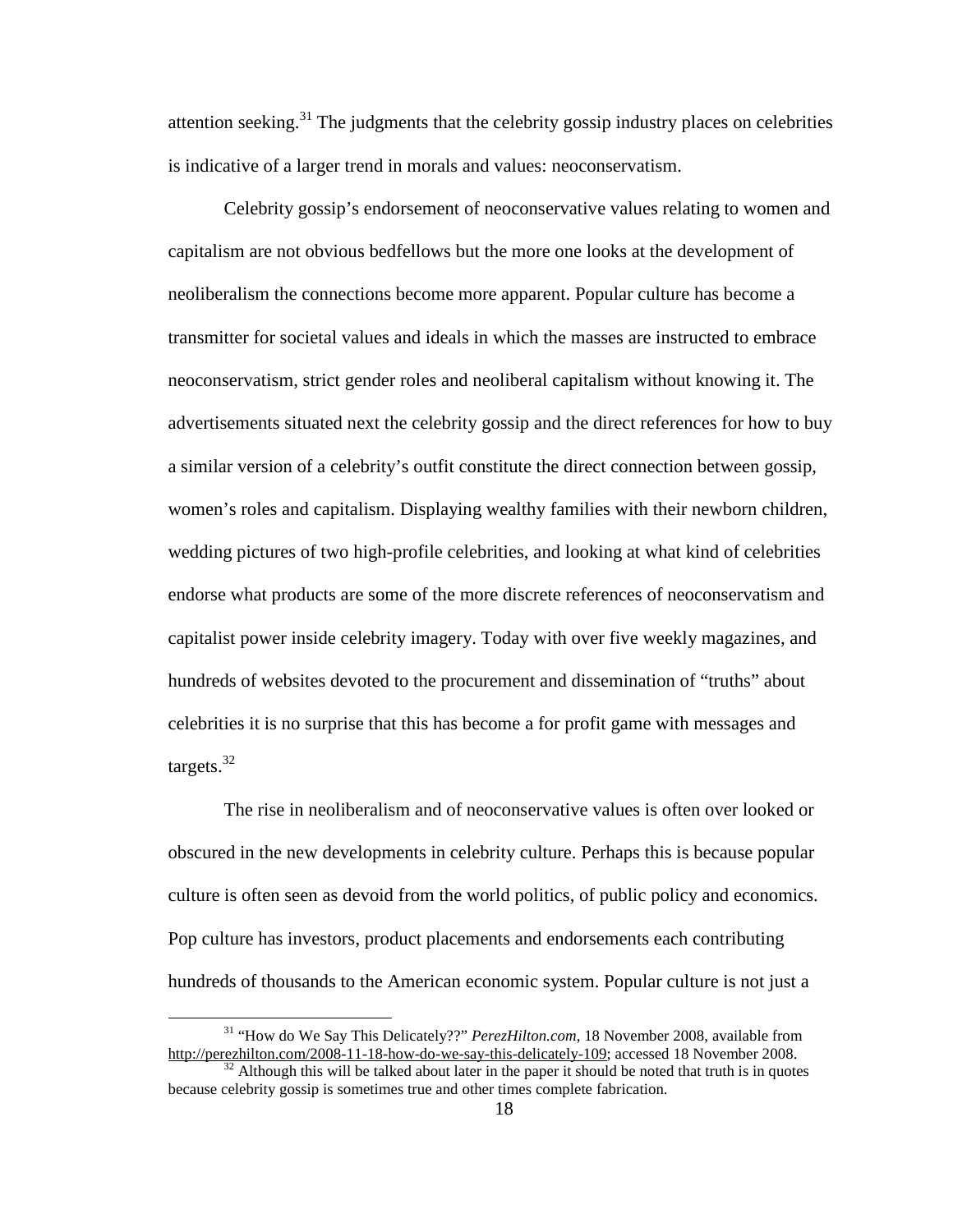way for the masses to leave behind their daily lives and invest in entertainment; popular culture is instructing the public on what to buy and how to live. When family values are preached alongside consumerism a connection equating neoconservative values with financial market stability is made. David Harvey, in *A Brief History of Neoliberalism*, contends that this connection is not a coincidence but instead a direct and purposeful connection of two seemingly opposed entities. The rise of neoliberalism in America during the 1970s and 1980s was prompted by the neoconservatives inside American politics. The mobilization of the Republican Party's base through worries of economic loss and threats to their way of life by the 'liberal' agenda was one of the central ways in which neoconservatives and neoliberal capitalists joined forces to increase support for their politics. Through denouncing the cultural implications of liberals but embracing neoliberalism economically, neoconservatives attempted to dissuade the American public from noticing the economic and cultural problems that were created by vast consumerism.<sup>33</sup> The presidency of Ronald Reagan cemented the consolidation of neoliberal economics and neoconservative values into what it has become today. Families are the focus of the economic and cultural elite and thus rightwing family values are intimately tied with increasing consumerism and the number of people able to consume in our society. Consumption and contributing the economy has become proof of a good and normal family structure and "proper" citizenship.

Celebrity gossip is one logical extreme of this kind of values based consumerism. Respected and "moral" celebrities sell products and make more money; one needs to only look at the financial backing Angelina Jolie had once she became a mother to note the

<u>.</u>

<sup>&</sup>lt;sup>33</sup> Harvey, David. A Brief History of Neoliberalism, (Oxford: Oxford University Press, 2005), 50.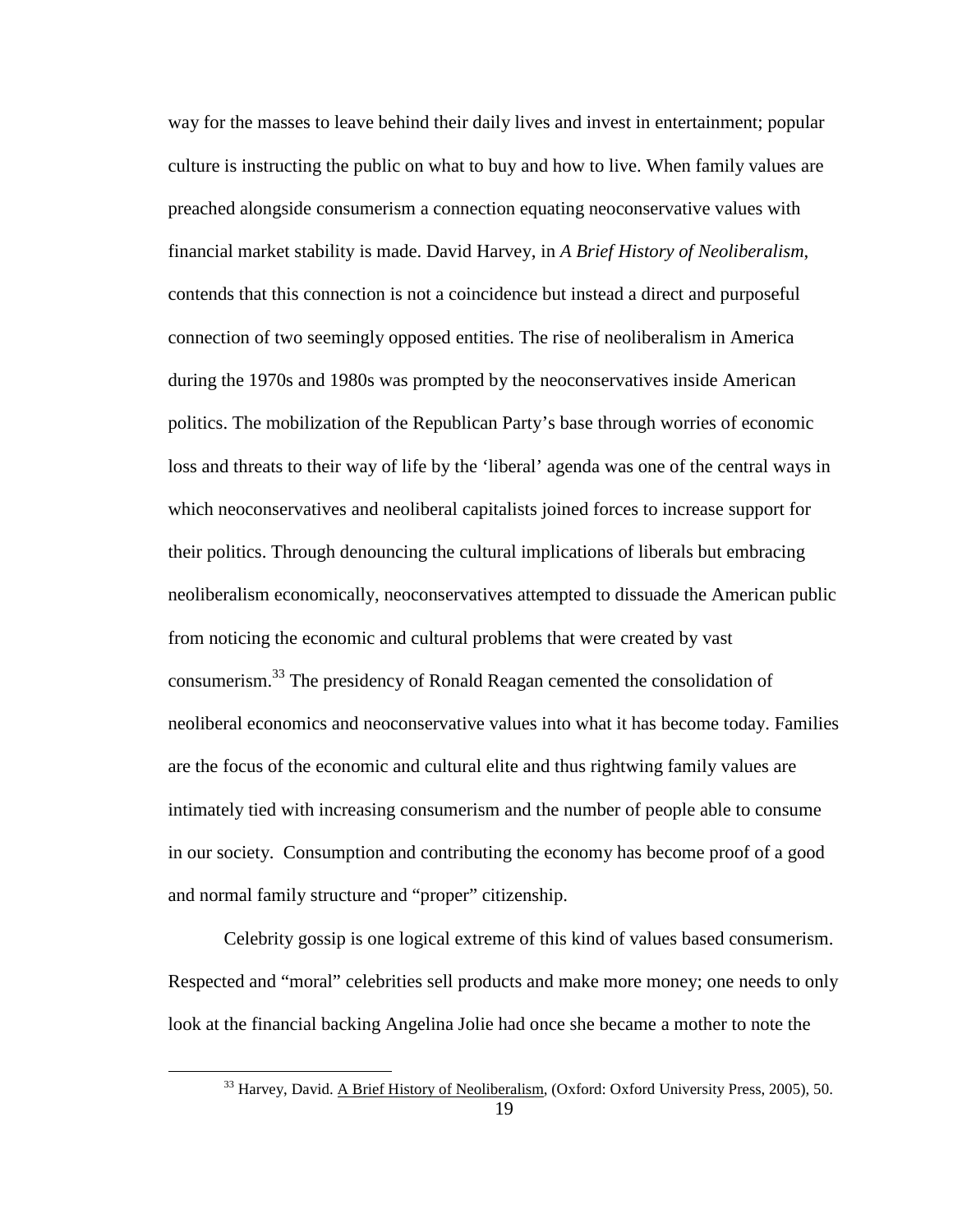ties "morality" has to economics. The obsession with how celebrities meet or exceed private "family" values has become a marker for how society should behave. Issues of sexuality, the female body, and pregnancy are no longer issues of private individuals; they are now issues that effect how American's are viewed as citizens.<sup>34</sup> The political public sphere has become intimate in ways that many of us could not have foreseen.<sup>35</sup> The American government, prompted by neoconservatives, has begun to debate, regulate and make illegal issues that were once seen as private. Abortion rights, same-sex marriage, and sodomy laws are a few among many private issues now on the national stage. Women and men now have to justify their private lives to public figures and convince them that they live the lives of good citizens. Yet, if we look at a quintessentially American ideology, The American Dream, remnants of its private/public values become apparent and readily applied to the world seen today. Celebrity life-style embodies the American dream. Hard work has paid off in wealth and happiness. The American Dream is a powerful part of America's mythology and this is perhaps the reason why many American's admire and are fascinated by celebrities and what they possess. The capitalist ideals of the American Dream can be fulfilled in minor ways by consuming what those who embody the Dream consume. Private lives and politics, revolving around gendered norms established by neoconservative ideology, have become intertwined in the American Dream.<sup>36</sup> Modern celebrity-life is full of intrusions into the celebrity's every day life by people attempting to make money off of the private lives of public figures. The collapse of the public/private through the celebrity gossip industry

<sup>&</sup>lt;sup>34</sup> Berlant, <u>Queen of America goes to Washington</u>, 1.

<sup>35</sup> Berlant, Queen of America goes to Washington, 4.

<sup>36</sup> Ibid.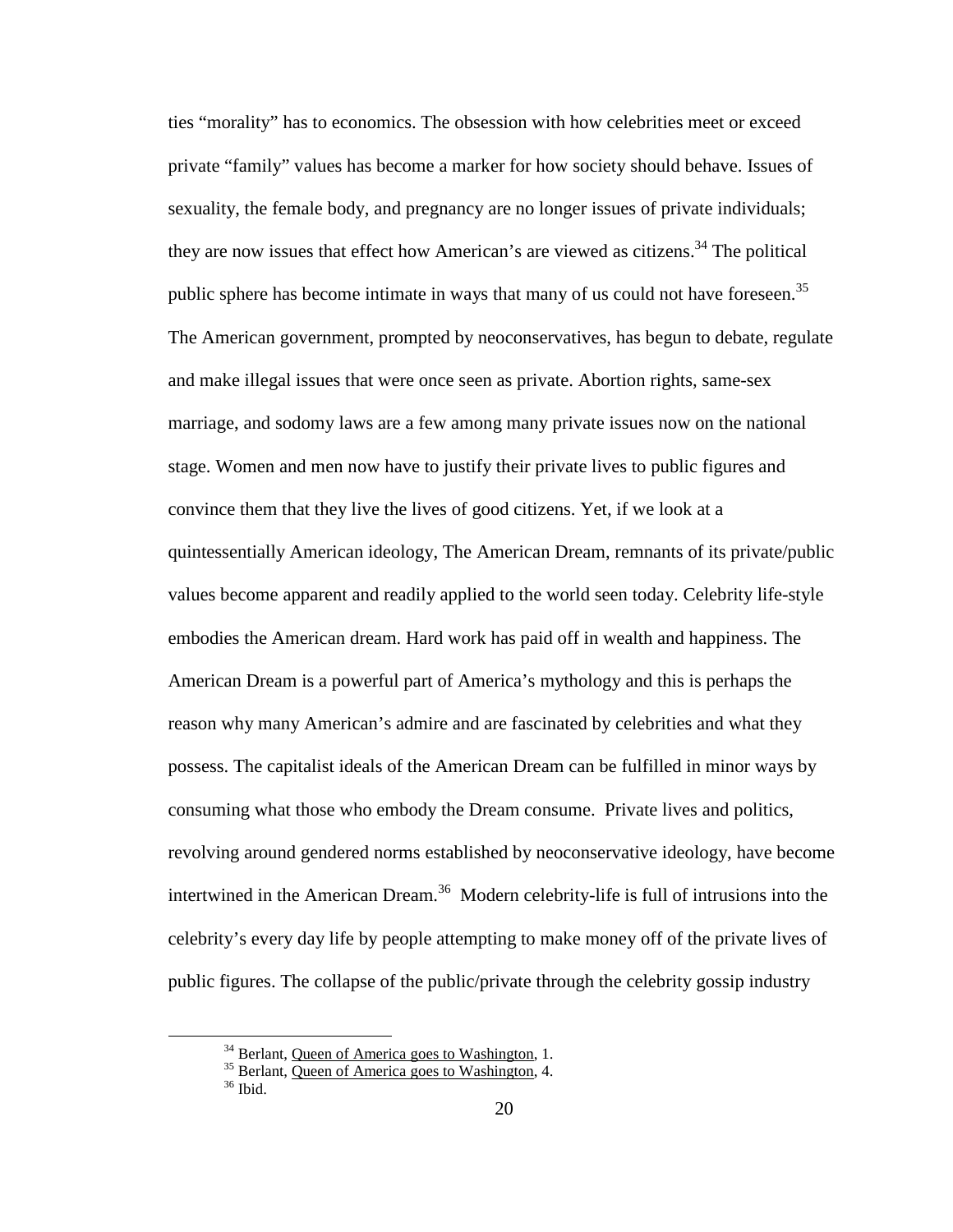allows neoconservative "family values" to instruct the public what the appropriate way to live their lives are. Judgments are placed on celebrities and the public for how they conduct their private lives in accordance with very public politics. These judgments determine who is an appropriate citizen, who is normal, who is ideal, and who is an outcast.

Women are often the target audience of celebrity gossip. One way this can be seen in celebrity gossip magazine and blog advertisements for typically feminine products. General reactions to the tabloid media have men frequently denying they read it. Celebrity gossip is seen as being somehow acutely feminine. While news about politics and the world is seen as having value and being fundamentally true, news about the world of entertainment is seen as fickle and false, often containing an air of salaciousness. Arbitrary definitions of what is considered "news" and "entertainment" mark the divide between masculine/true news and feminine/false news and their target audiences. Masculine news appeals to facts while tabloid news, seen as feminine, appeals to emotions and thoughts of "what if?" These gendered stereotypes may be one of the contributing factors to why women are targeted more specifically by the tabloid media. Despite tabloids' focusing on women, studies conducted have rarely focused on the effects this reading material has on women. Berlant contends the tabloids' images of the female body and reproductive capacity, in ways that adhere to neoconservative values, constructs a limiting view of women and seeks to dominate women by connecting their sole purpose in life to motherhood. These norms are then disseminated throughout society, regulating not only the way women behave but also the way they think about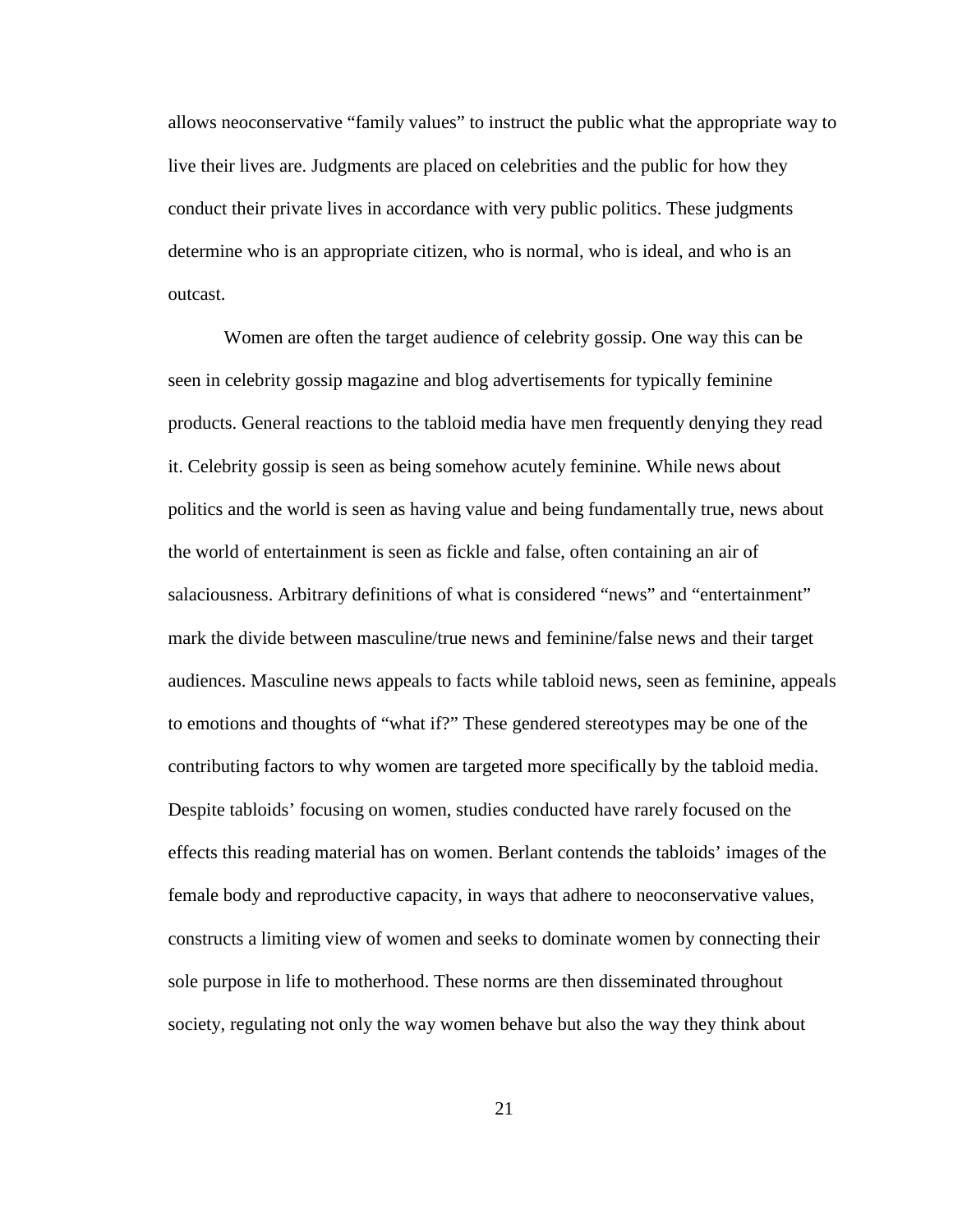other women and the way they consume.<sup>37</sup> The biopolitical management of feminine norms and social positioning creates an oppressive structure, which discretely coerces women into following assigned roles of motherhood.

It is not only the females who read the gossip that are being disciplined by these norms but the celebrities who have these "truths" written about them are also being manipulated. Much like Dyer's and Mulvey's notion that women are spectacles in movies, female celebrities have become doubly spectacles. Celebrity women are objects of desire inside their respective industries (inside their movies, in their music videos/on stage, and in their television shows) but because of celebrity gossip these women have become objects for us to consume and desire in the private lives. their bodies and their lives are put on display as they go to restaurants, clubs or friends' homes. While it may sometimes appear that female celebrities are in on the paparazzi media's game; often times the control the world sees is nothing more than a façade. Women have been the subject of capitalist control since its inception, and yet celebrity women appear to break free of the notion that men make the household, bring in the income, and are the center of the neoliberal capitalist structure. It's an easy enough reality to accept because woman so often wish the glass ceiling of wealth could be broken for them and through their own hard work. Sadly, where celebrity women appear to succeed in the game of capitalism the new system of neoliberal moral capitalism puts them back in their place of being nothing more than a fancy object to be looked at. With the constant hounding into their everyday private lives female stars are surrounded by cameras and men yelling at them in hopes of getting some kind of reaction. These women are then scrutinized and judged by the

<sup>&</sup>lt;sup>37</sup> Berlant, Queen of America Goes to Washington, 2.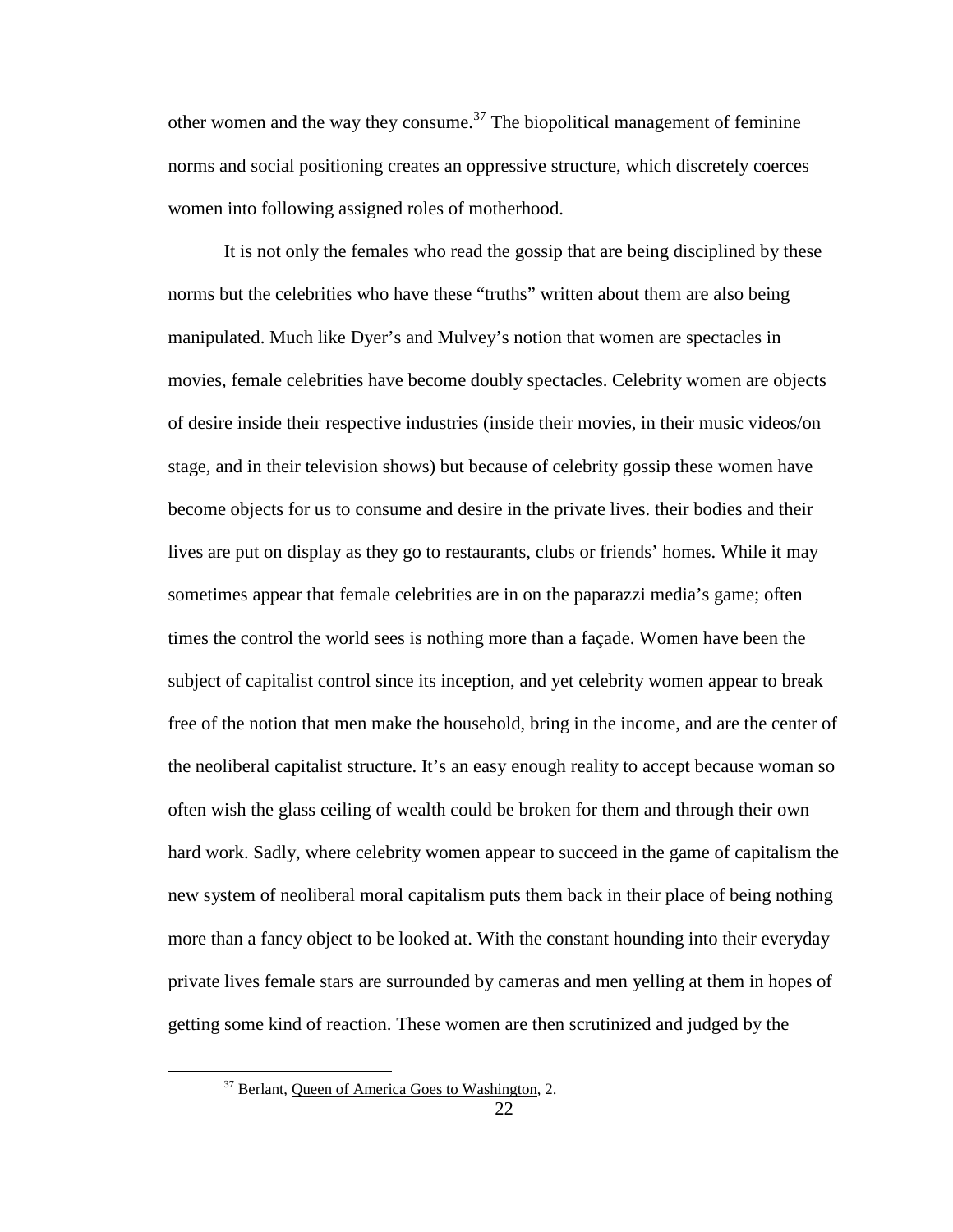tabloid editors, writers and eventually the American public. Any perceived wrong move can send a celebrity's career into a tailspin. These female celebrities are taught that fame and wealth come at a steep price. Male celebrities rarely find themselves in the same position; although they may receive some media focus, unless they are attached to a female celebrity the likelihood of being hounded by the paparazzi is minimal. Female celebrities are biopolitically managed, just as much as their adoring audience is, by the tabloid media in service to neoliberal capitalism and neoconservative values. Through the representations of female celebrities' bodies and their reproductive functions, in the tabloid media, the neoconservative and neoliberal dominant class espouses values that socially control women.

## Tabloids

 American culture has become so consumed by celebrity gossip that it has become very difficult to differentiate between celebrity gossip, the tabloid media, and the news. Celebrity gossip is sometimes divided into two groups: entertainment news and tabloids. "Entertainment" news can be found in mainstream newspapers and on twenty-four hour cable news television channels. Tabloids are found on magazine racks, on the internet and on specialized celebrity gossip shows. Separation of celebrity news into these two categories is usually done by mainstream media in order to report on celebrities (who are of public interest) while still claiming credibility over so-called tabloid journalism, but the separation of celebrity news versus celebrity gossip has become antiquated. Publicists and Celebrities have been known to deny or obfuscate the truth for months or years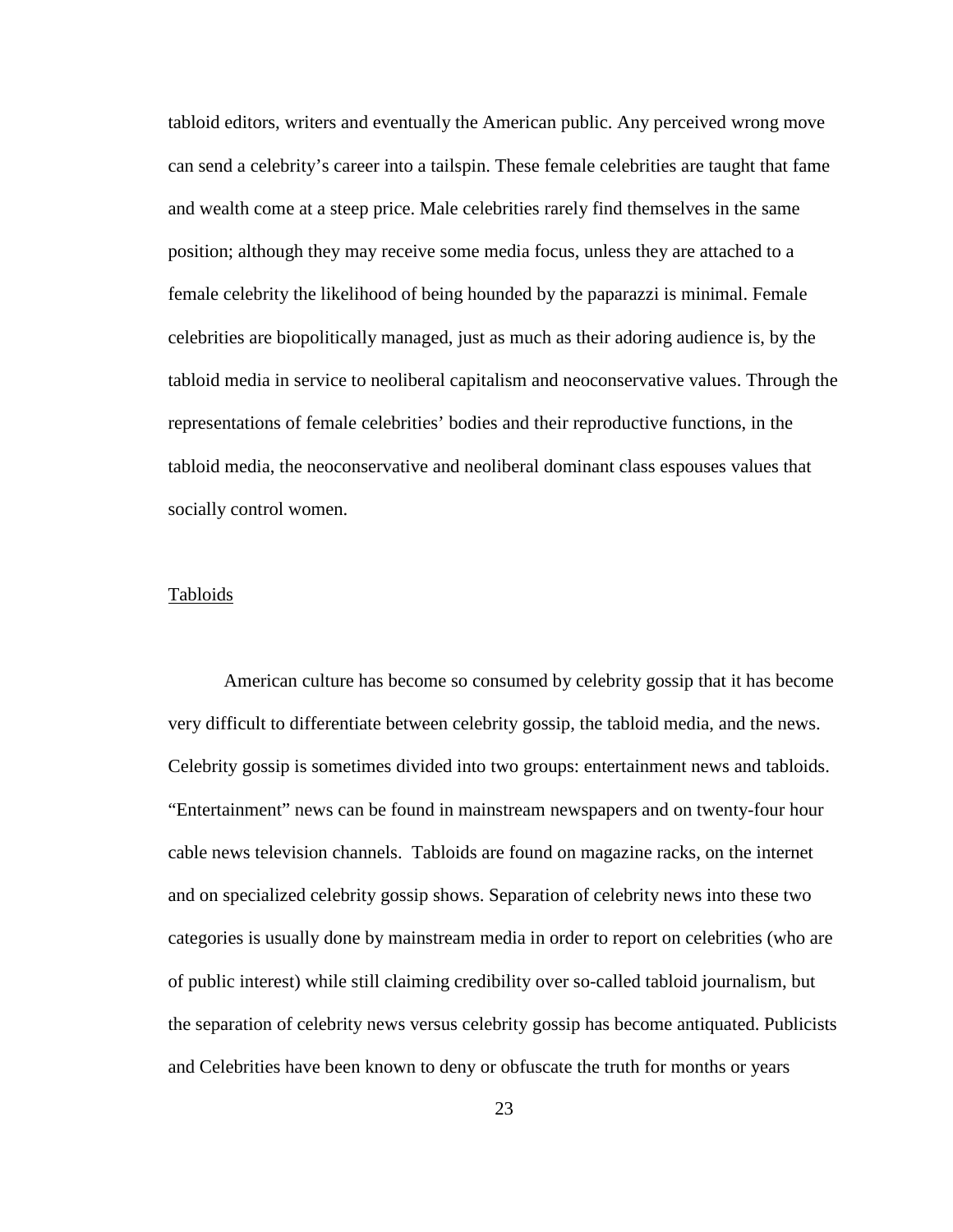before it is finally confirmed in order to protect their client's privacy. This makes the truth incredibly difficult to determine and contributes to the fallacious distinction between the two types of celebrity reporting. Between gossip magazines becoming more mainstream, anonymous sources and celebrities denying facts, the truth is hard to find. Tabloid magazines now have an air of fact inside all of their stories; this appearance of believability has made it near impossible to differentiate a salacious non-fact from something that is true. The divide has dwindled even further as mainstream news outlets report on celebrity news that is unconfirmed or unsubstantiated and gossip magazines have interviews with celebrities or well researched exposes. In order to get a complete sense of what kind of celebrity news exists, it is important not to attempt to differentiate between "entertainment" and "tabloid" news. All celebrity reporting is referred to in this paper as "gossip" because of the near impossibility to divorce the factual from the sensationalized and/or fabricated. Truth is irrelevant to the discussion of how celebrity imagery (true or false) contributes to reinforcing norms in our society.

Some academics have argued that celebrity gossip and other similar forms of entertainment are some how lowbrow culture and therefore inane or silly. Much of the negative attitude toward celebrity gossip comes from it being emotive, and assumption based instead of relying on cold, hard facts.<sup>38</sup> As it has been mentioned before celebrity gossip consists of true claims, false accusations and every variation in between. While the truth factor to tabloids' articles may seem important to those thinking about the implications of celebrity gossip, the simple fact is that truth is incredibly relative in the world of celebrity news. Occasionally contradictory cover stories will have people

<sup>&</sup>lt;sup>38</sup> Hesmondhalgh, David. The Cultural Industries, (London: Sage Publications 2002), 247.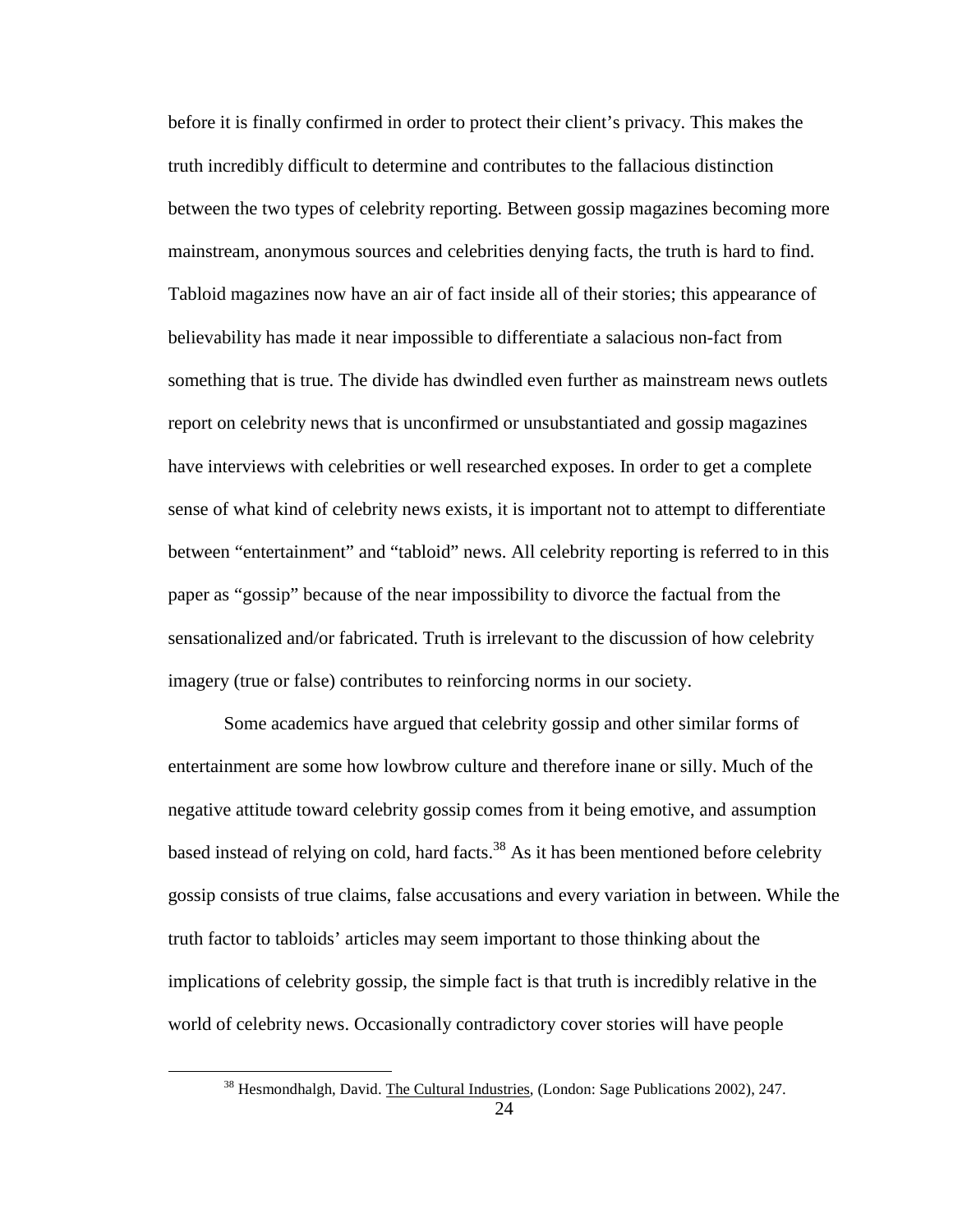laughing or a story is so blatantly false that the industry receives some criticism but overall the point of celebrity gossip is not to gain factual information on your favorite celebrity. Readers invest their time in celebrity gossip for the same reasons they invest time in watching the celebrities on films, for entertainment.<sup>39</sup> Celebrity gossip, as a social activity, may not rely upon truth but that does not mean that gossip writers/investigators do not desire to have their stories seen as true or at least truthful. Stories are scattered with anonymous sources and enough direct quotes to lend an air of credibility to each story that is published. The question then remains: if celebrity gossip is solely a guilty pleasure or used for entertainment why would the appearance of credibility be important? An answer lies in the connection between celebrity gossip and the establishment of norms. While story-telling for entertainment does not require facts or truth, in order to create and establish norms there needs to be some sort of believability portrayed so that the masses understand and accept what they are viewing as normal, essential and appropriate.<sup>40</sup> Michel Foucault wrote that power needs to deploy truth in order to exist. Without the reliance on the masses looking for truth and the assumption that those in power are telling us the truth; those in power would have no backing for their agenda's if they were not steeped in the appearance of truth.<sup>41</sup> The appearance of truth coupled with the subliminal establishment of norms inside celebrity gossip, which is viewed as entertainment, can have truly dire consequences for the way women view their own bodies and others. Through celebrity gossip women read, hear, and think about their

 $39$  Eds. Holmes, Su and Sean Redmond. Framing Celebrity: New Directions in Celebrity Culture, (London: Routledge, 2006), 7.

<sup>&</sup>lt;sup>40</sup> Foucault, **Society must be Defended**, 24.

<sup>&</sup>lt;sup>41</sup> Foucault, **Society must be Defended**, 25.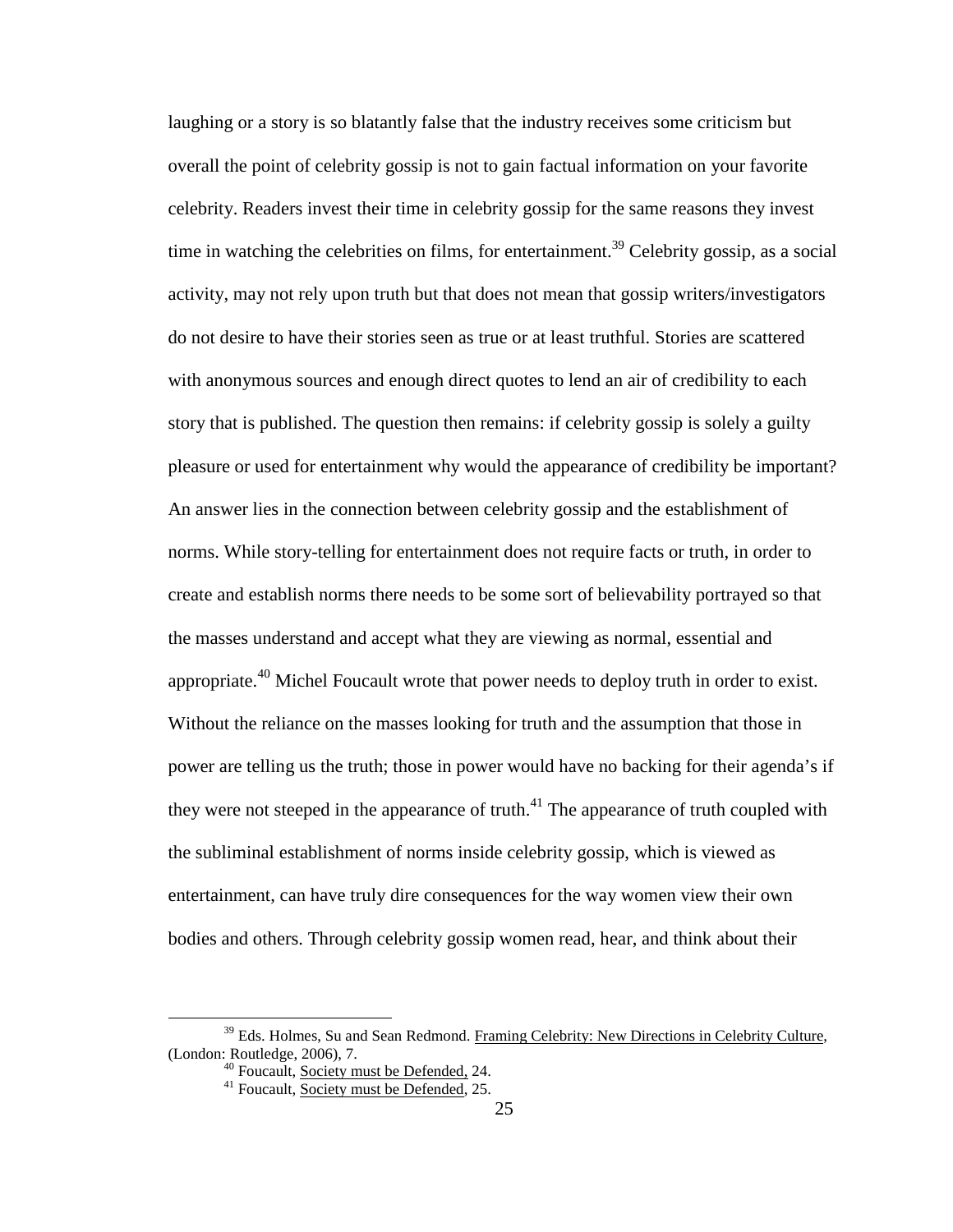bodies through neoconservative values creating internal controls over what women say and do.

In what follows, two types of celebrity gossip media will be examined: tabloid magazines, and websites. While television gossip and reality show programming are on the rise with new shows like TMZ and The E! Channel's "The Daily Ten," gossip television as celebrity news will not be examines because its content is generally first reported on the internet or in magazines. If there is breaking celebrity gossip first reported on television, it is also reported and repeatedly analyzed both online and in magazines. Magazines and online sources also contain stories that other media organizations may not report on because the stories lack sources or there is contradictory evidence. While these websites and magazines are intended to give me the broadest range of gossip while also covering the most popular stories there is the potential that there are biases located within the media being used.

It is possible that there is a race, class and gender bias among the readership of these magazines and websites. Celebrity gossip targets middle-class white women through their advertising and stories. There are a few websites and magazines that cater to racial minorities and there are the occasional stories that revolve around male or racial minority celebrities but on the whole these are not cover stories in the mainstream magazines and websites. This bias is cited upfront not just because of its effect on the sample but because it supports my contention that tabloid journalism seeks to assert norms for society. Celebrity gossip writers target a specific demographic: white, upper/middle-class women. Not only are these women their target demographic but they are what tabloids reiterate as the norm for women. Gossip magazines will have the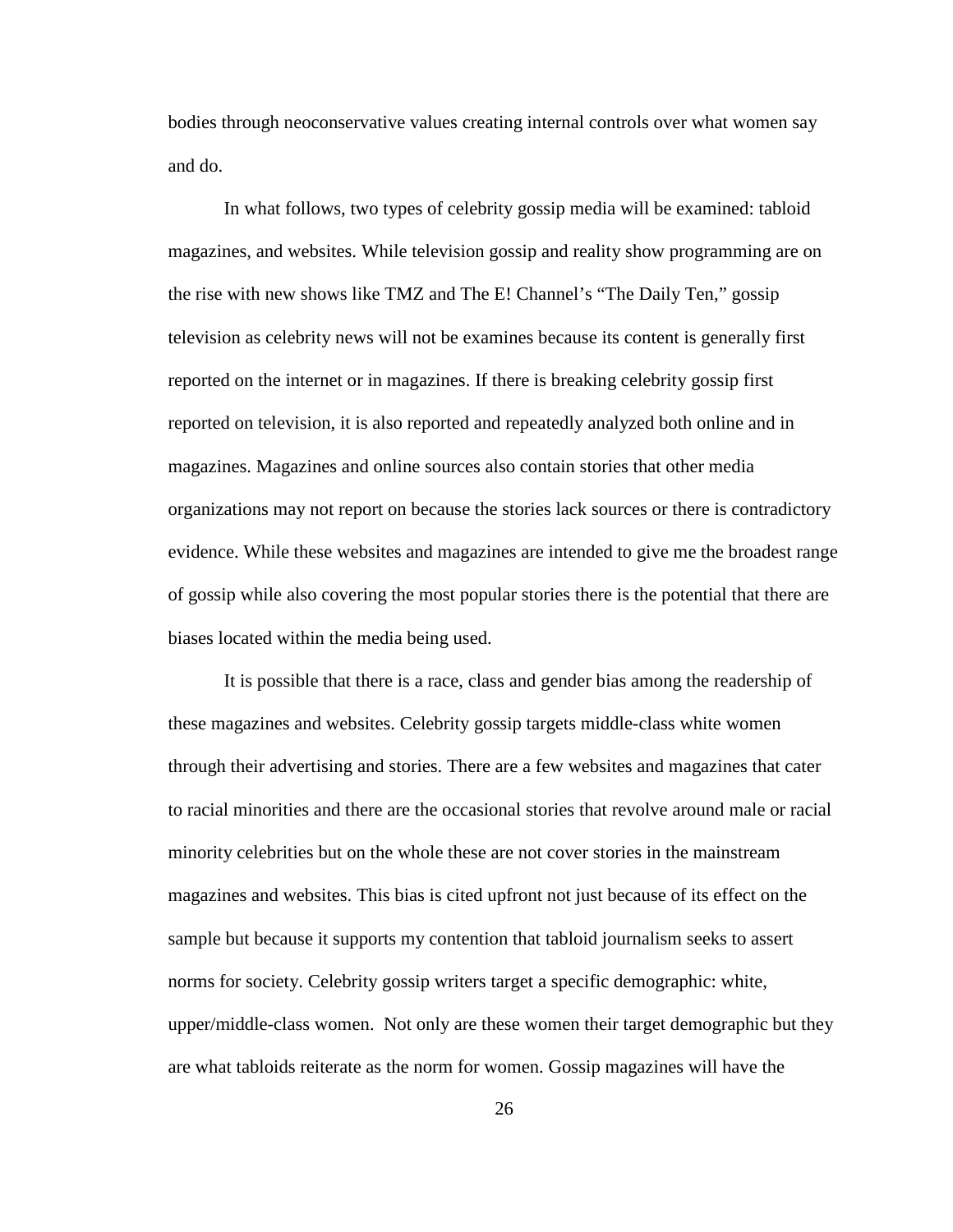occasional story about a celebrities of color, or celebrities who do not make very much money (such as reality television stars) but in actuality the celebrities that grace the tabloids most frequently will be wealthy, white and women. This image of the female celebrity reinforces the desired norm and establishes a target audience. That audience then reads some or all of the celebrity gossip websites and magazines and takes in the messages of what makes a good woman. Through this process norms are reinforced and attitudes are shaped.

The specific websites examined are *PerezHilton.com*, one of the most talked about and read gossip sites on the internet, and *Oh No They Didn't!,* a livejournal.com community where everyday people find gossip from all over the internet, television or some personal experience and bring it all to one place. These two websites are intended to give a broad perspective of what gossip is being reported along with the most read and talked about pieces. Internet sites for celebrity gossip are an important part of the interactive and social aspects of celebrity gossip. Through these sites not only are people receiving, and writing about celebrity news they are also commenting with their own opinions about each event. *Oh No They Didn't* has over 50,000 people from around the world as active members of the community while several thousand more read the website and comment without direct interaction. Each opinion on *Oh No They Didn't* and *Perez Hilton.com* is unedited, with the public's real thoughts on celebrity imagery on display. Just as the gossip itself, and how its characterized by those that distribute it, the readers' comments provide insight into the successes and failures the bloggers and writers have in persuading the public to act and think about women and consumption. Overall, their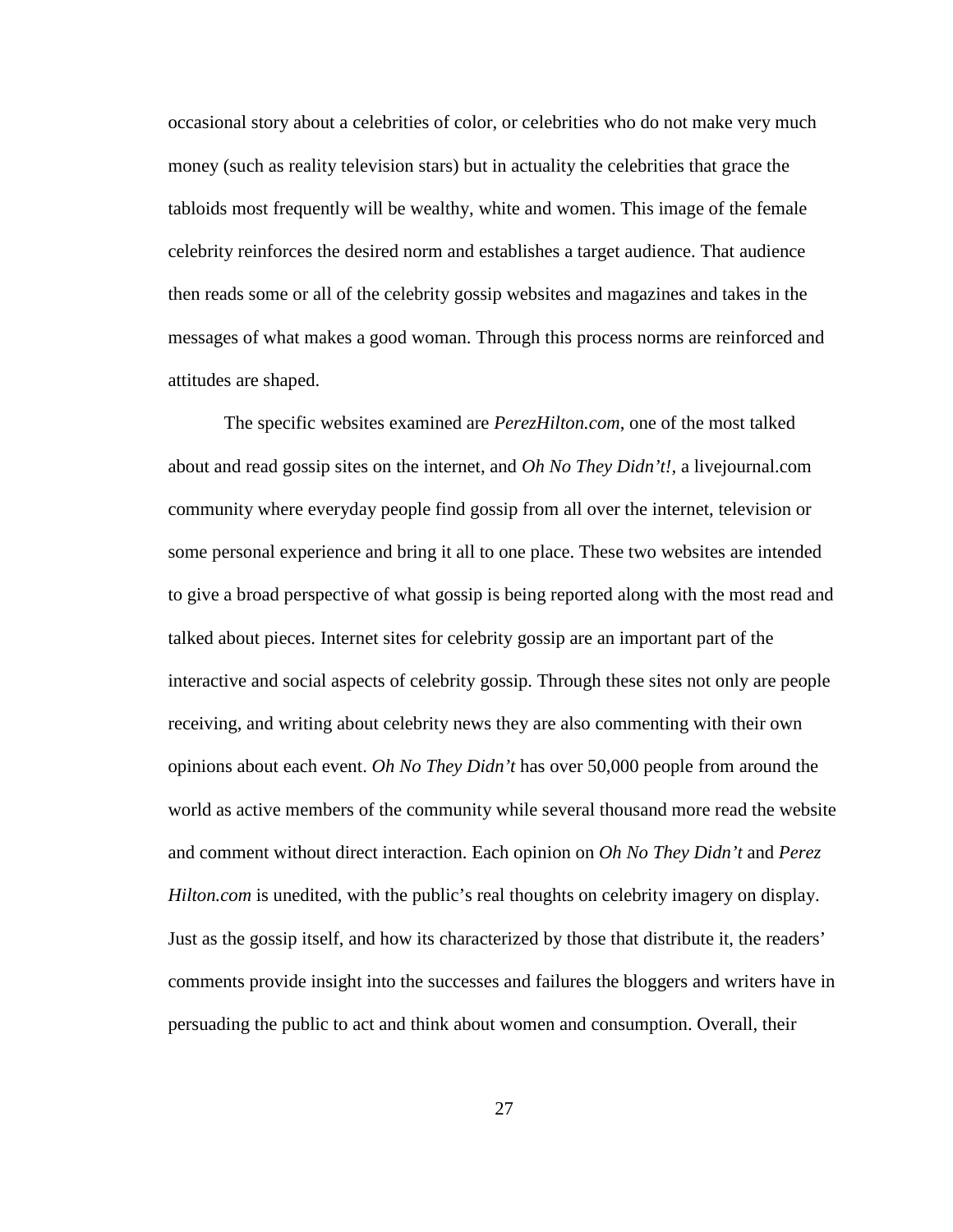comments represent celebrity gossip's effectiveness in convincing their readers of the ideal norms their articles and images are intended to represent.

Celebrity gossip magazines have existed since the Hollywood golden age. Today there are many more magazines and a popular culture that embrace these magazines as newsworthy and entertainment worthy reads. I will examine the covers, and several articles from current American gossip magazines: *US*, *In-Touch*, *OK*, *Star*, *People*, and the *National Enquirer*. Each of these magazines publish their own weekly cover stories and tidbits they hope readers find interesting enough to pick up the magazine and buy it. *People* is considered the tamest of gossip magazines because of its reliance on celebrity confirmation for its stories. The *National Enquirer* is considered one of the most outlandish tabloids.<sup>42</sup> The other magazines publish seemingly a well rounded batch of true and false stories. Although the Internet gossip sites are on the rise in popularity, magazines are more likely to get exclusive stories (such as first glimpses at celebrities' babies) and have large readerships. Magazines also give access to parts of the public who may not use the internet as a source of entertainment or specifically for celebrity gossip.

Through the use of the female celebrity's image (either positive or negative) the media asserts control over the masses and, simultaneously, through the rigid gender constructions of the female body, contains the female celebrities as docile entities incapable of fighting against the patriarchal system of capitalism that sustains and destroys them. Through images of the female body, the scathing comments that accompany them, and moral judgments passed by the writers of the gossip, women are subjected to a form of disciplinary power because of the power of normativity that

<u>.</u>

<sup>42</sup> Although recently the *National Enquirer* has been redeeming itself with several well investigated stories such as Patrick Swayze's cancer battle and Rep. John Edwards' affair.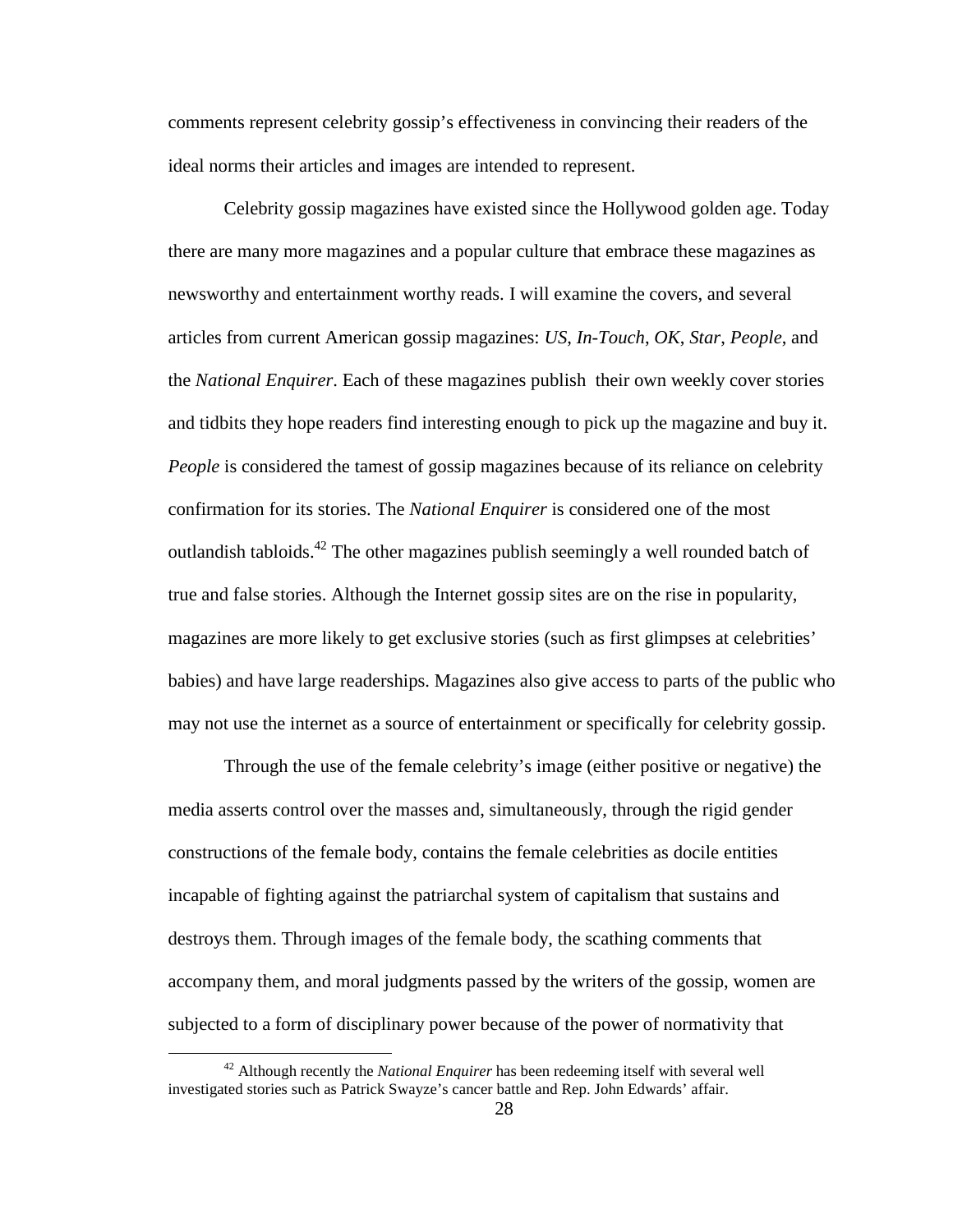insures their complacency with the system and their willingness to engage in its practices. Women in our society feel as if their bodies are constantly being surveyed and judged by those around them. It is entirely likely that this is true because of the emphasis our society puts on body image. Tabloid magazines certainly do not alleviate that stress and even add to it by constantly objectifying and scrutinizing the bodies of celebrities who are supposed to be normal and perfect.

Pregnancy has recently become the new focus of the tabloid media and the world. Celebrity gossip's new focus has been enabled by women's bodies taking center stage in the public arena and in politics. $43$  The obsession with the pregnant body, mothers and everything surrounding childbirth is a new wave of control over the female body through celebrity gossip. Tabloids have taken on pregnancy as their fad du jour. It is hard to find a tabloid without a baby story inside. Celebrity women have even less control over their body or their reproductive rights than women in the masses because of their high-profile and public image. Celebrity women's, and to some extent all women, reproductive labor is extremely important to capitalism because of its representation of productivity, and a happy life. The value of reproductive labor to capitalism and power is not a new phenomenon that celebrity gossip magazines have invented to increase profit. In some instances, the growth of capitalism relied upon women giving birth in order to survive; because of this necessity women's roles were defined by their pregnant bodies.<sup>44</sup> Women's reproductive labor may not be a new means of increasing the number of citizens under capitalism but it is a new focus in the world of female representations in

<sup>&</sup>lt;sup>43</sup> Berlant, The Queen of America Goes to Washington, 7.

<sup>&</sup>lt;sup>44</sup> Morgan, Jennifer L. Laboring Women: Reproduction and Gender in New World Slavery, (Philadelphia: University of Pennsylvania Press, 2004), 4.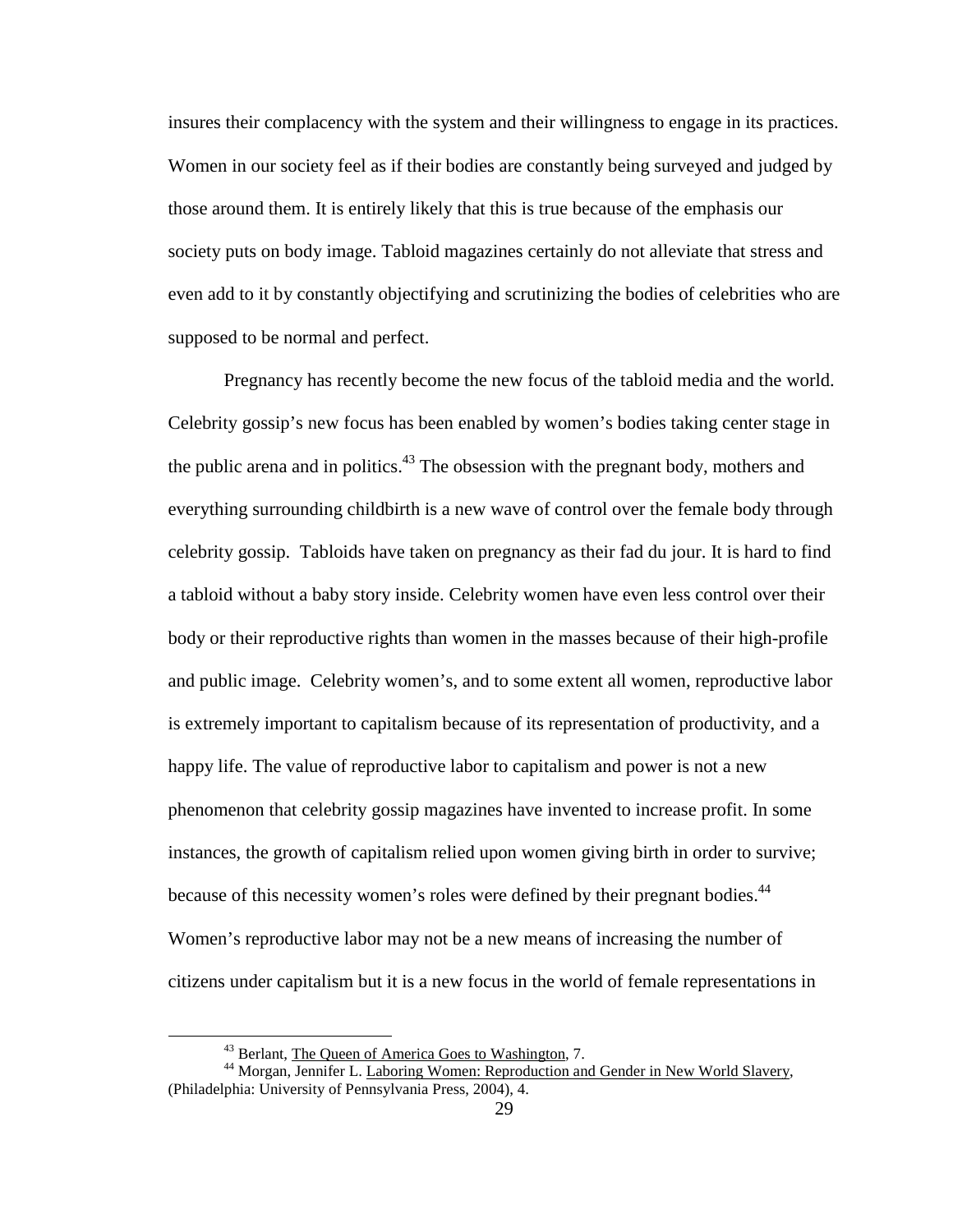the media. Tabloids make it apparent to their readers that they should be thinking not just about their body but also what that body can do and thus contribute to society.

## Mediated Women – Images of Celebrity Women

Celebrity gossip has reduced women to symbols and ciphers of dominant values and norms. Each celebrity has become a caricature of a woman. Interviews are turned into sound bites, and seemingly minor personality traits, or characters they have played transform a complete person into a stereotypical, one-dimensional, and incredibly gendered object for the public consumption. Female sexuality and embodiment are the cornerstones for controlling females, including celebrity women, within the dominant paradigm, particularly within mass media. Defining women by their bodies serves several goals of the dominant class: it makes women objects, and passive citizens; it divides women based upon their sexuality, and creates an unreachable ideal oppressing all women. The more women are divided and turned into objects the longer the dominant ideology can remain in power uncontested. "Sex sells" and the female body as object are not just for advertising but also for the gossip industry. Jean Kilborne's "Killing Us Softly 3" shows how advertising images demonstrate how society should view women. Women are passive, sexual, objects intended for male desire and consumption.<sup>45</sup> In celebrity gossip, as in advertising, females continue to be defined by their bodies and ultimately their sexuality. Representations of female celebrities within gossip media reinforce normative standards for women and their bodies. Highly scrutinized by

<sup>45</sup> Kilborne, Jean. "Killing Us Softly 3" Media Education Foundation Video, 1999.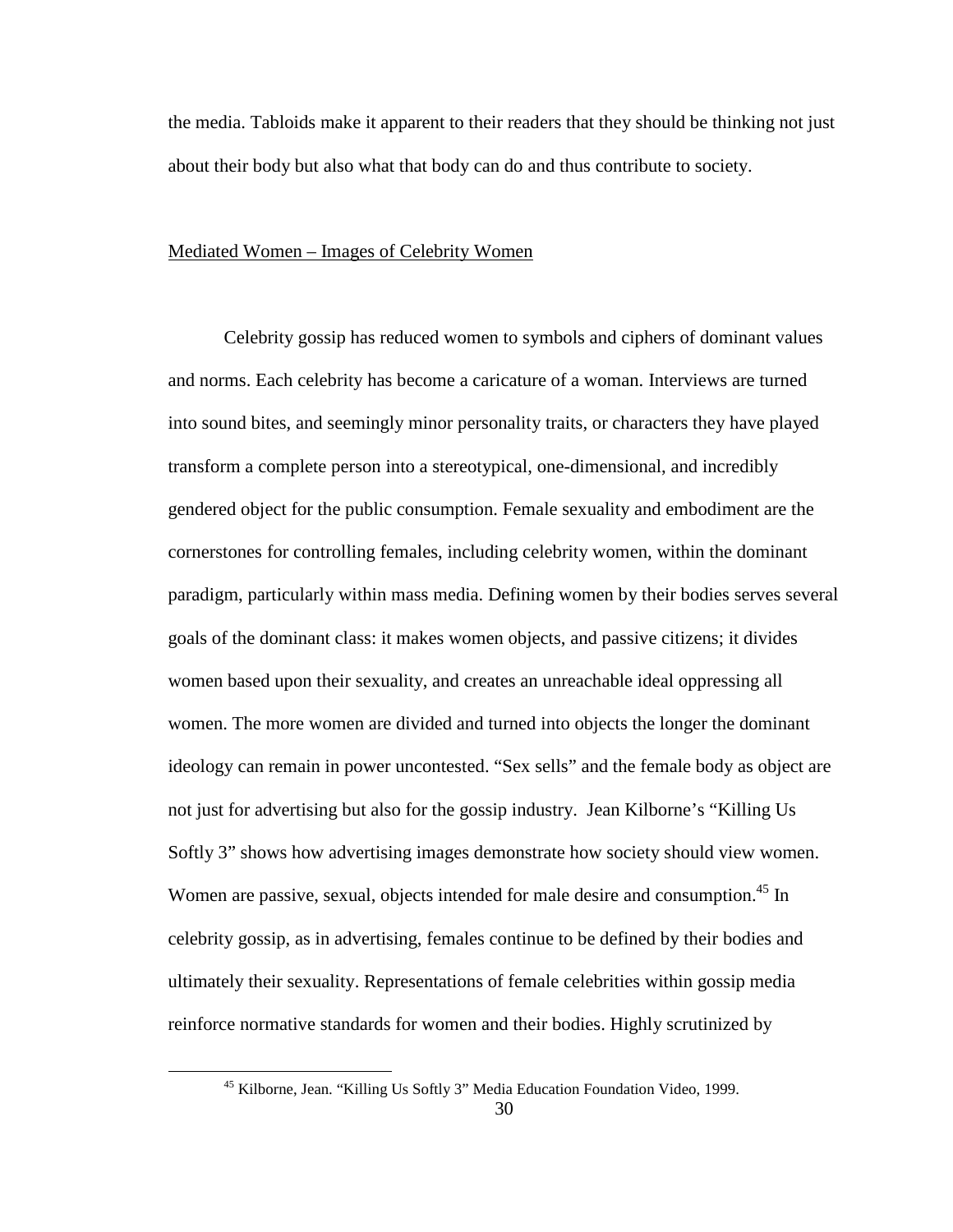tabloids, celebrities feel the direct force of society's idealized normality while the women reading gossip internalize the attitudes and perceptions of the gossip industry and exact those attitudes onto their own body and the bodies of others. The classic triumvirate of female sexuality "virgin/whore/mother" plays on the tabloid center stage. Conservative views linking sexuality with amorality are central components in the celebrity rumor mill. Gossip websites are incredibly interactive and allow readers to leave comments about the gossip they read and because of gossip's social aspect many readers talk about celebrity gossip with their friends and co-workers. It is the participation of women in their own oppression that marks celebrity gossip's success as a form of control over women. Dividing celebrity women in to categories of good girls who embody sexual morality and bad girls, whose sexuality is demonized succeeds in presenting an active and developing story with a moral. This moral message disciplines women into judging other women based upon how they use their sexuality.

The tripartite of virgin, whore and mother plays a central role in how celebrity gossip helps advance neoconservative gender norms disciplining women into becoming docile bodies while simultaneously becoming active consumers. In this remainder of this paper each of these stereotyped female personas will be explored and their effects on celebrity women and the masses will be uncovered. The first image being covered is the "virginal" starlet. The gossip industry uses the image of the "good-girl" celebrity as their ideal: admiring her strong morals, appearance of chastity, desire for privacy, and her body. "Good-girls" are sexy while simultaneously demure. Virginal good girls are about an absence of sexuality but they are also about an absence of excess. Good-girls can fall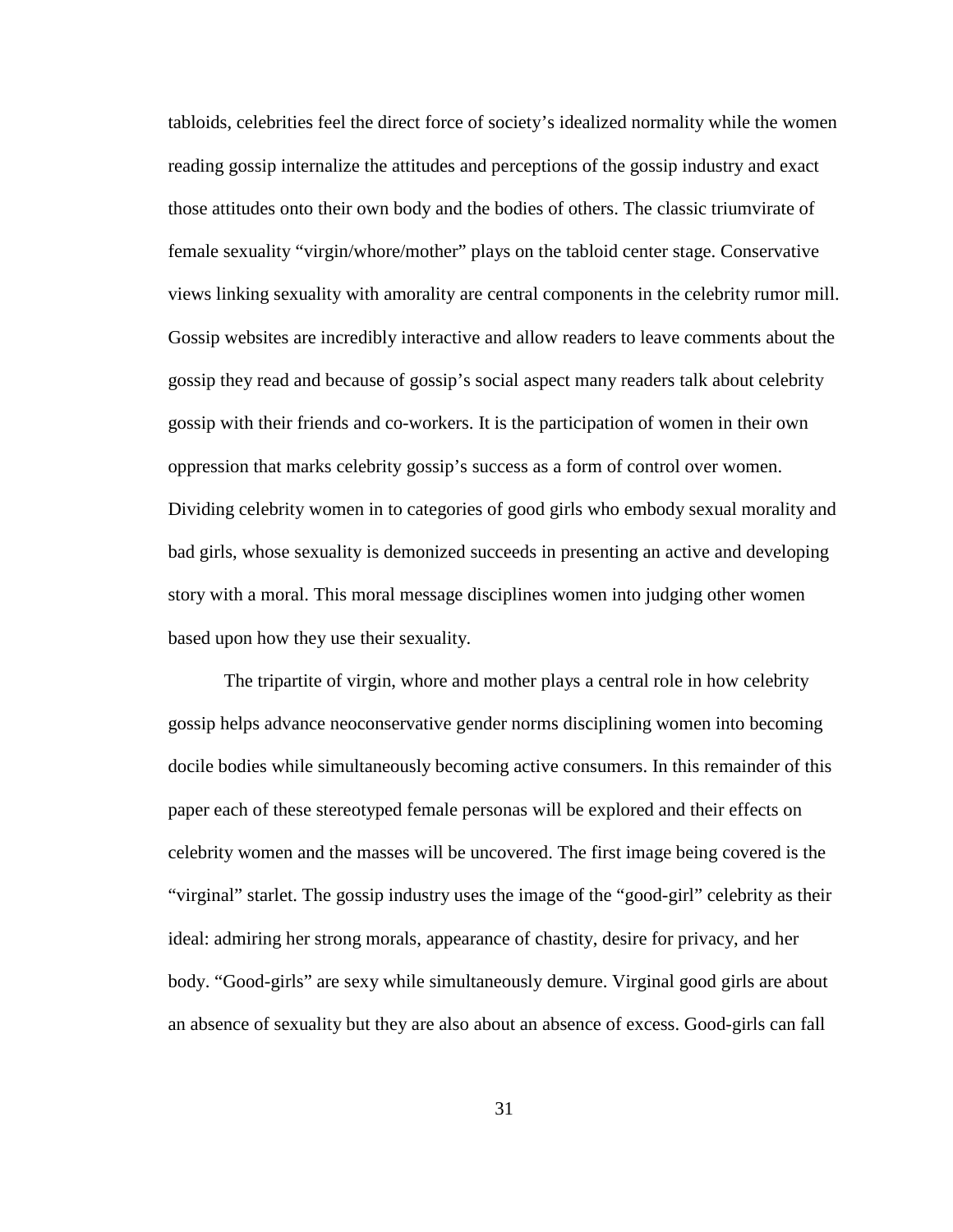from grace by playing into excesses of sexuality or drugs but especially weight gain. Becoming physically "un-fit" is one of the cardinal sins that a "good-girl" can make.

The second stereotype to be examined is "the whore." Women labeled as whores face the majority of criticism in the celebrity world as they are public examples of what kind of women the public should not respect. The celebrities who maintain a sexually open image are disgraced and made undesirable by the "whore label" and by the way gossip industries criticize their lifestyle. The two main ways that the gossip industry attempts to control sexually open women are through criticizing their weight, this time for being too skinny and by sexually objectifying them through humiliating photography.

The Mother is the most recent image to be used by the celebrity gossip industry to control women. The mothering image dictates not only how women should behave to be good mothers but also dictates that the inevitable and normal role for all women is motherhood. More than any other category, "the mother" emphasizes consumerism as important for a normal life. This section examines the gender norms surrounding what an ideal mother is and what happens when celebrities fail to meet those standards. Each of these categories are assigned to celebrity women (sometimes the same celebrity will occupy each role during her time in gossip's spotlight), and each of these categories controls the way women act and think about their bodies, their sexuality and their lives.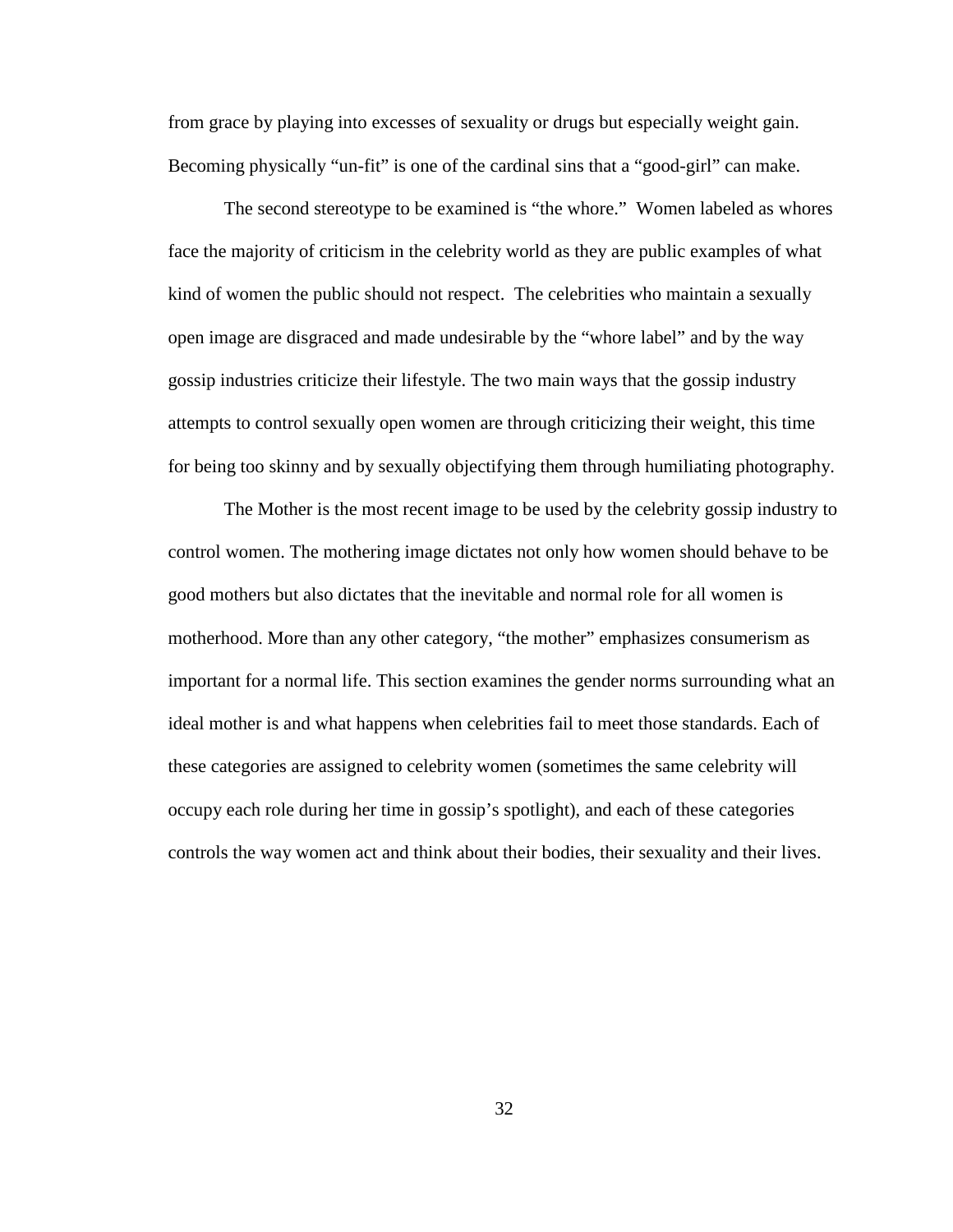#### **Chapter Two: The Virgin - Images of Chastity and Body Politics**

 Tabloids rarely have their cover-stories revolve around virginal good-girls. These girls are routinely included inside tabloids but more often they receive smaller stories on the inside of the magazine. This is perhaps because sexuality is more tempting and sells more magazines but it also sends a clear message about sexuality and morality. Kilborne says advertising often depicts women as seen and not heard. Silence and being demure are seen as good values in women. Respect is given by readers to women who rarely appear in the tabloids because their lives are not controversial, because they remain silent, because they are good girls.<sup>46</sup> When gossip does turn its focus to the supposed good girls they are not scrutinized but empathized with. These women and young girls are intended to be the ideal and what should be normal for women. Yet, if a "normal" girl does break with her virginal image all hell breaks loose. The image of purity and not actual virginity is especially important for teens.<sup> $47$ </sup> The image of celebrity teenagers such as Miley Cyrus, Selena Gomez, Vanessa Hudgens, and Jamie Lyn Spears are the most prone to have their virginity become a matter of concern for the gossip media. Teenage sexuality and sex out of wedlock are seen as dangerous and in need of control through

<sup>&</sup>lt;sup>46</sup> Kilborne, "Killing Us Softly 3"

<sup>&</sup>lt;sup>47</sup> Vallenti, Jessica. Full Frontal Feminism, (Emeryville: Seal Press, 2007), 50.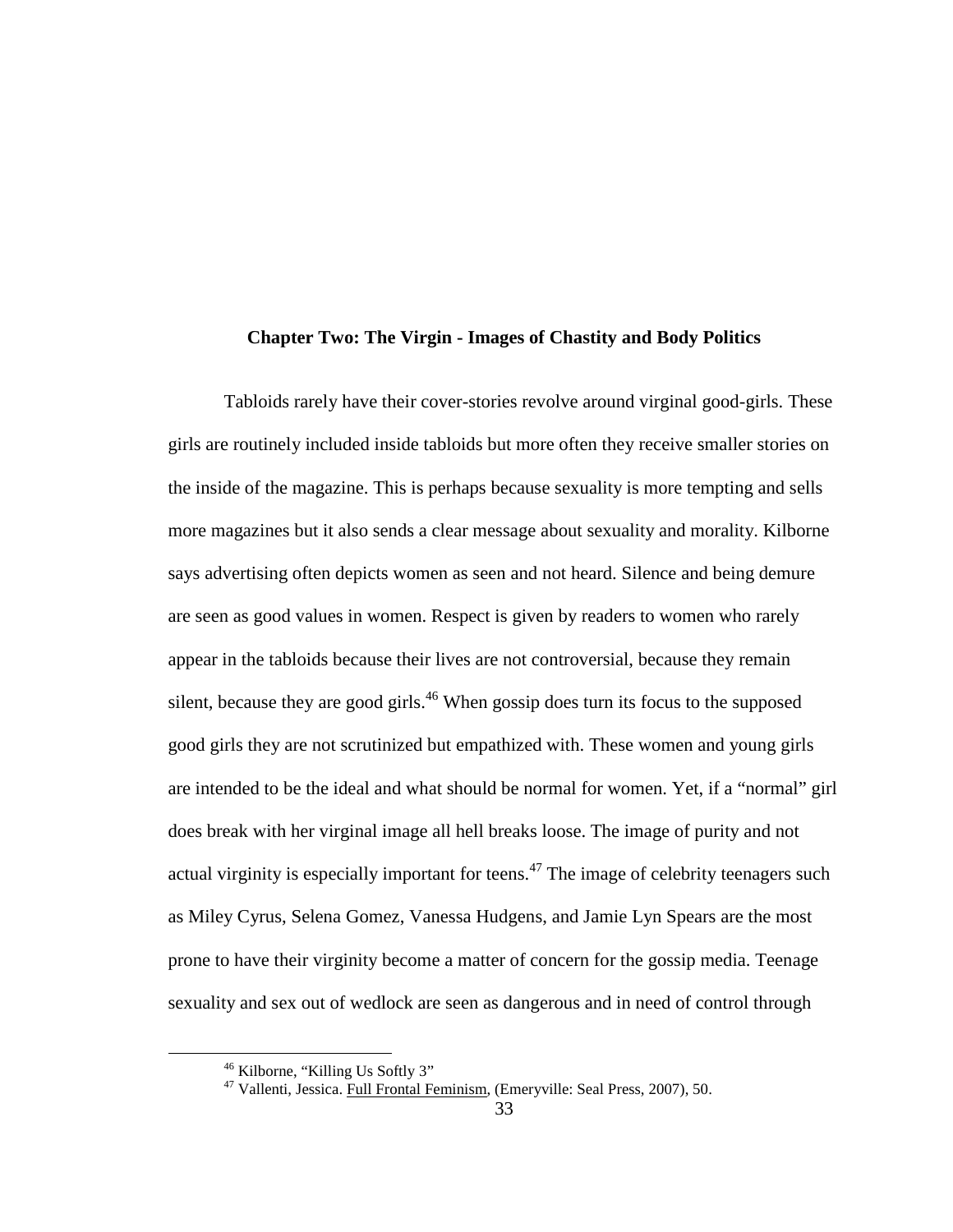neoconservative, Christian values. Jessica Vallenti writes, in Full Frontal Feminism, "this kind of faux concern about teenage girls and sexual activity has nothing to do with keeping girls safe. It's about legislating morality and ensuring that someone - whether it be a parent, husband, or the state – is making decisions for young women.<sup> $,48$ </sup> Teen celebrities are a particularly symbolic set because of their supposed innocence, making her loss of innocence all the more shocking for the public. Yet, despite the presumed virginal nature of teen celebrities the media sexualizes these young girls. Lolita images are common in celebrity teen imagery. Inevitably teens, including the majority of these celebrities, will fail to meet the normative standard set by society. The tabloid media during the 1990s capitalized on a young Britney Spears' innocence and image of purity and trafficked in her sexualization. Despite her ex-boyfriend admitting they had sexual intercourse she was still seen as America's darling because of her sweet wholesome image and also because her image was the antithesis of Christina Aguilera's hypersexuality. The image of virginity and wholesomeness is what the media capitalizes on. Vallenti states that "the logic is pretty simple: Girls aren't supposed to like sex, especially teenage girls. So if you're having sex, either you're a slut of you're a victim who's being taken advantage of. Neither are particularly attractive options."<sup>49</sup> More recently, Miley Cyrus, the fifteen year old star of Disney's *Hannah Montana*, had sexually provocative pictures of her clothed in a wet t-shirt in her shower (supposedly taken for her boyfriend) leaked onto the internet and has had her virginity constantly questioned by tabloid readers

<sup>&</sup>lt;sup>48</sup> Vallenti, Full Frontal Feminism, 29.

<sup>49</sup>Vallenti, Full Frontal Feminism, 26.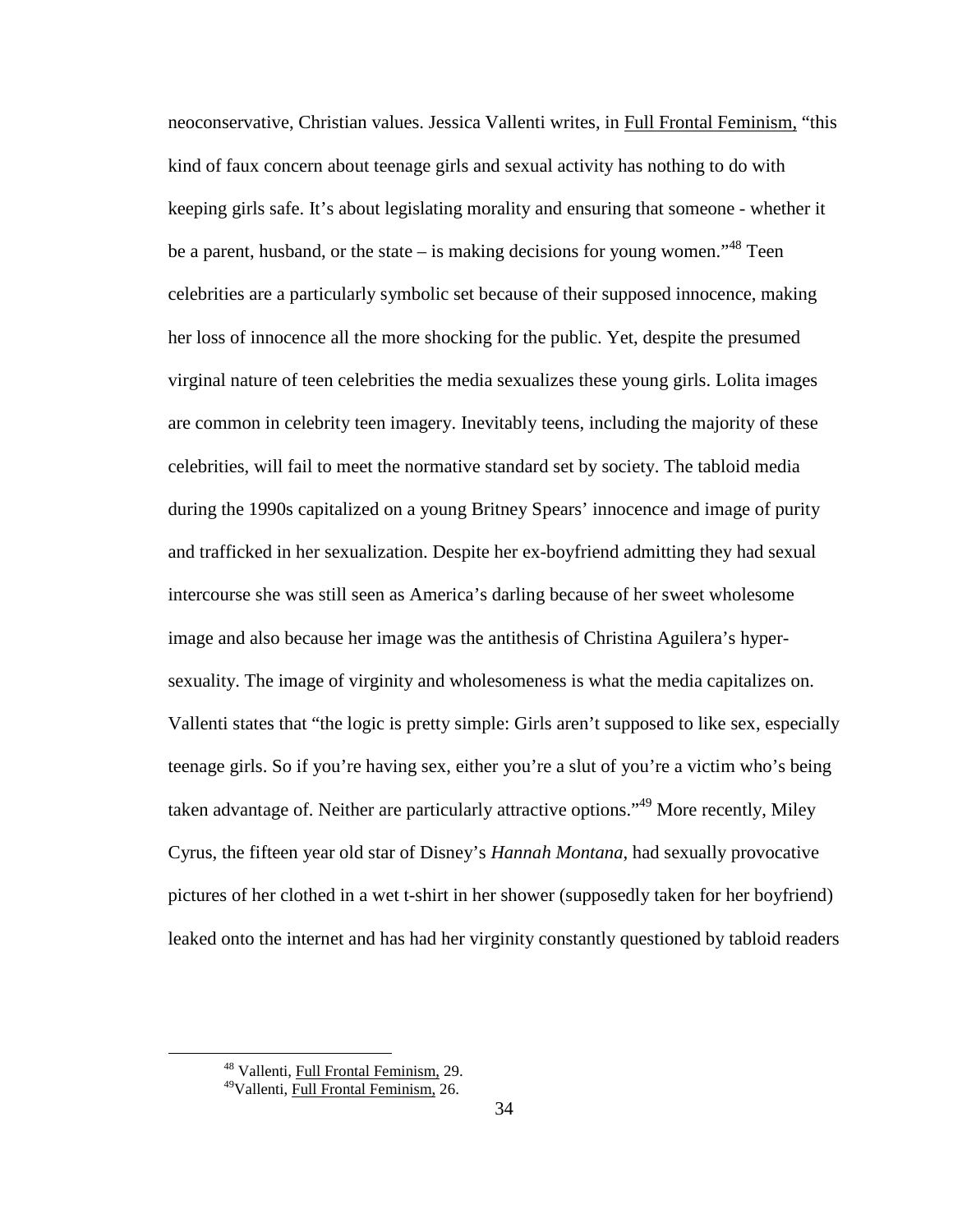every time her name appears.<sup>50</sup> Miley's image has evolved from an ideal teen star into a teenage slut. This is not uncommon as insults and scare tactics are common measures to insure teenage girls stay virginal or at least maintain the image of virginity.<sup>51</sup> The morality of her decision to take risqué pictures of herself is constantly called into question by tabloids and readers.

Readers questioned Miley's virginity and constantly make reference to her loose morals in regards to sexuality. When the readers begin to interact with the media by leaving comments or discussing the gossip with friends, and judge the celebrities through neoconservative language and ideas, the process of indoctrination into the dominant system is complete. Each rejection by the masses of Miley and others like her signals the advancement of neoconservative ideology and values.

Although "chastity" is idealized in teens the near impossibility of having female adult celebrities remain chaste is dealt with by dividing sexuality into private and public displays of sexuality. Celebrities often have their sexuality on display in movies and have significant others. Kate Bosworth and Katherine Hiegl both straddle the line between their sexuality and their good-girl images. Bosworth and Hiegl's sexualities both on and off-screen are hard to question with films like *Knocked-Up* (Hiegl) and romances with stars like Orlando Bloom (Bosworth); sexuality is present in their lives but they maintain their good-girl images. They maintain this image by displaying demure characteristics through the way they dress and interact with the media. This hinders gossip's ability to display sexuality in a completely negative light. Women are classified as "whores" or

<sup>50</sup> "Miley Almost Naked" *PerezHilton.com*, 12 July 2008, available from http://perezhilton.com/2008-07-12-miley-almost-naked; accessed 13 July 2008.

<sup>51</sup> Vallenti, Full Frontal Feminism, 27.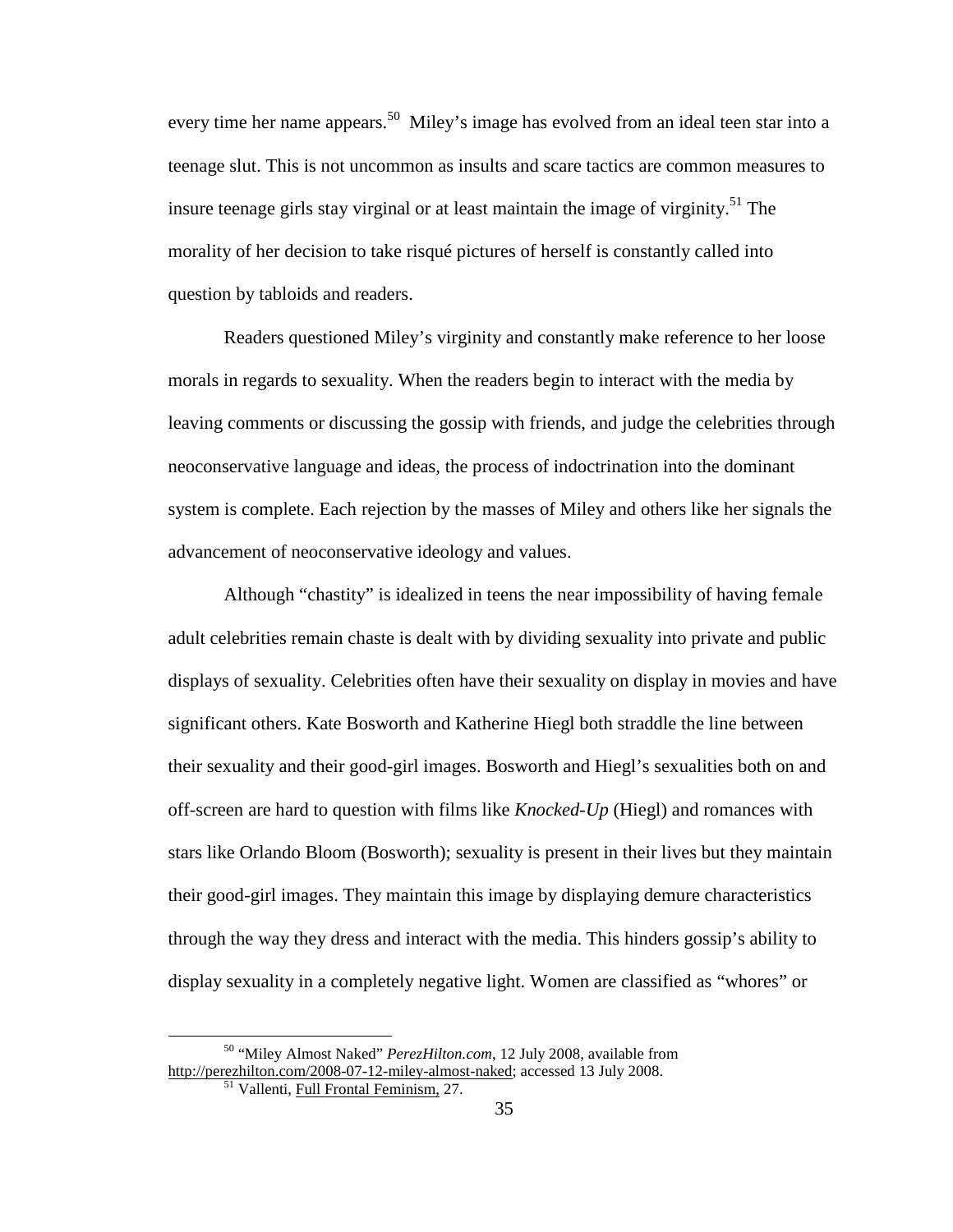viewed negatively if they display their sexuality prominently in their everyday lives. The embodiment and visibility of sexuality are what are seen as negative more than the act itself. As long as a woman can appear in public as if sex is not important to them they can be viewed as "respectable." Good girls are always smiling on their cover pictures, words such as "princess," "hope," and "love" surround their stories and regardless of any negative stigma her subdued sexuality allows her to seem chaste. Marriage, divorce, two children and a new love affair with sex symbol Jake Gyllenhaal does not corrupt Reese Witherspoon's image as a good girl. She keeps quiet on her relationships, is rarely seen in public and dresses demurely; these aspects of her life are a guideline for how good girls should behave. "Love" is the explanation that the tabloids give for good girls having many relationships. As long as sexuality is kept on in private, a good girl's image can be maintained regardless of what she does. Jennifer Aniston, much like Reese Witherspoon, has endeared America with her bubbly persona, lost love, and now finds herself in a whirlwind of publicity around her failed marriage and her new relationship. Tabloids constantly proclaim that marriage, love and children are in Aniston's immediate future.<sup>52</sup> The message that the tabloids send about these women and about how all pure women should act is that sexuality should be suppressed because only through being positive and non-sexual in appearance can you over come tragedy to find "love."

### Body of Work

<u>.</u>

 While good-girls are not cover-story material they often find themselves inside the gossip media at the center of weight gain criticism. Celebrity gossip's hold on women

<sup>52</sup> "Tabloid Cover Wedesday," *Oh No They Didn't!,* 29 October 2008, available from http://community.livejournal.com/ohnotheydidnt/29252894.html; accessed 1 December 2008.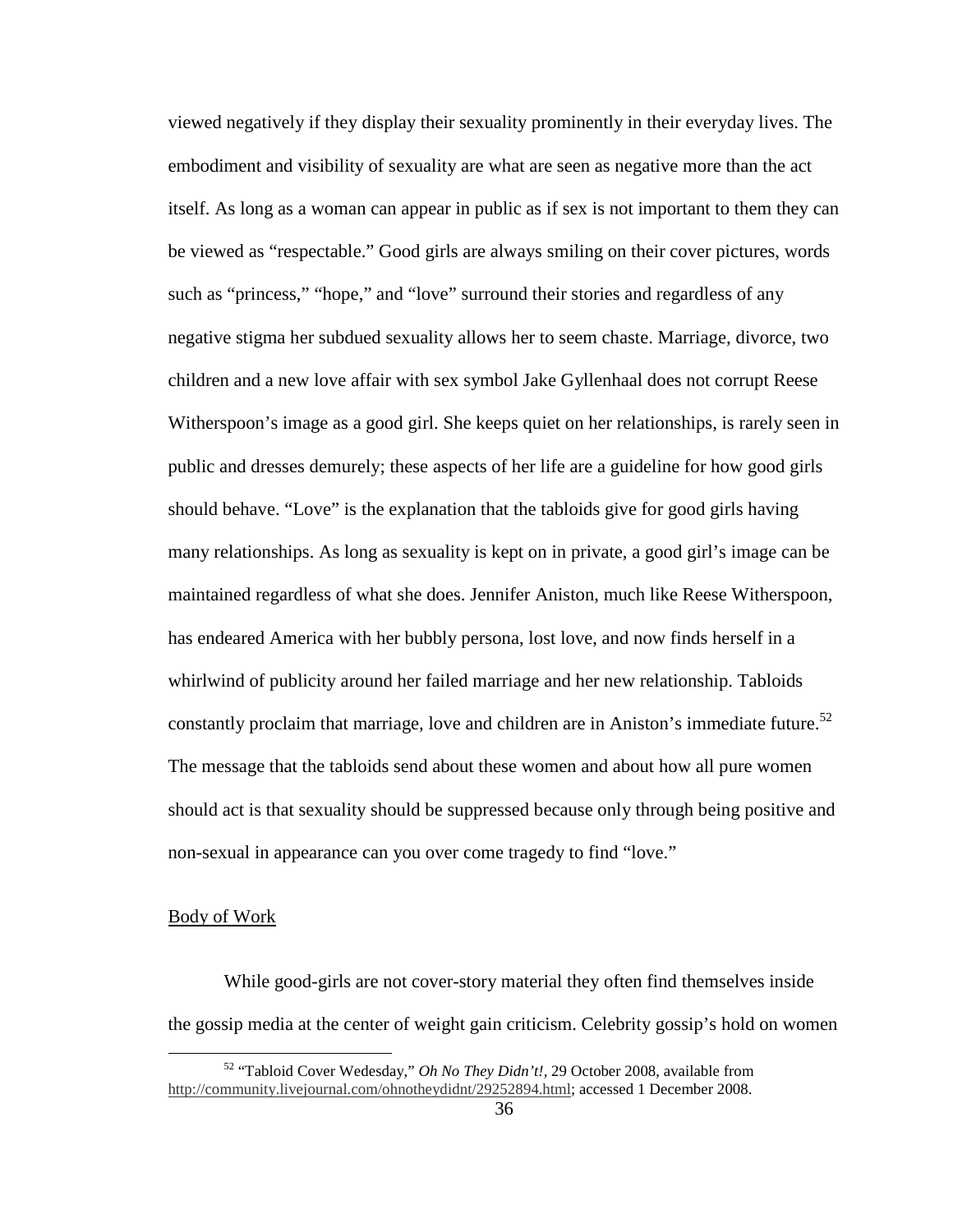and their bodies goes far beyond the stereotypical good-girl persona above. The gossip media controls good-girls just as much as bad-girls, mostly by focusing on their weight (which is a distressing issue for many women). By focusing on women's bodies, gossip creates an idealized norm of what the female body ought to look like. Physical beauty has become one of the main focuses of the industry, which heightens every imperfection, gushes over every gown and celebrates the idealized beauty that celebrities supposedly possess. Kilborne contends that the displays of idealized beauty are intended not only to get us to consume products to make us adhere to unreachable standards but also to demoralize women when they do not meet those standards, creating a never ending cycle of consumption.<sup>53</sup> Celebrity gossip doubly reinforces this message through representations of female celebrity appearance (both good and bad) and advertising. While capitalism benefits from the bodies of women and what they reproduce, it is necessary to control women so that the power of their reproductive labor can be harnessed into supporting capitalism.<sup>54</sup> Women are controlled and subordinated through the violation of their bodies: rape, prostitution, and claims of female mental and physical inferiority. The more hopeless a subject feels the less likely they will fight back. This is why it is so important for capitalism not only to control the masses but also celebrities. Celebrity women are seen as powerful because of their wealth and status; these women pose a direct threat to capitalism that needs women to be subordinate and disempowered. Silvia Federici, in *Caliban and the Witch*, describes the evolution of capitalism. Capitalism valued production and devalued reproduction. This was essential in order to

<sup>53</sup> Kilborne. "Killing Us Softly 3"

<sup>&</sup>lt;sup>54</sup> Federici. Silvia. Caliban and the Witch: Women, the Body, and Primitive Accumulation, (Brooklyn: Autonomedia, 2004), 88.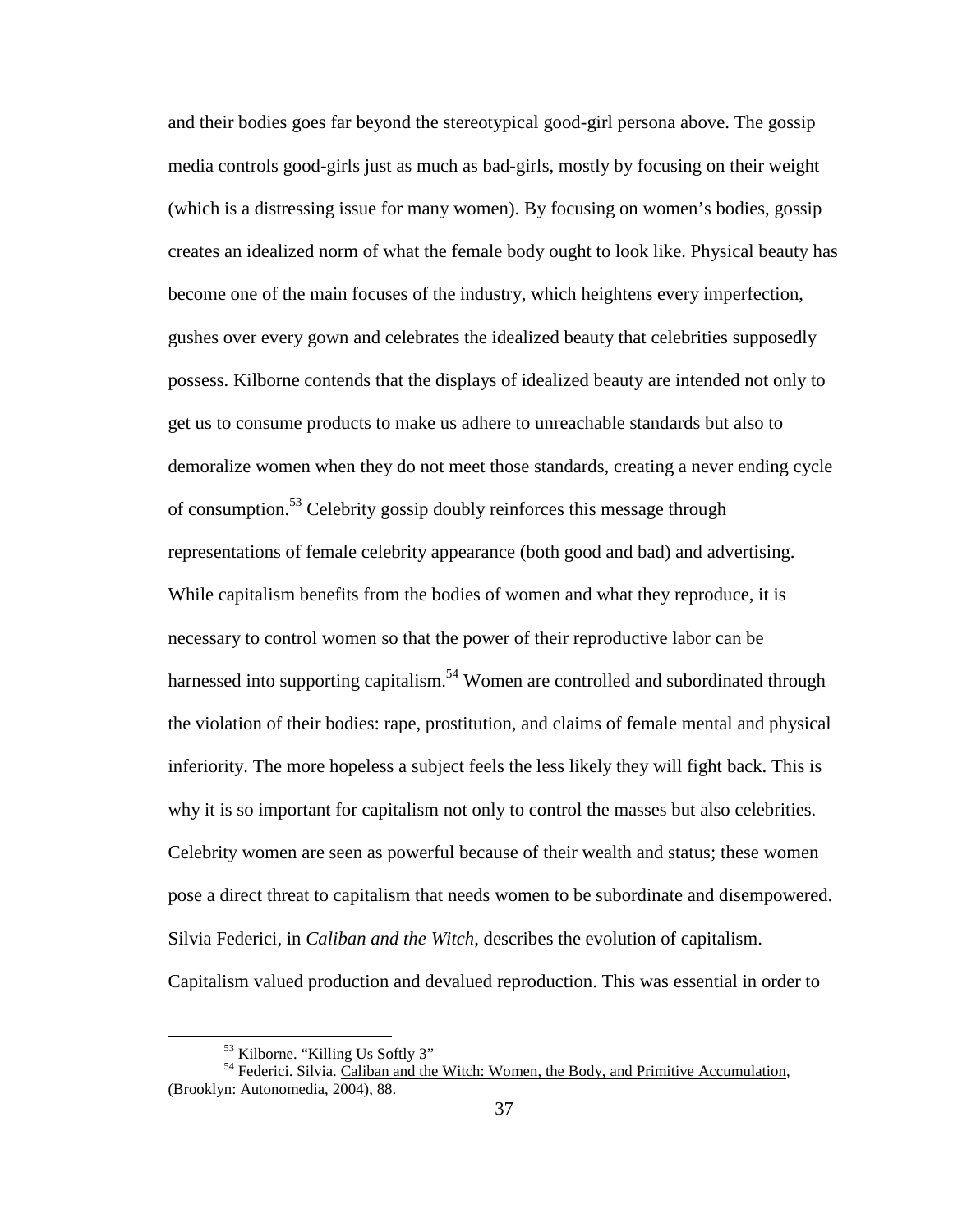create more workers. If reproductive labor was seen as having a high value in society the masses could then control the system as opposed to the elite. In order to control women's power, and therefore reproduction, witch-hunts were initiated to show the dangers of women having power.<sup>55</sup> Calling a woman a witch could lead to her alienation from society. The same is true today for women labeled whores, or bad mothers. Gossip about celebrity women and their bodies subordinates the masses by sending out a message that women should be self-conscious of their bodies and controls celebrities by scrutinizing every detail of their lives and bodies. Women are taught that their bodies are constantly imperfect and need discipline.

Celebrities also feel the burden of having imperfect bodies through the burden of attempting to sustain their perfect bodies. Self confidence in women about their bodies remains incredibly low. Gossip prays on imperfections by heightening them. Women are taught, through gossip, to find flaws in their bodies and realize that if even the "perfect" celebrities are not always ideal than we can never be.

# "Kiss My Fat Ass"

 $\overline{a}$ 

 During the 1960s, the acceptable and ideal female body changed from curvy to slender. This societal transformation into idealizing waif-thin bodies has only helped to serve capitalism. The fashion and celebrity gossip industries create unrealistic body ideals and capitalism helps support these ideals by encouraging women to buy products and diets that would supposedly help them meet the goal of the ideal slim body. Susan Bordo has analyzed society's growing fetish over the slender framed female form in "Never Just

<sup>55</sup> Federici, Caliban and the Witch, 71.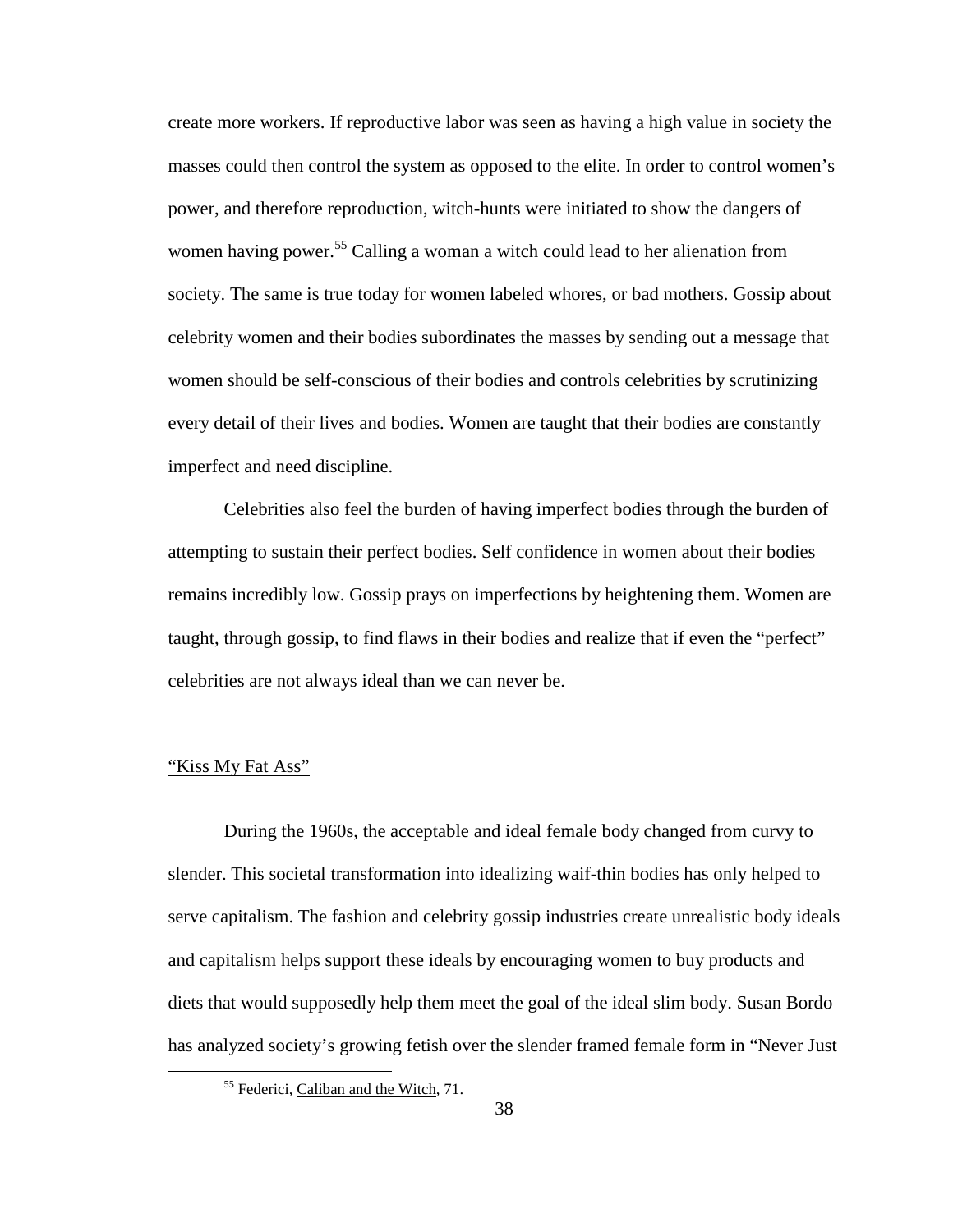Pictures." In the 1990s and 2000s the slim body ideal has become a fever-pitch in American popular culture, with "fat" being viewed as the devil.<sup>56</sup> Feminists have criticized the images of thin celebrities for being unrealistic, contributing to low selfesteem among girls and women, and encouraging unhealthy behavior such as anorexia and bulimia.<sup>57</sup> "Our ideas about what constitutes a body in need of a diet have become more and more pathologically trained on the slightest hint of excess," says Susan Bordo.<sup>58</sup> The pathology comes from the glamorization of slender framed models and actresses.<sup>59</sup> These thin bodies are not negative just because of their effects on women's bodies but also because of the implications they have on the character of these thin women. The skinny body is idolized because it represents sexual passivity, naivety, and instability.<sup>60</sup> These personality traits that go along with the thin frames are seen as easily manipulated and controllable by the dominant power structures. Bordo stated that celebrity gossip magazines were some of the biggest perpetrators of this flawed body imagery: "There hasn't been a tabloid cover in the past few years that didn't boast of an inside scoop on some star's diet regime, a "fabulous" success story of weight loss, or a tragic relapse."<sup>61</sup> These criticisms have gone relatively unaddressed by the gossip industry that capitalizes on the fears and insecurities of women by showing them what are supposed to be and telling them how celebrities fixed their previously "out of control" bodies.

<sup>&</sup>lt;sup>56</sup> Bordo, Susan. "Never Just Pictures," The Feminism and Visual Culture Reader eds. Amelia Jones, (London: Routledge, 2003), 454.

<sup>57</sup> Kilborne, "Killing Us Softly 3"

<sup>&</sup>lt;sup>58</sup> Bordo "Never Just Pictures," <u>The Feminist and Visual Culture Reader,</u> 455.

<sup>59</sup> Ibid.

<sup>60</sup> Bordo "Never Just Pictures," The Feminist and Visual Culture Reader, 459.

<sup>&</sup>lt;sup>61</sup> Bordo "Never Just Pictures," The Feminist and Visual Culture Reader, 454.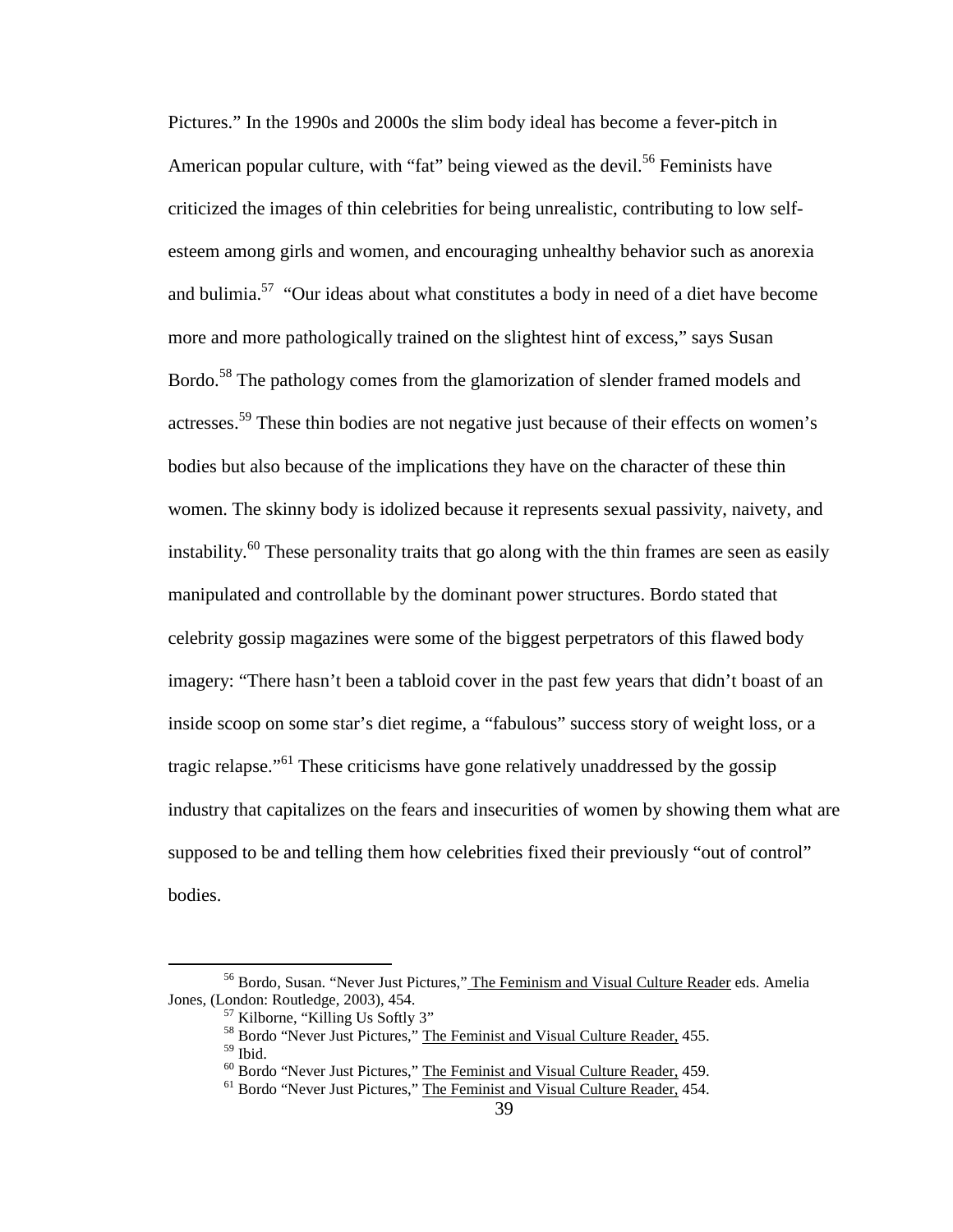"55 Best and Worst Beach Bodies" was *Star* magazine's cover story for the week of May 21, 2008. <sup>62</sup> During that same week there were five other dieting and weight related cover stories is a variety of different gossip magazines.<sup>63</sup> It is fairly safe to say that the societal obsession with weight is a major part of the celebrity gossip industry. *Star*'s cover exemplifies this obsession with being "heavy." Here women who seemingly have perfect bodies on the red carpet are shown as flabby, or wrinkled, or riddled with cellulite in a bikini. The message that some women are imperfect and should try harder to be ideal is clear. These "worst" bodies are juxtaposed against the "best" bodies that are perfectly toned. This compare and contrast method is quite common and lets the reader know that their body is being compared not only to the celebrity bodies but also to the women standing next to them. Women are told that they are constantly being judged and that any imperfection will be pointed out and mocked by others. Celebrities are judged for the way they maintain their bodies as opposed to their talents as singers and actresses. Reese Witherspoon's inclusion on the *Star* cover, as a "worst" body, shows that not even winning an Oscar, or maintaining a good-girl image cannot prevent your body from being overly examined.

 These imperfect and perfect bodies are juxtaposed with pages advertising diet pills, diets, liposuction, and gym memberships. Celebrity gossip imagery tells the reader that women are judged on their bodies and if your body is imperfect, which it most likely is since not even all celebrities are perfect, there are many different things you can buy to make yourself perfect. The reality is that many of these products do not work, do not

<sup>62</sup> "55 Best and Worst Beach Bodies!," *Star Magazine*, 21 May 2008, available from http://community.livejournal.com/ohnotheydidnt/23707465.html; accessed 12 November 2008.  $63$  Ibid.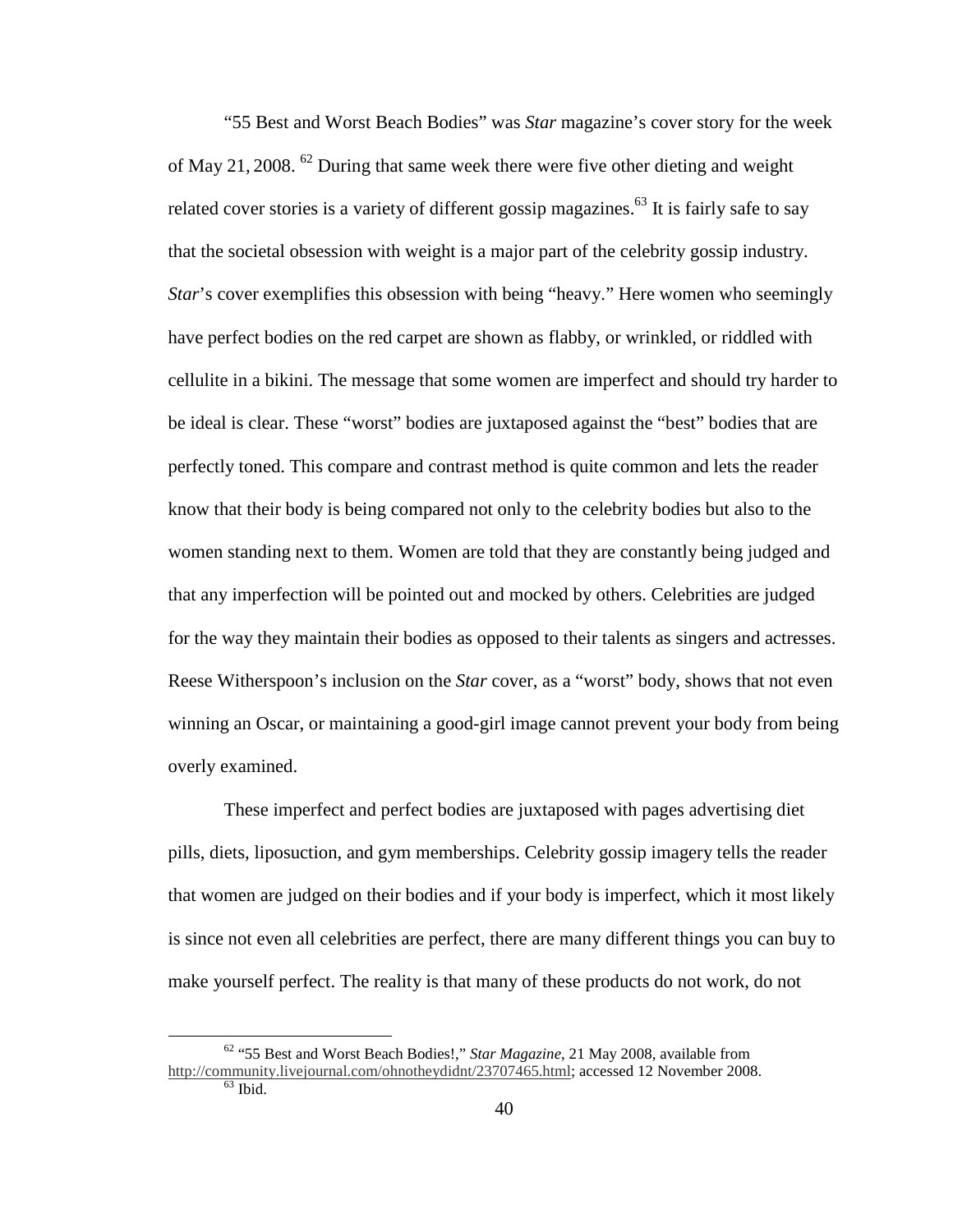work very long, require trainers, require massive amounts of free time and or cost a substantial amount of money, which means that women of the masses will never be able to fully reach capitalism's thin ideal. Kilborne states that not only is the celebrity thin body unreachable but that it is genetic, only ten percent of the population has it and it is usually surgically enhanced. These perfect bodies are not attainable and not "natural."<sup>64</sup> Even if the "perfect" body is attainable there will inevitably be an imperfection that can be pointed out. Capitalism thrives on having women continually feeling inferior and searching for products to make them perfect. The world of Photoshop has made the ideal body even harder to obtain and subjects women to even more unreal standards.<sup>65</sup> Celebrity gossip magazines often use Photoshop to make the women on their cover stories appear flawless. So women are now comparing themselves to digital enhancements. The celebrities themselves are mandated to live up to this same unattainable photoshopped standard of themselves and sometimes there is backlash, in which celebrities attempt to take back control of their bodies from the media.

While celebrity gossip magazines use Photoshop and the best angles to obtain images of perfect women, Photoshop is also used to create abnormal and imperfect images of celebrities. Several celebrities allege with the click of a computer mouse or the snap of a photo in bad lighting the celebrity gossip industry has turned their bodies into overweight bodies for the sale of magazines and photos.<sup>66</sup> Mischa Barton, one of the stars of Fox's popular television show *The O.C.*, cried foul when she was displayed as having

<sup>&</sup>lt;sup>64</sup> Kilborne, "Killing Us Softly 3"

<sup>65</sup> Kilborne, "Killing Us Softly 3"

<sup>&</sup>lt;sup>66</sup> While this of course could be true it is also worth mentioning that celebrities want to continue their image of having the perfect body because it is part of what makes them desirable and a star.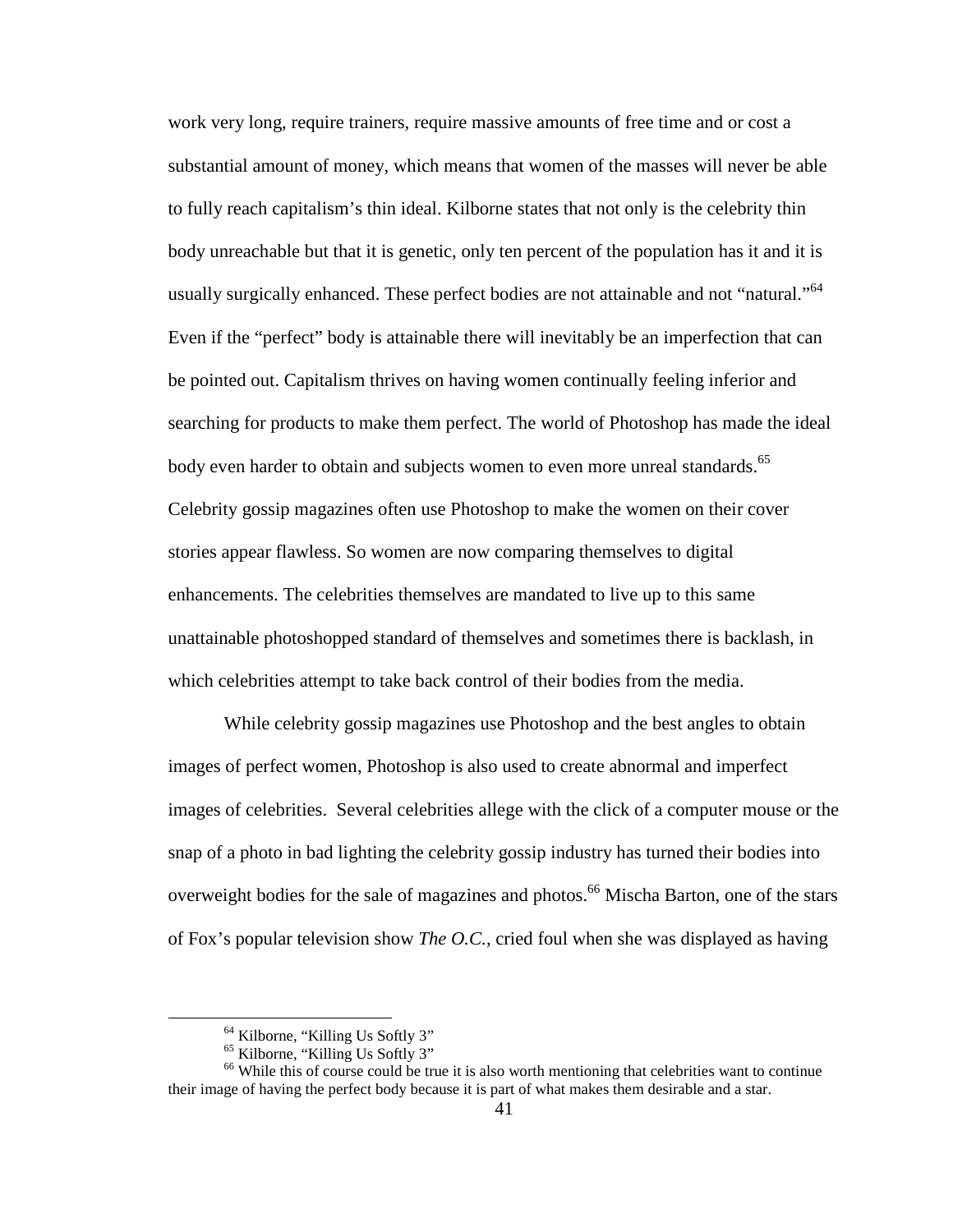a slender body with large cellulite thighs.<sup>67</sup> Her publicist claims that she was given the thighs of an "80 year old woman."<sup>68</sup> Mischa's thigh speaks to the lengths the gossip industry will go to convey the message that all women's bodies are imperfect and that imperfection should be mocked and ridiculed.

Television star Jennifer Love Hewitt was similarly ridiculed about her weight gain. Tabloids and gossip blogs took pictures of her on the beach right after her engagement and mocked her for looking "fat" in a bikini. The hurtful remarks caused her to release a statement saying she loves her body and that a "size 2 is not fat!"<sup>69</sup> This implies, of course, that she is a size two and some how the pictures are misleading or that society has unrealistic expectations of what a female body looks like. Shockingly, *People* magazine posted this article above three advertisements for how to lose weight and one on how to make your teeth whiter. The imagery of Jennifer Love Hewitt and her weight shows that despite the actual body image or size of a woman, she will be criticized for her weight if it is deemed to be un-ideal and un-sexy by the dominant culture. Jennifer Love Hewitt's backlash was demure compared to the way some celebrities react when they feel personally or professionally attacked for their inability to meet society's unrealistic body ideals.

Super models, even more than movie and television stars, have the potential of losing everything when they are seen as overweight. In late 2006, Tyra Banks, retired super model and television personality, was photographed in a swimsuit. While this

<sup>67</sup> "Mischa Mad As Hell: Bitch, Please," *Oh No They Didn't!*, 9 May 2008, available from http://community.livejournal.com/ohnotheydidnt/23293029.html; accessed 5 November 2008.

 $\overline{68}$  Ibid.

<sup>69</sup> "Jennifer Love Hewitt: 'A Size 2 Is Not Fat!" *People Magazine*, 2 December 2007, available from http://www.people.com/people/article/0,,20163862,00.html; accessed 5 November 2008.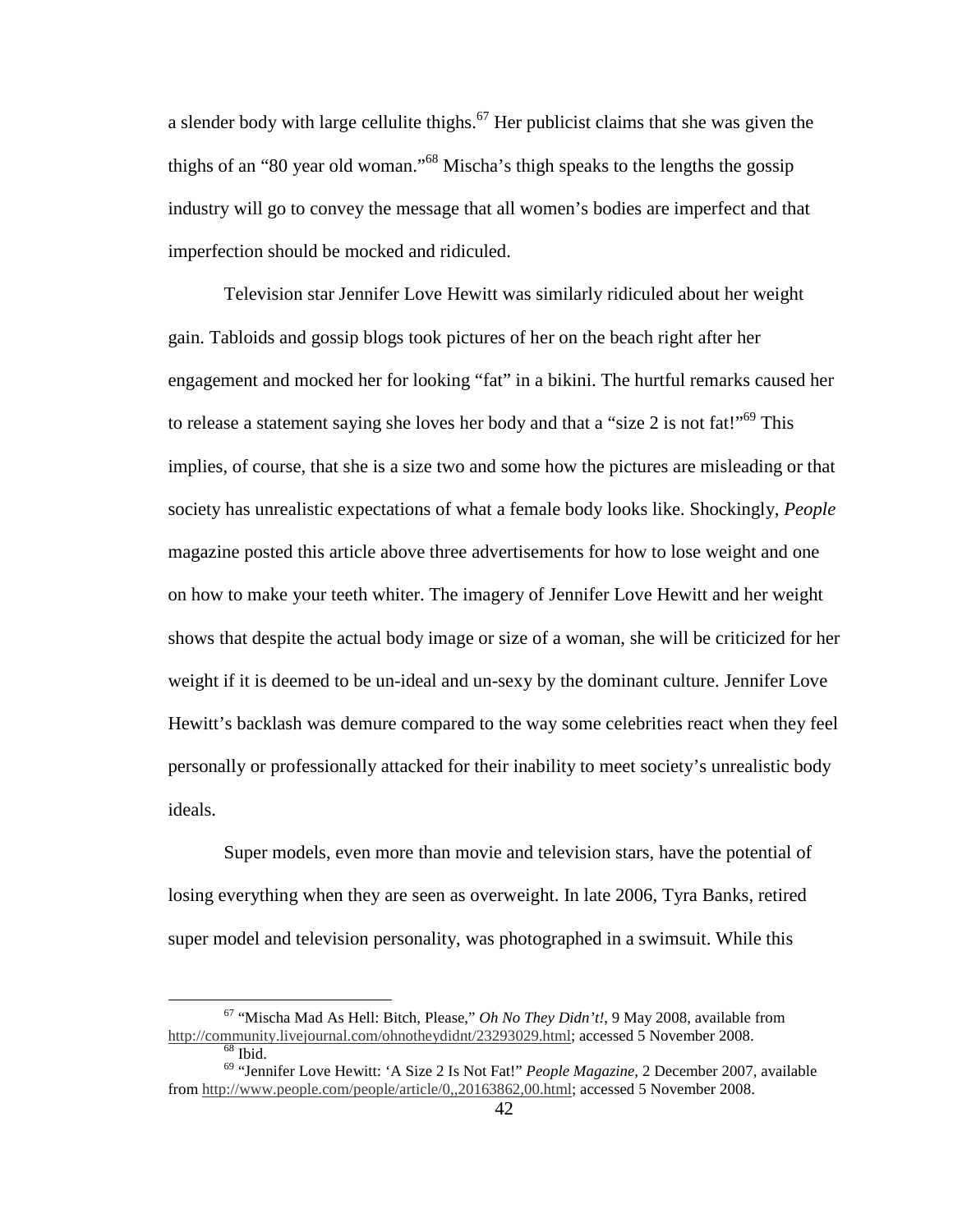would normally appear to be harmless the tabloid fury that arose from her size was immense. She was called "Thigh-ra Banks," "America's Next Top Waddle," and "Tyra Pork Chops" by gossip news outlets and readers. <sup>70</sup> These derogatory names about her supposedly substantial weight gain are reminiscent of kindergarten bullying and intended to demean her and all women who relate to her size into becoming smaller. Tyra responded to tabloid coverage by blogging, wearing the infamous swimsuit on television and launching a phrase that is now in the television history books, telling the tabloids to: "kiss my fat ass."<sup>71</sup> Tyra's supposed heroics left the crowd applauding and sent shockwaves through the gossip community.

Fights back against the gossip industry like Banks and Love Hewitt made are not uncommon but they are fleeting. Backlashes by individuals and groups are common inside capitalism, the goal is to make sure those events are short lived and that the individuals are returned to their status as docile bodies once again – in celebrity gossip this often plays out through the desire to be accepted. The triumphs these celebrities had in speaking out against the system that oppresses them and the public that supports that system, were short lived. Both Jennifer Love Hewitt and Tyra Banks went on to lose weight and once again were back in the limelight, this time garnering favorable comments about their beauty and weight.

 Gossip and celebrity imagery enhance the grip of disciplinary power over the female body; through continually reinforcing the ideology that women need to lose weight and that their bodies are imperfect, capitalism can guarantee women will continue

<sup>70</sup> "A Message from 'America's Next Top Waddle'," *Oh No They Didn't!*, 29 January 2007, available from http://community.livejournal.com/ohnotheydidnt/10582025.html; accessed 5 November 2008.

 $71$  Ibid.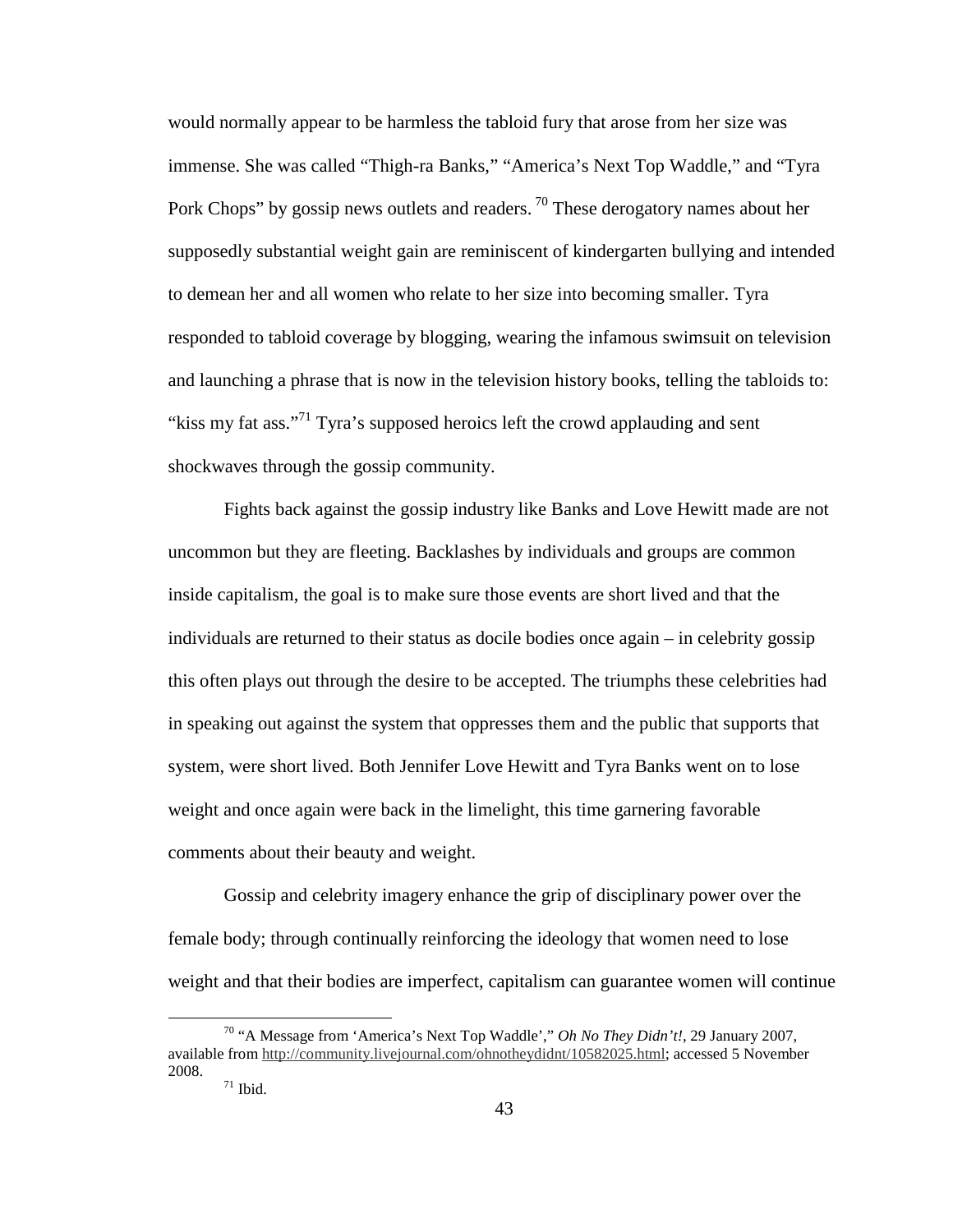to be docile consumers in order to "improve" themselves. The actual size of a woman is actually irrelevant both for the gossip industry and the capitalist power structures that control it. Weight just happens to be one of many effective means to control women. The issue is not weight but power. What is important is making all women feel inferior about their bodies, insecure about their looks, and above all abnormal. Once women feel abnormal the dominant power structures use disciplinary power to make women cogs in the capitalist machinery. The irrelevance of body size can be seen in the new trend of attacking the idealized thin body. These attacks show that there is no ideal weight and that these criticisms of the female form are a power play. The image of the "virgin" relies on young celebrities exuding a sense of chastity and making sure that their private lives stay private. Unfortunately, even Hollywood's "good-girls" find themselves subjugated to scrutiny based upon their weight. The virginal Hollywood girls have to maintain a difficult image of sexy yet chaste and part of that regiment is keeping their bodies' "perfect." Private sexuality is glorified while weight gain, overt sexuality and rail-thin bodies are criticized in support of sexual and body norms.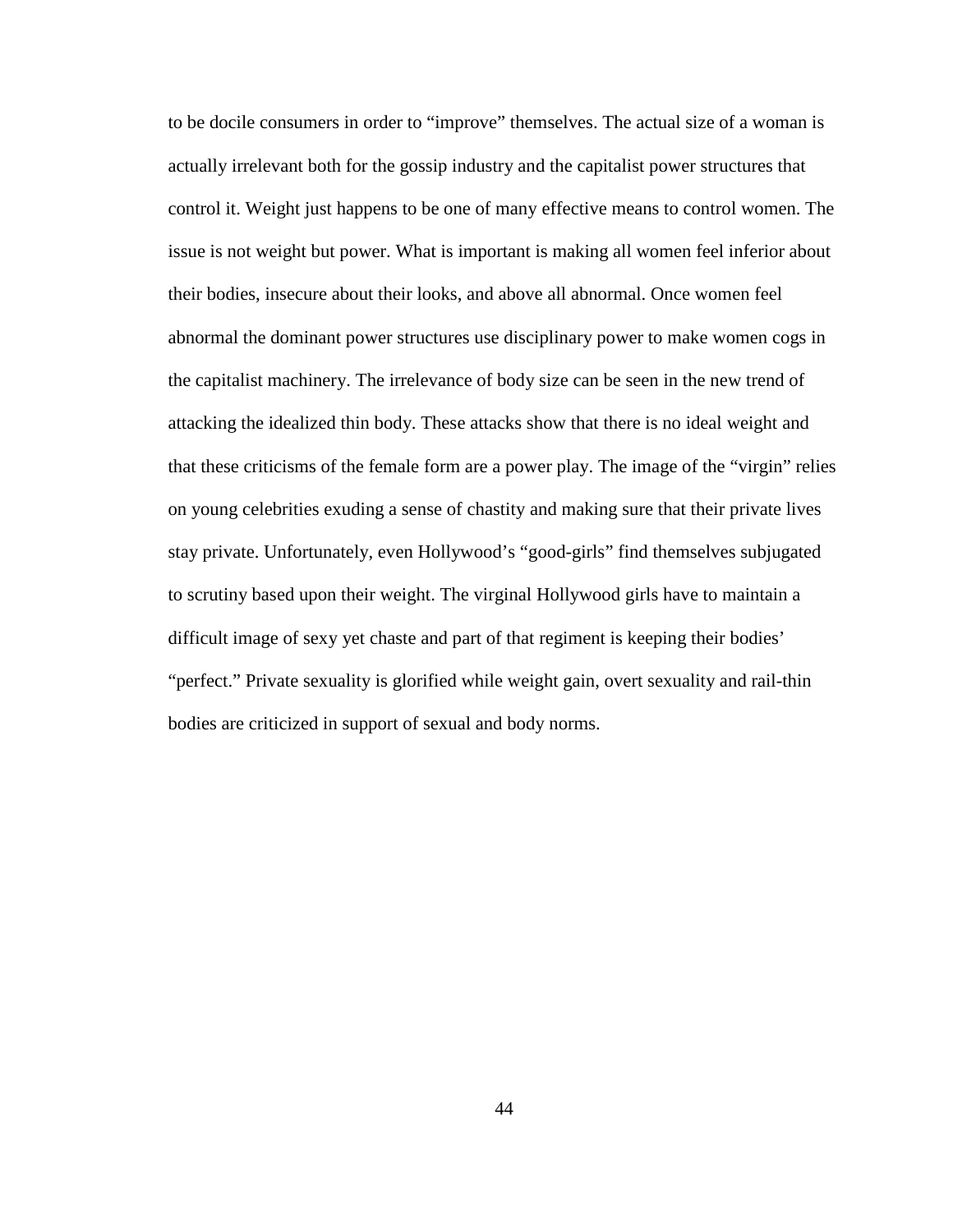#### **Chapter Three: The Whore - Amplified Sexuality and Dangerous Lifestyles**

Sex may sell magazines and celebrities are supposed to be sexy but women are simultaneously commanded not to be sexual. Herein lays the rub. Gossip often emphasizes the controversial and overtly sexual celebrities, who also happen to be sexy. These women are not intended to gain admiration from the public; instead they are demonized by the gossip industry. This sexy versus sexual conundrum reminds us of the unattainable nature of society's norms. Women's ideal role is impossible for any woman to meet especially because once a woman embraces the "sexy" ideal a slippery-slope is created towards becoming a whore: in which there are short steps from sexy to sexual to whore.

Sex is active, while women are intended to be passive. When celebrity women enact or speak openly about their sex lives they are branded as a "whore" because of their denial of assigned gender roles. The message is conveyed to the audience that these women are unsavory and nothing to aspire to through hordes of negative press about their bodies and their personal lives. Overt sexuality enacted through skimpy clothing, talking about sexuality or even being viewed as "hot" can cause celebrity women, and by extension non-celebrity women, to be viewed as whores. Each step that a person takes to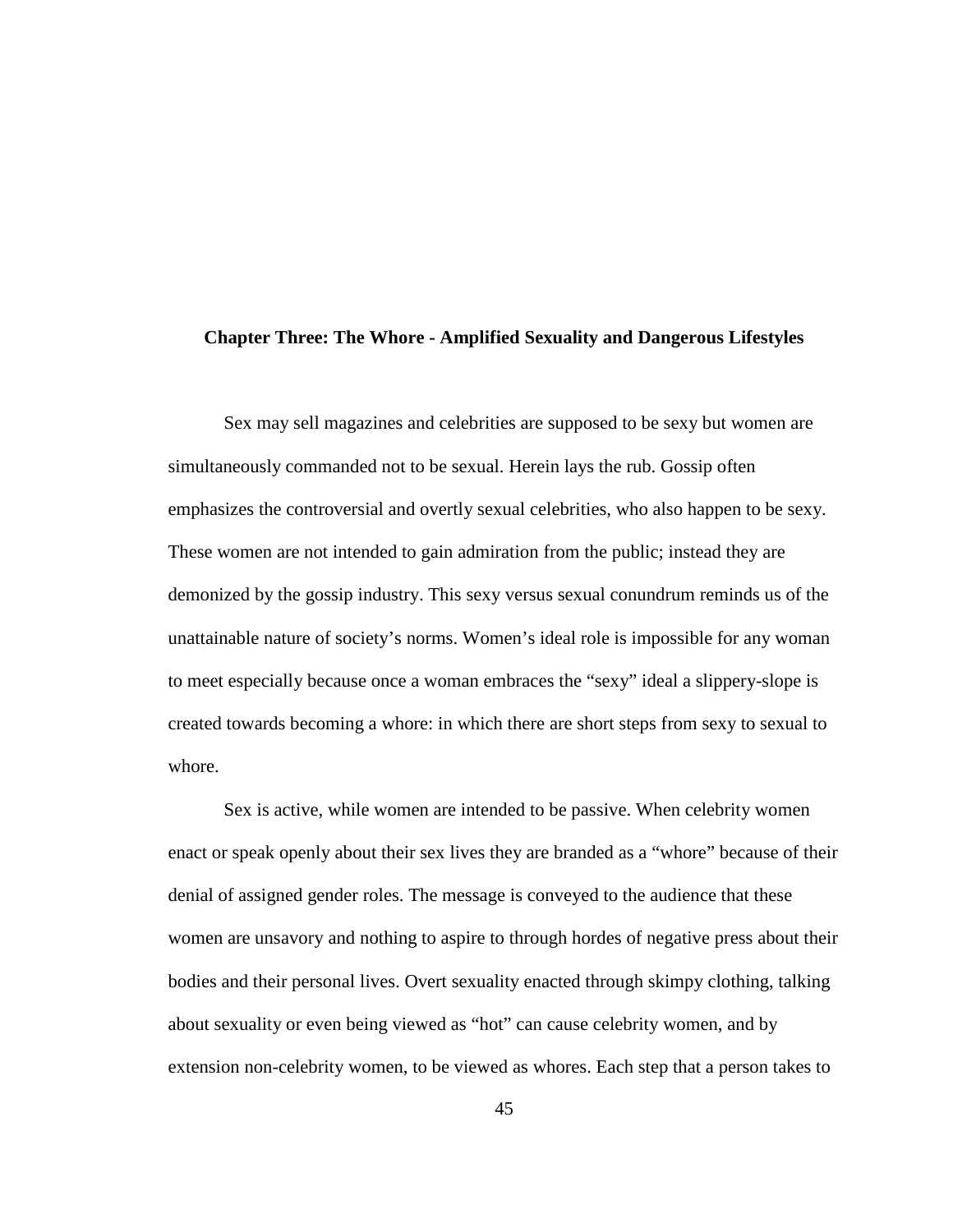claim her sexuality as her own, or to assert it as a positive is met with resistance, name calling, and negative press. Angelina Jolie continues to garner negative press on a variety of issues: weight, cheating, and risqué modeling photos from her teens among others, because of her openness on her sexuality and history of bad girl antics. Celebrity gossip attempts to create the norm that women who are sexually active or sexually open (in multiple senses) will never find happiness in life. Suppression of female sexuality is viewed as a positive and moral decision. Paris Hilton's life-style of sex tapes, drug use and constant partying is categorized as the epitome of the bad girl lifestyle by celebrity gossip. Anything Paris Hilton does is labeled as negative and is related back to her sexuality. When she does attempt to do something that could be viewed positively by society it is circumscribed by sarcasm and discarded as attention seeking. Several readers of the gossip blog *Oh No They Didn't!* labeled Paris an "attention whore" because cameras took pictures of her in a club.<sup>72</sup> Women are defined by their sexuality through celebrity gossip which constantly reinforces negative views of sexuality in women's every day lives.

## Skinny Minis

 $\overline{a}$ 

While older or good-girl celebrities are often the target of weight gain imagery, young Hollywood starlets and "bad-girls" are impacted by the imagery of being "too skinny." Unsurprisingly this follows how bodies develop during the life cycle with most individuals being slender during their teens and twenties and gaining weight in late

<sup>&</sup>lt;sup>72</sup> "Katie Price and Paris Hilton.. together at a club: The night Paris met Jordan... and guess who was wearing frilly knickers and ripped tights?", *Oh No They Didn't!,* 23 October 2008, available from http://community.livejournal.com/ohnotheydidnt/29081256.html; accessed 23 October 2008.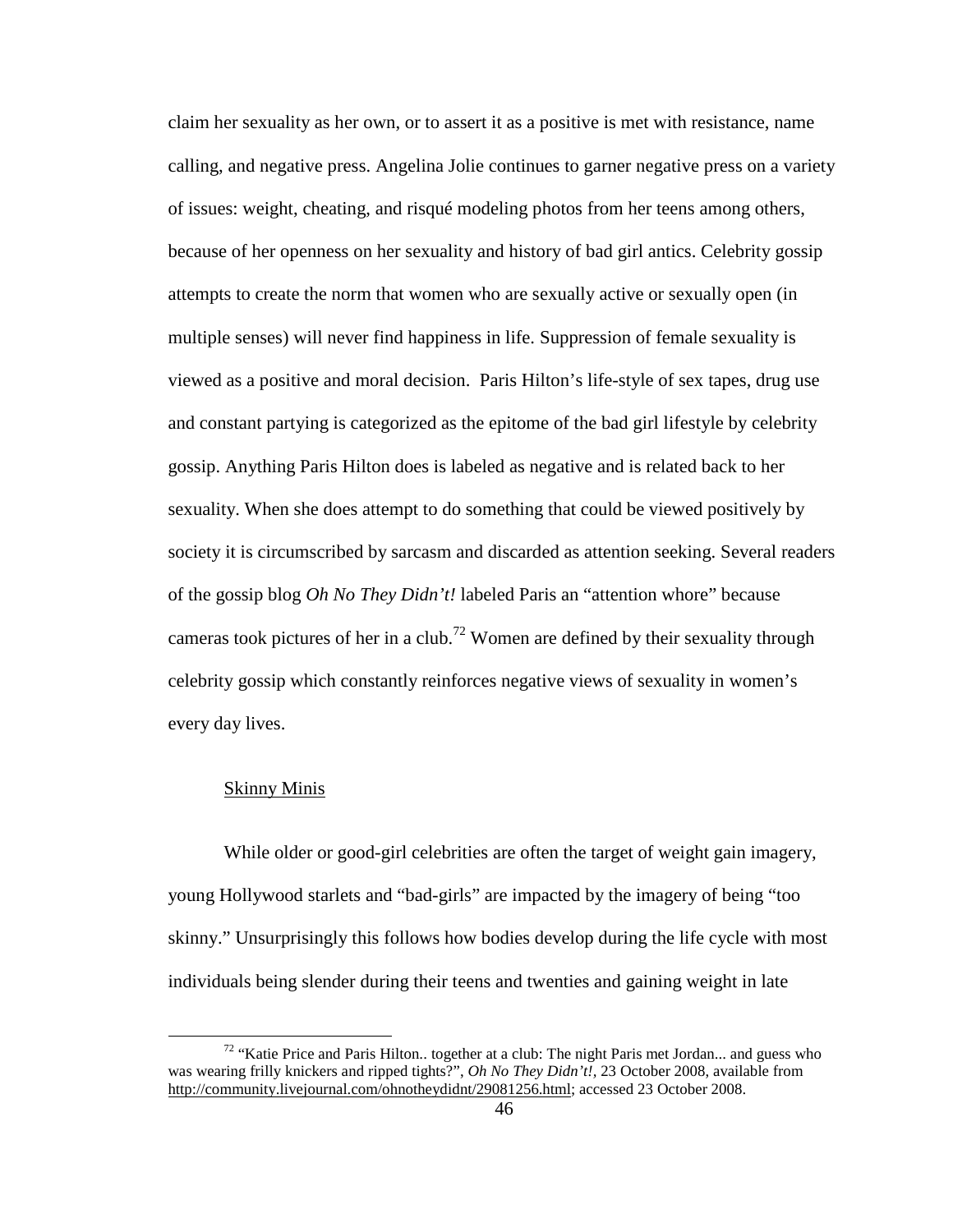adulthood. The recent public backlash against the super skinny imagery that the media force-feeds the masses is unsurprising considering how strongly people campaigned against these potentially unhealthy images and practices. Unfortunately, the backlash that has happened has had minimal effect on changing the way women view their bodies. The feminist movements' goal of loving one's body and the mantra that women come in all shapes and sizes has become co-opted by capitalist and neoconservative agendas in order to confuse and subordinate women. Capitalism has altered its strategy of controlling women from showing only rail-thin unattainable bodies to including bodies of "larger" sizes in an attempt to befriend female consumers. While the incredibly thin body is still idealized, women are now told that their bodies can be too thin and that larger, although only slightly larger, sizes can be "good." This new distinction is incredibly important. Capitalism has begun disguising itself as progressive by embracing women of all sizes, but this new "inclusive" mentality is nothing more than a way to make every women look at their body as not right, as either too fat or too skinny. While there are now supposedly a multitude of acceptable, normal and ideal body types for women in actuality there are very few attainable ones. The recent admonishment of thin celebrities shows that all women are at risk for feeling that they are not a part of what society considers normal.

Young celebrities like Nicole Riche find themselves in the middle of a media hailstorm when they go from being seen as overweight to incredibly thin. Rumors and unkind comments circulated that she was anorexic or bulimic, and used drugs to get her ultra thin frame.<sup>73</sup> This is not uncommon as many thin women or women who lose weight

<sup>73</sup>"Ok! Magazine Nicole Richie Exclusive Interview," *Oh No They Didn't!*, 22 March 2007, available from http://community.livejournal.com/ohnotheydidnt/11504198.html; accessed 8 November 2008.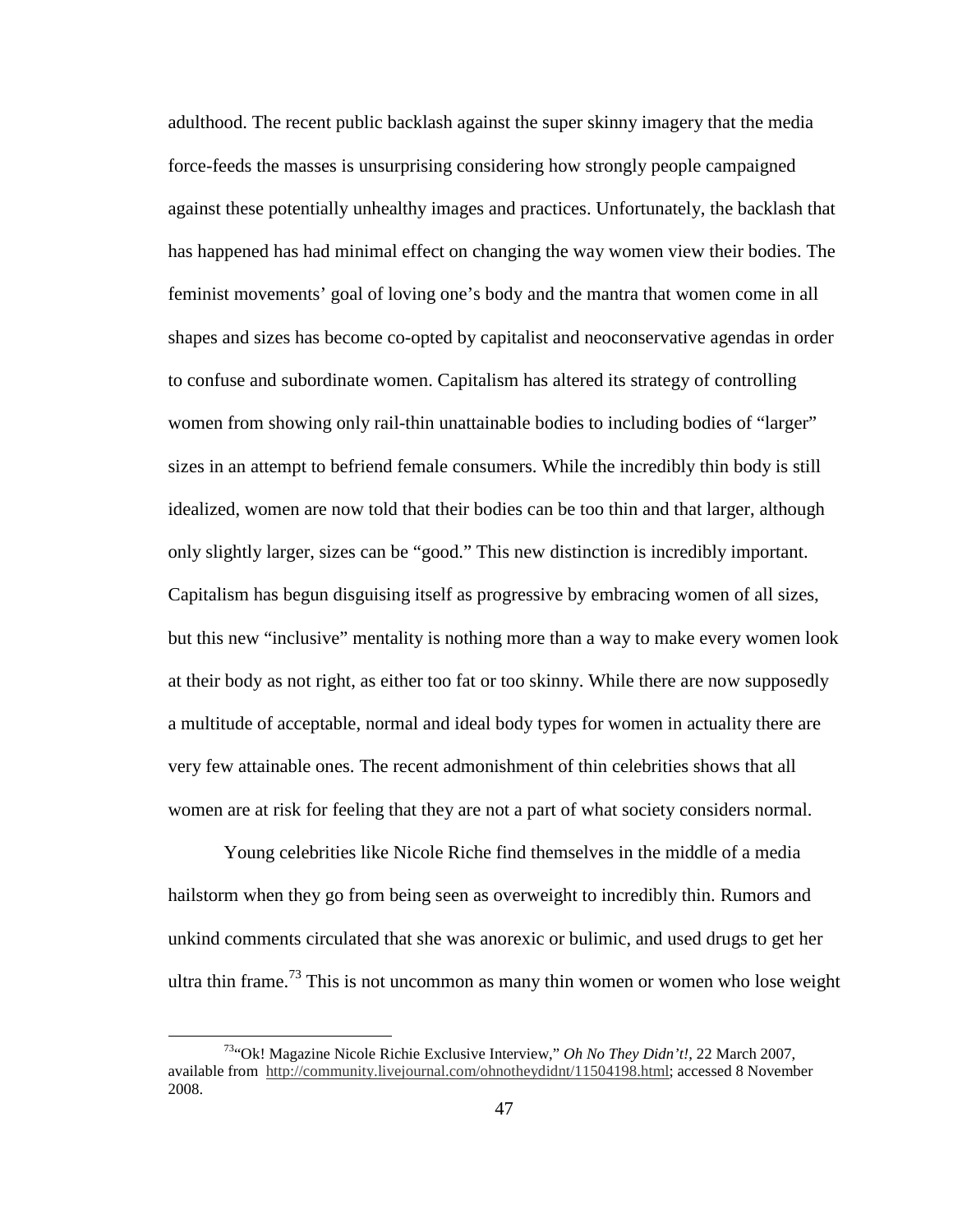are made to justify their new figures. The ideal body of the super skinny model has become a reality for many people through diet, exercise, eating disorders, drugs or being born naturally thin. Yet, the message to women who are skinny reads loud and clear on the cover of gossip magazines. If a woman has reached this skinny ideal then it is unhealthy, abnormal, their own fault, and they need immediate help to gain weight.<sup>74</sup> Readers and bloggers who comment on the celebrity gossip stories often direct thin celebs to "eat a sandwich" or "fatten up."<sup>75</sup> The girls viewed as too thin are often women who fall under the "bad-girl" category. Angelina Jolie faced magazine covers that claimed she was refusing to eat while pregnant, and that she was starving herself after the death of her mother. Nicole Richie's slender body was shown as poof and the consequence of her excessive life-style.

Women can be greatly affected by the media's control over body normalcy and body image; celebrities are even further affected by these endeavor. Accusations of eating disorders and drug use can permanently damage a celebrity's career along with their body image. Kiera Knightly continually fights back rumors of her eating disorder. *PerezHilton.com* seems unable to believe the star's claim that she is naturally tall and slender. An interview with her in *Allure* magazine is positioned below the headline "Eating is not in Fashion" and pictures of Kiera with the words "help" and "feed me" written next to her face.<sup>76</sup> Much like Banks and Love Hewitt, Knightly fought back

<sup>74</sup> "Rehab for Angie: As Angelina wastes away Brad begs: Get Help Now!" *Star Magazine*, 1 August 2007, available from http://community.livejournal.com/ohnotheydidnt/14313381.html; accessed 17 September 2008.

<sup>75</sup> "The World Through the eyes of straight men: 10 skinny-ass ladies that used to be hot" *Oh No They Didn't!*, 8 April 2008, available from

http://community.livejournal.com/ohnotheydidnt/22231968.html; accessed 3 November 2008. <sup>76</sup> Perez Hilton, "Eating is Not in Fashion," *Perezhilton.com*, 8 September 2008, available from http://perezhilton.com/2008-09-08-eating-is-not-in-fashion; accessed 8 September 2008.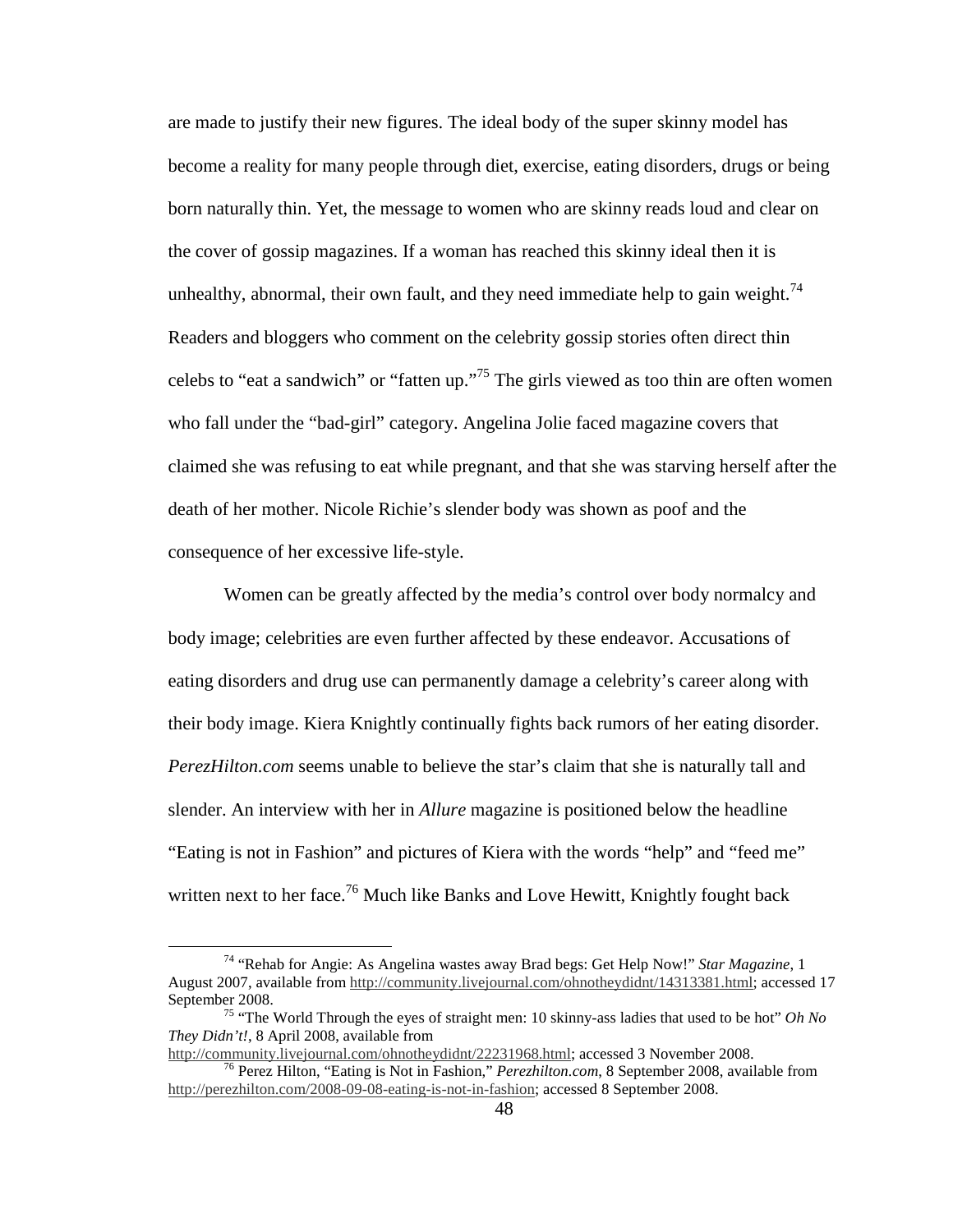against *The Daily Mail,* a British Tabloid that claimed she was lying about not having an eating disorder and that images of her encouraged young women to starve themselves to death.<sup>77</sup> The lawsuit represents the high stakes game that tabloids play with celebrities' lives. What goes unnoticed is the game it plays with the masses; *The Daily Mail*'s story, despite the objections by Kiera Knightly, is one of hundreds of examples of imagery depicting "inappropriate" weight, leaving the public to feel confused and ashamed about their own bodies.

The accusations of a girl being too skinny have a controlling effect on the population. Exerting biopower over young women, the gossip industry indicates that there is a correct amount of food to consume and an arbitrary weight that is acceptable. This vague and unachievable standard controls women's bodies and psyches by making sure they continue attempting to achieve unrealistic standards. Noticeably absent is the gossip industry commenting on a perfect body. What is a good body to one magazine is a pregnant body, bloated belly, or anorexic model to another.

 While size in relation to health and sex appeal are some of the most common topics that celebrity gossip magazines use to send negative messages to women, another form of control has begun to spiral out of celebrities' sex appeal and the abundance of paparazzi photography that has developed in the past several years: unintended and uninvited snapshots of celebrity private parts.

<sup>77</sup> "Kiera Knightly Sues Over Anorexia Claims," *People Magazine*, 23 January 2007, available from http://www.people.com/people/article/0,,20009389,00.html; accessed 8 September 2008.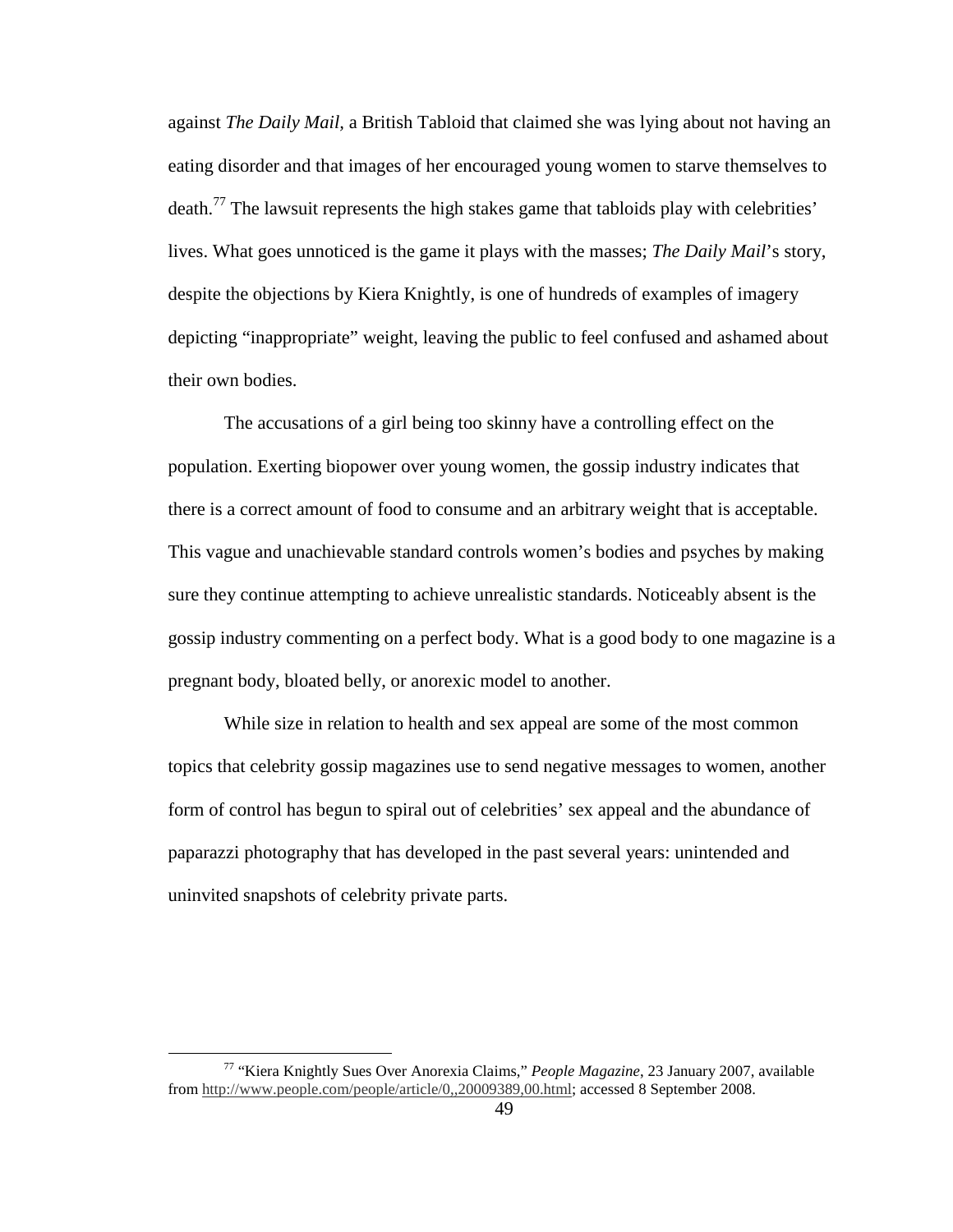# Paparazzi Peeks

 Up-skirt photographs, close ups of women's crotches in skin tight pants, and shots of women's breasts when their dress strap falls down sound like photographs you would find on internet porn sites. While internet pornography sites do carry photos similar to the ones I am referencing, these photographs are considered newsworthy if the private parts being photographed belong to a female celebrity. Paparazzi journalists have increased along with America's desire to consume more celebrity gossip. Paparazzi are photographers who capture candid, non-staged photographs of celebrities, usually the celebrities going about their daily lives. Yet, Paparazzi have discovered that there are certain types of celebrity photographs that make thousands more than photos of celebrities grocery shopping.

A Paparazzo can make thousands of dollars from one good picture picked up by one or more celebrity gossip outlets. Embarrassing, scandalous, or breaking news photographs are what can catapult a paparazzo to a full-time job, lots of money and the potential for their own notoriety, because these shots are extremely lucrative for the celebrity gossip magazines and blogs. One example can be found in the tragic death of Heath Ledger. Paparazzi waited outside the studio apartment where Ledger died for hours in hopes to get a photograph of his body. A live streaming broadcast at *TMZ.com*, a celebrity gossip blog, overheard some of *TMZ.com's* paparazzi speaking of how much money they could make if they got a photograph of the recently deceased Ledger being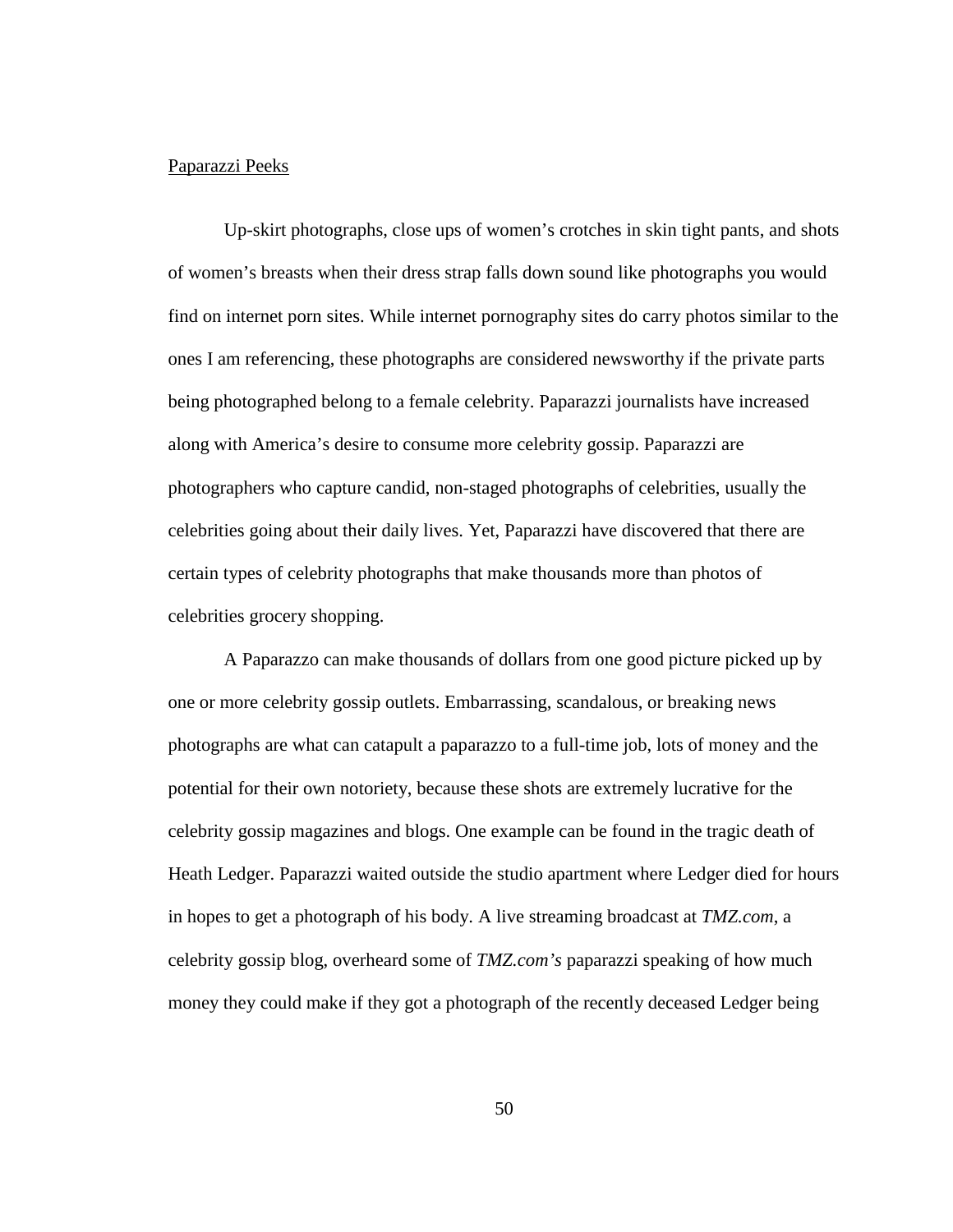removed from the building.<sup>78</sup> Around the most popular celebrities there are hordes of paparazzi taking pictures every few seconds. Starting with Tara Reid's accidental exposure of her nipple on a red carpet the gossip industry has begun to focus their attention on the bodies of young celebrities and attempting to get sneak peeks at their private areas. While every day photographs of celebrities may be paparazzi bread and butter the intimate shots of female celebrities' bodies are icing on the cake. The more salacious the photo and the more popular the star the more money the paparazzo and the gossip industry make off of the exploited image of female celebrities. More often than not the women are blamed for these salacious photographs existence, as if to say they wanted it.<sup>79</sup>

The relationship that celebrity women have to paparazzi journalism is not unlike that of the pornographer to the willing or unwilling porn-star or the killer and victim in a horror movie. There is a definite imagery of the paparazzi as dominant, all powerful and masculine and in these cases sexual aggressor. Carol Clover writes, in *Men, Women and Chain Saws: Gender in the Modern Horror Film*, "on the face of it, the relationship between the sexes in slasher films could hardly be clearer. The killer is with few exceptions recognizably human and distinctly male; his fury is unmistakably sexual in both roots and expression; his victims are mostly women, often sexually free and always young and beautiful."<sup>80</sup> Those celebrities caught bare-chested or with their genitals exposed are often female, young, beautiful, and characterized as "sluts" by the celebrity

<sup>78</sup> Comments section page 46, "Updating Post on Heath," *Oh No They Didn't!,* 22 January 2008, available from http://community.livejournal.com/ohnotheydidnt/19614168.html?page=38; accessed 22 January 2008.

 $79$  It is incredibly unclear whether these women were actually doing this for attention or whether this was the work of the paparazzo's prying lenses.

<sup>80</sup> Clover, Carol J. Men, Women and Chain Saws: Gender in the Modern Horror Film, (Princeton: Princeton University Pres, 1993), 42.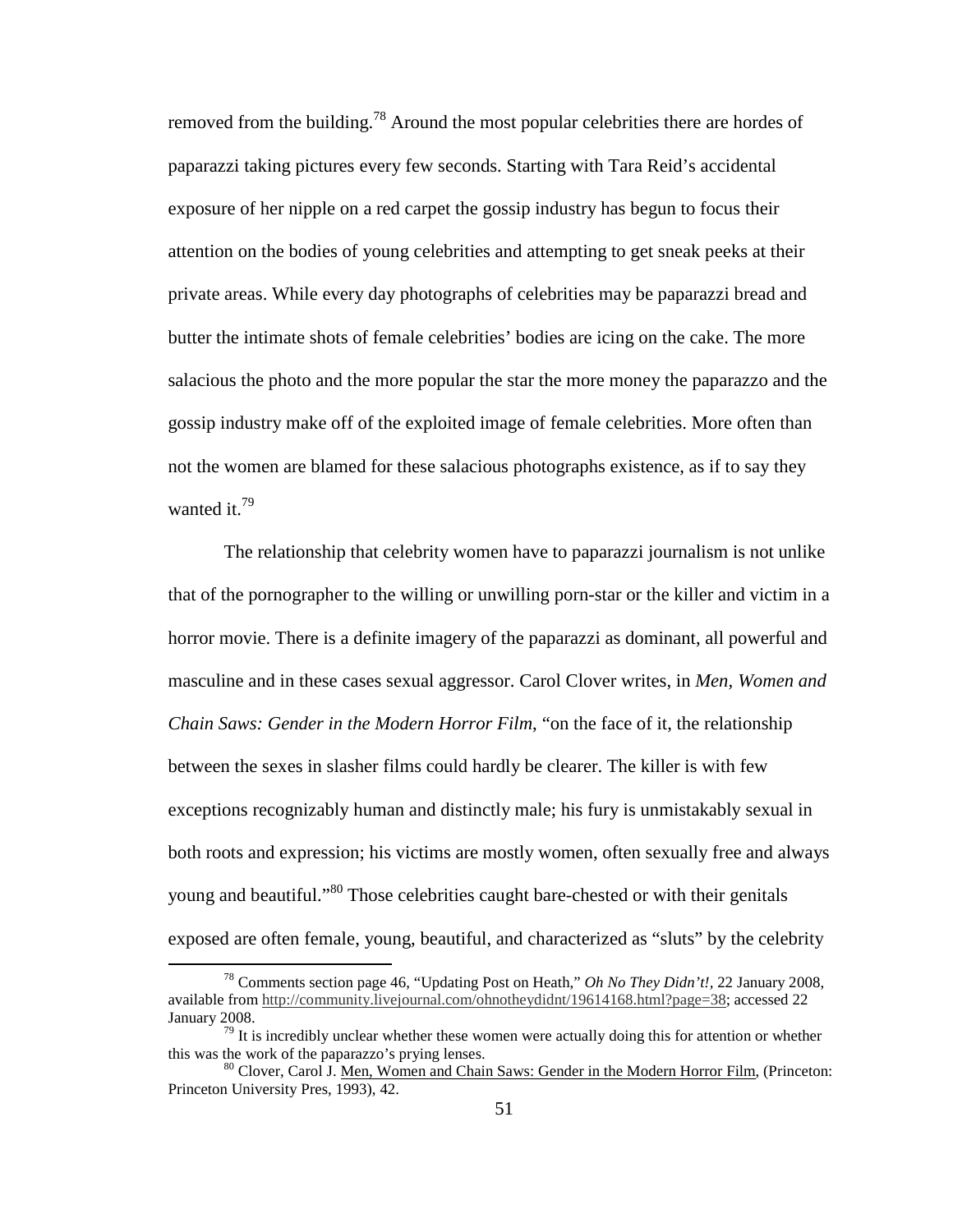gossip industry. The photographer/paparazzo is frequently male and often instigates these photographs to capitalize on the female celebrity's sexuality. Similarly, the world of pornography and film both objectify women as sexual objects both the porn stars and actresses are usually the same ones who capture the paparazzo's interest. Through the objectification of the female form by severing her body parts through cropped photographs or close up snap-shots the gaze of the viewer becomes masculine and she becomes an object to consume for our own gratification.<sup>81</sup> The control of the female form in this highly explicit manner is not just to possess her image, or to receive sexual gratification; at its core it is a capitalist venture and reduction of women to sexual objects.

 Hollywood bad girls like Lindsay, Britney, Paris and Tara are the most frequent targets of this kind of celebrity exposé. During 2006 there was a rash of pictures that made their rounds on internet gossip sites like *OhNoTheyDidn't!* and *PerezHilton.com* of Paris', Lindsay's and Britney's genitals. Each picture was usually captured with an upskirt camera pointed at their crotch while the women were entering or leaving a vehicle while they were not wearing underwear. $82$  Each is accompanied with comments about their inability to wear underwear or derogatory references to these women's sex lives.<sup>83</sup> Not only are their sex lives commented on but their personal hygiene and how aesthetically pleasing their anatomy looks is debated.<sup>84</sup> Another favorite photograph that gossip uses to objectify and degrade the female body is "camel toe" photographs. This

<sup>&</sup>lt;sup>81</sup> Mulvey, "Visual Pleasure and Narrative Cinema," The Feminism and Visual Culture Reader, 50.

<sup>82</sup> "Wanna See Britney's Vagina (Again)?," *PerezHilton.com,* 11 September 2007, available from http://perezhilton.com/2007-09-11-wanna-see-britneys-vagina-again; accessed 25 October 2008.  $\overline{\overset{83}{\text{B}}}$  Ibid.

<sup>84</sup> Comments Section. "She's Bringin' Slutty Back," *Oh No They Didn't!*, 28 November 2006, available from http://community.livejournal.com/ohnotheydidnt/9708549.html?page=1#comments; accessed 10 November 2008.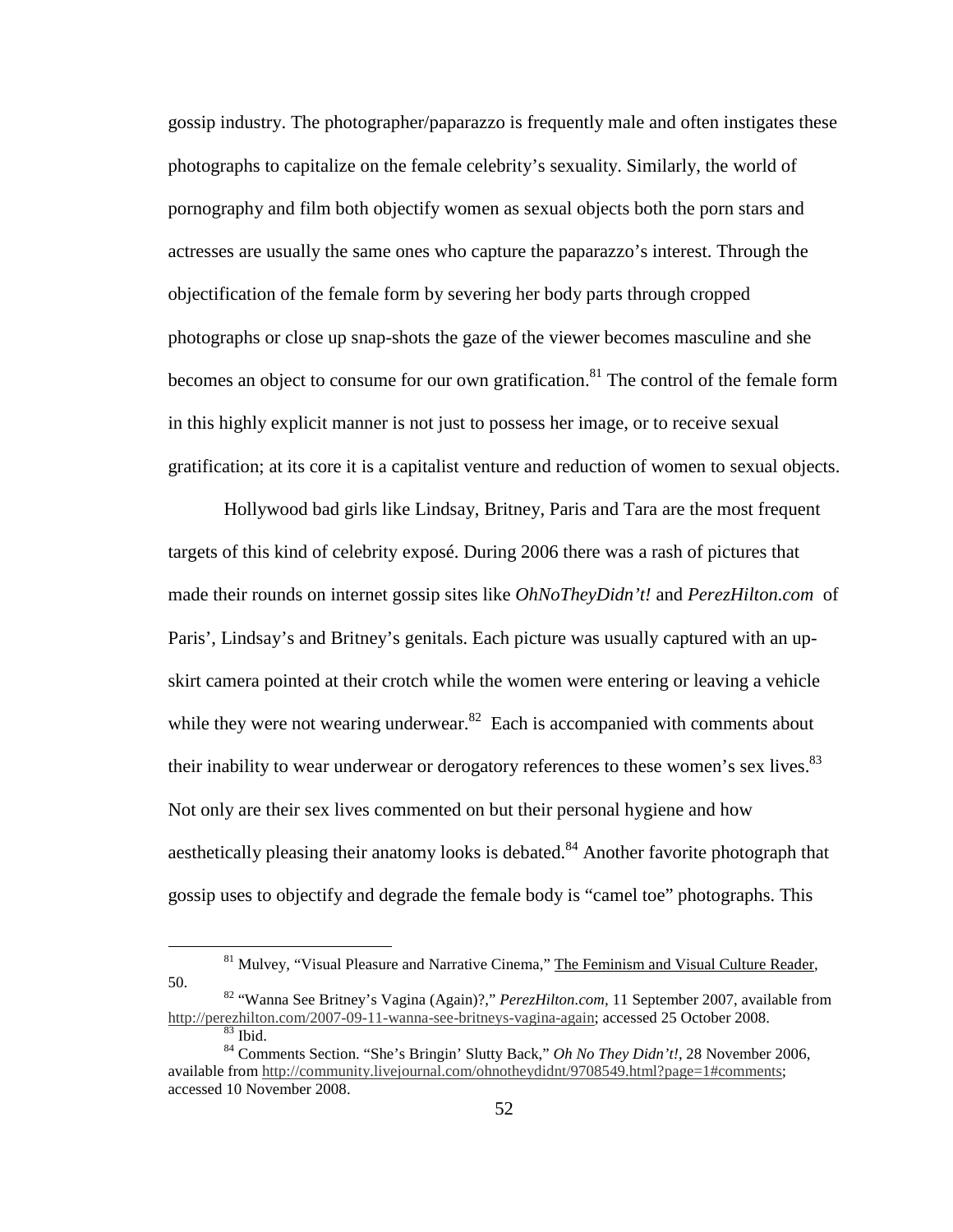repellent phrase implies that the anatomy of female genitals when placed inside tight pants resembles an animal's hoof. Here women are objectified as sexual objects but also animals. During practice for the television dancing show *Dancing with the Stars*, Kim Kardashian was photographed in some "unflattering" leggings.<sup>85</sup> *PerezHilton.com* published the candid shots of Kardashian along with various comments that reflect how these types of photographs and other objectifying photographs are viewed by the gossip industry. According to Perez Hilton, Kardashian's camel toe was "sexy," "juicy," "a good one," and the blog entry had extreme "close up" photographs that emphasize the tightness of the leggings and the separation of the outer labia.<sup>86</sup> These pictures only further objectify her as a sexual object while simultaneously humiliating her. While Perez Hilton's words may appear on face as a compliment he is known for making sarcastic and snide comments about celebrities. Even if his attentions were good the photograph itself is intended to be humiliating because having a camel toe is considered one of the cardinal sins of fashion. Vaginas are supposed to be hidden and covered-up completely.

Good girls do not encounter the same kind of criticism about their wardrobe choice. The subdued sexuality of good girls focuses the discussion on their love lives, not on their bodies and sexuality. This is not to say that the paparazzi do not catch photographs of good-girls' naked bodies. The comments on these "accidental" photos usually revolve around blaming the stylist, needing to check a mirror before they go out,

<sup>&</sup>lt;sup>85</sup> Unflattering is being used based upon societal standards. Camel toes are considered disgusting or offensive because of the prominence the vagina.

<sup>86</sup> "Guess that Camel toe," *PerezHilton.com*, 23 September 2008, available from http://perezhilton.com/2008-09-23-guess-that-camel-toe; accessed 23 September 2008.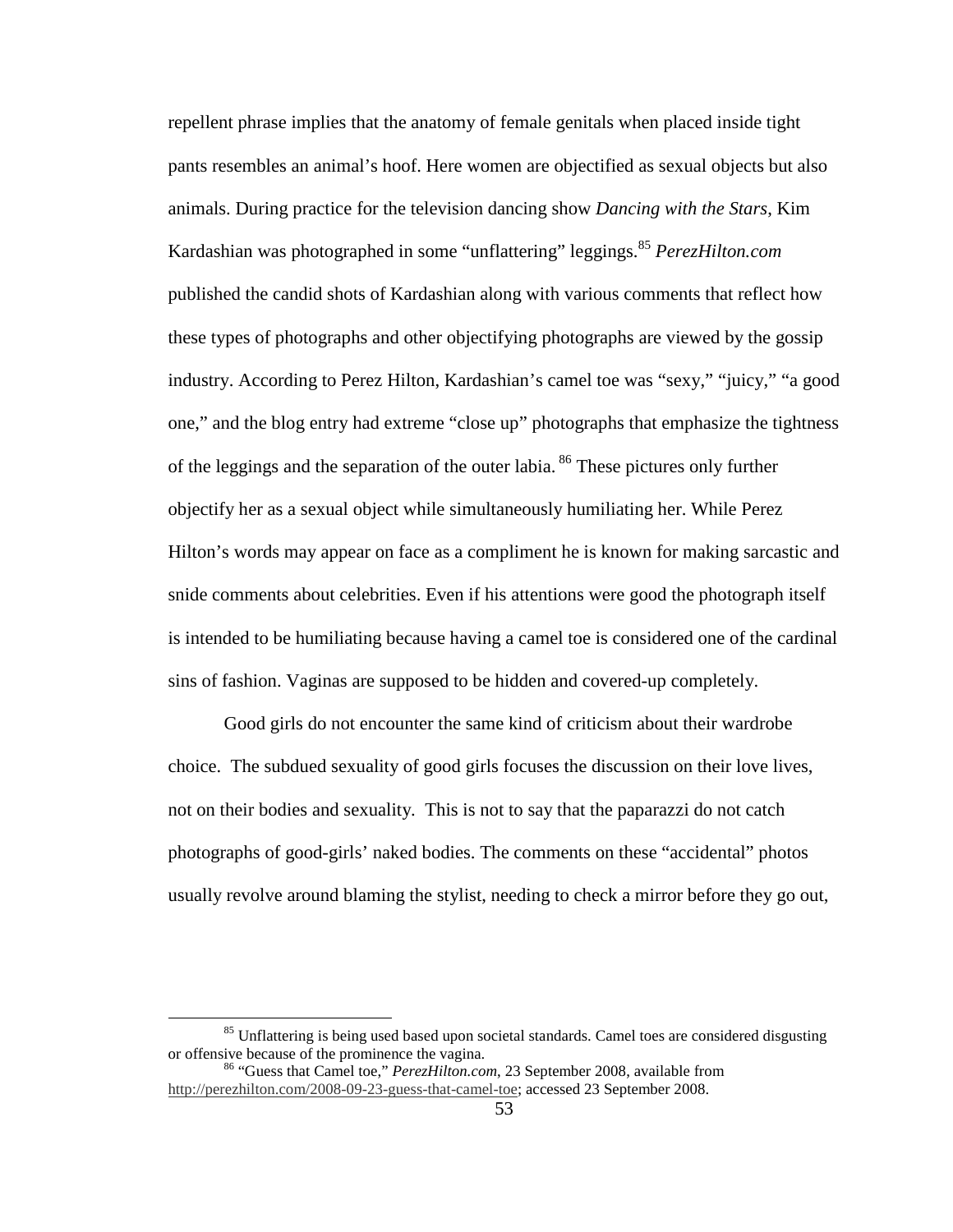or hoping they are not headed down the same road as the bad girls.<sup>87</sup> One needs only look at PerezHilton.com once again and compare his comments on Kim Kardashian to Michelle Obama.<sup>88</sup> The kind of celebrity is very important when it comes to the framing of these issues but even more important than the kind of celebrity is what persona the media has assigned to the celebrity: are they good or bad? Kim's photograph is up close and sexualized. The photo of Michelle was a full body shot, non-focused on her anatomy, and says "it happens to all of us," "have someone take a picture of you before you leave the house."<sup>89</sup> No blame is placed on Michelle and there are no sexual references on the entire blog entry. Bad clothes or misplaced clothes can happen to good people but girls who have a bad reputation, as dictated by the dominant structure, have their bodies exposed on purpose because of their presumed sexuality.

While paparazzi sometimes go to extremes to catch sight of private parts of the female anatomy, the stars often get the blame for the pictures being taken.<sup>90</sup> Fashion is an important part of objectification of the female body imagery in celebrity gossip. If the outfit is tight, or a woman is not covered up as much as she "should" be she is likely to be blamed for the photo. If the outfit is just poorly fitted then blame is placed on the stylist. These style questions are part of the larger disciplining of female sexuality. Whether deserved of not, women who embody more overt sexuality will be controlled through the media and the public making derogatory comments about these women and having the women receive blame for having their bodies exposed. Fault is placed on the woman

<sup>87</sup> "Camel Toe Alert," *PerezHilton.com*, 2 November 2008, available from http://perezhilton.com/2008-11-02-camel-toe-alert; accessed 2 November 2008.

 $88$  Ibid.

<sup>89</sup> Ibid.

<sup>90</sup> "Pervy Pap Creeps Up Paris' Skirt," *Oh No They Didn't!*, 17 August 2007, available from http://community.livejournal.com/ohnotheydidnt/14719136.html; accessed 2 November 2008.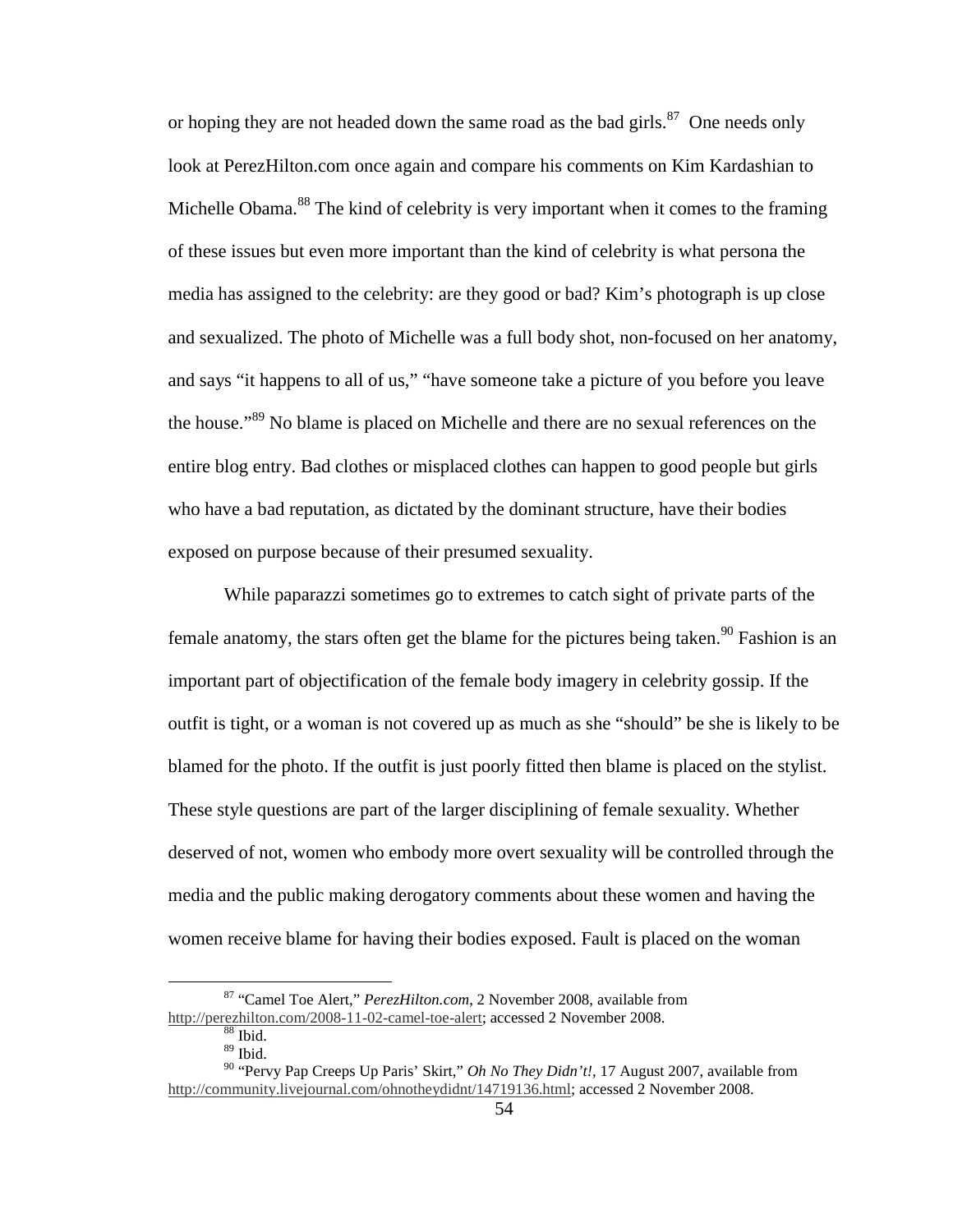when she is displayed by the gossip industry as hypersexual. Because of the timeline of the "no panty" shots of then friends Britney Spears, Paris Hilton, and Lindsay Lohan it was assumed that these bad girls were using their sexuality to gain attention. They could play off their panty-less escapades as accidents while still making media headlines and displaying their sex appeal. While it was never discovered whether or not these photographs were staged or invited, it remains clear that the gossip industry wants us to believe that "bad-girls" invite or desire these types of photographs and this specific type of attention.

 Exposed celebrity photographs and their accompanying commentary send direct messages to women about how they should behave, what they should wear and their place in society. Women are taught to be ashamed of their bodies, to cover up or risk being treated like sexual objects for male gratification. The gossip industry insinuates that the more often a celebrity's body is exposed by the paparazzi the less respect the public should give that woman. Capitalism uses these women's bare bodies to show the "ugliness" and "shamefulness" of women's bodies. Britney Spears' repeatedly exposed vagina and C-section scar are meant to disgust women and men alike. Despite the naturalness of the vagina, women are supposed to feel shame about their own bodies and desire to conceal them whenever possible.

These pictures attempt to shame women but they are also intended to sexualize them and make them appear as nothing more than a sexual object. Not showing a woman's full body and only looking at her sexual organs is one of the earliest forms of objectification and sexualization in the media. $91$  Focus on a single part of the female

<sup>&</sup>lt;sup>91</sup> Kilborne "Killing Us Softly 3"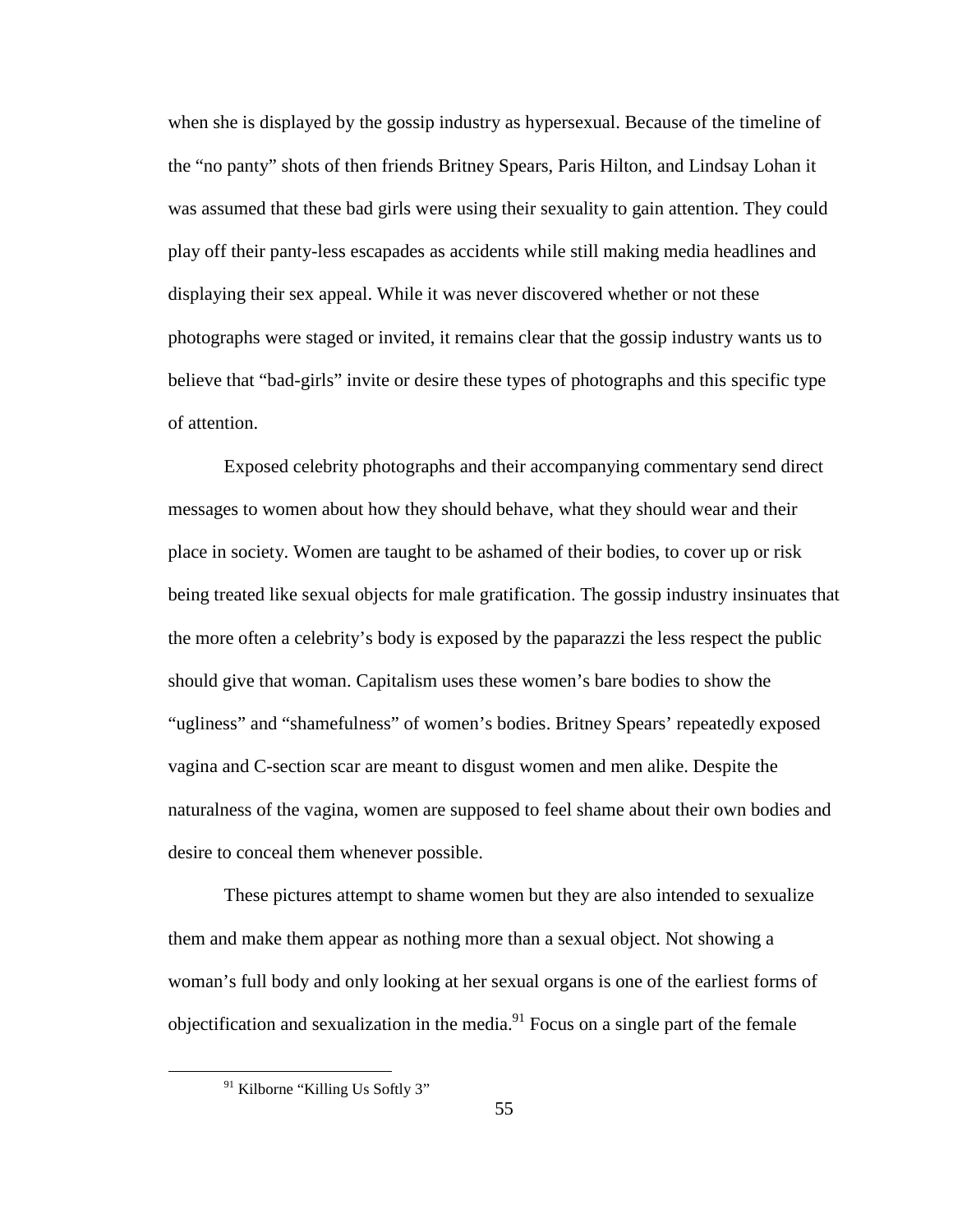anatomy creates that part as an object instead of part of a whole person. In this way the extreme close-ups of female celebrities' anatomy become objects for our admiration, disgust or sexual desires. The sexualization of female anatomy is not uncommon and when the body of a highly attractive celebrity intentionally or accidently becomes exposed the image is intended to, at least in part, heighten desires and sexual feelings. These emotions and hormonal reactions induced by these sexualized celebrity images are intended for us to desire and thus buy whatever is associated with the celebrity life-style and thus increase our consumerism and desire to be a part of that idealized normality that is conveyed by the celebrity gossip industry.

The commentary surrounding this "news" is reminiscent of societal opinions of sexual assault victims, and if these photographs are uninvited this is not far from assault. Women are sexualized by the media and then deemed "sluts" because of what they were wearing or were not wearing, how they got out of the car, or how they did not make sure they were covered up. Blame is placed squarely on the women exposed. The neoconservative mentality of blaming the victim is reinforced and commonly used when talking about female celebrities who were exposed by the paparazzi. It was their fault for getting out of the car that way, they should not have worn revealing clothing, they wanted the picture to be taken, and/or they were sloppy-drunk so it was their fault. It sounds all too familiar to how people blame women who have been sexually assaulted. The paparazzi are not blamed for taking pictures of women without underwear and taking money for the dissemination of those images. Instead the women are blamed for not wearing underwear and labeled whores. The prying eye of the camera lens takes these pornographic images for the public to consume and judge. There is a clear warning of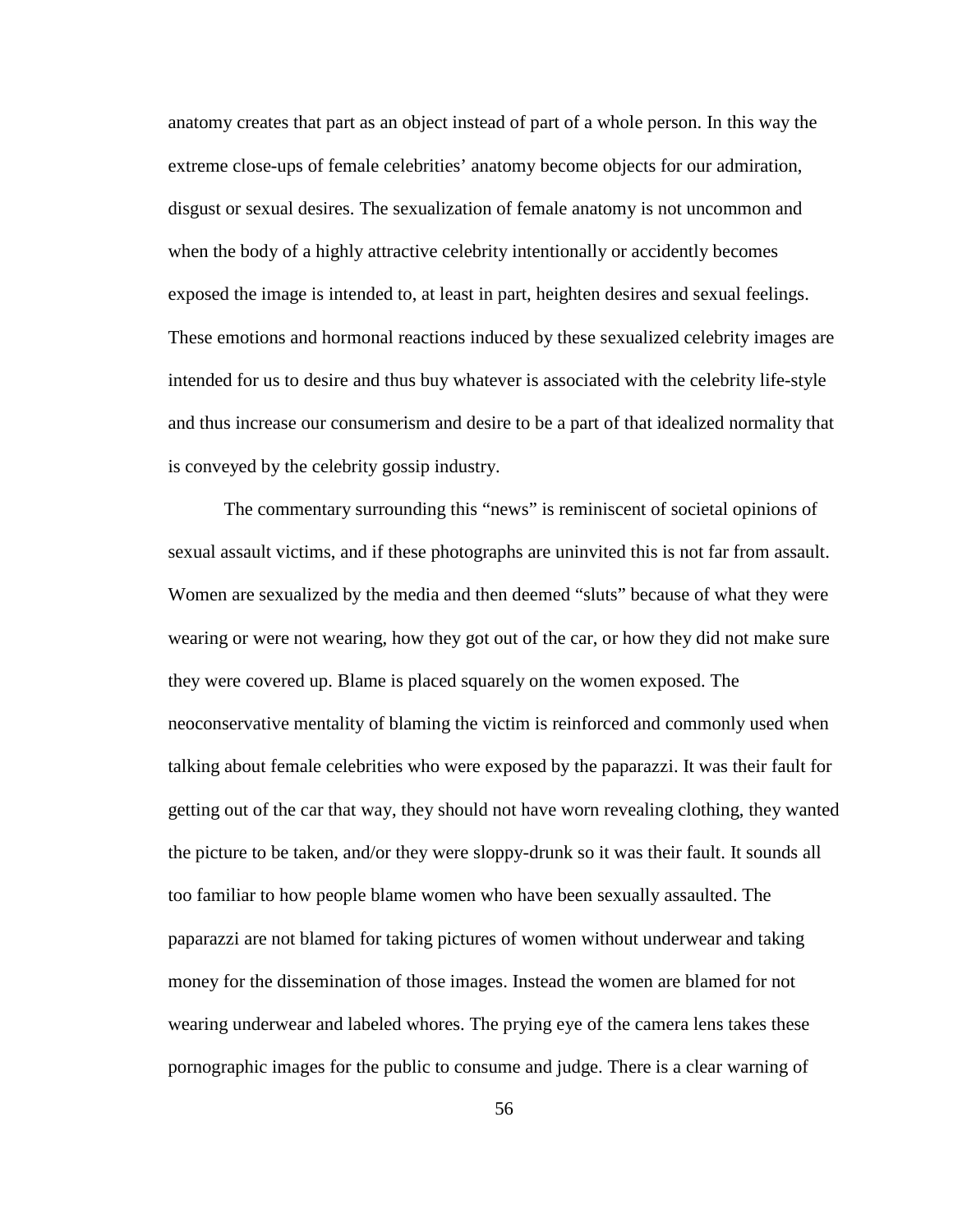what can happen if you are not modest and discreet every time one of these pictures is shown and every time they are mentioned. The reinforcing image of the woman who should be private and in the home rears its head into the world of celebrity gossip.

 Female anatomy has been shamed, assaulted, sexualized, objectified and animalized through out the celebrity gossip industry. This form of objectification takes a giant leap toward pornography and sexual assault. While this is a grave cause for concern for the way capitalism and neoconservative culture displays and treats women, even more startling is that the vagina and the female body is taking on an even bigger role in the world of celebrity gossip as the focus is changing from sex to giving birth. Celebrity gossip has been focusing on the female sexual anatomy to objectify women for many years but recently birthing imagery, the pregnant female body and subsequently motherhood as taken center stage inside celebrity gossip.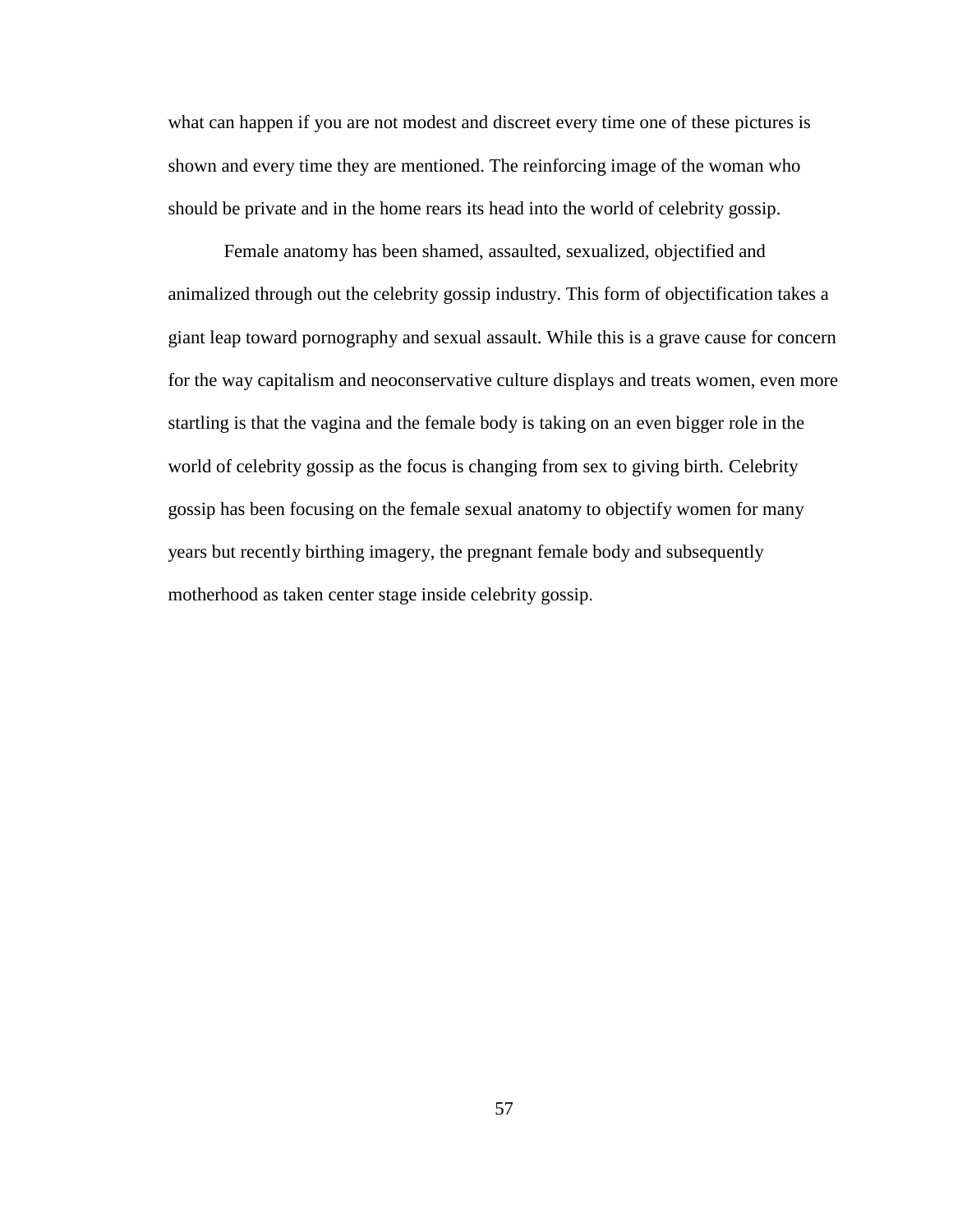#### **Chapter Four: The Mother - Gender Conformity and Idolization**

 While the images of virgin and whore are two of the more longstanding images in our society's classification of women through celebrity imagery, one role has gone largely though not entirely overlooked by celebrity media until recently: the discourse of pregnancy and motherhood. Motherhood and pregnancy are revered by the heteronormative power structure that uses celebrity gossip to disseminate its messages about normalcy. "Normal" women become mothers, love their babies and devote their lives to caring for their children.

 Body once again plays a central role in the constructed imagery of pregnancy. Once in a dedicated relationship, ideally marriage, women are investigated for the slightest sight of a stomach. "Baby bump" watches have become common place and emphasize society's expectation that women should become mothers. The body and the body's reproductive labor are the only things of value in women. Through gossip, our society demands that women fulfill their biological destiny in order to become good citizens by fulfilling their assigned societal roles. The discourse of celebrity gossip indicates that the type of mother you are determines your standing in society, but society will not forgive previous violations of its norms just because you are a mother. Through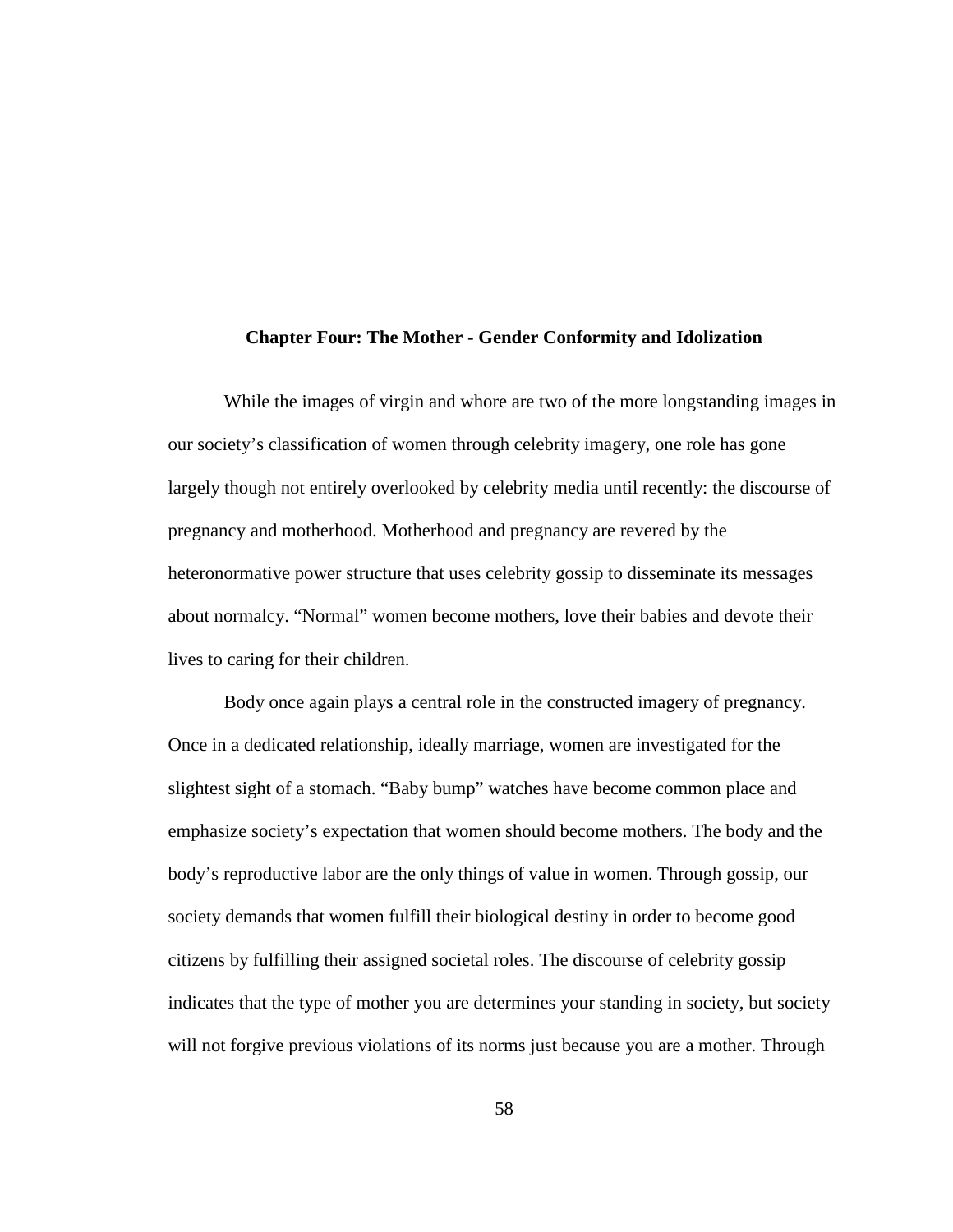conditional redemption of a woman's past wrongs, celebrity gossip and through it neoconservative and capitalist values, disciplines women into becoming mothers in hopes of becoming normal or even ideal.

 Pregnancy is displayed as a mental/attitudinal change as well as a physical change. Women should be happy and fulfilled because of their pregnancy. Angelina Jolie's bad girl image was transformed into one of light and hope once she gave birth to her child Shiloh, although this transformation was short-lived. Gossip magazine covers usually portray the maternal Angelina (as opposed to her bad girl image) as smiling and radiant regardless of the caption.<sup>92</sup> Her motherly "glow" is displayed in every single picture of her where she is seen with a radiant smile or surrounded by her children. She always looking incredibly put together. While women are supposed to be maternal they are not to forget they are women and have an obligation to be beautiful, this is intended to pressure young women to maintain their connection to the capitalistic beauty industry while they are mothers. Bad mothers are seen as women who let themselves go out without make up or do not care about their appearance. Angelina's transformation to mother from "bad-girl" was characterized by her motherhood and by her beautiful smile.

Angelina isn't allowed to fully make the transformation to good-mom/woman because of her past. Kissing her brother after she accepted her Oscar, her obsession with knives and other "odd" behavior clouds her image as a mother. Articles refer to her relationship with actor Brad Pitt as constantly in turmoil, they insinuate she does not eat, and even have gone so far as to claim she had post-partum depression after the birth of

<sup>92</sup> "Angelina 'I'm Scared': Her True Feelings and Fears about the Twins" *Star Magazine*, 18 June 2008, available from http://community.livejournal.com/ohnotheydidnt/24712015.html; accessed on 10 November 2008.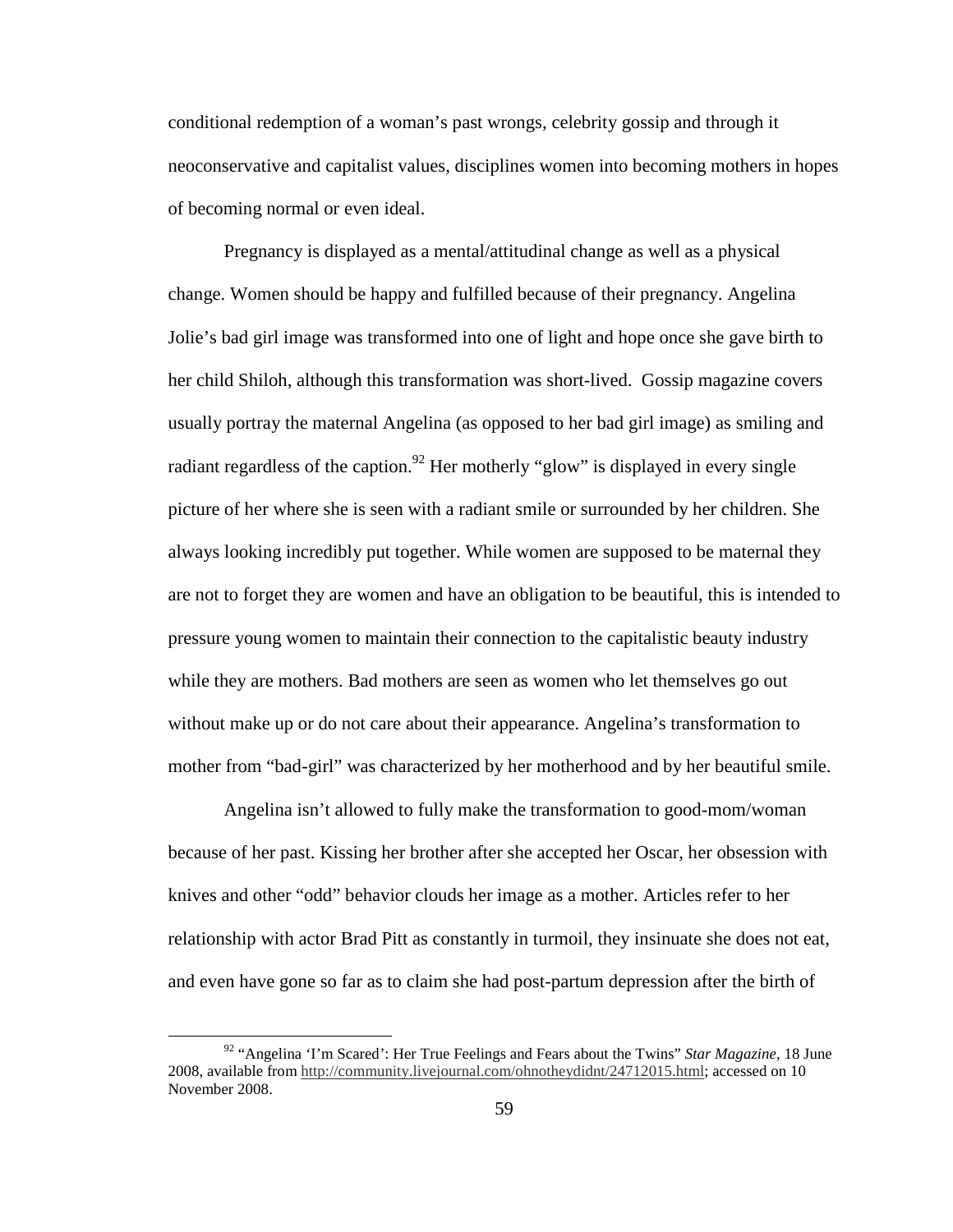her twins.<sup>93</sup> Pregnancy and becoming a mother had, for a short time, quelled some of the gossip about Angelina's behavior but pregnancy is now the focus of any negative gossip. The message that women with scandalous pasts can never fully shed themselves of negativity is apparent. Once you have been labeled a whore there is little redemption and the only possibility for it comes in the hands of giving birth to children and being a good mother. Having her own children may not have made Angelina Jolie the idealized norm of the good girl but did go a long way to domesticating her image and thus making her more worthy of idolization and emulation by the public.

Domestication is one of the only ways in which a woman can potentially redeem her previous bad-girl antics. This redemption is conditional and can be taken away at any moment that she falters from her role as good mother and domesticated woman. Here women are controlled into fulfilling their "proper" role out of fear that they will never be normal if they do not give birth. Angelina Jolie is not the only celebrity to have her role as mother transform her public image, even if only slightly. Christina Aguilera and Britney Spears similarly encountered a role reversal when they became pregnant and after giving birth to their children. While Britney and Christina were seen as opposite ends of the virgin/whore spectrum their roles were reversed when both became mothers. "Badgirl" Christina received her conditional redemption and became a domesticated and motherly figure while "good-girl" Britney spiraled out of control.

Christina Aguilera never embraced innocence in an attempt to become America's sweetheart. She built her image around being controversial; this is what got her labeled a

<sup>&</sup>lt;sup>93</sup>"Doctors Fear that Angelina is Now Battling Post-Partum" *In-Touch Weekly*, 3 September 2008, available from http://community.livejournal.com/ohnotheydidnt/27460720.html; accessed 10 November 2008.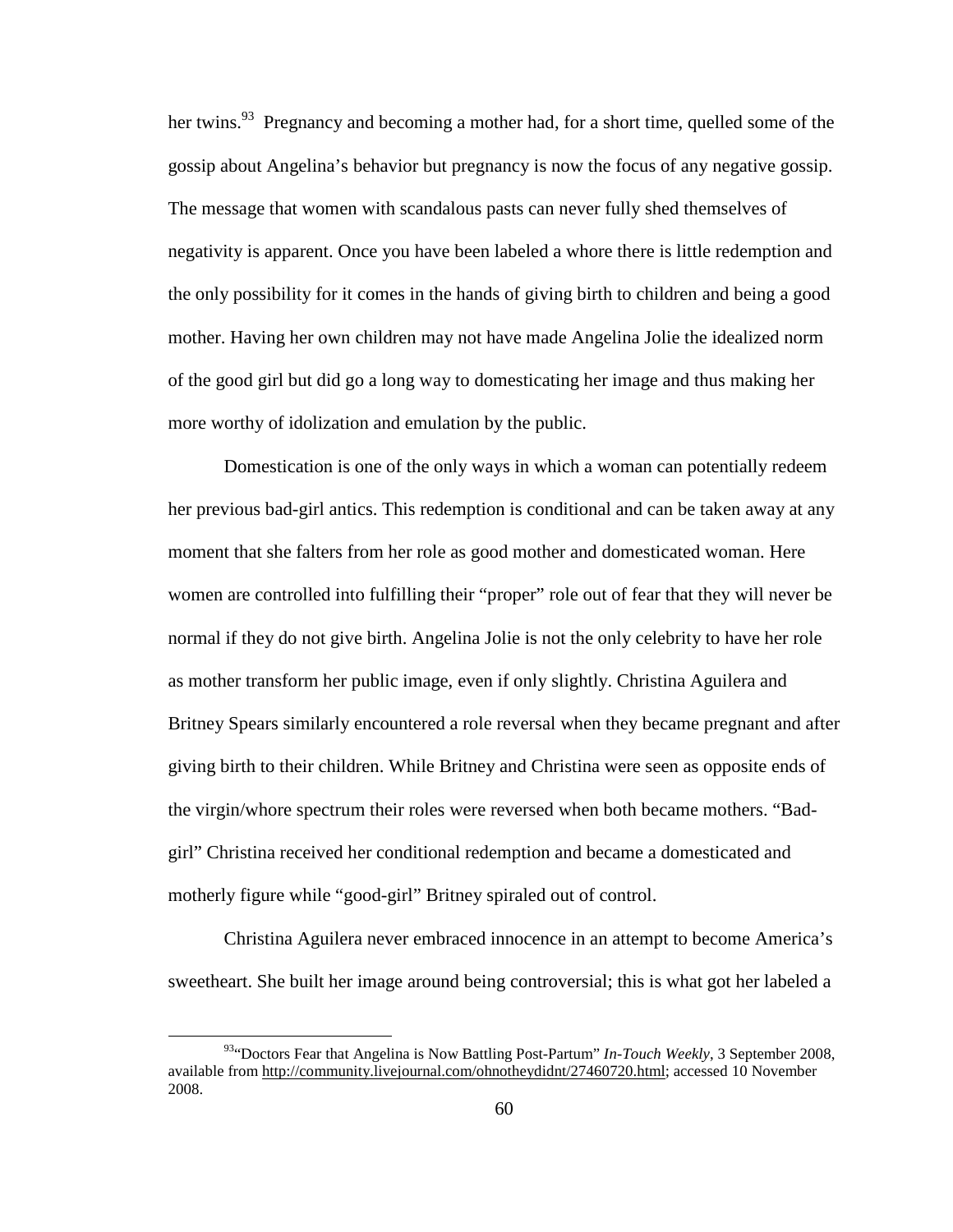whore. She embraced her sexuality in her songs, appearance, and was never afraid to talk about sex. Her identification as a whore subsided slightly with the birth of her son, Max, after which she was seen as a beautiful and doting mother. *People* magazine's exclusive first photos show a serene Christina among a lavish nursery and family photos<sup>94</sup>

Christina's role as a good mother is intended to correlate with pictures of her expensive home and dramatic nursery. The more expensive and luxurious the nursery has a direct equation to the more beautiful the mother looks and the happier the family looks. Spending a fortune on a baby is not only normal, it is ideal and essential for a happy family and in order to be a good mother. During the time of her pregnancy and soon after the birth, Christina was admired for her beauty, ability to get back in shape and devotion to her family.<sup>95</sup> Yet, the harmful gossip did not stop.

Negative attacks on Christina Aguilera rarely reference her mothering skills, because the media categorizes her as Britney Spears' polar opposite and if Britney is a bad mother Christina is a good one. The attacks by the gossip industry and the public usually go back to her partying and her physical image (too much make up and too revealing clothing).<sup>96</sup> Although she is a good mother, she is still haunted by her past, as a "whore." She is now more glamorous in appearance but remains unable to completely shed her past. Gossip is giving a warning to women. At any point, if you do something society finds unacceptable or abnormal you will never again be in the complete good graces of society. You will become unforgivable and untouchable, but if you have a child

<sup>94</sup> "People Photo Exclusive: Christina Aguilera and Baby" *People Magazine*, 13 September 2008, available from http://www.people.com/people/article/0,,20177837,00.html; accessed 15 November 2008. <sup>95</sup> "Christina Exclusive: How I Gpt My Body Back," *Us Weekly*, 21 May 2008, available from

http://community.livejournal.com/ohnotheydidnt/23707465.html; accessed 21 May 2008.

<sup>96</sup> Comments section "Christina Aguilera on Larry King Wednesday," *Oh No They Didn't!*, 23 June 2008, available from http://community.livejournal.com/ohnotheydidnt/24898393.html; accessed 12 November 2008.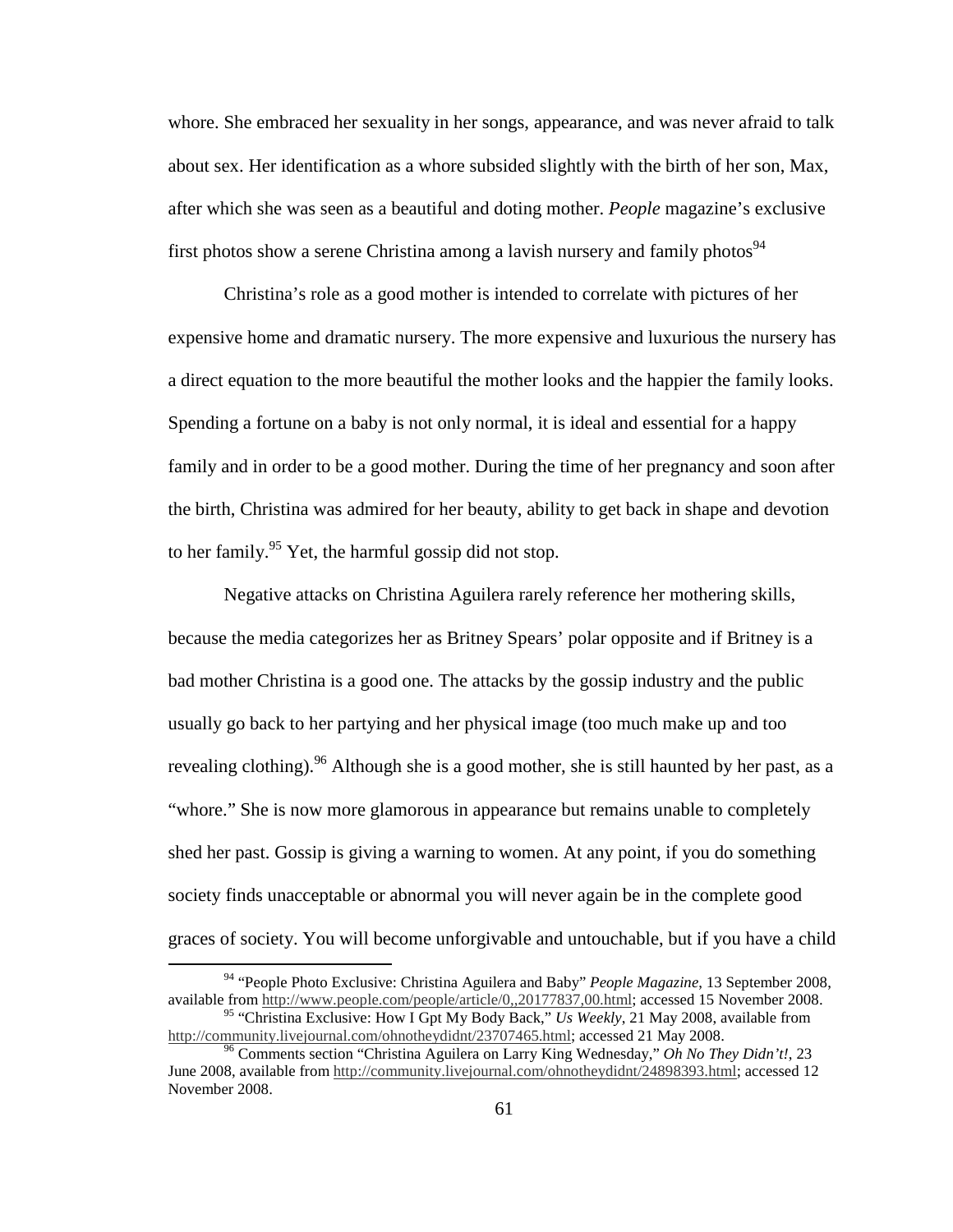your life will have some meaning. Christina, like Angelina, reiterates that a baby should make a woman a better person, as long as you are a good mother, while you will still retain pieces of your bad girl persona. While being a mother can soften some of the negative attitudes towards women who were branded as whores, it can also destroy women who appeared as if they were the embodiment of normalcy if they failed at being a good mother.

Britney Spears' image as America's sweetheart appeared, for many years, to be permanent, despite the occasional bad publicity regarding her tumultuous love-life. Much of this was because she was controllable as a teen-age girl, but after her teen-age years it was clear that Britney was on the verge of spiraling out of control. She was able to maintain pieces of her good-girl image until the dissolution of her second marriage. Images of Britney from 2006 to early 2008 show her as erratic, lost and a danger to her own children. Gossip writers and readers alike continue to scold her for smoking near the children and having her children fetch her cigarettes for her.<sup>97</sup> Eventually she lost custody of her children and only retained minor visitation rights.<sup>98</sup> This only furthered her downward spiral in the eyes of media consumers which was reinforced by gossip media. She was officially a bad mother and received incredible amounts of negative press because of her status as a "bad mom."<sup>99</sup> Gossip depicted her life as crumbling around her and this all culminated in the events that were reported on January  $8<sup>th</sup>$ , 2008. Gossip outlets reported that Britney refused to let her children leave her house and that she had in

<sup>&</sup>lt;sup>97</sup> "It Seems like Britney's kids really need help" *Oh No They Didn't!*, 31 July 2007, available from http://community.livejournal.com/ohnotheydidnt/14306634.html; accessed 31 October 2008. <sup>984</sup> Britney Spears Rushed in Ambulance to Cedars-Sinai Medical Center, Remains Under

Observation," *Us Weekly*, 4 January 2008, available from

http://www.usmagazine.com/police\_called\_as\_britney\_spears\_refuses\_to\_turn\_over\_kids; accessed 5 January 2008.

<sup>&</sup>lt;sup>99</sup> Ibid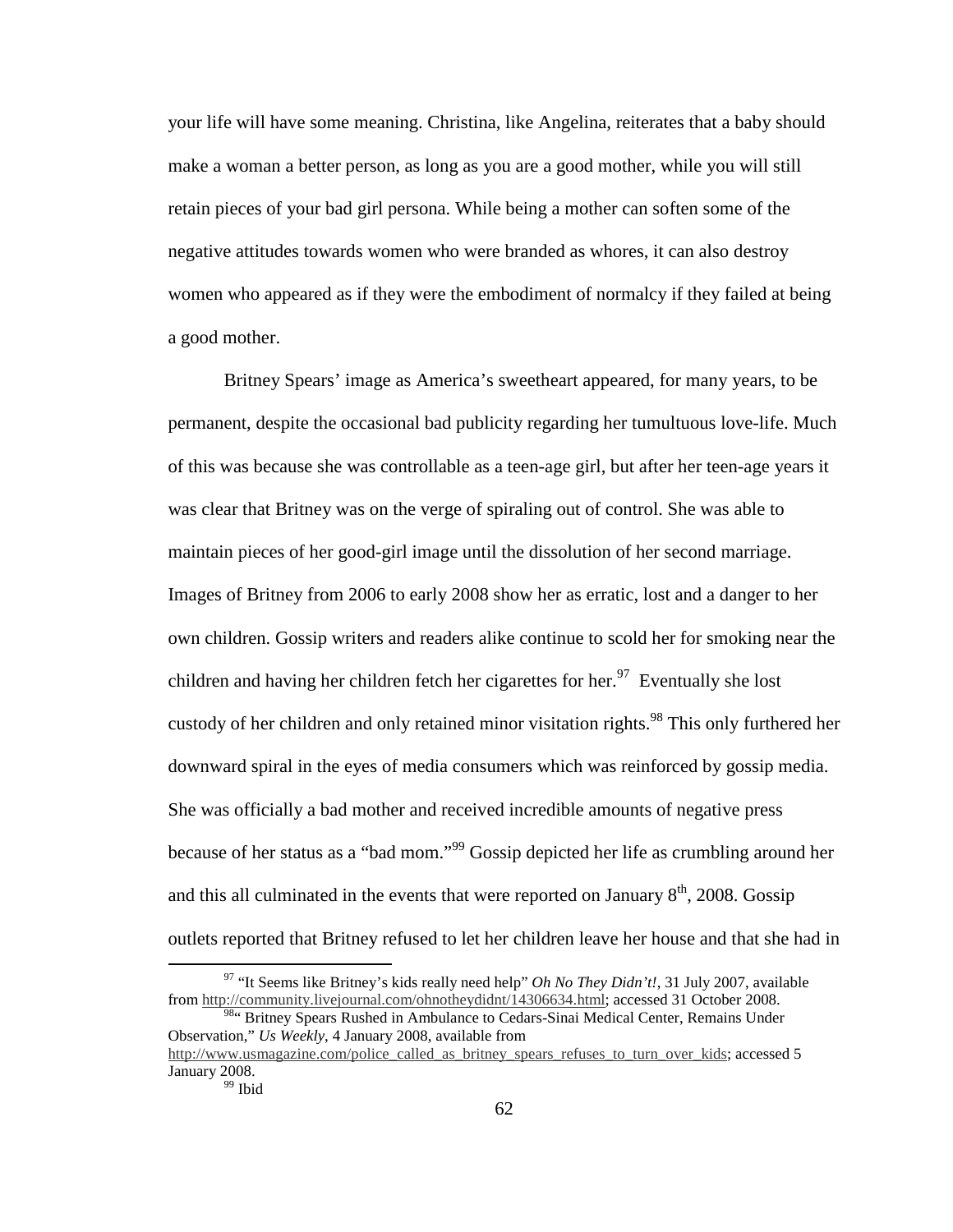fact kidnapped them. Readers declared her "psychotic" and claimed she was on suicide watch and harmed herself in front of her sons.<sup>100</sup> All these images of an unstable mother indicate that the American dream can be gone in a flash if you are not a perfect mother.

Britney Spears officially lost her good girl image. She was no longer the media's or America's darling because she did not adhere to the norms of what a mother should be. Motherhood is intended, by society, to be the fulfillment of women's lives. When women find joy in other things, or cannot handle being a mother, or simply do not parent the way normative images indicates they should these women are ostracized by the public. Gossip magazines ignore that all women are not the same and assume that they all embrace parenting norms of how to conduct themselves as mothers (or even that they want to be mothers). Through the representations of pregnant and mother stars idealized norms that are unreachable and sometimes undesired are reinforced for the general audience and the stars themselves.

Motherhood and pregnancy are roles that capitalism and neoconservatism have embraced in an attempt to further constrain the lives of women. Celebrity gossips' focus on these ideals, and the virgin/whore dichotomy, has narrowed the roles of women to revolve around their presumed heteronormative sexuality. Through these roles readers of gossip are taught the proper and improper ways to be a woman.

# Babies on the Brain

 Celebrity gossip has babies on the brain. The top selling gossip magazine editions are those that display first looks at celebrity babies or exclusive announcements of

 $100$  Ibid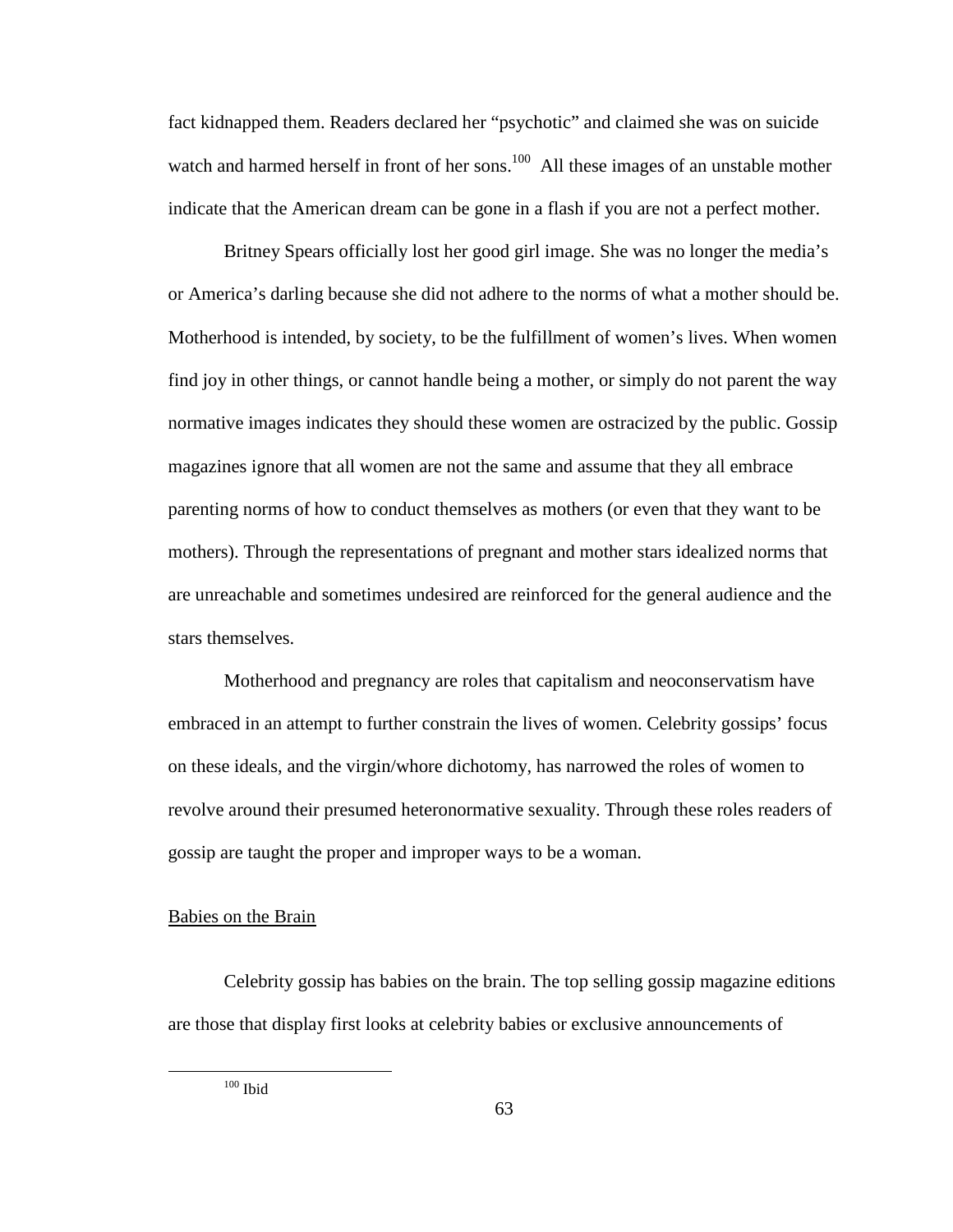pregnancy. Celebrities and their offspring fascinate the public. They are seen as ideal people mating and giving birth to babies who are somehow more special, more magical, cuter and more perfect than other children. Celebrity mothers receive substantial focus from paparazzi and celebrity news outlets. Every aspect of birth is explored and analyzed in gossip: the growing baby, the birth, the first trip home and subsequent motherhood. Hardly a single part of the pregnancy and motherhood are left unexplored. How it is displayed and the few things that are left out show the public exactly what is normal and ideal in the world of reproduction.

Because of America's neoconservative "family values" and celebration of a "culture of life," which focuses on heteronormative reproduction, gossip magazines attempt to be the first to report on a celebrity pregnancy. In doing so the media attempts to make the reader feel included in the celebrity's life, and therefore more willing to invest time and money into the celebrity as product and the products the media is attempting to make one consume. The personal declaration of "I'm pregnant" is taken out of the hands of the celebrity mother and placed squarely in the control of gossip. The gossip industry and its values have taken control over this intimate and personal act as well as the women who would be making the statement. The intent is to make the reader feel as if they are a part of the celebrity's inner circle and also to exert control over the female celebrity.

The baby bump watch takes up a great deal of time in celebrity gossip. The hunt for the next pregnant celebrity appears to be never ending. Each time a female celebrity steps outside of a restaurant, changes her physical appearance, or becomes engaged and/or married it is announced by the gossip media that the woman is or soon will be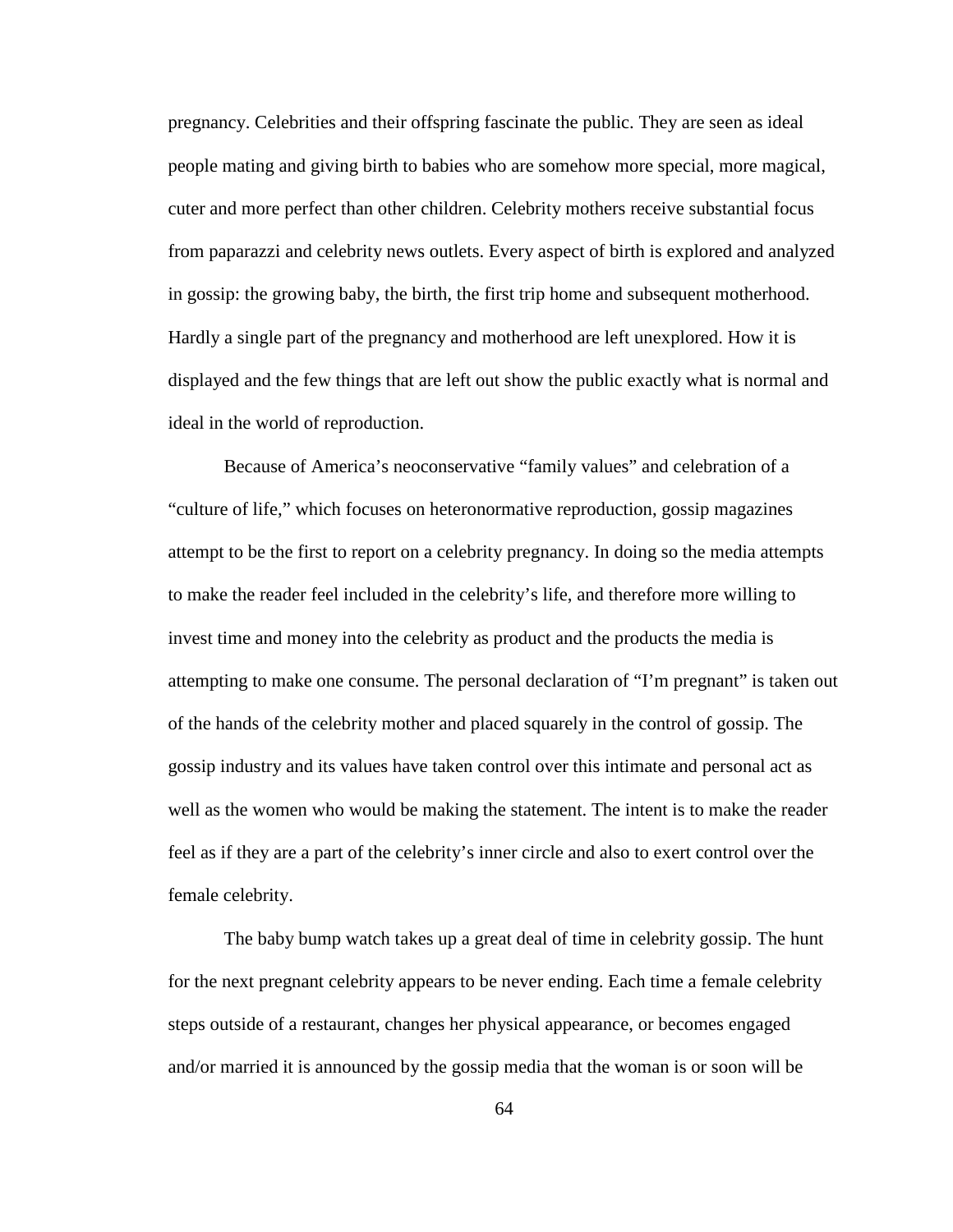expecting a child. This is indicative of society's expected standards for women: "Why would she gain weight unless she is pregnant?" "People get married so they can have children." "Her stomach looks slightly distended, she must be pregnant!" Despite having successful careers and strong relationships with their partners it is assumed celebrity women, and all women for that matter, desire only to become mothers and give birth to children. The idea that women could some how be happy in their career and life without having children seems foreign and absurd, reflecting neoconservative notions about women's place in society. Women are biologically capable of becoming mothers and according to "tradition" women's primary job should be giving birth and raising children. While advertisements are intended to sell you products to make your life more normal/ideal, gossip's imagery of celebrity pregnancy is intended to show you what kind of life is most normal and ideal.

 Eva Longoria's bump watch started in late summer of 2008 and continued for what seemed like endless weeks. She was photographed for tabloids when wearing losefitting clothes, not eating sushi, drinking only water at Las Vegas nightclubs and gaining weight. In Perez Hilton's words "all signs point to spermination."<sup>101</sup> Gossip agencies continued to speculate on her status as would-be-mother. Her committed and happily married life seemed to only further belief that she had to be pregnant. Eventually Longoria said, "I'm not pregnant. I'm just fat."<sup>102</sup> Which she later corrected to say that

<sup>&</sup>lt;sup>101</sup> "Signs Point to Spermination," *PerezHilton.com*, 2 September 2008, available from http://perezhilton.com/2008-09-02-signs-point-to-spermination; accessed 2 September 2008.

<sup>102</sup>"Eva Longoria: I'm Not Pregnant 'I'm Just fat'," *Us Weekly*, 10 September 2008, available from http://www.usmagazine.com/news/eva-longoria-im-not-pregnant-im-just-fat; accessed 13 October 2008.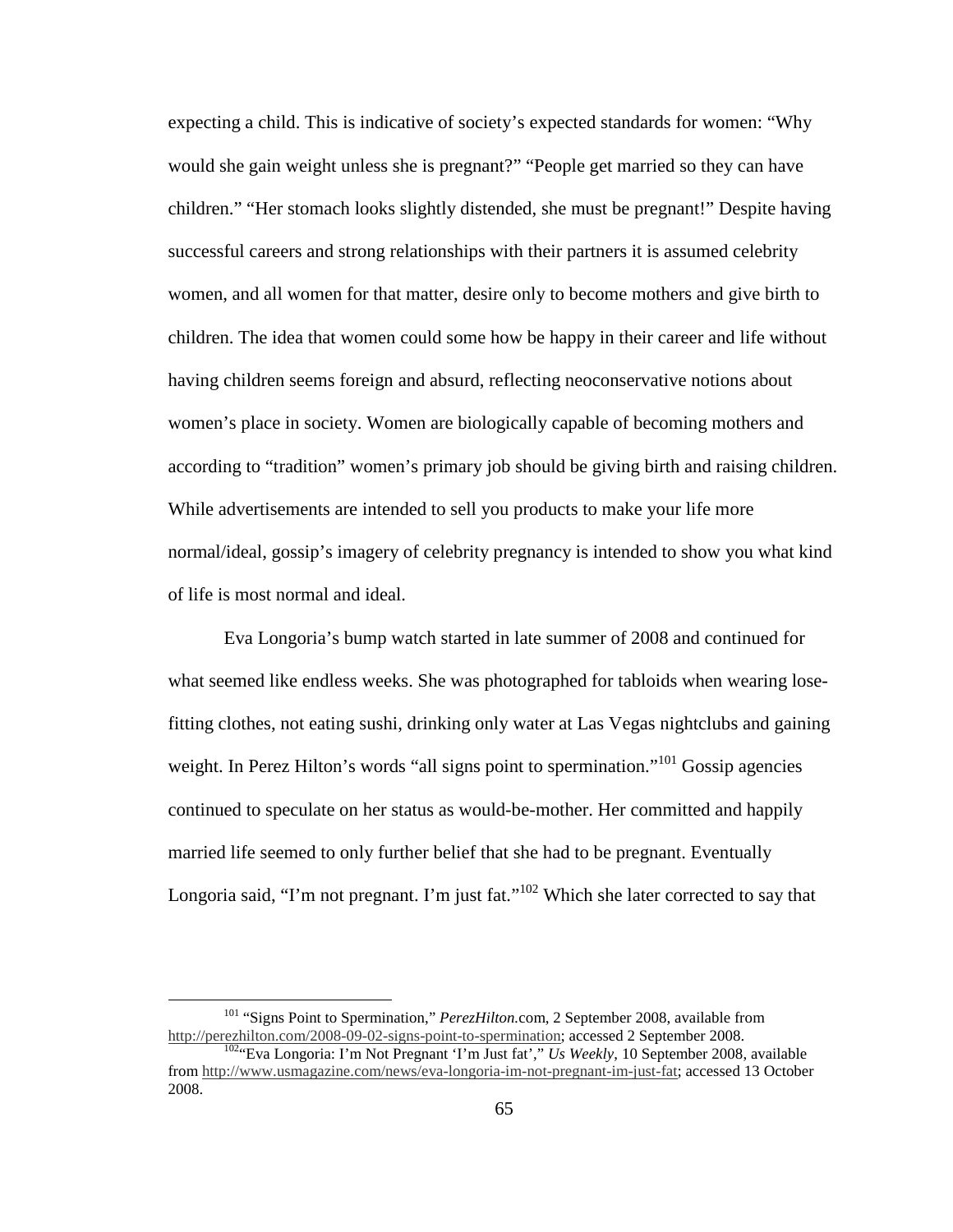she is still a "size zero."<sup>103</sup> While Longoria's supposed pregnancy has yet to come to fruition, she now has to fight back celebrity gossip's attacks on women gaining weight. It was an acceptable weight gain when it was assumed she was pregnant but once that was discovered to be false she faced ridicule for it. She was called a "moron" and "delusional" for claiming she was not pregnant but fat, but actually a size zero, despite the body-pressure that produces her "belief" and need to make these statements.<sup>104</sup> Eva Longoria is held as an example of what women should not be like. Women should desire to be pregnant and seek to become pregnant but if they are not pregnant they should never put on extra weight. Recent representations of Eva Longoria teach women that gaining weight unless for a pregnancy is unacceptable.

Katherine Hiegl received focus similar to Longoria this year, after she was photographed several times without her standard cigarette in hand. Several news agencies suspected pregnancy but when she never appeared to gain weight it was reported that she and her husband, musician Josh Kelley, were looking into adoption.<sup>105</sup> Katherine Hiegl has been torn apart by media outlets criticizing her smoking. While many people smoke, Hiegl is particularly vulnerable to anti-smoking criticism and attempts to control her actions because it contradicts the good-girl image she portrays in both her hit television show, *Grey's Anatomy*, and in her box office hit films. Quitting smoking and motherhood are associated with one another not just because of the potential health risks associated with mothers smoking but also because of the image of female betterment. Having

<sup>&</sup>lt;sup>103</sup> "Eva Longoria isn't Pregnant She's fat but not really Fat because She's Still a Size 0," *PerezHilton.*com, 13 October 2008, available from http://perezhilton.com/2008-10-13-eva-langoria-isntpregnant-shes-just-fat-but-not-really-fat-because-shes-still-a-size-0; accessed 13 October 2008.  $\frac{104}{1}$  Ibid.

<sup>105</sup>"Heigl to Adopt," *PerezHilton.com*, 21 October 2008, available from http://perezhilton.com/2008-10-21-heigl-to-adopt; accessed 21 October 2008.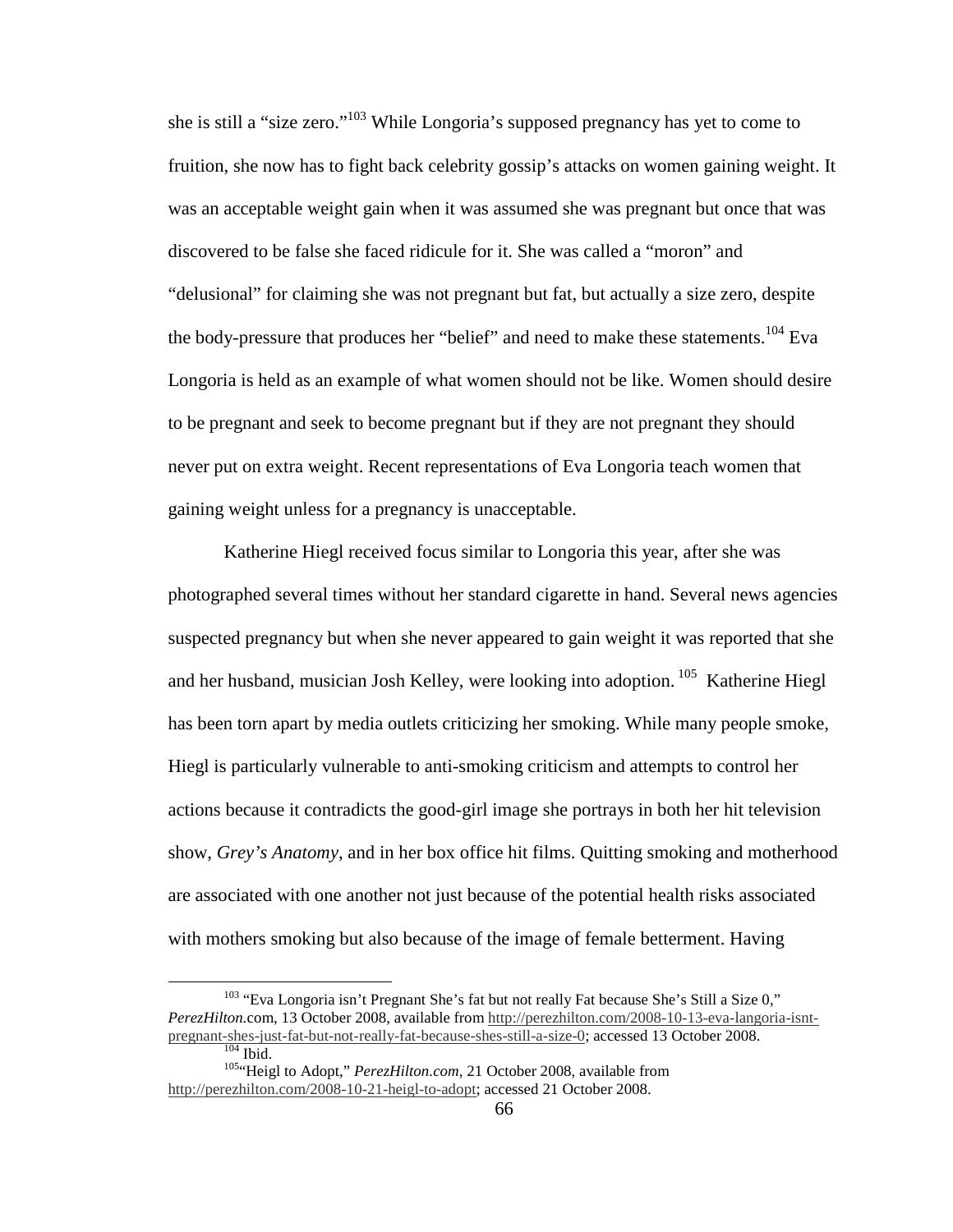children is seen as a way of bettering one's self; women become less selfish and give themselves over to another being. All women are criticized for smoking because it is viewed as unacceptable behavior in today's society. Yet, when a celebrity quits smoking it is only seen as remarkable and important because it is a potential indicator of pregnancy or desire for children.

 Although speculations about Longoria and Heigl have turned out to be nothing more than that, singer Ashlee Simpson-Wentz and her husband, musician Pete Wentz's story was slightly different. Denials by friends, family and the couple themselves turned out to be fabrication to dissuade the media. Very shortly after announcing their engagement, media outlets declared Simpson pregnant.<sup>106</sup> Denials of the *US Magazine* "exclusive" began immediately. Pete Wentz was quoted as saying "'There is a witch hunt for people to be pregnant whenever they get engaged in Hollywood. This is all news to me.'<sup>107</sup> While this witch-hunt is an incredibly real phenomenon, when it came to light that he was lying to the public, the gossip media felt vindicated in their witch-hunt and was able to continue to maintain credibility in all their future stories about the birth of the Simpson-Wentz child. The denial of the pregnancy also hurt Wentz and Simpson's image. While it is not uncommon for non-celebrities to wait to announce their pregnancies until after the first trimester, because the threat of miscarriage decreases drastically after that time period, celebrities are expected to have their private lives on permanent display for the public to see. Denial of a pregnancy is seen by the celebrity

<sup>&</sup>lt;sup>106</sup> "Exclusive: Ashlee Simpson is Pregnant," *Us Weekly*, 14 April 2008, available from http://www.usmagazine.com/ashlee-simpson-is-pregnant; accessed 21 October 2008.

<sup>107</sup> Carlson, Erin. "Pregnant Celebrities Face an Army of Tattletales," *Associated Press*, 6 June 2008, available from http://www.signonsandiego.com/uniontrib/20080606/news\_1c06pregnant.html; accessed 6 June 2008.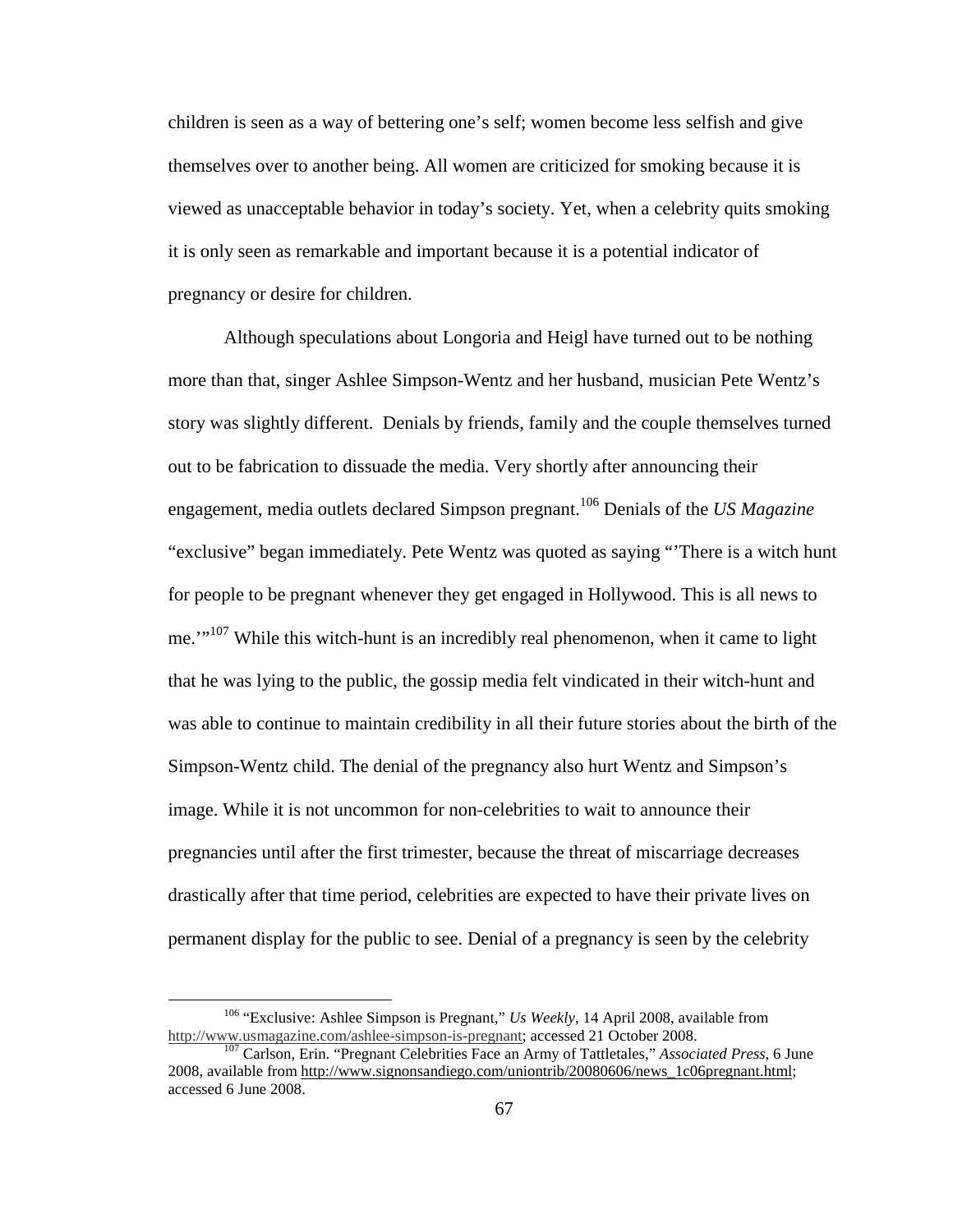gossip media as a potential to view that pregnancy as unwanted or that a celebrity does not "love" their fans and want to include them like family in their lives. Celebrity gossip normalizes pregnancy and makes it appear as if it is and always must be wanted and joyous news. Any deviation in the projection of joy at the conception of a child transforms that person into abnormal.

 Passing judgment on people based upon their reaction to pregnancy is only where it begins. When a person is assumed to be pregnant the gossip media indicates that their entire life-style should change. The imagery of Angelina Jolie depicts her as the antithesis of a good biological mother because of her refusal to let her children change her life. Gossip magazines continually dispense the story that Jolie and Brad Pitt will marry soon.<sup>108</sup> While they have yet to marry the fact that they have biological children indicates that they should marry by society's standards of normal. Neoconservative values placing emphasis on two-parent, married homes are evident every time the cover story proclaims impending marriage for the Jolie-Pitts. Marriage is the presumed standard for couples who have children, because of the presumed benefit a two-parent married home provides for children.

Another presumed standard is a mother sacrificing her life for that of her children. Angelina Jolie came under gossip fire when she traveled to Iraq as part of her role as a United Nations Goodwill Ambassador while pregnant with her twins.<sup>109</sup> The announcement of her pregnancy had not come yet but it had been presumed for some

<sup>108</sup> "Brad & Angelina: Wedding of the Century," *In-Touch Weekly*, 26 April 2008, available from http://community.livejournal.com/ohnotheydidnt/21846050.html; accessed 2 October 2008.

<sup>109</sup> Comments Section "More of Angelina in Iraq. Definitely Pregnant imo (in my opinion)," *Oh No They Didn't!*, 7 February 2008, available from

http://community.livejournal.com/ohnotheydidnt/20169654.html#comments; accessed 2 October 2008.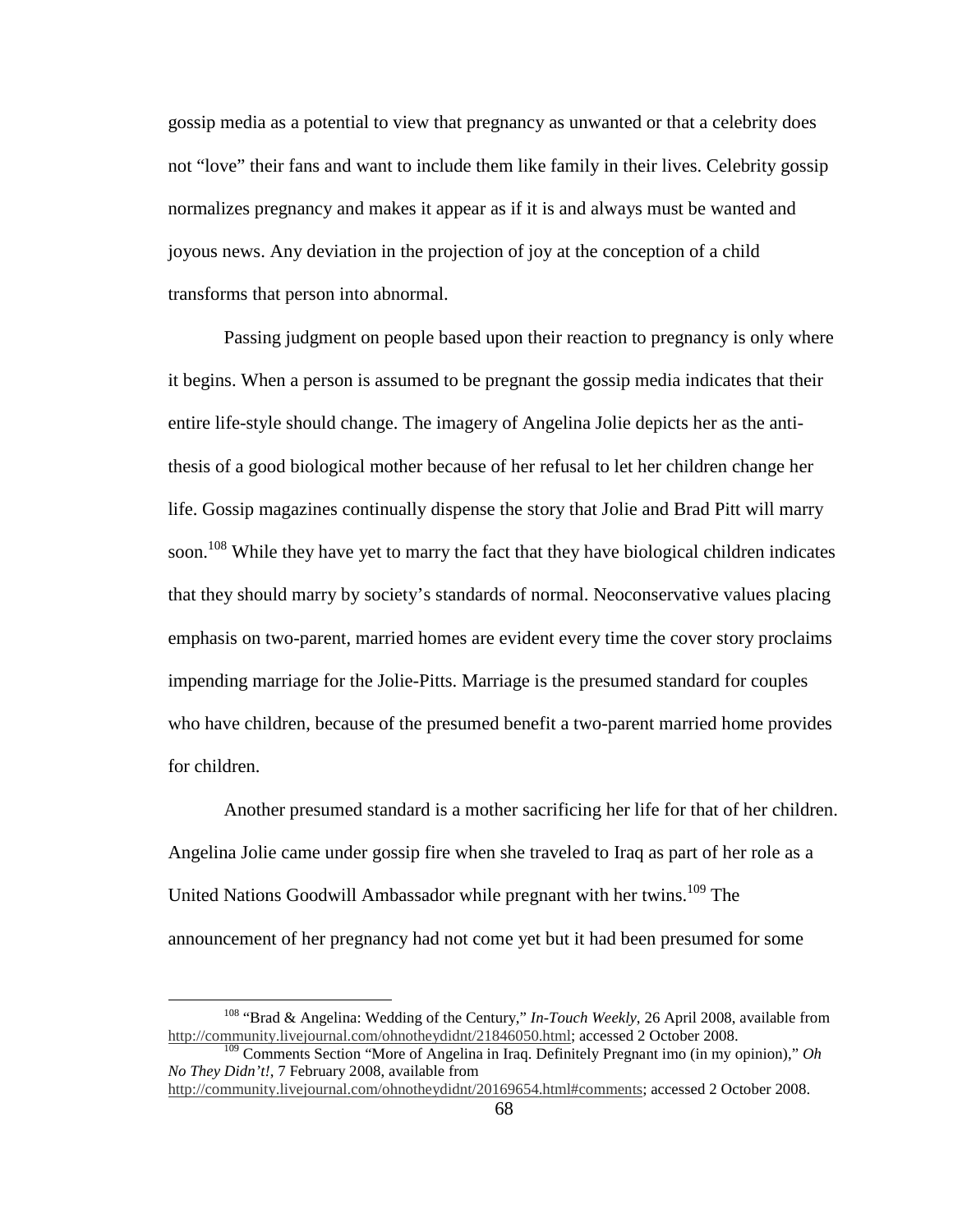time that she was pregnant. That Jolie was photographed with extra bulletproof padding around her stomach gave an even further indication that she was pregnant. She refused to answer reporters' questions on the pregnancy stating that she was there on a humanitarian mission to Iraq and not to talk about her personal life.<sup>110</sup> Debates raged on gossip sites about her judgment as a mother because of her decision to visit such a "dangerous" place while pregnant.<sup>111</sup> Women are supposed to take various precautions while pregnant and Angelina Jolie violated the norm by seeking to help others even at risk to her self and her children.

 The violations of norms that Angelina Jolie and many other women make are seen as unacceptable, yet some norm violations, while unacceptable, can be redeemed if the "correct" thing is done. Jamie Lynn Spears, the teenage sister of pop superstar Britney Spears, revealed exclusively to *OK! Magazine* she was pregnant and soon to become a teenage mother.<sup>112</sup> Premarital and especially teenage sexual intercourse are some of the most basic violations of neoconservative ideology. The normal and ideal teenager does not engage in sexual intercourse until they are in a committed, monogamous, and married relationship later in their adult life. While Jamie Lynn Spears violated this rule she redeemed herself by having the child and embracing motherhood and couple norms. It should not be taken as a coincidence that celebrity gossip has never reported a high profile celebrity having an abortion. Abortion is a topic of conversation in the *OK!* article but it is conveyed as a choice she had but not one she would have ever made. *OK!* writes:

<sup>110</sup> "Angie in Iraq," *PerezHilton.com*, 2 February 2008, available form http://perezhilton.com/2008-02-07-angie-in-iraq; accessed 2 October 2008.

<sup>111</sup> Comments section "More of Angelina in Iraq." *Oh No They Didn't*, available online.

<sup>112</sup> "World Exclusive: Jamie Lynn Spears – 'I'm Pregnant'," *Ok! Magazine*, 18 December 2007, available from http://www.ok-magazine.com/news/view/3425; accessed 14 November 2008.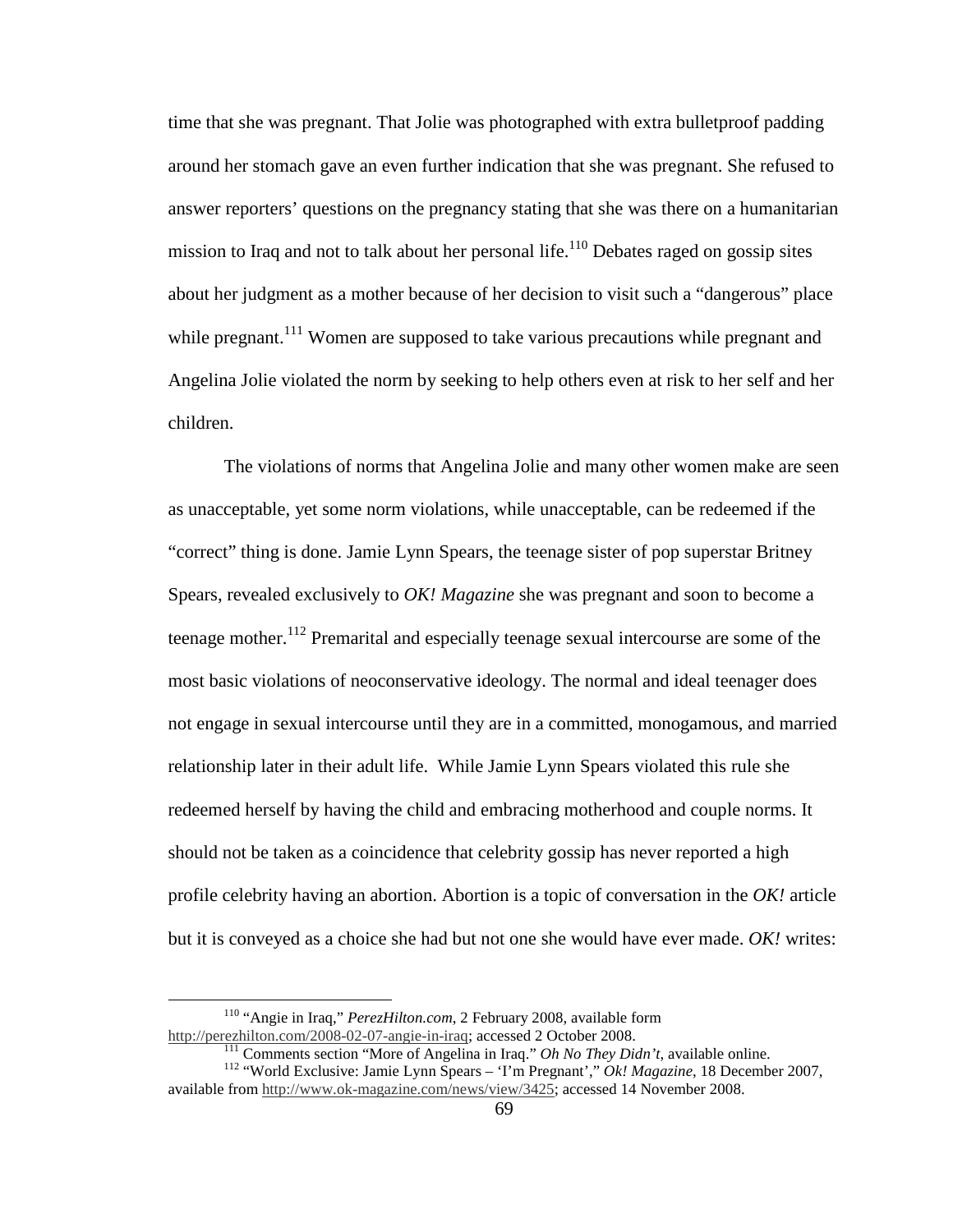As for her decision to keep the baby, the *Zoey 101* star explains, "I think my whole life I would have to live with knowing what I did or what I didn't do." And Jamie Lynn, who intends on raising the child in her home state of Louisiana, also tells *OK!* that she intends to face up to the lifechanging choice she's made. "I'm the one who has to live with it for the rest of my life," she says. "I put myself in this position, an adult position, so I have to act like an adult and take responsibility for what I did."<sup>113</sup>

Jamie Lynn and *OK!* make sure to make abortion look like a choice someone should never make and also state that no teenager should ever put themselves in her situation. Jamie Lynn Spears has become celebrity gossip's poster child for neoconservative antisex and anti-choice values. Women are taught to look at Jamie Lynn as a sad little girl, as indicated by the *OK!* cover photo in which she looks appropriately somber. Yet, her strength to become a teenage mother is supposed to be admired by all and mirrored by those in her same situation.

 Neoconservative values on women's place in the home, their status as mothers, and their sexual virtues are all at play in celebrity gossip. Each celebrity is intended to embody those values or the consequences of not adhering to those values. The female body has become the center of focus for the gossip industry and its attempt to use disciplinary power to control women. More than creating a standard for what is normal and what is unacceptable, celebrity pregnancy gossip has created a wave of idealization that is unparalleled in most forms of subliminal messaging.

Celebrity gossip attempts to make celebrities not just the standard of normal but also to embody a level of exceptionalism that every person should strive to achieve. Because celebrities are ideal people everything they do must be just a little bit better than what the masses do. So, "normal" women give birth to babies while celebrities seem to

 $113$  Ibid.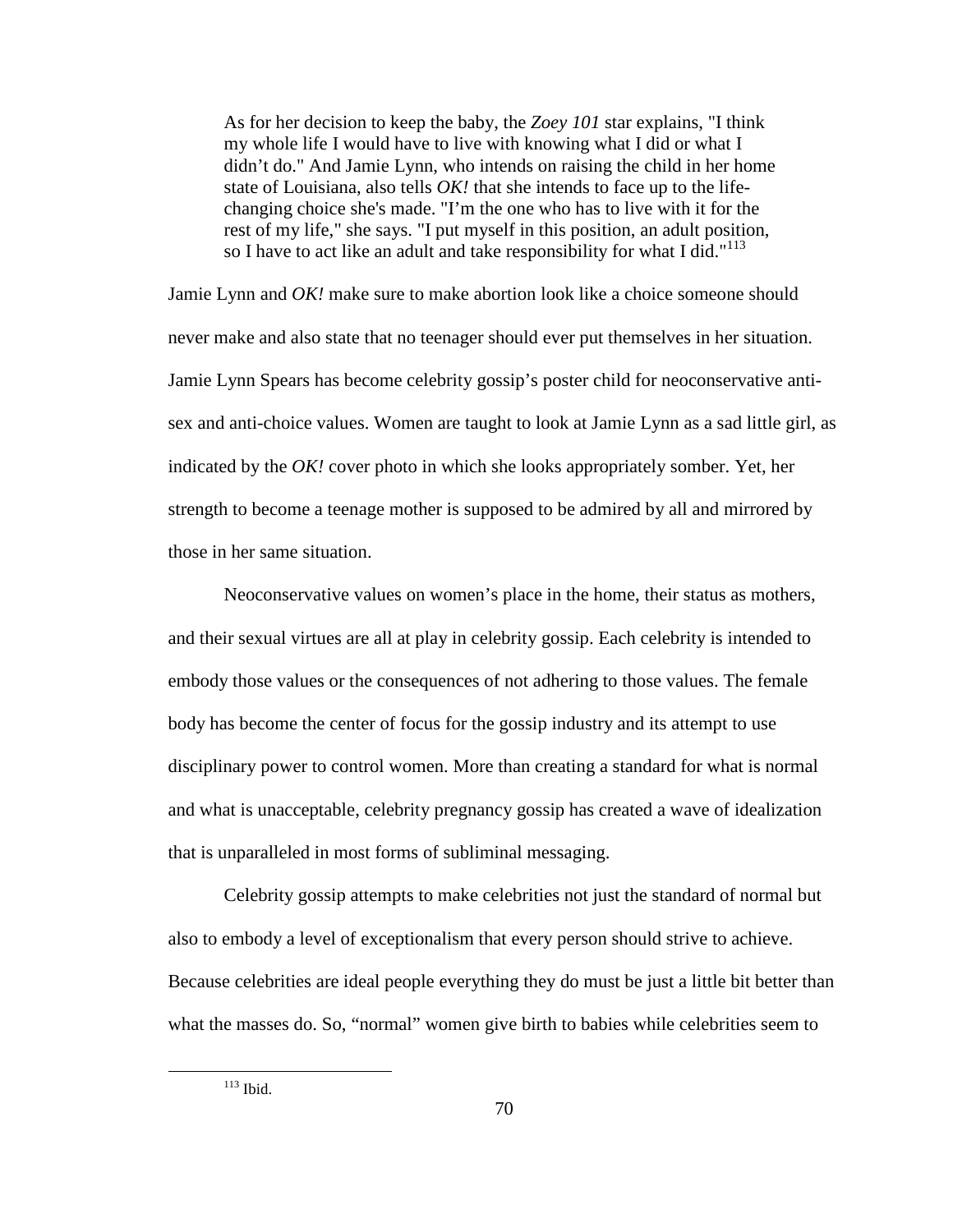be supposed to have twins. This is probably one of the strangest and most readily apparent forms of exceptionalism that celebrity gossip deploys. Celebrities appear to have super fertility that is indicative of their ideal human status. Celebrities are usually good looking and talented and embody the American dream. All of these perfect qualities are things the dominant culture would like to see in future generations, so rumors and news of celebrities having multiple babies reaffirm these qualities' ideal status. Celebrities are seen as special and having twins is seen as a double blessing and incredibly special. Gossip equates the specialness of the celebrity with the ability to have twins because twins are seen as a rare development in birth. Having twins does not depend on how attractive, wealthy or famous a celebrity is; the birth of twins is all based upon genetics. Despite the gossip industry having no verification celebrities have a genetic predisposition to twins, the majority of pregnant celebrities have been announced as being pregnant with twins. The more that we are supposed to admire a celebrity or be fascinated by them the more likely gossip will say that they are having twins. Jessica Alba was rumored to be pregnant with twins before the birth of her daughter.<sup>114</sup> Ashlee Simpson's husband Pete Wentz created a stir when he referred to the baby as "them."<sup>115</sup> Despite his verbal confirmation Wentz claims he was attempting to be vague since they did not know the sex of the baby nor want the media in on their private business.

<sup>114</sup> "Jessica Alba Pregnant with Twins," *Oh No They Didn't!*, 21 February 2008, available from http://community.livejournal.com/ohnotheydidnt/20668511.html; accessed 10 November 2008. <sup>115</sup> "Ashlee and Pete expecting Twins," *Oh No They Didn't!,* 7 September 2008, available from http://community.livejournal.com/ohnotheydidnt/27596868.html; accessed 7 September 2008.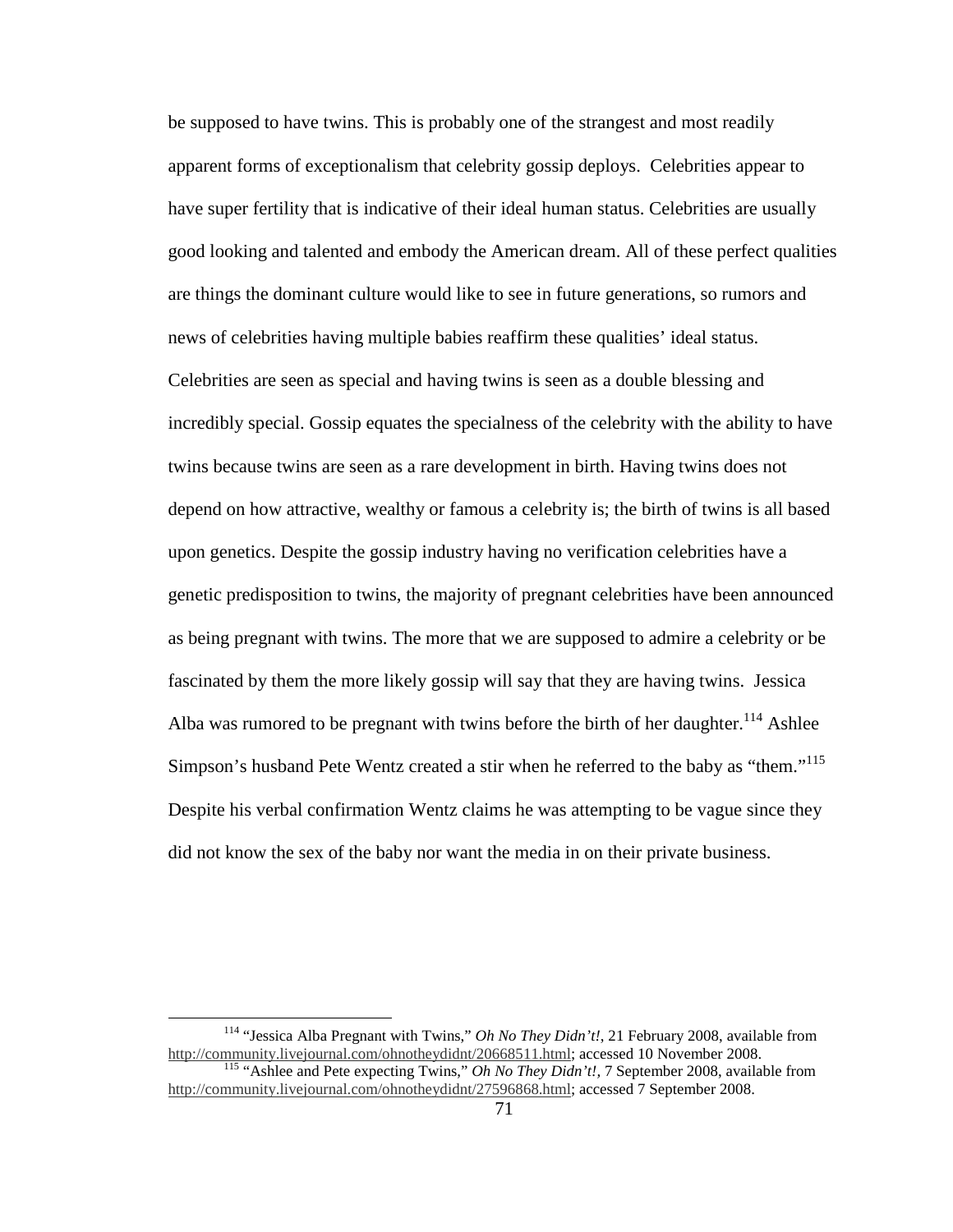Simpson gave birth to a baby boy in late November of 2008 but regardless of the outcome the twins frenzy surrounding them elevated them to a new level of idolization.<sup>116</sup>

Sometimes the gossip industry's "twin fever" is accurate. *Star* magazine began the speculation on Angelina and Brad's second pregnancy and declared that they were having twins even before the announcement of pregnancy.<sup>117</sup> Seven months later she did give birth to twins but not with out much speculation and gossip by the media for the entirety of her pregnancy. Jennifer Lopez encountered the same kind of rumors early on in her pregnancy, long before she gave birth to her twins.<sup>118</sup> The birth of the Jolie-Pitt twins and the Lopez Anthony twins give credence to the idea that celebrities have exceptional babies and are exceptional human beings. Even better for the gossip industry than knowing a celebrity is giving birth to twins is having the ability to display the public's first look at a celebrity's child.

The headline given to the first pictures of a celebrity baby taken by a celebrity gossip outlet are entitled "first looks," or "first pictures," as if to claim these are the first anyone has seen or taken pictures of these children. In actuality it is the first time these pictures have been taken for capitalist gain and for exploitation of celebrity child imagery in order to propagate gender norms and conservative family values to the public. Similar to the inclusion the reader is to feel when they hear a celebrity is pregnant first, the first pictures of a star couple's child, or children, creates a sense of consumer intimacy. Just like the baby bump watch the first look pictures are intended to reinforce heteronormative

<sup>116</sup> "Asslee in Labor 2" *PerezHilton.com*, 21 November 2008, available from http://perezhilton.com/2008-11-21-asslee-in-labor-2; accessed 21 November 2008.

<sup>&</sup>lt;sup>117</sup>"Exclusive: Angelina Pregnant With Twins," *Star Magazine*, 24 January 2008, available from http://www.starmagazine.com/news/13791; accessed 6 November 2008.

<sup>118</sup> "That Pregnancy Glow," *PerezHilton.com,* 25 September 2008, available from http://perezhilton.com/2007-09-25-that-pregnancy-glow; accessed 25 September 2008.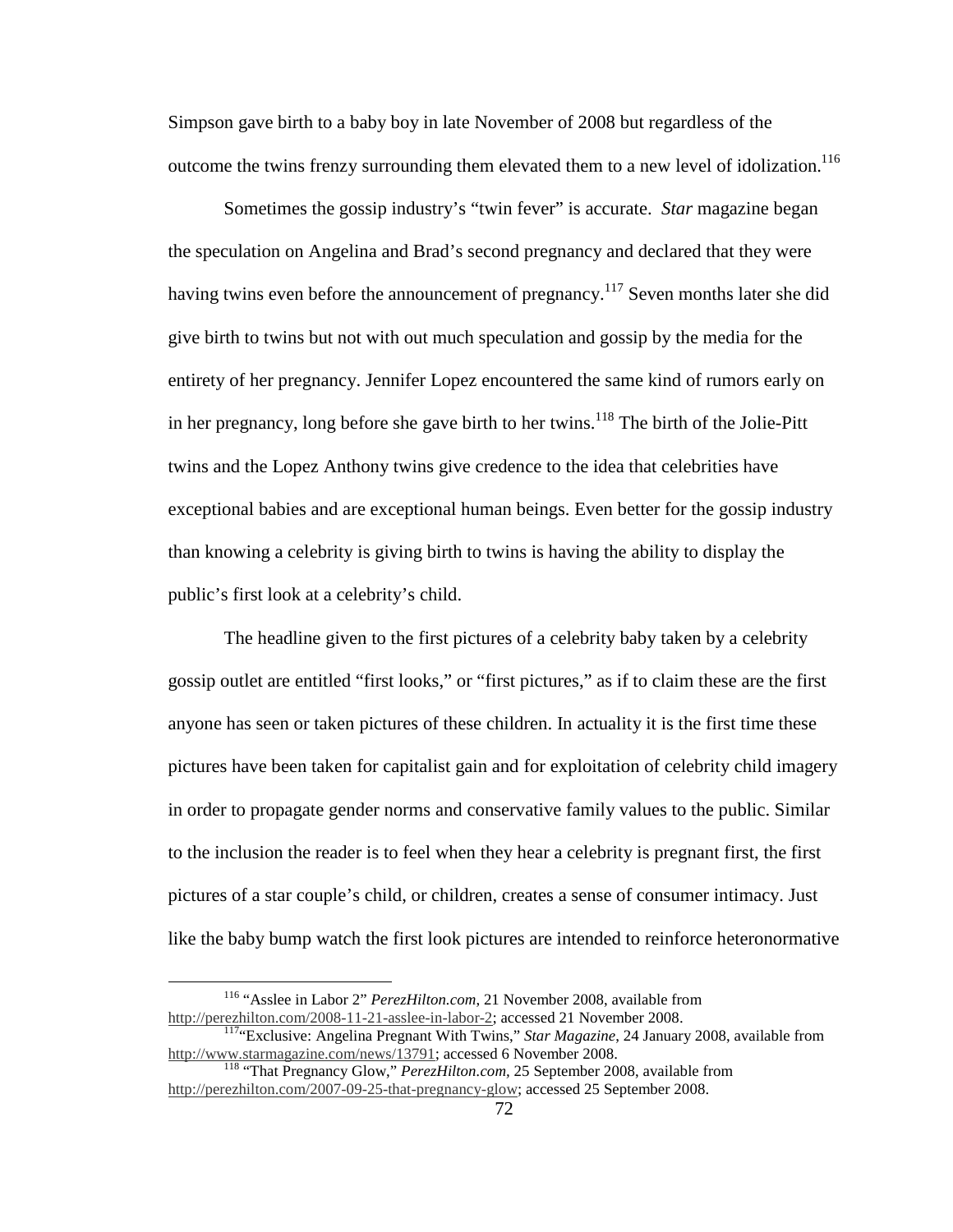and neoliberal values. "Pregnancy is a big game in the celeb[rity] news business, as indicated by the millions of dollars that *People* magazine has paid for exclusive photos of the children of Jennifer Lopez (reportedly \$6 million), Angelina Jolie (\$4 million for photos of baby Shiloh, now 2) and Christina Aguilera (\$1.5 million).<sup>"119</sup> The celebrity news industry spends millions of dollars on first photos; in 2008 *People* magazine spent \$10 million on photos of Angelina Jolie's twins, because of the amount of money the magazine will make in sales and also because of the substantial message and ad revenue that comes along with these posed photos. How families should look, behave and what new parents should think and say about their children are examples of the kinds of disciplinary imagery that is passed on to the public.

 Christina Aguilera's "first look" at baby Max has been discussed earlier in how it changed her image from a bad girl image to a good girl, but it had a much more substantial effect than that. Photographed with her husband Jordan, baby Max and their two dogs, this photo embodies what an American family should look like: cozied up on a couch, being well behaved and smiling. Christina, as with the majority of celebrity mothers in first look photos, is put together, air brushed, looks wide awake and rested, made-up, and in luxurious dresses and robes. $120$  Aguilera maintains a sexually alluring though appropriate image while holding her infant son. Women are to maintain their sex appeal and good looks, despite giving birth to an infant only weeks earlier. Crying, lack of sleep, marital stress, and post-partum depression are non-existent for celebrity mothers, according to the celebrity gossip, and thus should be for all mothers.

<sup>&</sup>lt;sup>119</sup> Carlson. "Pregnant Celebrities Face an Army of Tattletales," available online.

<sup>&</sup>lt;sup>120</sup> "People Photo Exclusive: Christina Aguilera and Baby" *People Magazine*, available online.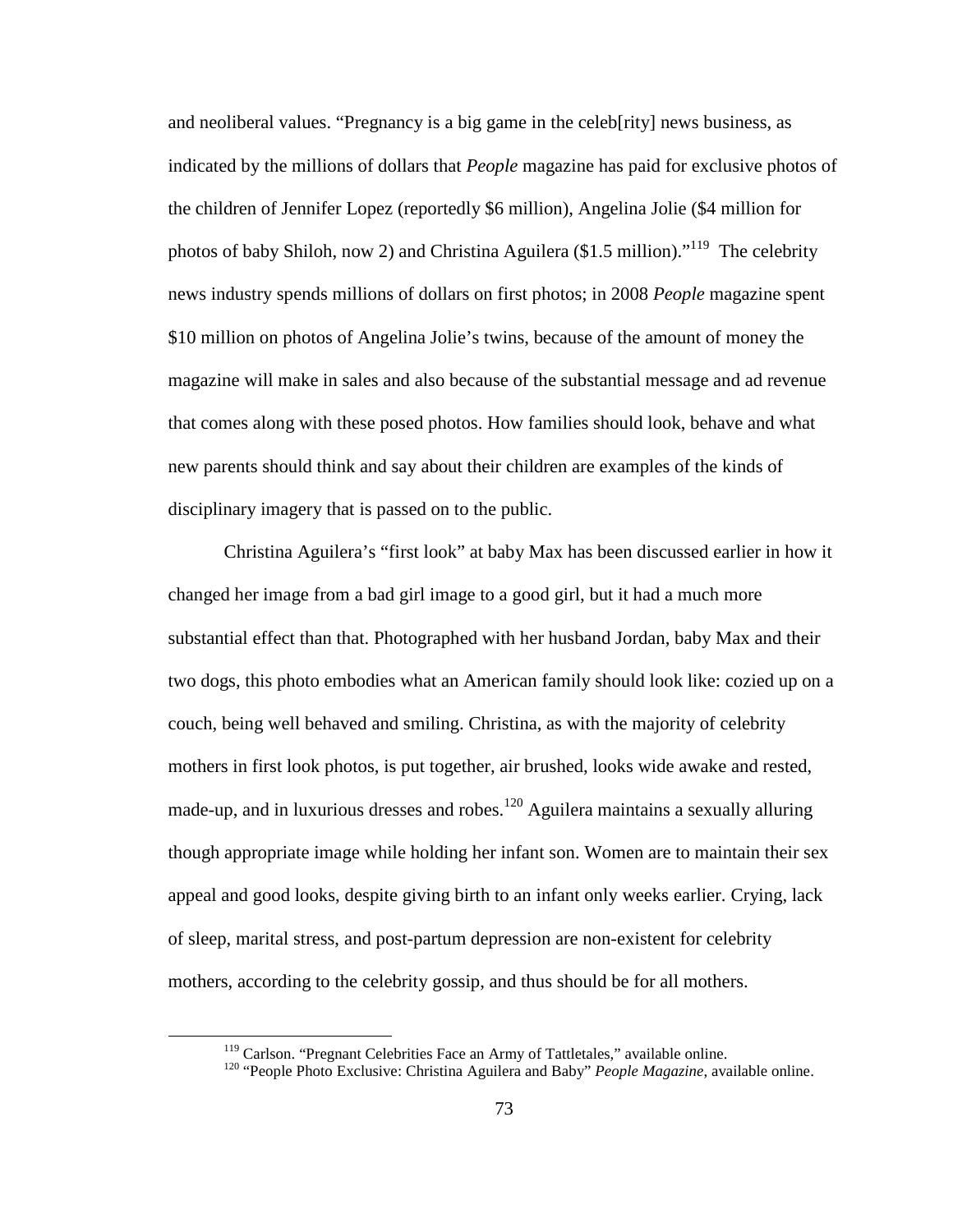Jennifer Lopez and Marc Anthony's family portrait of their twins took the ideal and normalized imagery of the American family to a new extreme. While Christina Aguilera wore jeans and husband Jordan wore sneakers, imagery of Lopez and Anthony showed the world that to be the perfect parents' everyday wardrobe, animals, and one baby were fine but not ideal. The imagery of new parents Jennifer Lopez and Marc Anthony are intended to create an ideal look at parenthood. Lopez created an elaborate nursery but unlike Aguilera this nursery is classic and not at all childlike. Silk and fur line the cribs and an elaborate crystal chandelier hangs above the babies' cribs. Lopez and Anthony are wearing designer dresses and suits. She wears heels while pushing a buggy.<sup>121</sup> The elaborate home and outfits indicate that children should not interrupt your consumerism and should actually be another outlet for it. The luxurious imagery should also inspire the reader to buy the objects the Anthony family possesses; the best mother should have a cashmere lined crib, manage her babies' needs and her obligation to be beautiful with ease. The imagery of the Lopez Anthony home is the kind of unattainable ideal normalcy that keeps the masses actively in search of the next object that will make their lives more comparably normal/ideal.

While Lopez and Anthony appear to have it all, there are some things that have gone missing from their family photographs. Anthony has three children from two previous relationships. Despite being a mixed family these children are not included in any photographs in the *People* magazine spread of the family. While the other children do not appear to be slighted in Lopez and Anthony's real life the depiction here is of a single family all from the same genes and with out any half or step brothers and sisters.

<sup>121</sup> "*Ok! Magazine* scans – Jennifer Lopez and her Twins," *Oh No They Didn't!*, 25 March 2008, available from http://community.livejournal.com/ohnotheydidnt/21813247.html; accessed 25 March 2008.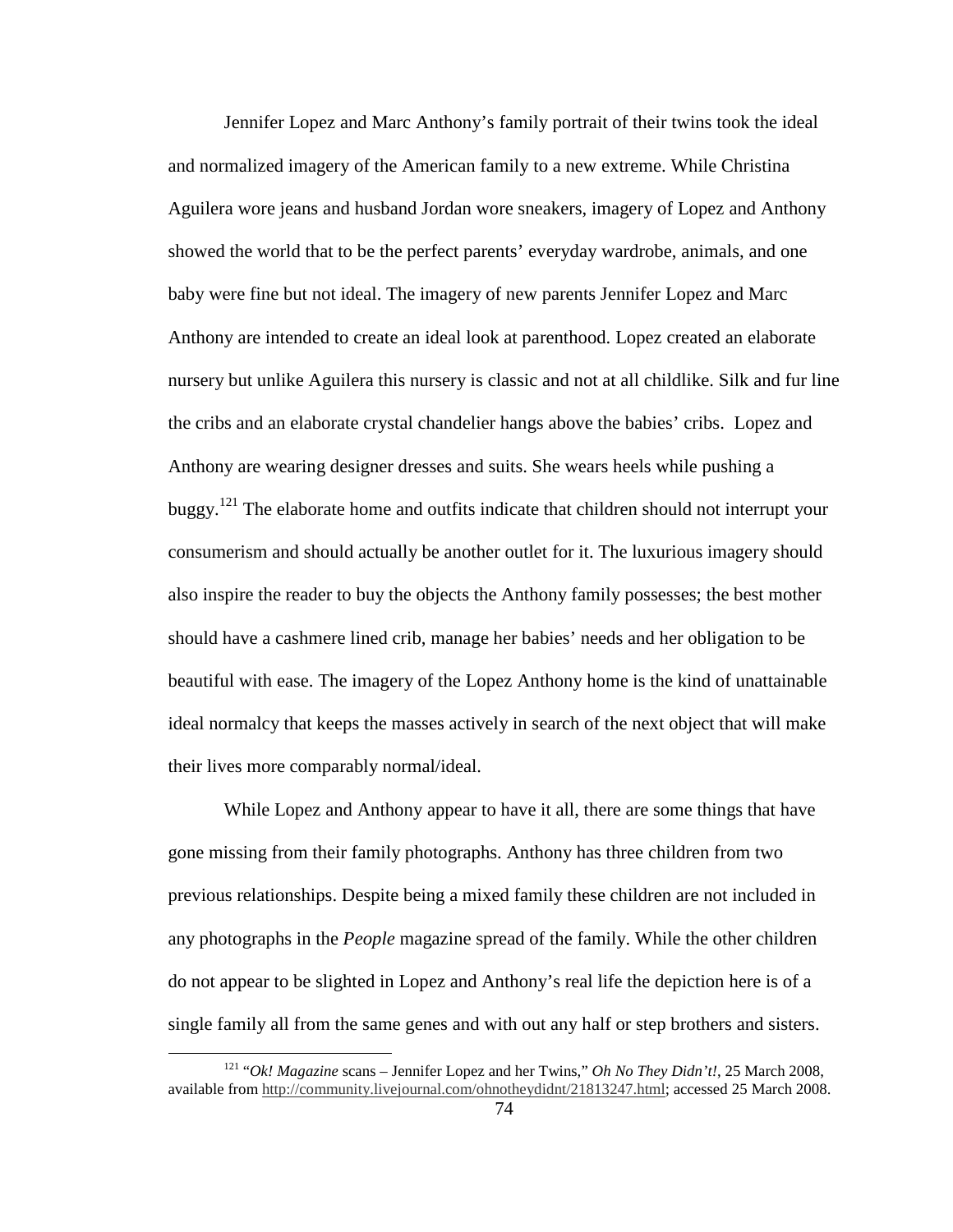This unitary family image reminds us of the neoconservative values that are at play in celebrity gossip. The two parent and their only children dynamic coupled with 1940's and 1950's home decorative accents and vintage clothing harkens back to the "simpler" and more ideal time when the mother stayed home, the father worked, and divorce was unthinkable. The pictures of Jennifer Lopez and Marc Anthony's twins create imagery of consumerism, capitalism, and neoconservatism all through the guise of these famous celebrities in an attempt to draw in all Americans into the neoconservative capitalist American dream.

 All other celebrity families fail to meet the level of interest that the gossip industry and public have for the Jolie-Pitt family. The Jolie-Pitt's, Hollywood's first bad while simultaneously good family, sell magazine covers, much like the bad-girls who receive a substantial amount of the celebrity gossip's attention. Angelina Jolie and Brad Pitt were two big stars having their first biological child when baby Shiloh was born in 2006. The pictures of her were the most coveted of all the celebrity babies of that year. When her twins were born two years later the price skyrocketed. The *People* cover photo is reminiscent of the other types of first look baby photographs: adoring parents with loving and proud smiles, and innocent calm newborn children. The photographs inside reflect the different worldview of the Jolie-Pitts who never seem to abide by the rules of celebrity imagery. Where Lopez and Anthony ignore their extended family, Jolie and Pitt embrace their other children, even their adopted ones, with each child featured prominently in at least one photo with a parent and twin.<sup>122</sup> Jolie opts for a white loosefitting nightgown, simplistic background with no nursery pictures, and minimal make-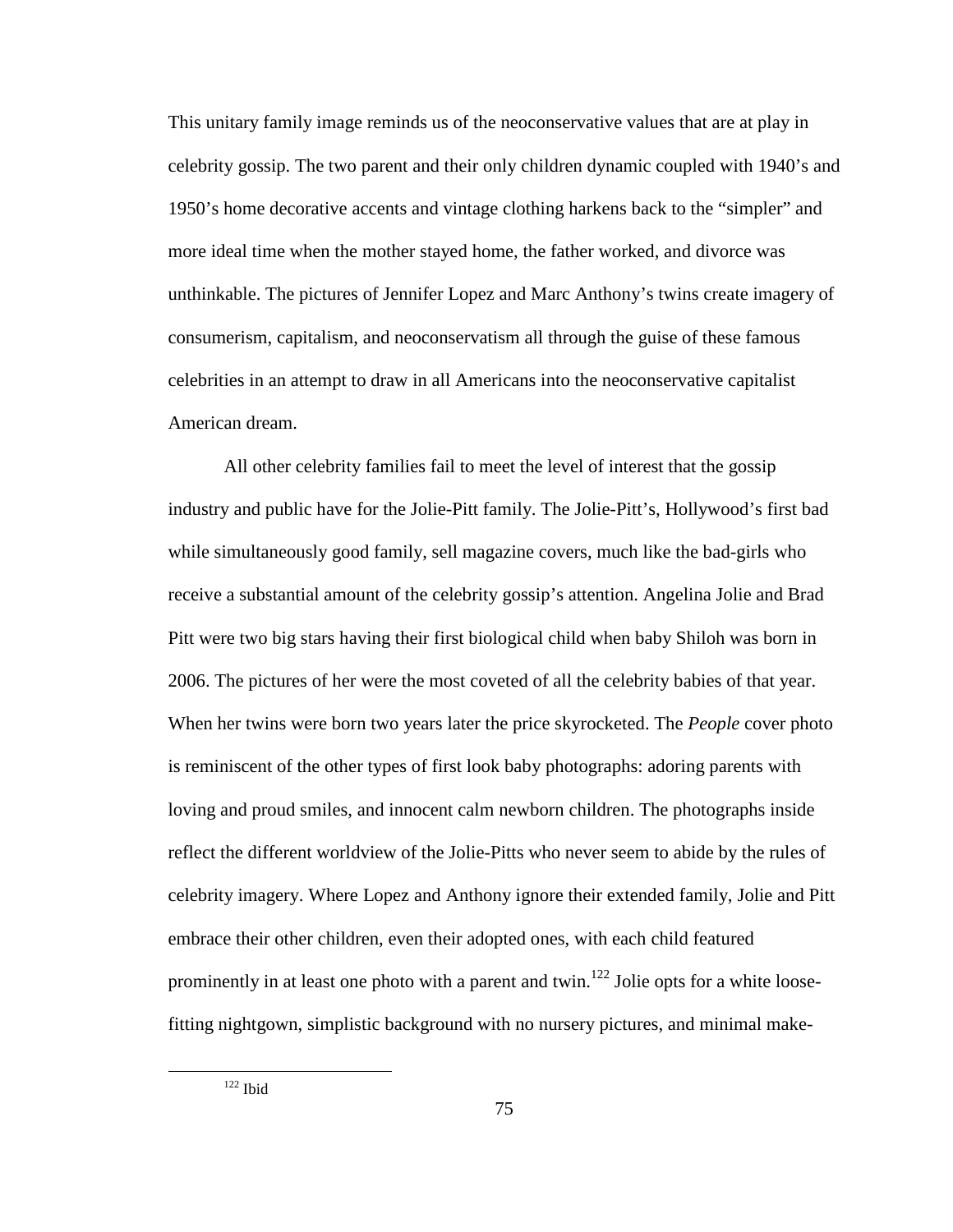$up<sup>123</sup>$  Jolie and Pitt describe their world as chaos and the other children taking on adult roles, such as playing mommy. These photographs of the twins and the accompanying interview are not the norm for the pictures that *People* magazine has used to depict celebrity families. The Jolie-Pitt family is anything but a "normal" family. Jolie, and sometimes Pitt, are characterized as speak about their family indicate a life-style that is not normal, calm or serene. The public is not intended to idolize the Jolie-Pitt family because of Angelina Jolie's troubled past and their non-normative status. Their life is intended to intrigue people much in the same way a very slow car wreck would with nothing ever being completely perfect. While they seem to revel in their chaotic life-style it is not intended to look productive, normal or ideal. This is not to say that the Jolie-Pitts are not celebrated celebrities. They are idolized to a large extent as one of the most glamorous couples in all of Hollywood, but their lives are characterizes as dramafilled and in many ways unhappy. Celebrity gossip sends the message that life is better as the Lopez Anthony's than as the Jolie Pitt's. Gendered norms and parenting norms do not end once a child is born. These norms dictate mother's lives from before the child was conceived through the child's development until after their child is fully grown. The past of the woman greatly affects her status as mother. If she is a "good-girl" then she her image will most likely be a "good" mother, but if she was a "bad-girl" she will undoubtedly be given the image of a "bad" mother, a scorned women and/or a lost cause. Gossip's neoconservative ideology plays a strong role in the judgments gossip media make on women and their children.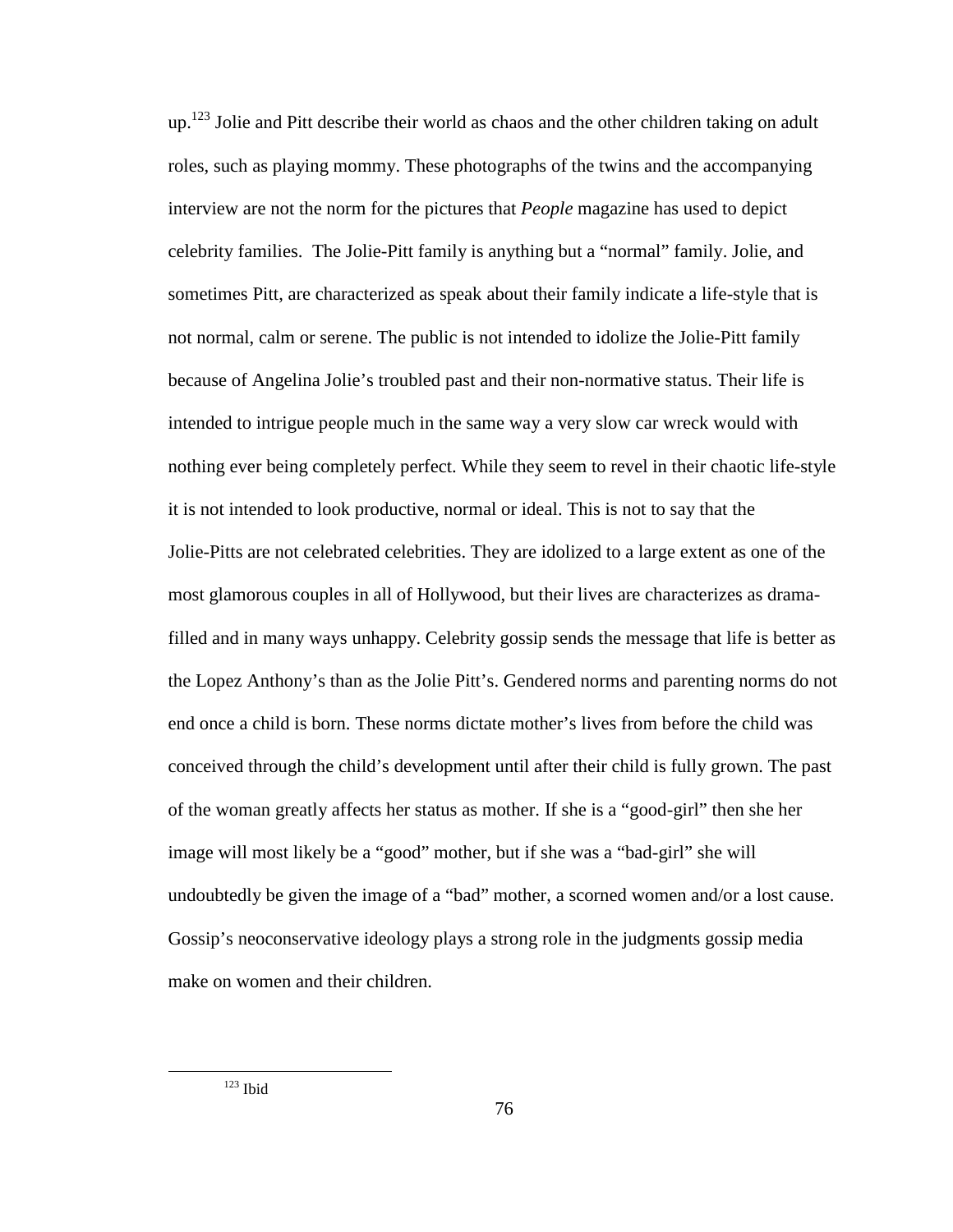## Baby Blues

 $\overline{a}$ 

The birth of a newborn is intended to be a joyous time in a parent's life. Often times it is less than a desirable situation and sometimes it is a nightmare if the woman is suffering from postpartum depression. Postpartum depression continues to be one of the more taboo topics in our society despite its very real and serious effect on the women who have it and their families.

 Angelina Jolie may always be viewed as a Hollywood bad girl. Her smoldering looks, uninhibited sexuality and use of the freedom of speech make her a controversial person in the world of celebrity gossip. Jolie's unwillingness to fight back against the most salacious of rumors makes her an ideal target for the gossip industry because they can say whatever they like and characterize her as the badest of bad-girls; she has yet to contradict or sue the gossip magazines or websites. Several sections in this paper have demonstrated the ways in which Angelina Jolie is portrayed to be the antithesis of the ideal woman and that extends into her life as a mother past the birth of her twins. Several magazines during late 2008 declared that Angelina Jolie was suffering from postpartum depression.<sup>124</sup> She was said to be starving herself, had a negative body image, and irrational violent mood swings. Here Angelina was represented as a danger to herself, her children and her husband. This negative imagery is intended to show the perils of being a bad girl during your young adult life and showing that they spill over into adulthood in very dramatic and volatile ways. Not only that but it shows that these bad girls will never

<sup>124</sup>Castina, "Angelina Jolie Therapy for Post-Partum Depression," *Popcrunch.com,* 1 October 2008, available from http://www.popcrunch.com/angelina-jolie-therapy-for-post-partum-depression/ ; accessed 16 November 2008.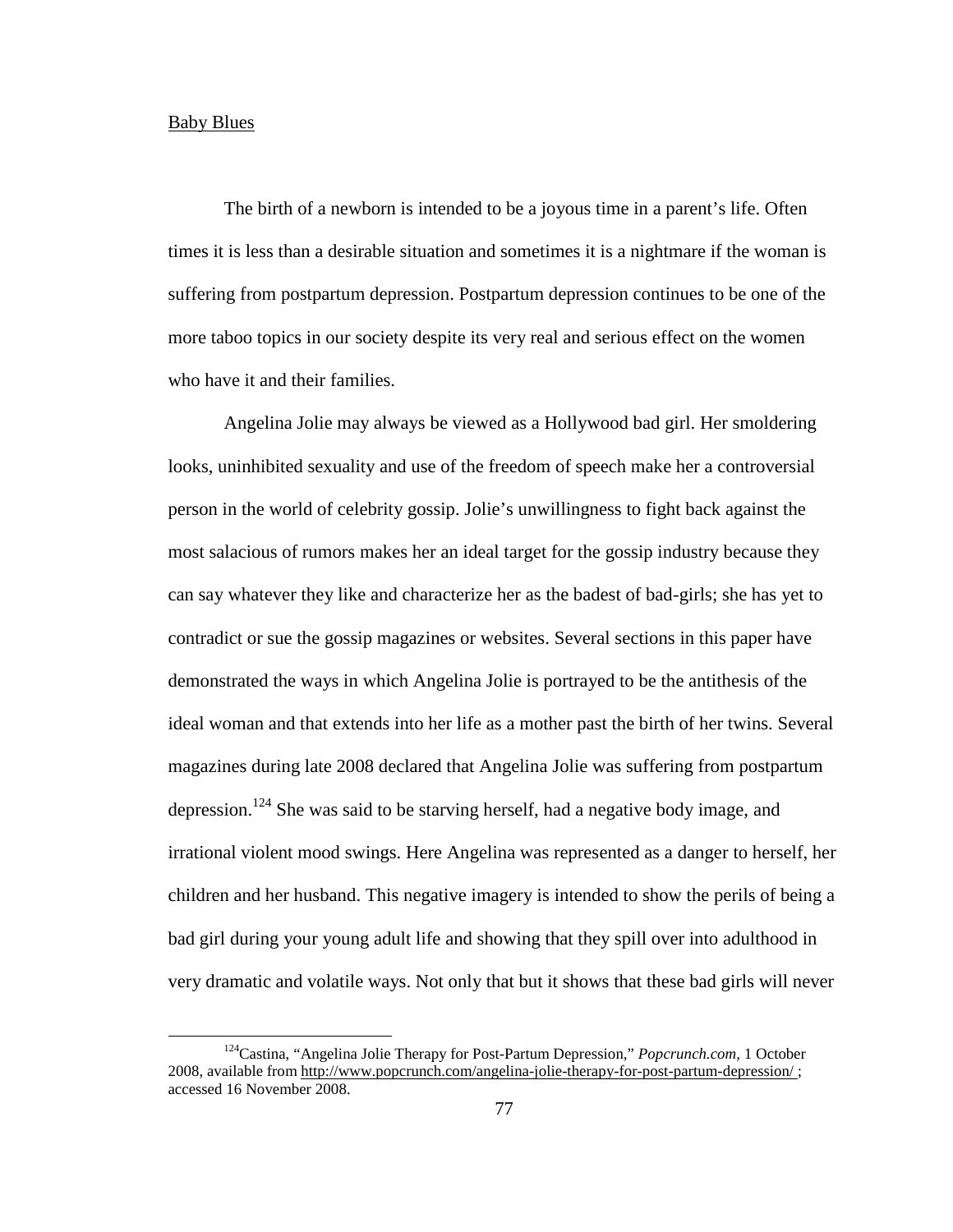be good mothers and that good mothers do not have postpartum depression. Celebrity media darlings are never suspected to have postpartum depression because they are to be viewed as good mothers.

 When talking about celebrity imagery and post-partum depression it is incredibly hard not to mention Brooke Shields and her infamous run-ins with Tom Cruise. Brooke Shields was the first major celebrity to talk about her battle with post-partum depression publicly. Brooke Shields wrote the book *Down Comes the Rain*, which was published in 2005 and voiced her battle with the illness and how the medication Paxil helped her to become the loving mother she is today. The original imagery of Brooke Shield's battle with post-partum depression was intended to convey to women that anyone can go through these struggles and that they are not alone. However, Tom Cruise changed Brooke's image and his own with one interview clip. While Tom Cruise was demonized for his criticism of Brooke Shields, psychiatry and anti-depression medication, his interview with Matt Lauer also enabled the world to view post-partum depression as something different than Shields' characterization. Post-partum depression imagery among celebrities changed from exclusively being focused on as a debilitating illness to being viewed as an illness but also a potential excuse for being a bad mother. Cruise even insinuated that the post-partum "blues" could be solved through vitamins and exercise.<sup>125</sup> The differing characterizations of females who have post-partum depression equate this disease with vulnerability, ineptitude, trauma, and stupidity. None of which are positive, normal or ideal characteristics for mothers. Despite the supposed well intentions of

<sup>&</sup>lt;sup>125</sup> "In Tense Moment, Cruise Calls Lauer 'glib': 'War of the Worlds' Star Assaults Psychiatry, says he's 'really happy'" *MSNBC.com*, 28 June 2005, available from http://www.msnbc.msn.com/id/8344309/, accessed 4 December 2008.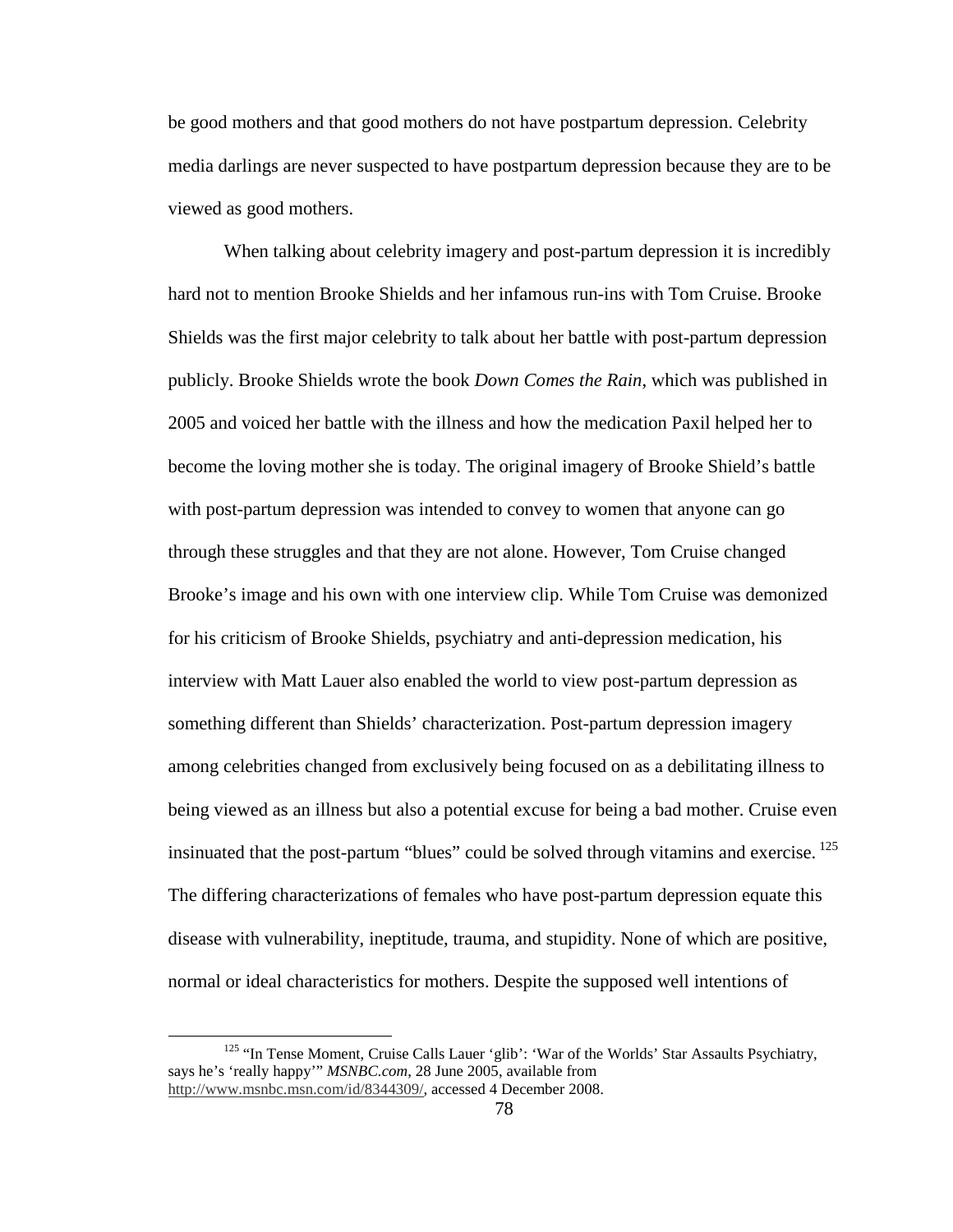Brooke Shields the imagery that she and her encounter with Tom Cruise created for women with post-partum depression was that of negativity and destruction.

 Britney Spears is another celebrity who is viewed as a bad mother and said to have had experienced postpartum depression. When Britney entered Promises rehabilitation center for drug and alcohol abuse in 2007 everyone was convinced that her troubled life would calm down. Celebrity gossip claimed Britney had another opinion about the matter. She felt she had postpartum depression and was not an addict.<sup>126</sup> Representations of Britney Spears' erratic behavior were intended to capture a woman spiraling out of control from severe mental illness or drug addiction but not from post partum depression; her acts were viewed as manic and not depressive.<sup>127</sup> Here postpartum depression is seen as an excuse used by Britney to deny getting treatment for substance abuse or to just wish away her problems. Postpartum depression is a serious disease that celebrity gossip attempts to discredit or turn into a way to punish women for not adhering to society's standards of normalcy. The women who suffer from this disease are categorized as outcasts in society and must have done something in their past to be in this situation now.

 Gwyneth Paltrow admitted to having what she perceives now as postpartum depression.<sup>128</sup> Her admission comes two years after the birth of her second child, Moses. Her admission is startling but to be viewed as brave. While several women have had

<sup>126</sup> "Britney Spears miserable in Rehab," *Us Weekly*, 7 March 2007, available from http://www.usmagazine.com/britney\_her\_rehab\_troubles; accessed 16 November 2008.

<sup>127</sup>Comments Section "Britney's Post-Partum Struggle," *Oh No They Didn't!*, 27 February 2007, available from http://community.livejournal.com/ohnotheydidnt/11099942.html; accessed 16 November 2008.

<sup>&</sup>lt;sup>128</sup> "Gwyneth Paltrow: I had Post-Partum Depression," *Us Weekly*, 16 April, 2008, available from http://www.usmagazine.com/gwyneth-paltrow-i-battled-post-partum-depression; accessed 16 November 2008.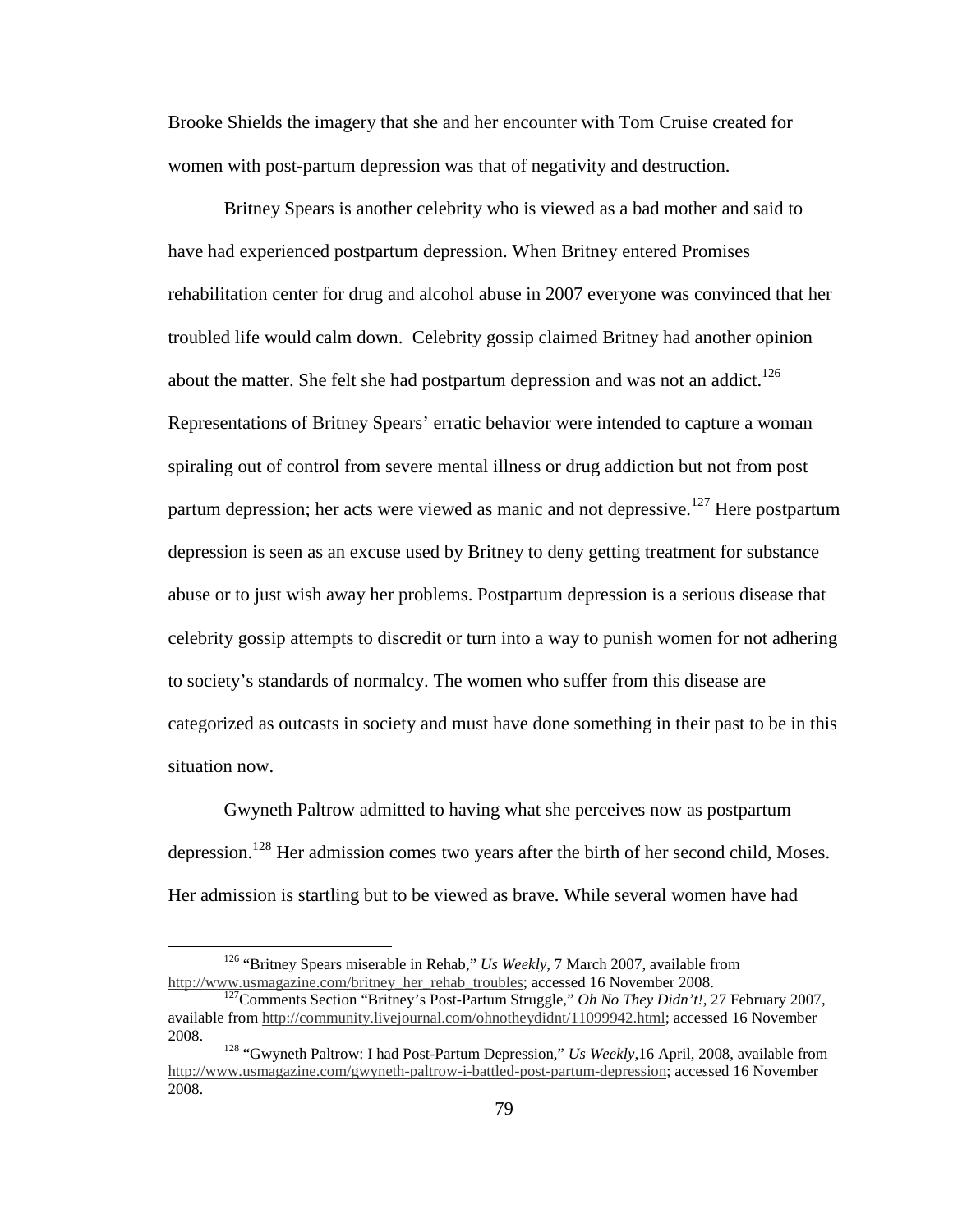postpartum depression and are viewed negatively her clarity on the situation, overcoming it on her own and talking about it only after she and her child are more grown is seen as positive. The way Gwyneth's depression is portrayed shows no violent tendencies or erratic behavior and she claims she felt "pessimistic."<sup>129</sup> This very calm and benign description is the acceptable form of postpartum depression as characterized by celebrity gossips reaction to Gwyneth's description versus the way the media portray Britney or Angelina.

 The wave of obsession with celebrity babies and the lifestyle of their mothers is only the latest means of disciplinary power exerted over celebrity women and women of the masses and their bodies. This fascination with babies disguises the power that the dominant structure is exerting through the imagery of cute newborn babies and their mothers. Each star and their offspring is manipulated in a way that makes their image reinstate, either through a positive or negative example, the current heteronormative neoconservative consumerist agenda of the dominant order. Through this all women are taught how to behave, what to buy, what to wear, and how to raise their children, and celebrity women are degraded and dominated by the constant interference by the media into their lives. The control over women's lives through celebrity gossip does not seem to be going away anytime soon and as these children grow up and develop they too will be analyzed, picked apart, and become docile bodies for the sake of capitalism and the neoconservative order.

<u>.</u>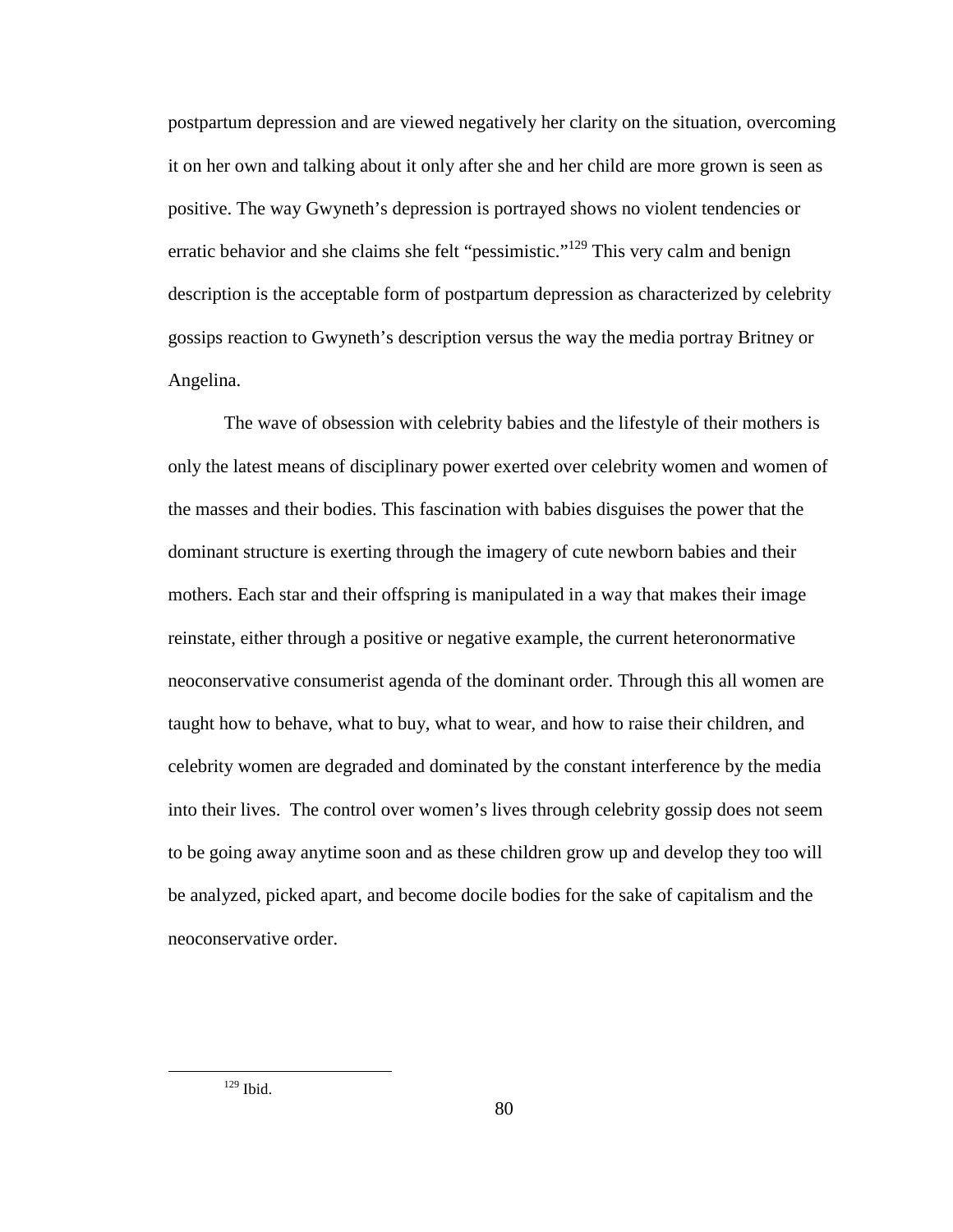## **Conclusion: Harmless Fun? Grappling with Celebrity Gossip's Values**

 Many people do and will probably continue to think of celebrity gossip is just a harmless piece of lowbrow American culture. In spite of or maybe because of this viewpoint celebrity gossip has begun to dominate American culture. *OhNoTheyDidn't!* has around 50,000 contributors (not counting the people who just read the gossip on the website), *PerezHilton.com* had over 228 million page views in October 2008 alone.<sup>130</sup> The *People* magazine that contained photographs of Brad Pitt and Angelina Jolie's twins was the fourth highest seller in the magazine's history, selling 2.6 million copies.<sup>131</sup> The profitability of celebrity gossip gives it the potential to have a dramatic effect on the way people live their lives.

 As Americans continue to invest their time and money into the celebrity gossip industry its potential power only increases. In fact, for many teenage girls the power that celebrity gossip has is already taking a toll on their self-esteem, body image and their physical bodies. In record numbers teenagers are admitting to dieting, having eating disorders and low self-esteem. Many girls attribute their desire to have the perfect body

<u>.</u>

<sup>130</sup> "Thank You," *PerezHilton.com,* 3 November 2008, available from http://perezhilton.com/2008-11-03-thank-you-7, accessed 7 December 2008.

<sup>131</sup> Women's Wear Daily Staff, "Brangelina's Sales," *Women's Wear Daily.com*, 22 August 2008, available from http://www.wwd.com/media-news/fashion-memopad/brangelinas-sales-heading-to-theconventions-tc-travel-closes-1722702, accessed 7 December 2008.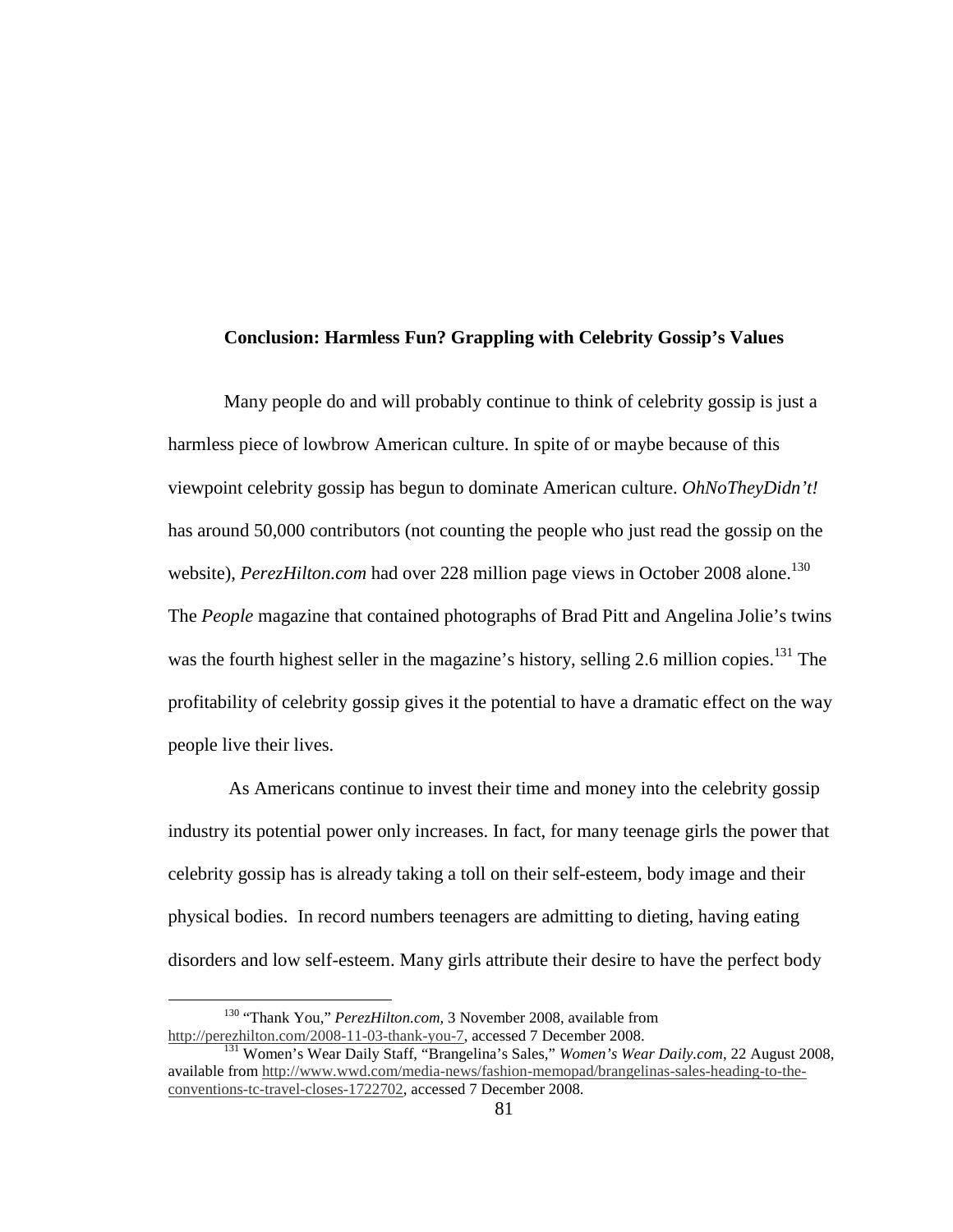to wishing to look like their favorite celebrity.<sup>132</sup> The fashion world, celebrity gossip and the rest of the entertainment industry send out these messages of what body types are acceptable and not acceptable for young women. Women are told they need to control their unruly bodies in order to become beautiful and accepted. Celebrities feel the brunt of this as well because they are monitored by celebrity gossip almost every hour of every day. The more recent trend of celebrity gossip outlets focusing on the pregnant body enables the conservative ideology that has plagued women for years to control another aspect of their lives and bodies. Women are told they must have babies and how to become good mothers. Any deviation is met with much hostility by the gossip industry that disguises their messages as normal thoughts. The more normal and/or ideal it appears to have a two parent married household, biological children, a mother who has never had post-partum depression the more likely women will attempt to have that life in order to fit into society. Celebrity gossip infuses these norms into the entertainment industry making these values appear to be the only way to be accepted by society. Those expectations require the sacrifice of your whole life and body to those in control in an attempt to fit in; inevitably everyone will fail to become normal or ideal because the standards have been set at unreachable levels.

The way that celebrity images are used by the gossip industry and the dominant powers that control it are not just to effect women's perceptions of their bodies or the celebrities' activities. The articles, interviews, pictures and the advertisements that surround them are all indicating to women, and to some extent men, how they should behave in order to be considered a normal/productive/ideal member of our society. Much

<u>.</u>

<sup>&</sup>lt;sup>132</sup> Kilborne, "Killing Us Softly 3"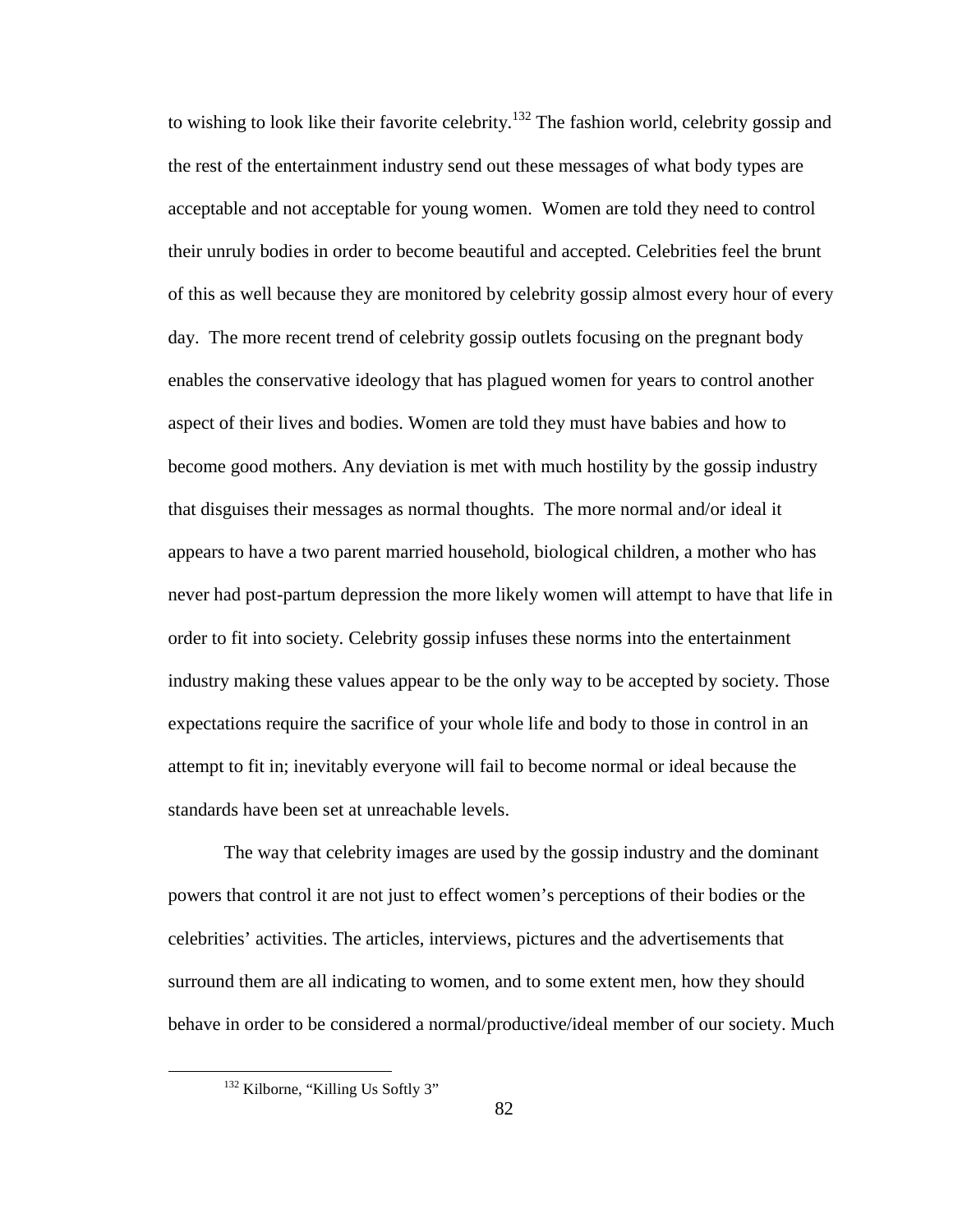like the focus on celebrity babies, celebrity weddings are big money for the gossip industry. When super-star Beyonce married rap artist and mogul Jay-Z their wedding pictures were cover story material for only one gossip magazine with the others mentioning it only in passing.<sup>133</sup> The focus, by the gossip industry, on white women of privilege sets the standard for what is an ideal member of our society. High levels of consumerism, the image of "chastity," and the idolization of strict gender roles are dictated as the norm, according to gossip. These ideals are impossible for most people to sustain, which is why gossip can reiterate them time and time again. Aspects of people's private lives determine how normal or ideal they are. These same aspects of their private lives indicate how good of an American citizen they are. Neoconservative and neoliberal ideology combines the private and public to create standards of normality and citizenship that they control and that the public strives to meet. As society attempts to meet these unrealistic standards and fails the desire to meet those standards rises and the oppressive ideology that formulated them remains in power.

Celebrities are supposed to be the ideal that we, the masses, are intended to live up to; yet, the celebrities themselves are human and therefore not static representations of the ideal. That is why the celebrity as a person has to be separated from the celebrity as image. The gossip industry wants the public to associate with the celebrity image, which the gossip industry helps create, not with the celebrity as a person so that the public will think that imagery is attainable for themselves. The celebrities, as people, are faced with the same demands that they meet these idealized standards. Even more than that the celebrities are told that they are the ideal; this increases the pressure for them to succeed

<sup>&</sup>lt;sup>133</sup>"Tabloid Cover Wednesday," *Oh No They Didn't!*, 9 April 2008, available from http://community.livejournal.com/ohnotheydidnt/22276904.html, accessed 7 December 2008.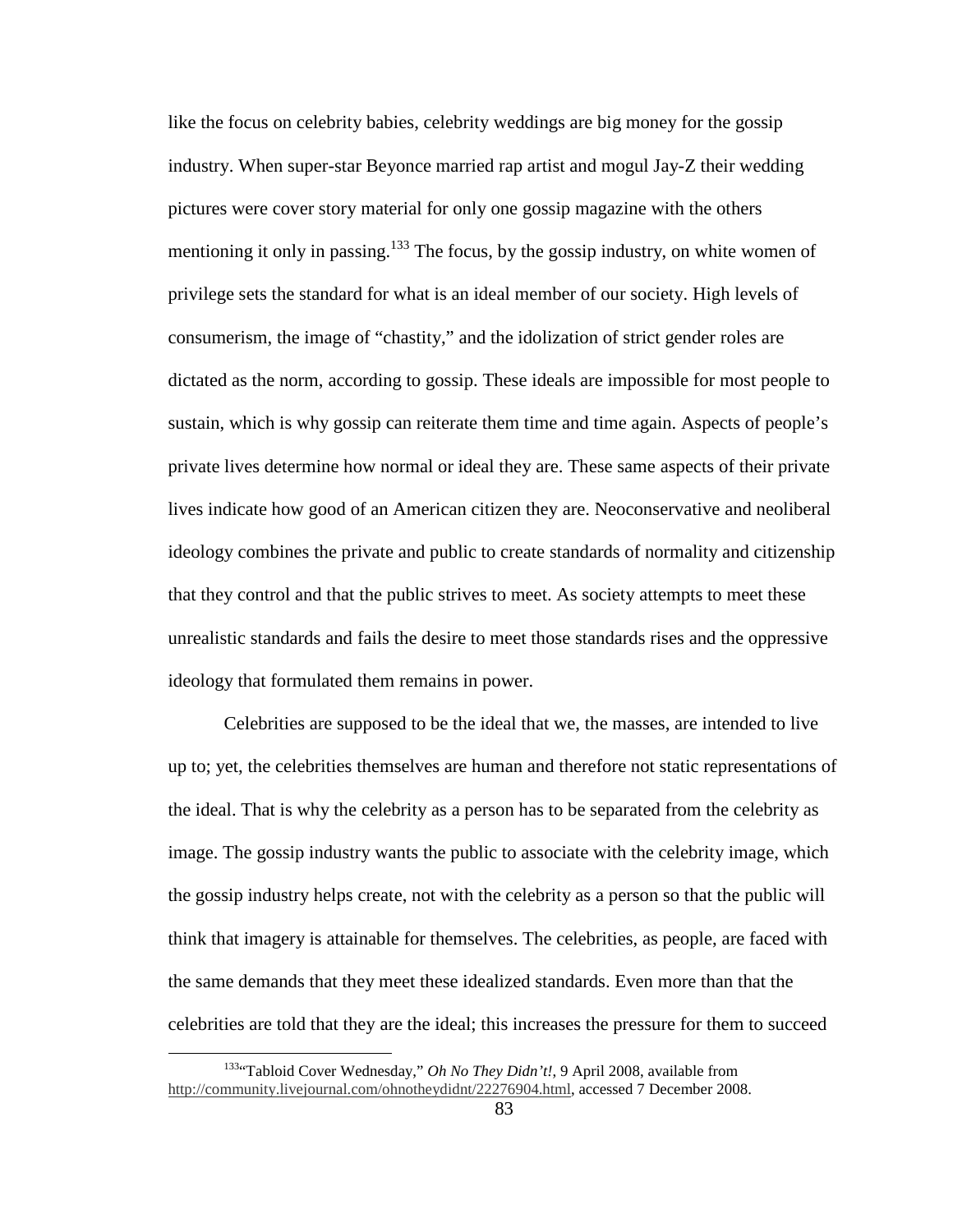and increases the chances that they will fail. The oppressive forces that exert their power over the masses through celebrity gossip are using that same power on the celebrities they claim are perfect to create the standards society is supposed to live by.

The public's fascination with celebrity imagery, and therefore the conservative and capitalist ideology that oppresses both the celebrities and the public, may not be entirely easy to quash. The popularity of the gossip industry will not likely subside anytime soon. The Internet has made the speed of information quicker not just for the news industry but also for the gossip industry. There are hundreds of popular celebrity gossip websites, each with interactive features. Celebrity gossip shows exist on every major news network and celebrity gossip is now considered a newsworthy endeavor for even local news shows. Popularity allows celebrity gossip to continue to spread its idolization of conservative and capitalist values to a wider audience.

Gossip, for the most part, has been able to avoid criticism because of its incorporation of audience participation, its reliance on "sources" to appear neutral, and the use of long embedded stereotypes in order for their criticisms/idolization of certain celebrity imagery to seem commonplace. Gossip's ideology remains incredibly hidden behind its entertainment façade. The more people see gossip as just a fun read, or something to chat about with friends, the more the ideology behind gossip infiltrates the public's thoughts and controls their actions.

Pop culture is not just fluff entertainment. It is not certain if it ever has been. There have for many years, been messages and values transmitted to the public via their fondness for the entertainment that popular culture provides. Popular culture has long been used to sell products and an ideal lifestyle, with its encroachment upon Americans'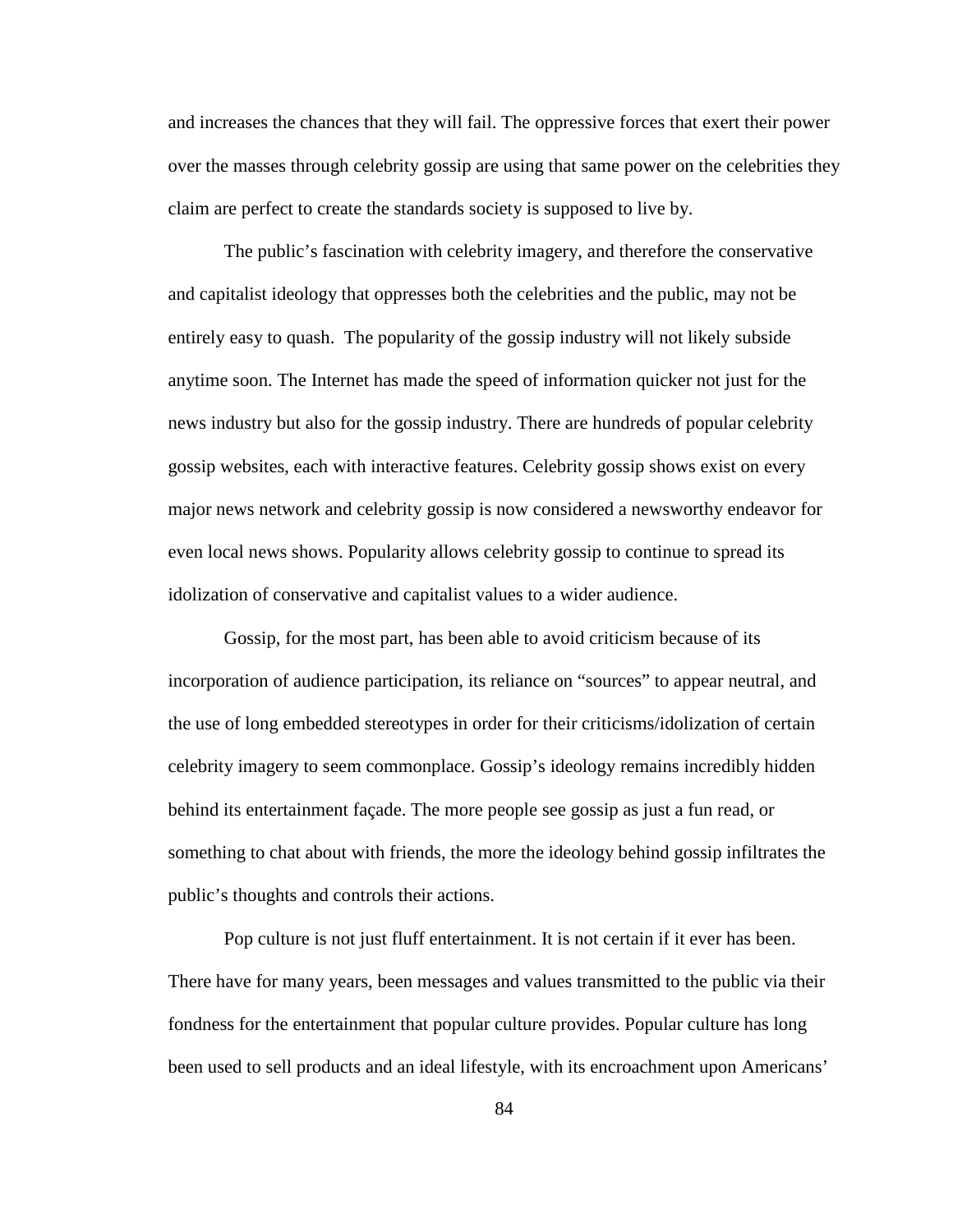every day lives it has the potential to discipline the masses into believing in right-wing ideology that destroys the masses' ability to be individuals and have control over their own bodies. As celebrity gossip spread its wings onto the Internet, it has created a more interactive atmosphere with its readers. This interaction makes masses become a part of their own oppression; this interaction is essential to gossip's ideology being spread covertly and enables disciplinary power to take full effect on the masses.

The obsession with celebrity imagery has enabled celebrity gossip to set the standards for normal and ideal and subsequently make both out of reach of both the masses and the celebrities who supposedly set the standard. Further research needs to be done into how much celebrity gossip changes women's perceptions of themselves and exerts control over women and men to create standards of normality. In the mean time, it is important for readers of celebrity gossip to interrogate what they are reading and how it is making them view themselves and others. Celebrity gossip can be harmless fun as long as the people that read the gossip are aware of how celebrity images are being manipulated to create unrealistic standards that the readers are intended to adhere to. Understanding that popular culture, and especially celebrity gossip, is not devoid of imagery takes away much of the power the gossip industry, and through it the neoliberal and neoconservative ideologies that shape it. Recognizing the values that shape celebrity gossip, coupled with recognizing the separation between celebrity the image (which is constructed by the media and only as real as the public wishes it to be) and celebrity the person who is not a spectacle or perfect. Celebrities are members of the public who just happen to have a camera in their face twenty-four hours a day seven days a week. The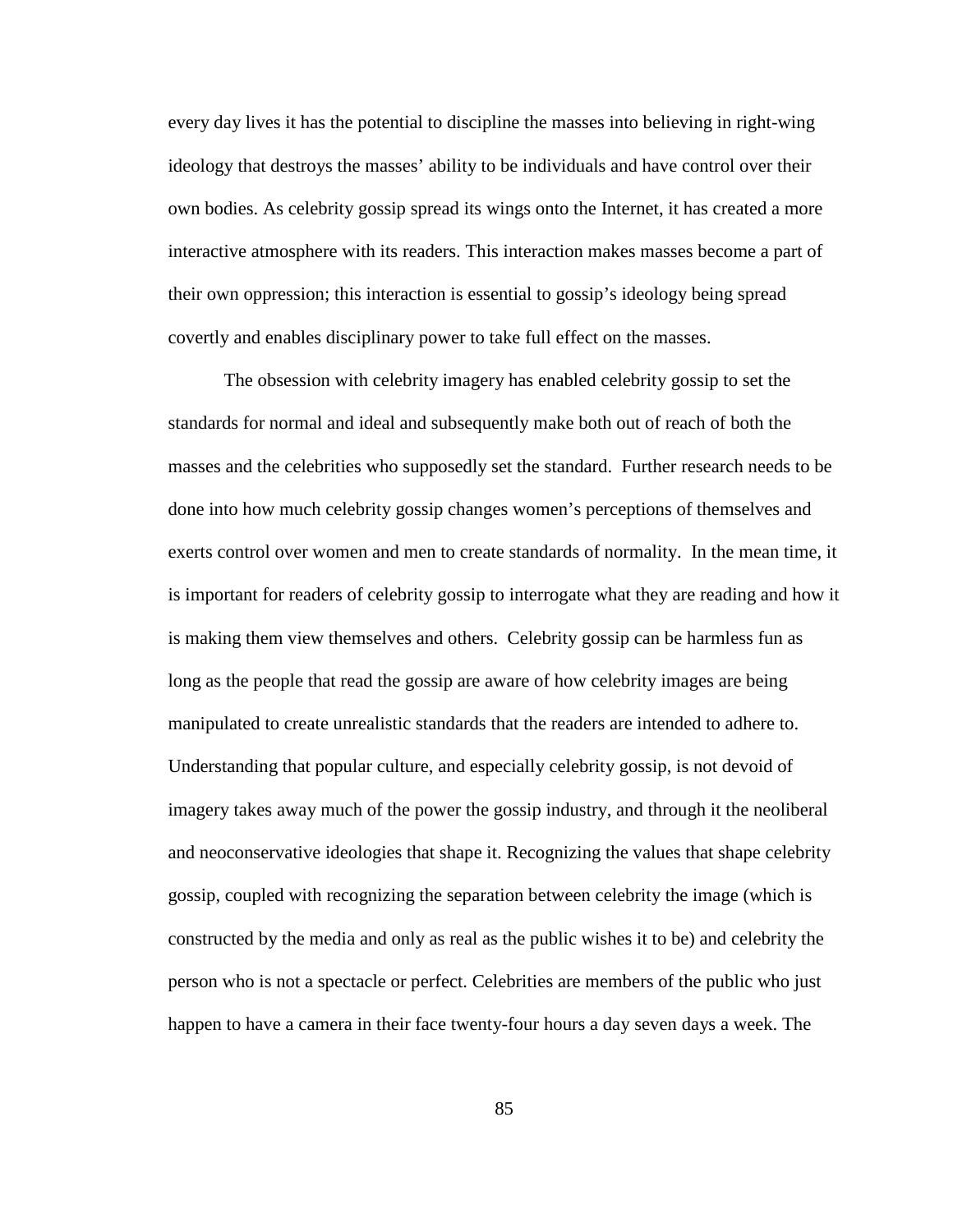images we seen online and in magazines once those pictures are developed are only as powerful as we let them be.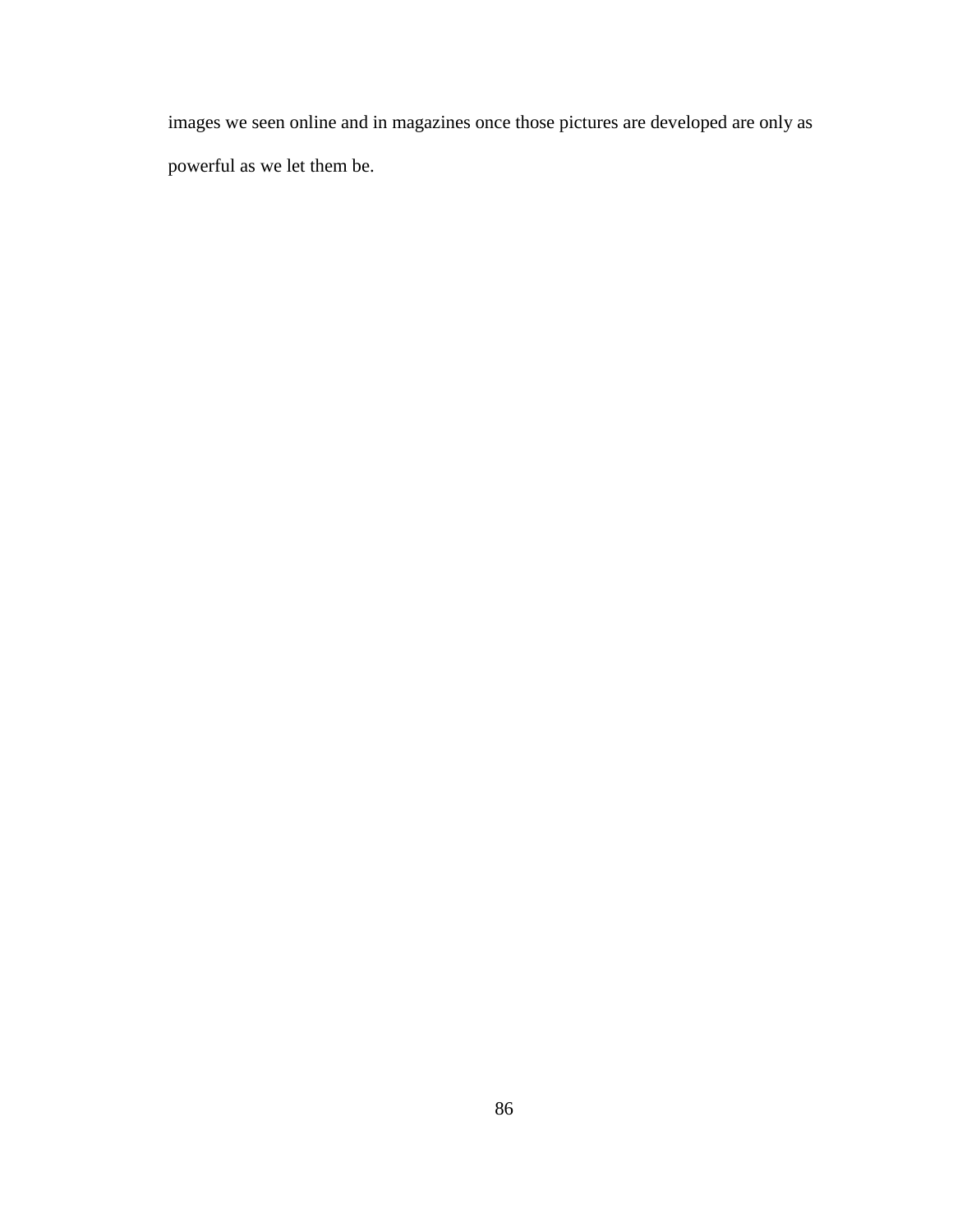## **Bibliography**

- "55 Best and Worst Beach Bodies!," *Star Magazine*, 21 May 2008, http://community.livejournal.com/ohnotheydidnt/23707465.html (accessed 12 November 2008).
- "A Message from 'America's Next Top Waddle'," *Oh No They Didn't!*, 29 January 2007, http://community.livejournal.com/ohnotheydidnt/10582025.html; (5 November 2008).
- "Angelina Call's Blue-eyed Shiloh an 'Outcast'" *Exposay: Entertainment & Fashion*, 11 December 2007, http://www.exposay.com/angelina-calls-blue-eyed-shiloh-anoutcast/v/15721/; (accessed 10 November 2008).
- "Angelina 'I'm Scared': Her True Feelings and Fears about the Twins" *Star Magazine*, 18 June 2008, http://community.livejournal.com/ohnotheydidnt/24712015.html; (accessed on 10 November 2008).
- "Angie in Iraq," *PerezHilton.com*, 2 February 2008, http://perezhilton.com/2008-02-07 angie-in-iraq; (accessed 2 October 2008).
- "Ashlee and Pete expecting Twins," *Oh No They Didn't!,* 7 September 2008, http://community.livejournal.com/ohnotheydidnt/27596868.html; (accessed 7 September 2008).
- "Asslee in Labor 2" *PerezHilton.com*, 21 November 2008, http://perezhilton.com/2008- 11-21-asslee-in-labor-2; (21 November 2008).
- Berlant, Queen of American Goes to Washington City: Essays on Sex and Citizenship, Durham: Duke University Press, 1997.
- Bordo, Susan. "Never Just Pictures," The Feminism and Visual Culture Reader eds. Amelia Jones, London: Routledge, 2003.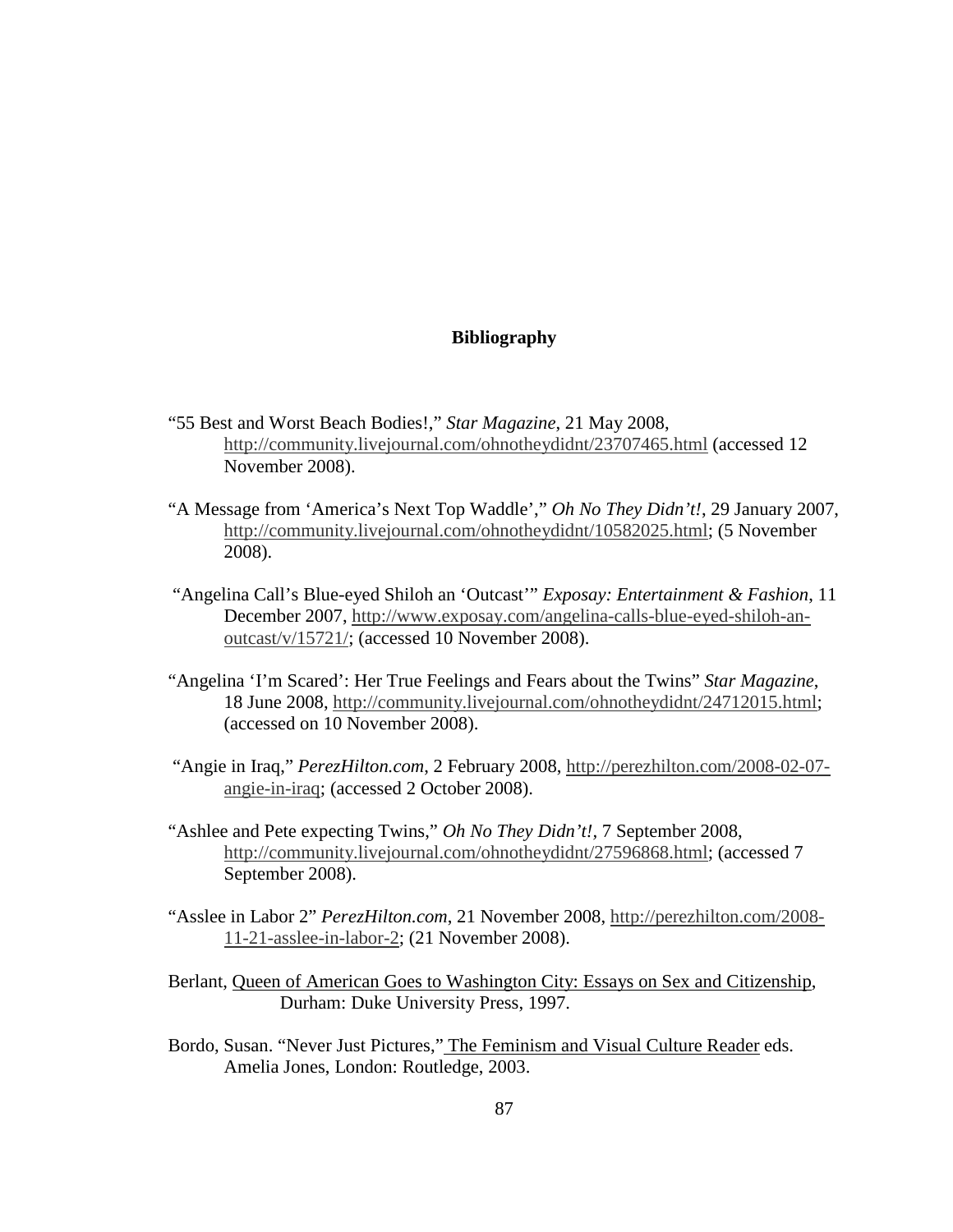- "Brad & Angelina: Wedding of the Century," *In-Touch Weekly*, 26 April 2008, http://community.livejournal.com/ohnotheydidnt/21846050.html; (accessed 2 October 2008).
- "Britney Spears miserable in Rehab," *Us Weekly*, 7 March 2007, http://www.usmagazine.com/britney\_her\_rehab\_troubles; (accessed 16 November 2008).
- "Britney Spears Rushed in Ambulance to Cedars-Sinai Medical Center, Remains Under Observation," *Us Weekly*, 4 January 2008, http://www.usmagazine.com/police\_called\_as\_britney\_spears\_refuses\_to\_turn\_ov er kids; (accessed 5 January 2008).
- Butler, Judith. Gender Trouble: Feminism and the Subversion of Identity, London: Routledge, 1990.
- Butler, Judith. Undoing Gender, New York: Routledge, 2004.
- "Camel Toe Alert," *PerezHilton.com*, 2 November 2008, http://perezhilton.com/2008-11- 02-camel-toe-alert; (2 November 2008).
- Carlson, Erin. "Pregnant Celebrities Face an Army of Tattletales," *Associated Press*, 6 June 2008, http://www.signonsandiego.com/uniontrib/20080606/news\_1c06pregnant.html; (accessed 6 June 2008).
- Castina, "Angelina Jolie Therapy for Post-Partum Depression," *Popcrunch.com,* 1 October 2008, http://www.popcrunch.com/angelina-jolie-therapy-for-postpartum-depression/; (accessed 16 November 2008).
- "Christina Exclusive: How I Got My Body Back," *Us Weekly*, 21 May 2008, http://community.livejournal.com/ohnotheydidnt/23707465.html; (accessed 21 May 2008).
- Clover, Carol J. Men, Women and Chain Saws: Gender in the Modern Horror Film, Princeton: Princeton University Pres, 1993.
- Comments Section "Britney's Post-Partum Struggle," *Oh No They Didn't!*, 27 February 2007, http://community.livejournal.com/ohnotheydidnt/11099942.html; (16 November 2008).
- Comments section "Christina Aguilera on Larry King Wednesday," *Oh No They Didn't!*, 23 June 2008, http://community.livejournal.com/ohnotheydidnt/24898393.html; (accessed 12 November 2008).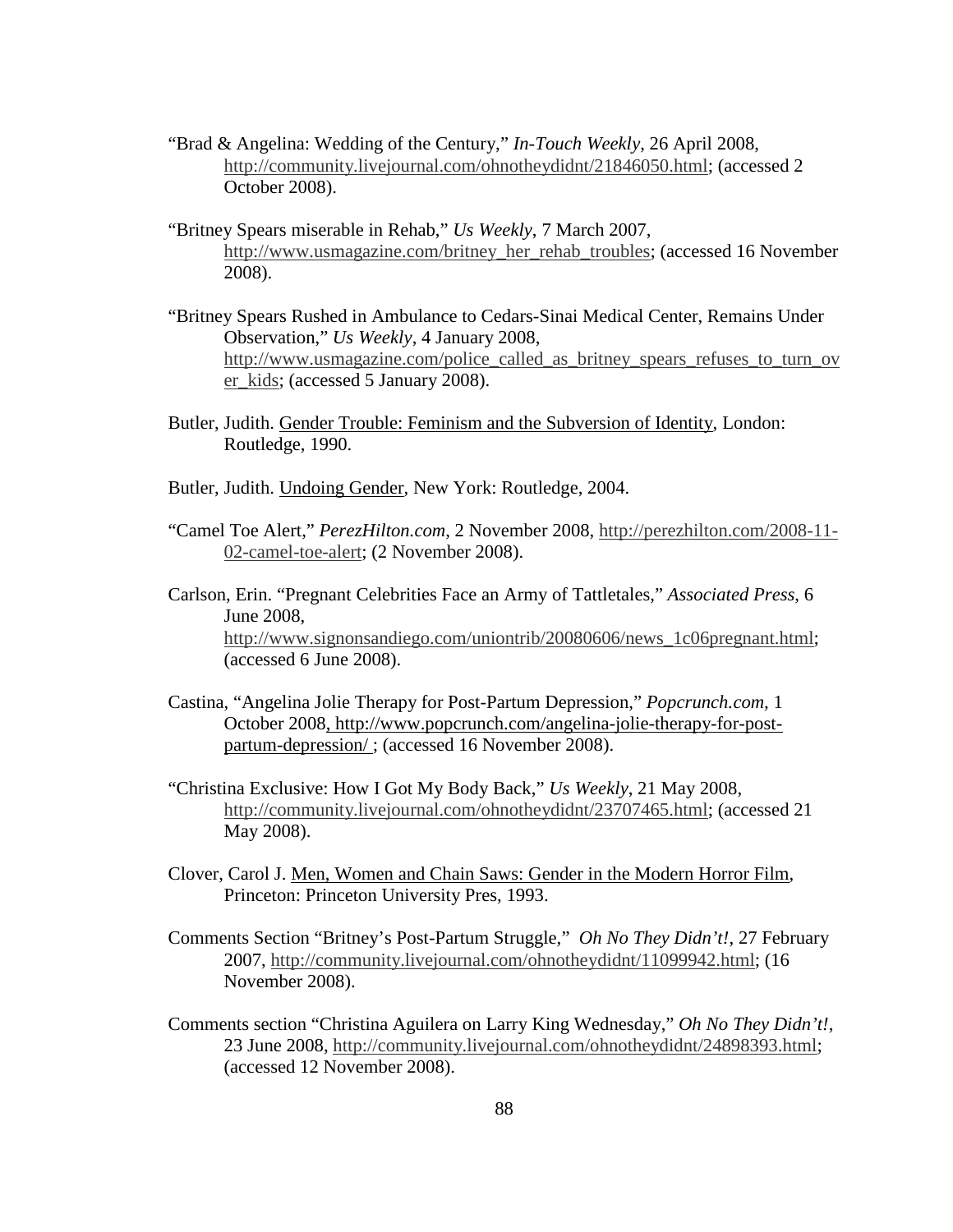- Comments Section "More of Angelina in Iraq. Definitely Pregnant imo (in my opinion)," *Oh No They Didn't!*, 7 February 2008, http://community.livejournal.com/ohnotheydidnt/20169654.html#comments; (accessed 2 October 2008).
- Comments section page 46, "Updating Post on Heath," *Oh No They Didn't!,* 22 January 2008, http://community.livejournal.com/ohnotheydidnt/19614168.html?page=38; (accessed 22 January 2008).
- Comments Section. "She's Bringin' Slutty Back,"*Oh No They Didn't!*, 28 November 2006,http://community.livejournal.com/ohnotheydidnt/9708549.html?page=1#co mments; (accessed 10 November 2008).
- "Doctors Fear that Angelina is Now Battling Post-Partum" *In-Touch Weekly*, 3 September 2008,http://community.livejournal.com/ohnotheydidnt/27460720.html; (accessed on 10 November 2008).
- Dyer, Richard and Paul McDonald. Stars, London: BFI Publishing, 1998.
- "Eating is Not in Fashion," *Perezhilton.com*, 8 September 2008, http://perezhilton.com/2008-09-08-eating-is-not-in-fashion; (accessed 8 September 2008).
- Eds. Holmes, Su and Sean Redmond. Framing Celebrity: New Directions in Celebrity Culture, London: Routledge, 2006.
- "Eva Longoria: I'm Not Pregnant 'I'm Just fat'," *Us Weekly*, 10 September 2008, http://www.usmagazine.com/news/eva-longoria-im-not-pregnant-im-just-fat; (accessed 13 October 2008).
- "Eva Longoria isn't Pregnant She's fat but not reall Fat because She's Still a Size 0," *PerezHilton.*com, 13 October 2008, http://perezhilton.com/2008-10-13-evalangoria-isnt-pregnant-shes-just-fat-but-not-really-fat-because-shes-still-a-size-0; (accessed 13 October 2008).
- Evans, Jessica and David Hesmondhalgh. Understanding Media: Inside Celebrity, New York: Open University Press, 2005.
- "Exclusive: Angelina Pregnant With Twins," *Star Magazine*, 24 January 2008, http://www.starmagazine.com/news/13791; (accessed 6 November 2008).
- "Exclusive: Ashlee Simpson is Pregnant," *Us Weekly*, 14 April 2008, http://www.usmagazine.com/ashlee-simpson-is-pregnant; (accessed 21 October 2008).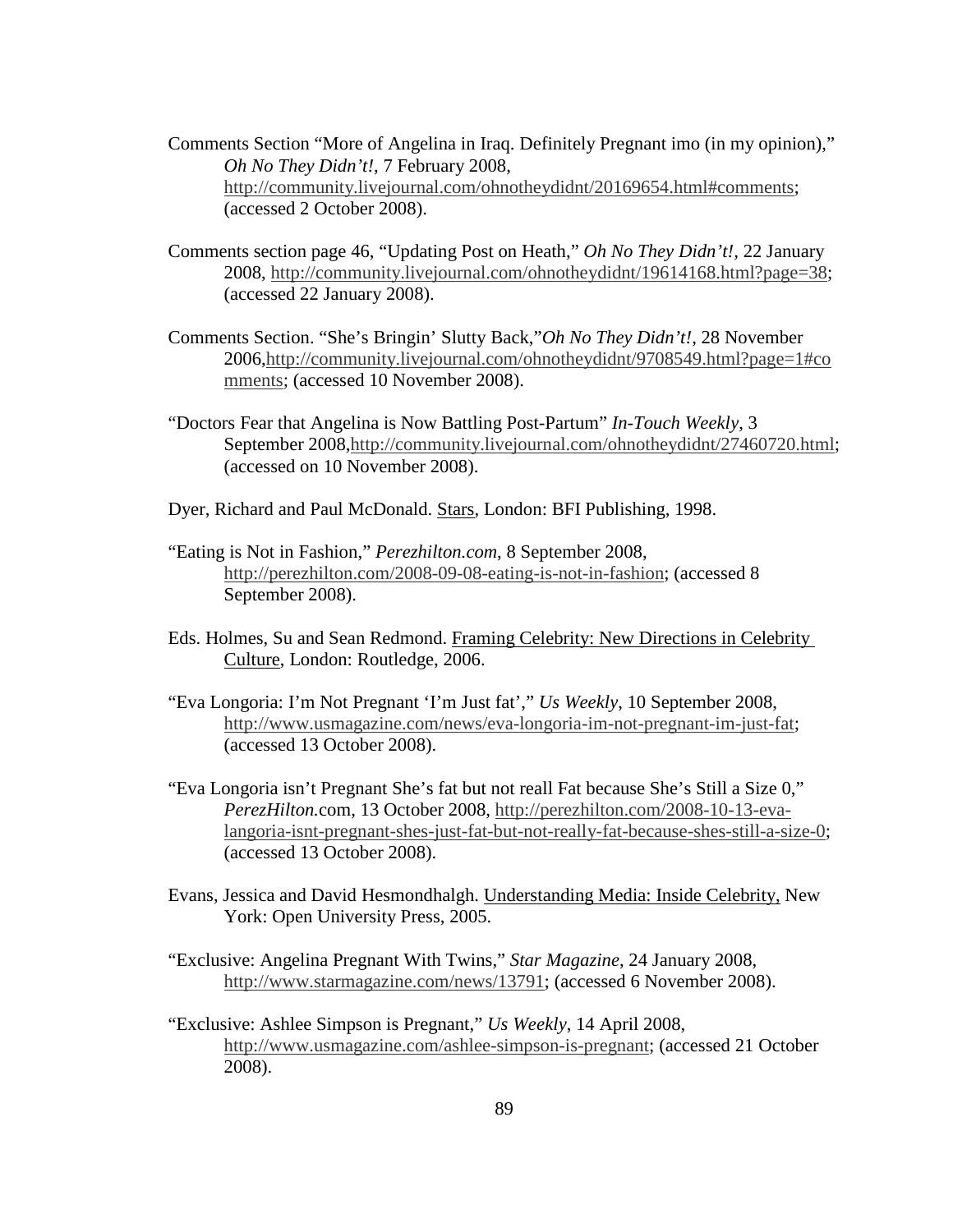- Federici. Silvia. Caliban and the Witch: Women, the Body, and Primitive Accumulation, Brooklyn: Autonomedia, 2004.
- Foucault, Michel. Society Must Be Defended: Lectures at the College de France 1975- 1976, New York: Picador, 2003.
- "Guess that Camel toe," *PerezHilton.com*, 23 September 2008, http://perezhilton.com/2008-09-23-guess-that-camel-toe; (accessed 23 September 2008).
- "Gwyneth Paltrow: I had Post-Partum Depression," *Us Weekly,*16 April, 2008, http://www.usmagazine.com/gwyneth-paltrow-i-battled-post-partum-depression; (16 November 2008).
- Halpern, Jake. Fame Junkies: The Hidden Truths Behind America's Favorite Addiction, Boston: Houghton Mifflin Company, 2007.
- Harvey, David. A Brief History of Neoliberalism, Oxford: Oxford University Press, 2005.
- "Heigl to Adopt," *PerezHilton.com*, 21 October 2008, http://perezhilton.com/2008-10-21 heigl-to-adopt; (accessed 21 October 2008).
- Hesmondhalgh, David. The Cultural Industries, London: Sage Publications, 2002.
- "How do We Say This Delicately??" *PerezHilton.com*, 18 November 2008, http://perezhilton.com/2008-11-18-how-do-we-say-this-delicately-109; accessed (18 November 2008).
- "In Tense Moment, Cruise Calls Lauer 'glib': 'War of the Worlds' Star Assaults Psychiatry, says he's 'really happy'" *MSNBC.com*, 28 June 2005, http://www.msnbc.msn.com/id/8344309/, (accessed 4 December 2008).
- "It Seems like Britney's kids really need help" *Oh No They Didn't!*, 31 July 2007, http://community.livejournal.com/ohnotheydidnt/14306634.html; (accessed on 31 October 2008).
- "Jennifer Love Hewitt: 'A Size 2 Is Not Fat!" *People Magazine*, 2 December 2007, http://www.people.com/people/article/0,,20163862,00.html; (accessed 5 November 2008).
- "Jessica Alba Pregnant with Twins," *Oh No They Didn't!*, 21 February 2008, http://community.livejournal.com/ohnotheydidnt/20668511.html; (accessed 10 November 2008).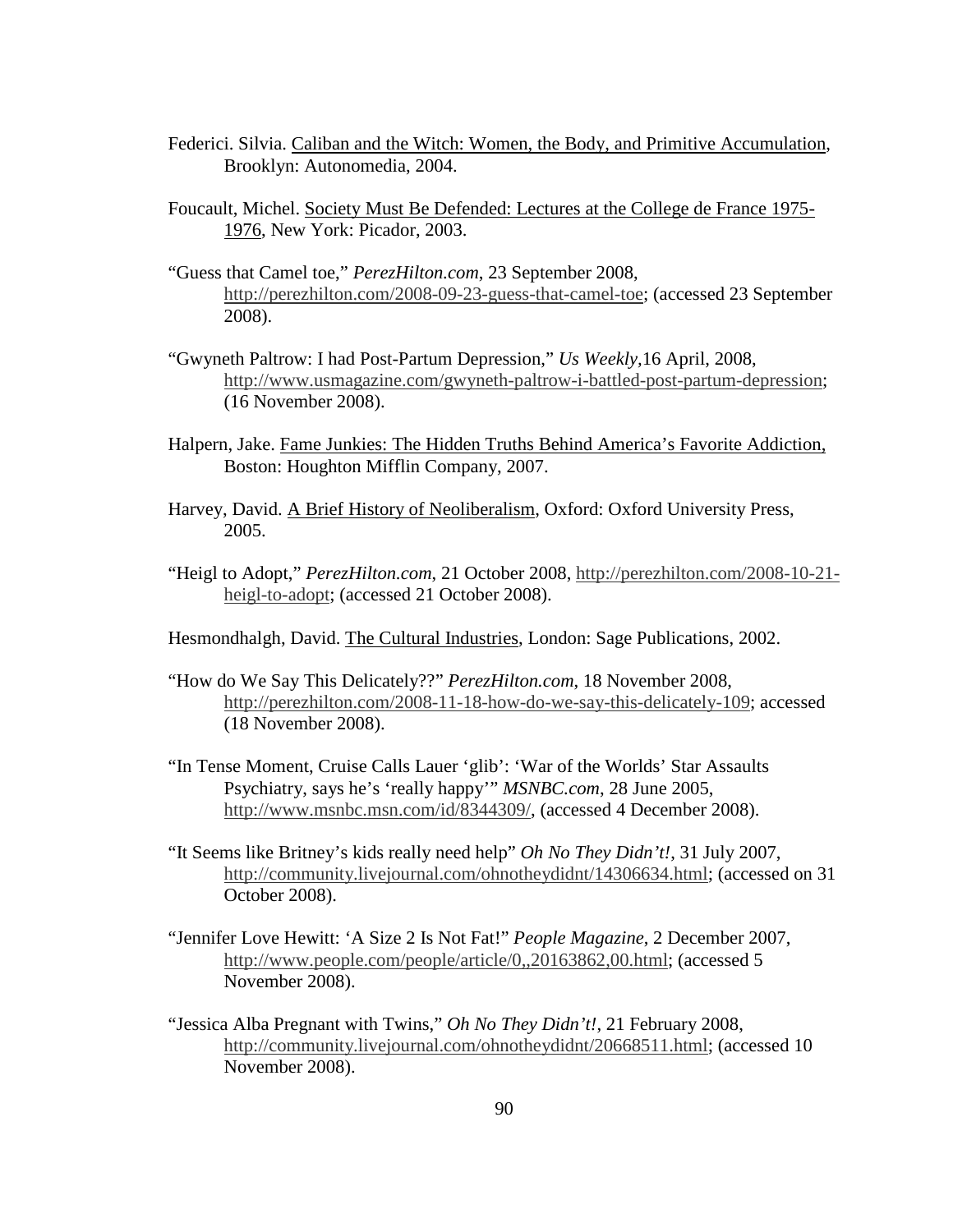- "Katie Price and Paris Hilton.. together at a club: The night Paris met Jordan... and guess who was wearing frilly knickers and ripped tights?", *Oh No They Didn't!,* 23 October 2008, http://community.livejournal.com/ohnotheydidnt/29081256.html; (accessed 23 October 2008).
- "Kiera Knightly Sues Over Anorexia Claims," *People Magazine*, 23 January 2007, http://www.people.com/people/article/0,,20009389,00.html; (accessed 8 September 2008).
- Kilborne, Jean. "Killing Us Softly 3" Media Education Foundation Video, 1999.
- "Lauren Conrad Has Best-Selling Celebrity Line", *JustJared.* 23 September 2008, http://justjared.buzznet.com/2008/09/23/lauren-conrad-bloomindales-clothingline/; (accessed 24 September 2008).
- "Lauren Conrad's Clothing Line, Appearance in Toronto", *Oh No They Didn't!,* 01 May 2008, http://community.livejournal.com/ohnotheydidnt/23042769.html; (accessed 21 October 2008).
- Marshall, David P. Celebrity and Power: Fame in Contemporary Culture, Minneapolis: University of Minnesota, 1997.
- "Miley Almost Naked" PerezHilton.com, 12 July 2008, http://perezhilton.com/2008-07- 12-miley-almost-naked; (accessed 13 July 2008).
- "Mischa Mad As Hell: Bitch, Please," *Oh No They Didn't!*, 9 May 2008, http://community.livejournal.com/ohnotheydidnt/23293029.html; (accessed 5 November 2008).
- Morgan, Jennifer L. Laboring Women: Reproduction and Gender in New World Slavery, Philadelphia: University of Pennsylvania Press, 2004.
- Mulvey, Laura. "Visual Pleasure and Narrative Cinema," The Feminism and Visual Culture Reader eds. Amelia Jones, London: Routledge, 2003.
- "Ok! Magazine Nicole Richie Exclusive Interview," *Oh No They Didn't!*, 22 March 2007, http://community.livejournal.com/ohnotheydidnt/11504198.html; (accessed 8 November 2008).
- "*Ok! Magazine* scans Jennifer Lopez and her Twins," *Oh No They Didn't!*, 25 March 2008, http://community.livejournal.com/ohnotheydidnt/21813247.html; (accessed 25 March 2008).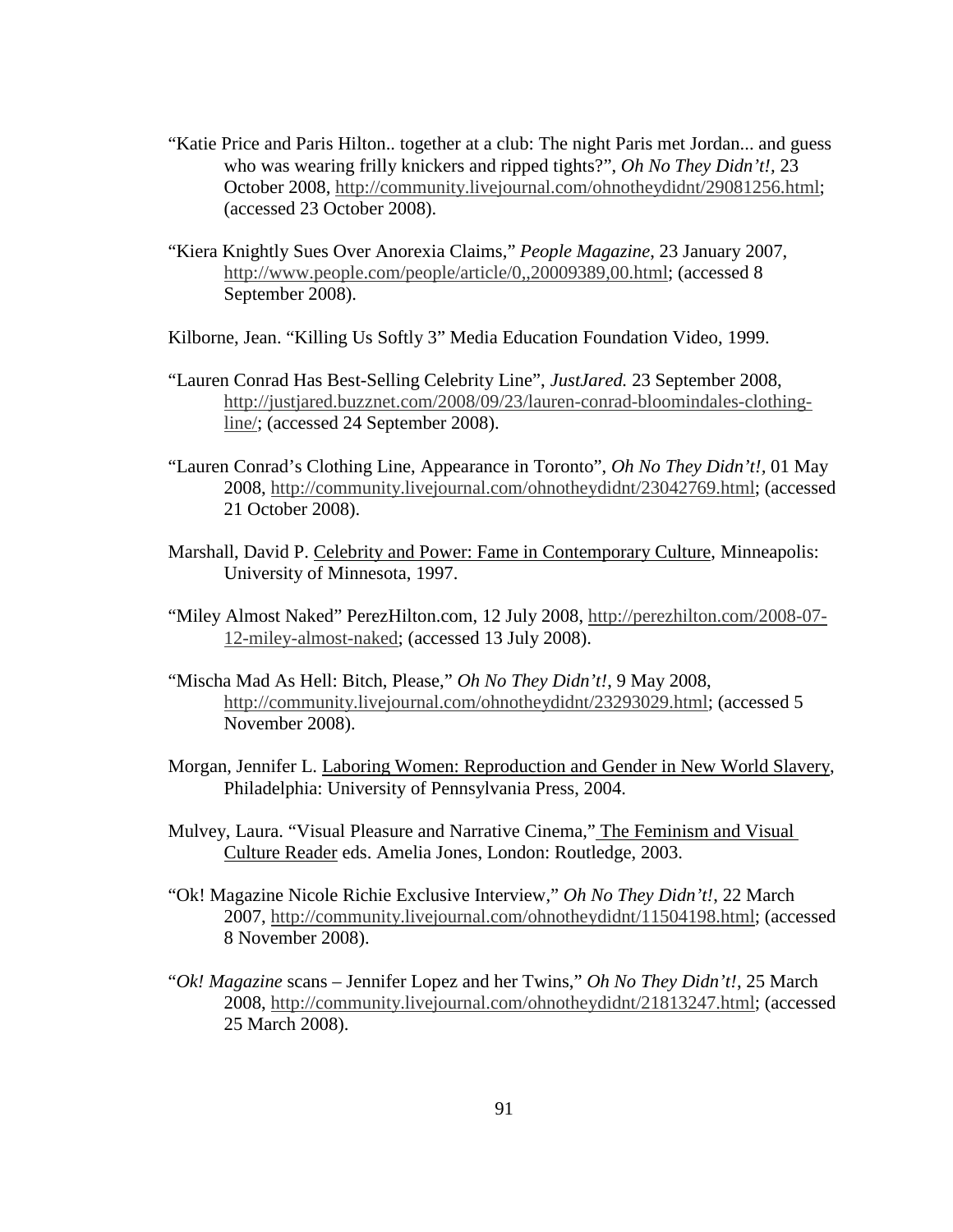- "People Photo Exclusive: Christina Aguilera and Baby" *People Magazine*, 13 September 2008, http://www.people.com/people/article/0,,20177837,00.html; (accessed 15 November 2008).
- "Pervy Pap Creeps Up Paris' Skirt," *Oh No They Didn't!*, 17 August 2007, http://community.livejournal.com/ohnotheydidnt/14719136.html; (accessed 2 November 2008).
- "Rehab for Angie: As Angelina wastes away Brad begs: Get Help Now!" *Star Magazine*, 1 August 2007, http://community.livejournal.com/ohnotheydidnt/14313381.html; (accessed 17 September 2008).
- "Signs Point to Spermination," *PerezHilton.*com, 2 September 2008, http://perezhilton.com/2008-09-02-signs-point-to-spermination; (accessed 2 September 2008).
- "Tabloid Cover Wednesday," *Oh No They Didn't!,* 29 October 2008, http://community.livejournal.com/ohnotheydidnt/29252894.html; (accessed 1 December 2008).
- "Tabloid Cover Wednesday," *Oh No They Didn't!*, 9 April 2008, http://community.livejournal.com/ohnotheydidnt/22276904.html, (accessed 7 December 2008).
- "That Pregnancy Glow," *PerezHilton.com,* 25 September 2008, http://perezhilton.com/2007-09-25-that-pregnancy-glow; (accessed 25 September 2008).
- "Thank You," *PerezHilton.com,* 3 November 2008, http://perezhilton.com/2008-11-03 thank-you-7, (accessed 7 December 2008).
- "The Cult of Celebrity: Its impact on how women shop is increasing," *Cotton Incorporated*, 13 April 2000, http://www.cottoninc.com/lsmarticles/?articleID=206, (accessed 24 November 2008).
- "The Merger," *The Office*. Season no. 3 Episode no. 7, first broadcast 16 November 2006 by NBC. Directed by Ken Whittingham and written by Brent Forrester.
- "The World Through the eyes of straight men: 10 skinny-ass ladies that used to be hot" *Oh No They Didn't!*, 8 April 2008, http://community.livejournal.com/ohnotheydidnt/22231968.html; (accessed on 3 November 2008).

Turner, Graeme. Understanding Celebrity, London: Sage Publications, 2004.